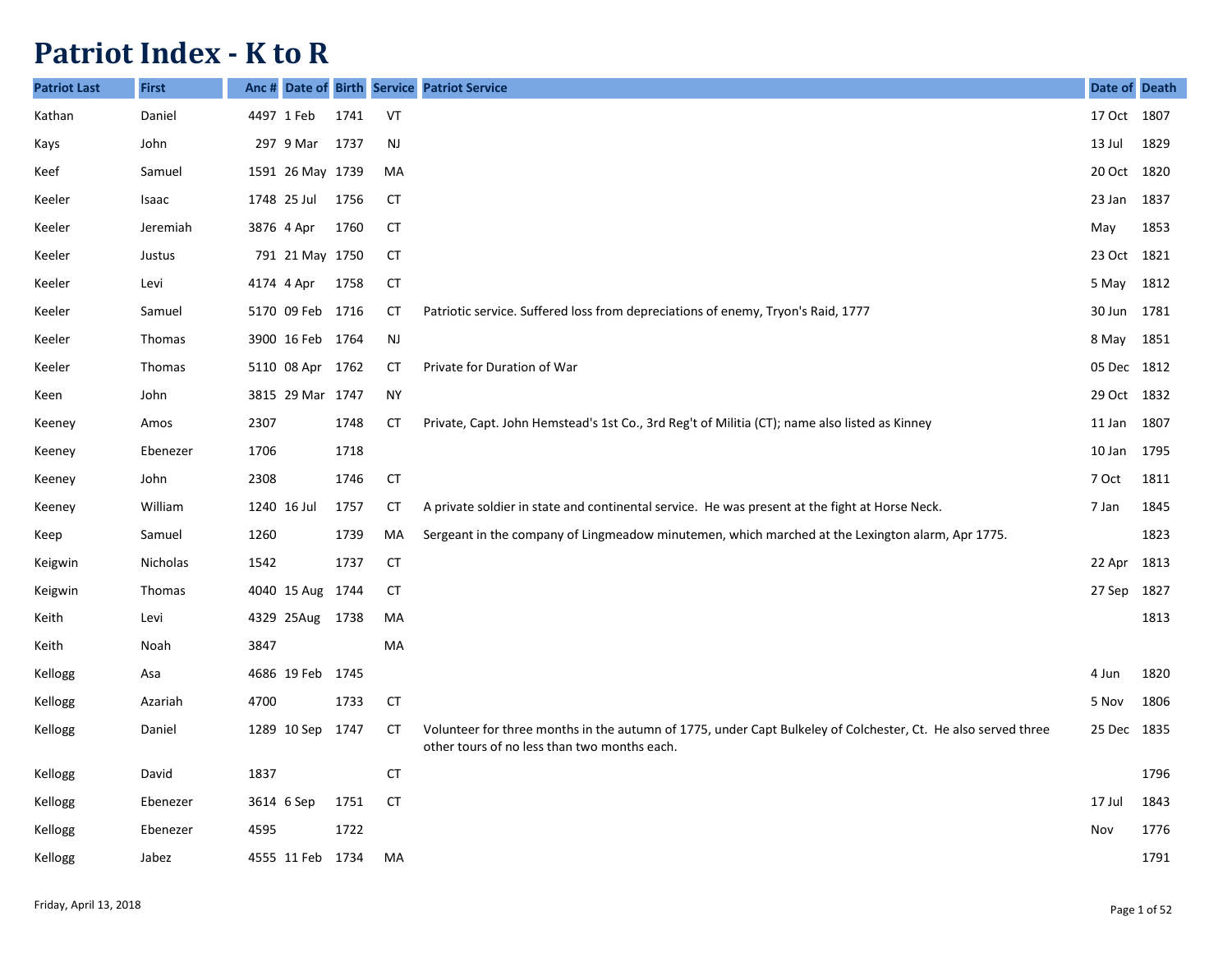| <b>Patriot Last</b> | <b>First</b> |            |                  |      |                | Anc # Date of Birth Service Patriot Service                                                                                                               | Date of Death |      |
|---------------------|--------------|------------|------------------|------|----------------|-----------------------------------------------------------------------------------------------------------------------------------------------------------|---------------|------|
| Kellogg             | Jarvis       | 4022       |                  | 1731 | <b>CT</b>      |                                                                                                                                                           | 22 Mar 1815   |      |
| Kellogg             | Joseph       |            | 2324 14 Oct 1743 |      | <b>CT</b>      |                                                                                                                                                           | Nov           | 1795 |
| Kellogg             | Martin       |            | 590 2 Aug        | 1718 | <b>CT</b>      |                                                                                                                                                           | 7 Dec         | 1791 |
| Kellogg             | Martin       |            | 3887 10 Oct 1740 |      |                | 1st Lieutenant in the Wethersfield company commanded by Capt Chester, in the Lexington alarm. In 1777, he<br>commanded a company in the 6th Conn militia. | 1 Sep         | 1824 |
| Kelly               | Levi         |            | 174 4 Dec        | 1754 | MA             |                                                                                                                                                           | 6 Mar         | 1840 |
| Kelsey              | Aaron        | 1197       |                  | 1735 | <b>CT</b>      |                                                                                                                                                           | 25 Mar 1799   |      |
| Kelsey              | Enoch        |            | 2954 27 Aug 1717 |      | <b>CT</b>      |                                                                                                                                                           | 2 Jun         | 1788 |
| Kelsey              | George       |            | 3256 6 Feb       | 1757 | <b>CT</b>      |                                                                                                                                                           | 26 Jun        | 1827 |
| Kelsey              | John         |            | 2956 2 Nov       | 1746 | <b>CT</b>      |                                                                                                                                                           | 4 Mar         | 1832 |
| Kelsey              | William      | 2646       |                  |      | <b>NJ</b>      |                                                                                                                                                           |               |      |
| Kemp                | Reuben       | 3352       |                  | 1755 | <b>NH</b>      |                                                                                                                                                           | aft           | 1820 |
| Kench               | Thomas       | 787        |                  | 1750 | MA             |                                                                                                                                                           | 17 Jan        | 1831 |
| Kendall             | Jessie       |            | 2178 15 May 1727 |      | <b>NY</b>      |                                                                                                                                                           | 18 Apr 1797   |      |
| Kent                | Cephas       | 513        |                  | 1754 | VT             |                                                                                                                                                           |               | 1813 |
| Kent                | Elihu        |            | 2113 1 Jun       | 1733 | <b>CT</b>      |                                                                                                                                                           | 12 Feb 1814   |      |
| Kent                | Ezra         |            | 3511 28 Jun 1734 |      | MA             |                                                                                                                                                           |               |      |
| Kent                | Phineas      |            | 3752 16 Sep 1756 |      | NJ             |                                                                                                                                                           | Jun           | 1809 |
| Kentfield           | Salmon       | 5385       |                  | 1735 | MA             | Private in Capt. Jonathan Bardwell's Co. of Minutemen, Col. Jonathan Warner's Regt., April 20, 1775 for 17 days.                                          | 05 Jul        | 1787 |
| Kentner             | John         | 5077 circa |                  | 1754 | <b>CT</b>      | Private in the Connecticut Militia.                                                                                                                       | 4 Nov         | 1836 |
| Kenyon              | Elijah       |            | 1777 15 May 1759 |      | R <sub>l</sub> |                                                                                                                                                           | 13 Dec 1806   |      |
| Keyes               | Danforth     | 2104 6 Jul |                  | 1740 | MA             |                                                                                                                                                           | 14 Sep 1826   |      |
| Keyes               | Richard      | 2196       |                  | 1756 | PA             |                                                                                                                                                           | 28 Apr 1830   |      |
| Kibbe               | Daniel       | 224        |                  | 1720 | <b>CT</b>      |                                                                                                                                                           | 15 Dec 1810   |      |
| Kibbe               | Frederick    |            | 3416 29 Mar 1762 |      | СT             |                                                                                                                                                           | 25 Jan 1841   |      |
| Kidwell             | Matthew      |            | 2912 8 Jun       | 1753 | MD             |                                                                                                                                                           |               | 1842 |
| Kiff                | Andrew       | 4029       |                  | 1760 | <b>NY</b>      |                                                                                                                                                           |               | 1828 |
| Kilborn             | Jedediah     |            | 4820 15 Aug 1725 |      | MA             | Member of Rowley, MA militia; detached to serve as private for 6 months in the Continental Army, 8 Aug 1780 - 10<br>Feb 1781.                             | 30 Mar 1803   |      |
| Kilbourn            | Ashbel       |            | 320 17 Apr 1759  |      | <b>CT</b>      |                                                                                                                                                           | 3 Jun         | 1814 |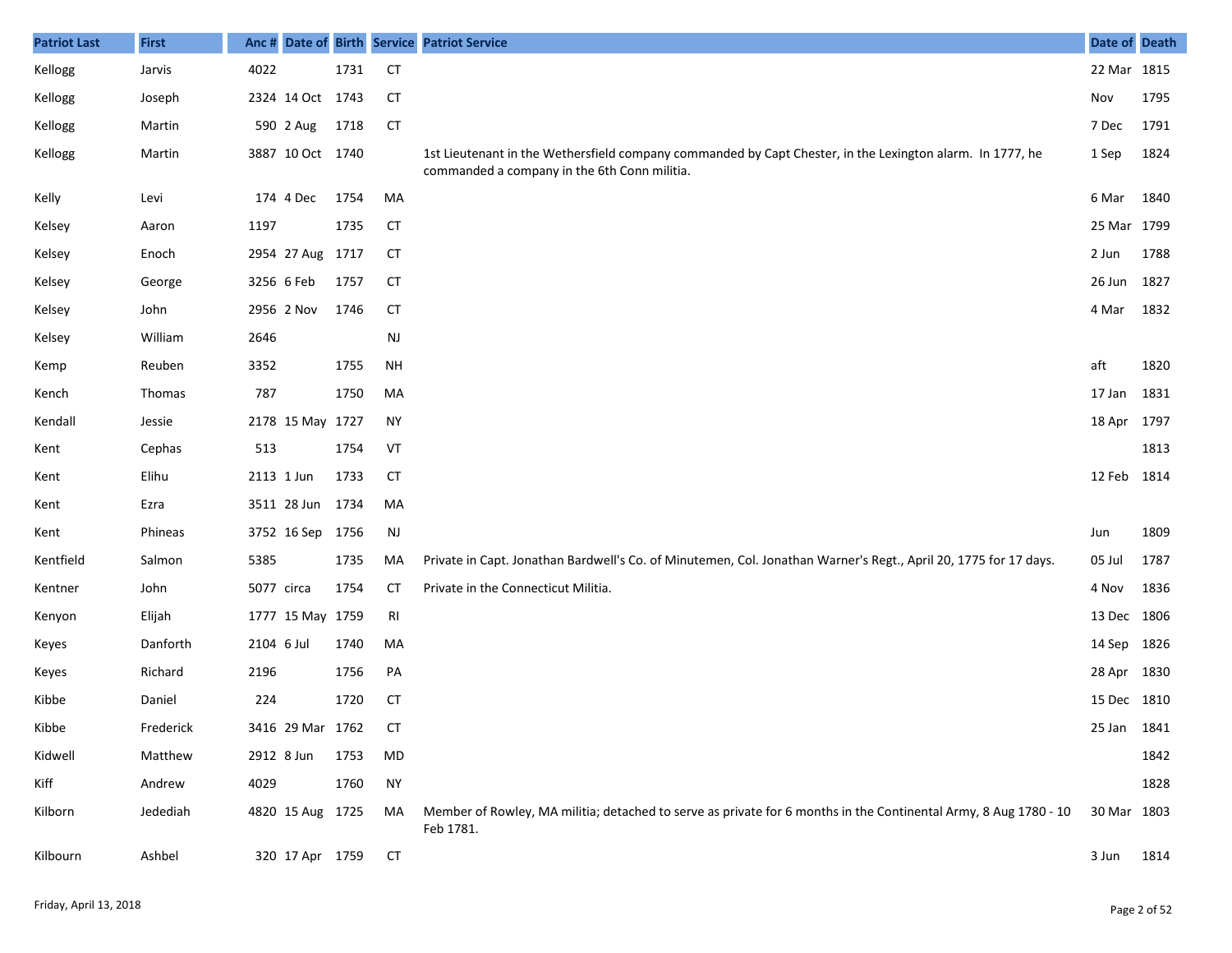| <b>Patriot Last</b> | <b>First</b> | Anc#       | Date of Birth    |      |           | <b>Service Patriot Service</b>                                                            | Date of Death |      |
|---------------------|--------------|------------|------------------|------|-----------|-------------------------------------------------------------------------------------------|---------------|------|
| Kilbourn            | Giles        |            | 3365 25 Jan 1728 |      | <b>CT</b> |                                                                                           | 13 Sep 1797   |      |
| Kilbourn            | John         |            | 4338 12 Apr 1735 |      | MA        |                                                                                           | 5 Sep         | 1820 |
| Kilbourn            | Samuel       |            | 1485 7 Nov       | 1750 | <b>CT</b> |                                                                                           | 14 Nov 1834   |      |
| Kilby               | John         |            | 3793 8 Nov       | 1760 | <b>CT</b> |                                                                                           |               | 1842 |
| Kilby               | John         | 4732       |                  |      |           |                                                                                           |               |      |
| Kimball             | Abraham      |            | 3155 18 Apr 1742 |      | <b>NH</b> |                                                                                           | 12 May 1827   |      |
| Kimball             | Benjamin     |            | 1455 5 Aug       | 1741 | <b>NH</b> |                                                                                           | 23 Aug 1779   |      |
| Kimball             | Benjamin     |            | 4358 30 Jun      | 1761 | MA        |                                                                                           | aft           | 1832 |
| Kimball             | David        | 1666 2 Apr |                  | 1743 | MA        |                                                                                           | 24 Mar 1816   |      |
| Kimball             | George       |            | 4234 29 Feb 1724 |      | MA        |                                                                                           | 13 Oct 1790   |      |
| Kimball             | Joab         |            | 3170 15 Apr 1762 |      | MA        |                                                                                           | 13 Nov 1843   |      |
| Kimball             | Samuel       |            | 209 1 Feb        | 1761 | <b>CT</b> |                                                                                           | 31 Mar 1814   |      |
| Kimberley           | Thomas       | 4815       |                  | 1712 | <b>CT</b> | Pvt in Capt Elijah Hinman's Company, 13th Reg't of CT Militia - In NY 15 Aug - 3 Sep 1776 | 31 Dec 1801   |      |
| Kimberly            | Ezra         |            | 1280 18 Jan 1764 |      |           | Enlisted when he was 18.                                                                  | 28 Aug 1844   |      |
| Kimberly            | George       |            | 3808 10 Aug 1746 |      | CT        |                                                                                           | 25 Jul        | 1817 |
| Kimberly            | Silas        | 161        |                  | 1743 | <b>CT</b> |                                                                                           | 17 Jan        | 1803 |
| Kincaid             | James        | 5004       |                  | 1752 | SC        | Lt Captain                                                                                | 20 Nov 1801   |      |
| King                | Alexander    | 3597       |                  | 1749 | <b>CT</b> |                                                                                           |               | 1831 |
| King                | Daniel       | 1131 8 Feb |                  | 1739 | <b>CT</b> |                                                                                           |               |      |
| King                | Daniel       |            | 3154 11 Oct 1741 |      | <b>CT</b> |                                                                                           |               | 1833 |
| King                | George       |            | 284 27 Nov 1744  |      | MA        |                                                                                           | 16 Jan        | 1827 |
| King                | Gideon       | 3411       |                  | 1740 | <b>NY</b> |                                                                                           | 28 Apr 1804   |      |
| King                | John         |            | 3985 26 Aug 1730 |      | MA        |                                                                                           | 6 Mar         | 1814 |
| King                | Joshua       |            | 1871 24 Nov 1758 |      | <b>CT</b> | Lieutenant in Sheldon's Regiment of Light Dragoons.                                       | 13 Aug 1839   |      |
| King                | Peter        |            | 4619 11 Feb 1757 |      | MA        |                                                                                           | 19 Apr 1855   |      |
| King                | Thomas       |            | 3297 29 Jul      | 1747 | VT        |                                                                                           |               | 1804 |
| King                | William      |            | 1950 5 Apr       | 1740 | MA        |                                                                                           | 29 Nov 1815   |      |
| Kingman             | Matthew      |            | 2838 8 Sep       | 1732 | MA        |                                                                                           | 22 Nov 1809   |      |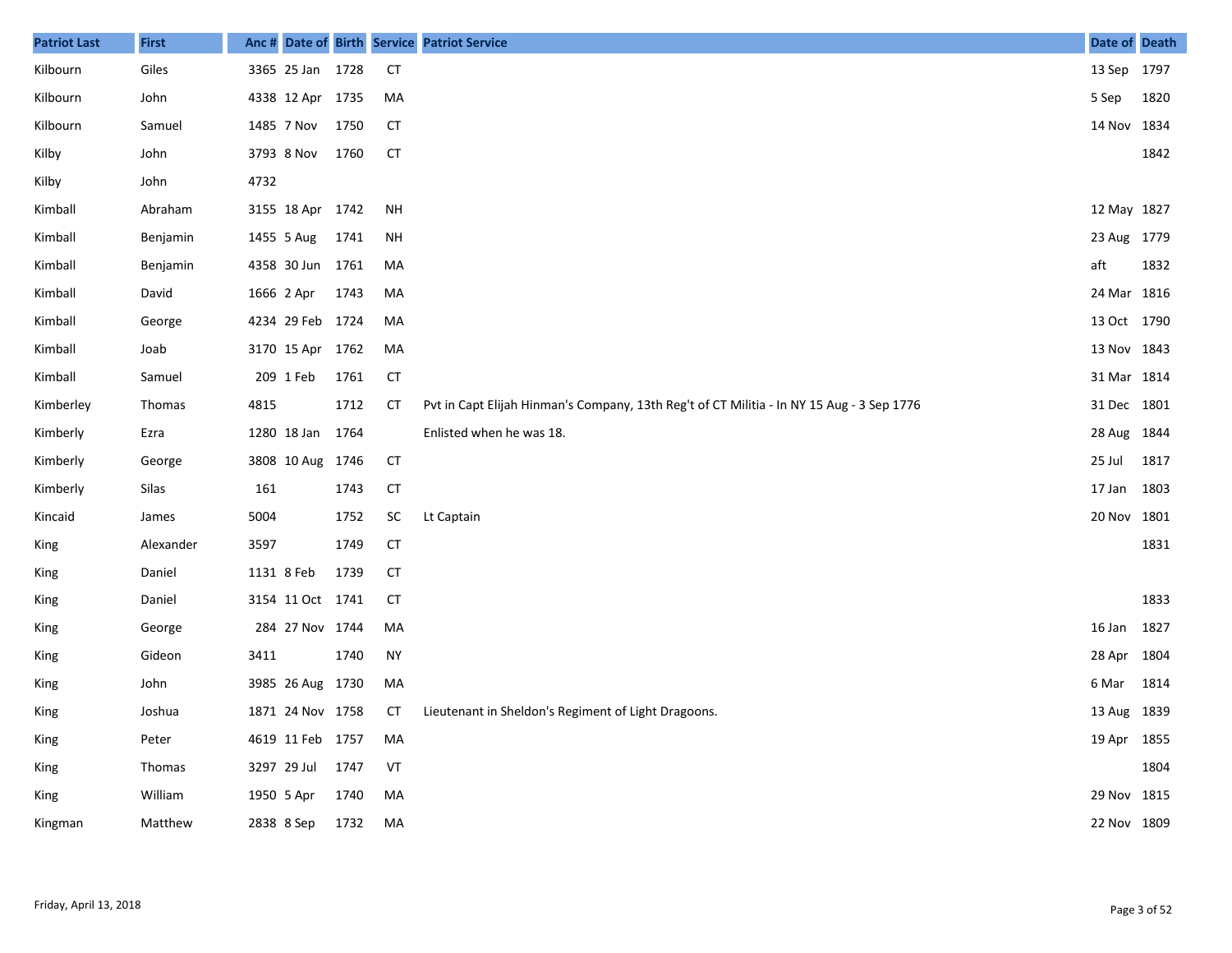| <b>Patriot Last</b> | <b>First</b> |      |                  |      |           | Anc # Date of Birth Service Patriot Service                                                                                                                                                                                                                  | Date of Death |      |
|---------------------|--------------|------|------------------|------|-----------|--------------------------------------------------------------------------------------------------------------------------------------------------------------------------------------------------------------------------------------------------------------|---------------|------|
| Kingsbury           | Andrew       |      | 983 24 Apr 1759  |      | CТ        | Enlisted as private in Col Chester's regiment in 1776. Enlisted again in 1777 in Col John Chandler's regiment,<br>transferred to Surg-Gen's dept in 1778 & remained till 1781. He became Deputy Quartermaster-gen at Hartford.<br>Was treasurer of St of Ct. |               |      |
| Kingsbury           | Eleazer      |      | 711 14 Feb 1750  |      |           |                                                                                                                                                                                                                                                              | 16 Feb 1812   |      |
| Kingsbury           | Ephraim      | 981  |                  |      | <b>CT</b> | Member of a company that marched from Coventry for the relief of Boston in the Lexington alarm.                                                                                                                                                              |               |      |
| Kingsbury           | Joseph       | 1075 |                  |      | <b>CT</b> |                                                                                                                                                                                                                                                              |               |      |
| Kingsbury           | Lemuel       |      | 1074 14 Sep 1752 |      | CT        | A private soldier from Enfield in the Lexington alarm, 1775 and in 1776 a Cornet in the 5th regiment of Light Horse,<br>commended by Col Elisha Sheldon.                                                                                                     |               |      |
| Kingsbury           | Nathan       |      | 4503 14 Mar 1730 |      |           |                                                                                                                                                                                                                                                              |               | 1815 |
| Kingsbury           | Stephen      |      | 4069 3 Aug       | 1754 | MA        |                                                                                                                                                                                                                                                              | 23 Sep        | 1809 |
| Kingsley            | Alpheus      |      | 2906 circa       | 1763 | <b>NH</b> |                                                                                                                                                                                                                                                              | 14 May 1850   |      |
| Kingsley            | Amos         |      | 2944 18 Jan      | 1697 | MA        |                                                                                                                                                                                                                                                              | 23 Apr 1787   |      |
| Kingsley            | Hezekiah     |      | 2126 28 Feb 1759 |      | CT        |                                                                                                                                                                                                                                                              | 22 Jan 1846   |      |
| Kingsley            | Jonathan     | 432  |                  | 1760 | <b>NH</b> |                                                                                                                                                                                                                                                              |               |      |
| Kingsley            | Joseph       |      | 2928 bp 26       | 1729 | <b>CT</b> |                                                                                                                                                                                                                                                              | 6 Dec         | 1815 |
| Kingsley            | Rufus        |      | 5256 11 Apr 1763 |      | СT        | enlisted first as a drummer, May 19, 1775 at the age of twelve in Captain Obadia Johnson's 4th Company, Colonel<br>Israel Putnam's Third Connecticut Regiment.                                                                                               | 26 May 1846   |      |
| Kinne               | Aaron        |      | 1157 24 Sep 1745 |      | CT        | Chaplain of the force assembled for the defense of Fort Griswold in 1781                                                                                                                                                                                     | 14 Jul        | 1824 |
| Kinne               | Abel         |      | 5302 22 Jun 1748 |      | <b>CT</b> | Soldier                                                                                                                                                                                                                                                      | 2 Mar         | 1834 |
| Kinne               | Ezra         | 863  |                  |      | СT        | Captain in the 8th Conn Foot.                                                                                                                                                                                                                                |               |      |
| Kinne               | Jeremiah     |      | 2941 30 Aug 1702 |      | CT        |                                                                                                                                                                                                                                                              | 24 Jun 1798   |      |
| Kinne               | Keziah       |      | 4892 22 Aug 1742 |      | СT        | Patriotic Service: took the Oath of Fidelity.                                                                                                                                                                                                                | 24 May 1809   |      |
| Kinne               | Nathan       | 4716 |                  |      |           |                                                                                                                                                                                                                                                              |               |      |
| Kinney              | Parley       |      | 3816 7Apr        | 1753 | <b>NJ</b> | Sergeant in Capt. Nathan Chapman's Company, Col. John Mead's 9th CT Militia Regiment from Dec 28, 1777 to Mar<br>1, 1778. Pensioner.                                                                                                                         | 15 Mar 1833   |      |
| Kinsman             | Jeremiah     |      | 1365 12 Jul      | 1759 | <b>CT</b> |                                                                                                                                                                                                                                                              | 1 Jan         | 1832 |
| Kinsman             | Jeremiah     |      | 1366 28 Feb 1719 |      | <b>CT</b> |                                                                                                                                                                                                                                                              | 24 Jun        | 1801 |
| Kirkham             | John         |      | 1129 5 Nov       | 1760 | CT        | A fifer in the regiment commanded by Col Samuel B. Webb, 1777-81; remained with regiment when it was reformed<br>in 1781 as the 3rd regiment of the Ct line and became fife-major, Nov 1781.                                                                 |               |      |
| Kirkland            | Jabez        |      | 4007 29 May 1754 |      | СT        |                                                                                                                                                                                                                                                              | 16 Nov 1834   |      |
| Kirtland            | Daniel       |      | 1772 27 Oct 1745 |      | CT        |                                                                                                                                                                                                                                                              | 4 Jul         | 1824 |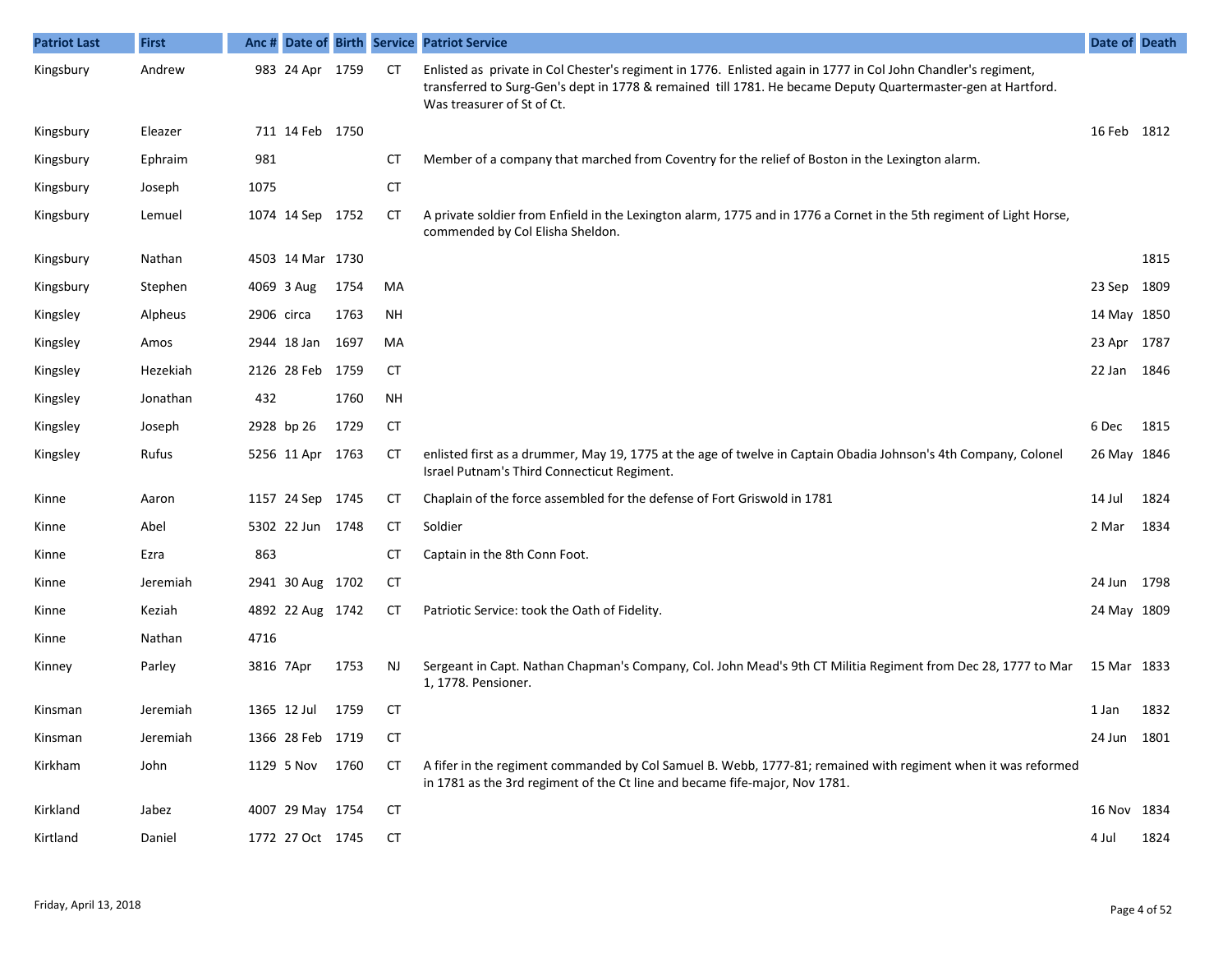| <b>Patriot Last</b> | <b>First</b> | Anc#       |                  |      |               | Date of Birth Service Patriot Service                                                                                       | Date of Death |      |
|---------------------|--------------|------------|------------------|------|---------------|-----------------------------------------------------------------------------------------------------------------------------|---------------|------|
| Kirtland            | Martin       |            | 2321 31 Mar 1735 |      | <b>CT</b>     |                                                                                                                             |               |      |
| Kirtland            | Nathan       |            | 3776 14 Jan      | 1763 | <b>CT</b>     |                                                                                                                             | 5 Aug         | 1844 |
| Kitchell            | Moses        | 4665       |                  | 1739 | $\mathsf{NJ}$ |                                                                                                                             |               | 1820 |
| Kitfield            | Edward       |            | 4383 28 Jul      | 1751 | MA            |                                                                                                                             | 19 May 1798   |      |
| Klinger             | Alexander    |            | 4689 23 Jun      | 1726 |               |                                                                                                                             |               | 1802 |
| Klinger             | John         |            | 5071 23 Jul      | 1723 | PA            | Private, Captina Alvright Deibler's Co. of Pa Associators, 4th Battalion, Colonel James Burd, Esq March 1776 - Jan<br>1777. | 30 Sep 1811   |      |
| Klock               | George       |            | 3273 12 Nov 1712 |      | <b>NY</b>     |                                                                                                                             | 26 Jul        | 1834 |
| Klock               | John         |            | 2226 13 Oct 1740 |      | <b>NY</b>     |                                                                                                                             | 28 Dec 1810   |      |
| Knapp               | Enos         | 23         |                  | 1744 | <b>CT</b>     |                                                                                                                             | 21 Nov 1824   |      |
| Knapp               | Israel       | 3207       |                  |      |               |                                                                                                                             |               |      |
| Knapp               | Jabez        | 4153       |                  | 1752 | <b>NY</b>     |                                                                                                                             |               | 1801 |
| Knapp               | John         | 2162       |                  |      | <b>CT</b>     |                                                                                                                             |               |      |
| Knapp               | Joshua       | 3788 6 Jan |                  | 1761 | <b>CT</b>     |                                                                                                                             | 10 Feb 1831   |      |
| Knapp               | Joshua       | 3812 6 Jan |                  | 1761 | <b>CT</b>     |                                                                                                                             | 10 Feb 1831   |      |
| kneeland            | Timothy      | 4285 2 Jan |                  | 1732 | MA            |                                                                                                                             | 4 Apr         | 1818 |
| Knickerbacker       | John         |            | 1447 14 Mar 1723 |      | <b>NY</b>     |                                                                                                                             | 16 Aug 1802   |      |
| Knickerbocker       | John         |            | 1448 29 Jan 1750 |      | <b>NY</b>     |                                                                                                                             | 10 Nov 1827   |      |
| Knight              | Jonathan     |            | 3288 18 Feb 1760 |      | RI            |                                                                                                                             | 15 Feb 1842   |      |
| Knight              | Phineas      |            | 344 16 Aug 1730  |      | <b>CT</b>     |                                                                                                                             | 12 May 1806   |      |
| Knight              | Phineas      |            | 820 16 Aug 1755  |      | <b>CT</b>     |                                                                                                                             | 28 Feb 1833   |      |
| Knight              | Samuel       |            | 1966 3 Feb       | 1743 | MA            |                                                                                                                             | 22 Aug 1792   |      |
| Knisely             | John         |            | 562 21 Sep 1752  |      | PA            |                                                                                                                             | 15 Dec 1834   |      |
| Knowlton            | Abraham      |            | 179 25 Nov 1750  |      | MA            |                                                                                                                             | 12 Sep 1807   |      |
| Knowlton            | Thomas       |            | 1393 Nov 1740    |      | CT            |                                                                                                                             | 16 Sep 1776   |      |
| Knox                | Archibal     | 4258       |                  |      | <b>NY</b>     |                                                                                                                             | 8 Feb 1792    |      |
| Knox                | John         | 3904 Feb   |                  | 1748 | MD            |                                                                                                                             | Aug           | 1811 |
| Kuntz               | George       |            | 2036 26 Nov 1762 |      | PA            |                                                                                                                             | 16 Jan 1835   |      |
| La Rose             | John         | 3729 Feb   |                  | 1755 | PA            |                                                                                                                             | 17 Nov 1845   |      |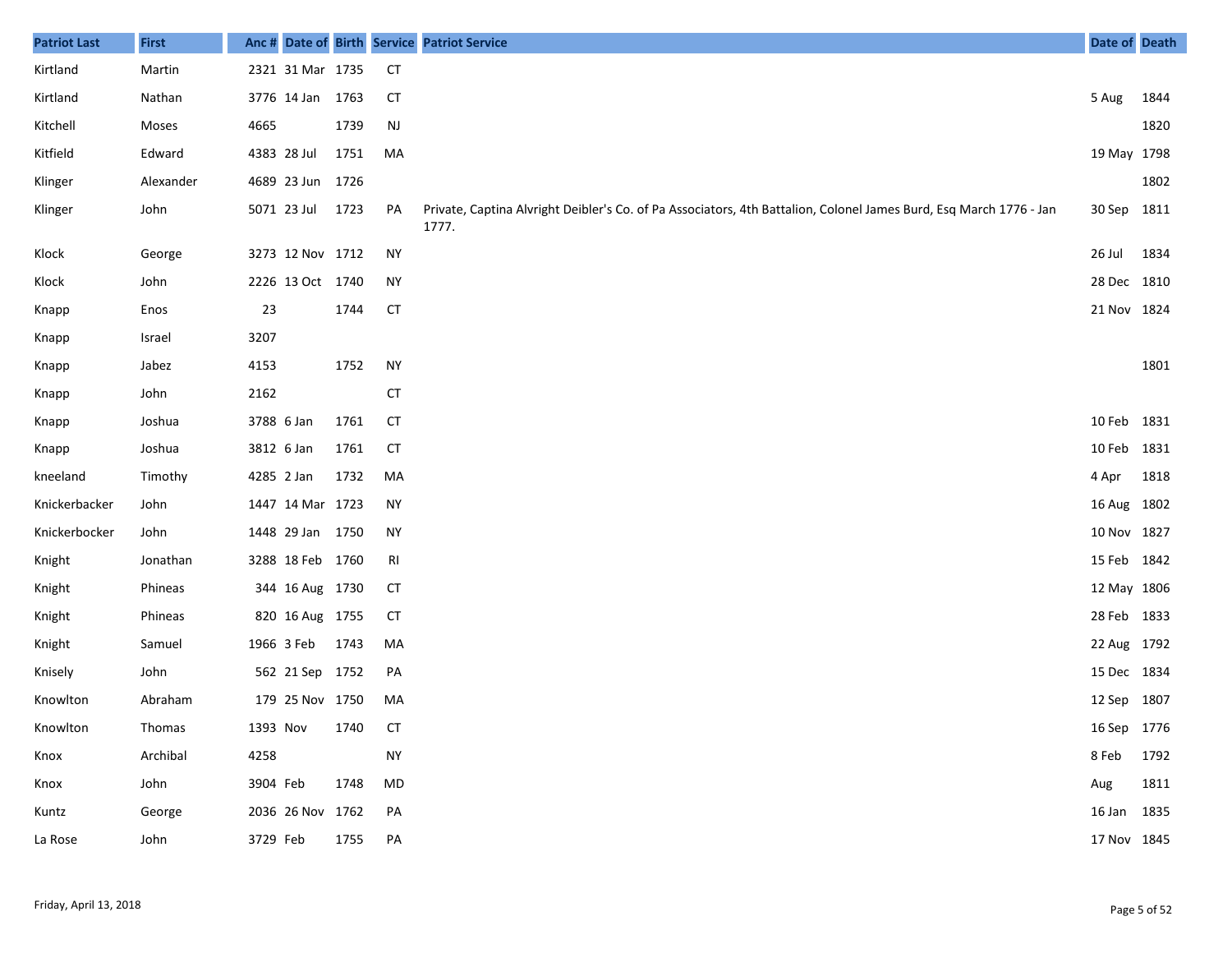| <b>Patriot Last</b> | <b>First</b> |      |                  |      |           | Anc # Date of Birth Service Patriot Service                                                                                                                                                                                                 | Date of Death |      |
|---------------------|--------------|------|------------------|------|-----------|---------------------------------------------------------------------------------------------------------------------------------------------------------------------------------------------------------------------------------------------|---------------|------|
| Lacey               | Josiah       |      | 1604 26 Mar 1746 |      |           |                                                                                                                                                                                                                                             | 28 Oct 1812   |      |
| Lacey               | Zachariah    |      | 870 15 Nov 1754  |      | CТ        | Private soldier & non-commissioned officer 1776-80. Was in command of Gen Stilliman when Am. Army evacuated<br>NY & was with army of Harlem Heights & White Plains. When Tryon invaded Ct 1779 he took part in the defense of<br>the state. | 22 Oct 1837   |      |
| Ladd                | Abner        |      | 113 14 May 1740  |      | СT        |                                                                                                                                                                                                                                             | 2 Feb         | 1819 |
| Ladd                | David        |      | 180 10 Dec 1727  |      | СT        |                                                                                                                                                                                                                                             | 28 Apr 1796   |      |
| Ladd                | Eliab        |      | 2901 21 Apr 1754 |      | СT        |                                                                                                                                                                                                                                             | 15 Dec 1800   |      |
| Ladd                | John         |      | 2945 3 Apr       | 1758 | <b>CT</b> |                                                                                                                                                                                                                                             | 27 Feb 1827   |      |
| Lake                | Abraham      | 4263 |                  | 1741 | <b>NY</b> |                                                                                                                                                                                                                                             | 12 Jan 1828   |      |
| Lake                | Daniel       | 3121 |                  | 1740 | NJ        |                                                                                                                                                                                                                                             |               | 1799 |
| Lakin               | Joel         |      | 5065 4 May       | 1767 | MA        | Private                                                                                                                                                                                                                                     | 28 May 1837   |      |
| Lamberson           | Cornelius    |      | 5174 3 Mar       | 1754 | NJ        | Pvt, Capt James Morgan, 2nd Regt Middlesex, NJ, 1780.                                                                                                                                                                                       | 9 Feb         | 1815 |
| Lamphier            | James        |      | 377 22 Nov 1710  |      |           |                                                                                                                                                                                                                                             |               |      |
| Lamphier            | James        | 378  |                  | 1747 | <b>CT</b> |                                                                                                                                                                                                                                             | 6 Mar         | 1820 |
| Landers             | Asalel       | 1303 |                  |      | MA        | Enlisted Lenox, Mass 1782, in the 5th Mass regiment; afterwards transferred to the 1st regiment.                                                                                                                                            | 27 Mar 1842   |      |
| Landis              | Frederick    | 4735 |                  |      |           |                                                                                                                                                                                                                                             |               |      |
| Landon              | David        |      | 2760 30 Oct 1743 |      | <b>CT</b> |                                                                                                                                                                                                                                             | 14 Sep 1796   |      |
| Landon              | David        |      | 5192 30 Oct 1743 |      | <b>CT</b> | Private, 7 days, Lexington Alarm, April 1775; Sea Captain, Commission: seize goods of enemy on L.I. Sound, May<br>1778; Militia Captain, New Haven Alarm, Tryon's Invasion, July 1779.                                                      | 14 Sep 1796   |      |
| Landon              | Rufus        |      | 3053 4 Feb       | 1759 | <b>CT</b> |                                                                                                                                                                                                                                             | 17 Feb 1848   |      |
| Lane                | Daniel       |      | 4692 11 May 1740 |      |           |                                                                                                                                                                                                                                             |               |      |
| Lane                | Joel         |      | 181 18 Oct 1751  |      | СT        |                                                                                                                                                                                                                                             | 18 Aug 1806   |      |
| Lanford             | Oliver       |      | 3337 20 Sep 1741 |      | СT        |                                                                                                                                                                                                                                             | 10 Mar 1814   |      |
| Langdon             | Noah         |      | 4611 10 aug 1728 |      | MA        |                                                                                                                                                                                                                                             | 20 Sep 1819   |      |
| Langdon             | Paul         |      | 373 16 Dec 1725  |      | MA        |                                                                                                                                                                                                                                             | 22 Jan 1804   |      |
| Lankton             | Daniel       | 1336 |                  | 1729 | CТ        |                                                                                                                                                                                                                                             | 20 Jan 1812   |      |
| Lankton/Langdo      | Joseph       |      | 5131 12 Dec 1740 |      | <b>CT</b> | Ensign CT Militia                                                                                                                                                                                                                           | 26 Feb 1812   |      |
| Lanning             | Stephen      | 3918 |                  | 1725 |           |                                                                                                                                                                                                                                             |               | 1780 |
| Lanphier            | Oliver       | 2431 |                  | 1749 | <b>CT</b> |                                                                                                                                                                                                                                             | 7 May 1812    |      |
| Lansing             | Cornelius    |      | 13 6 Jul         | 1756 | <b>NY</b> |                                                                                                                                                                                                                                             | 23 Apr 1842   |      |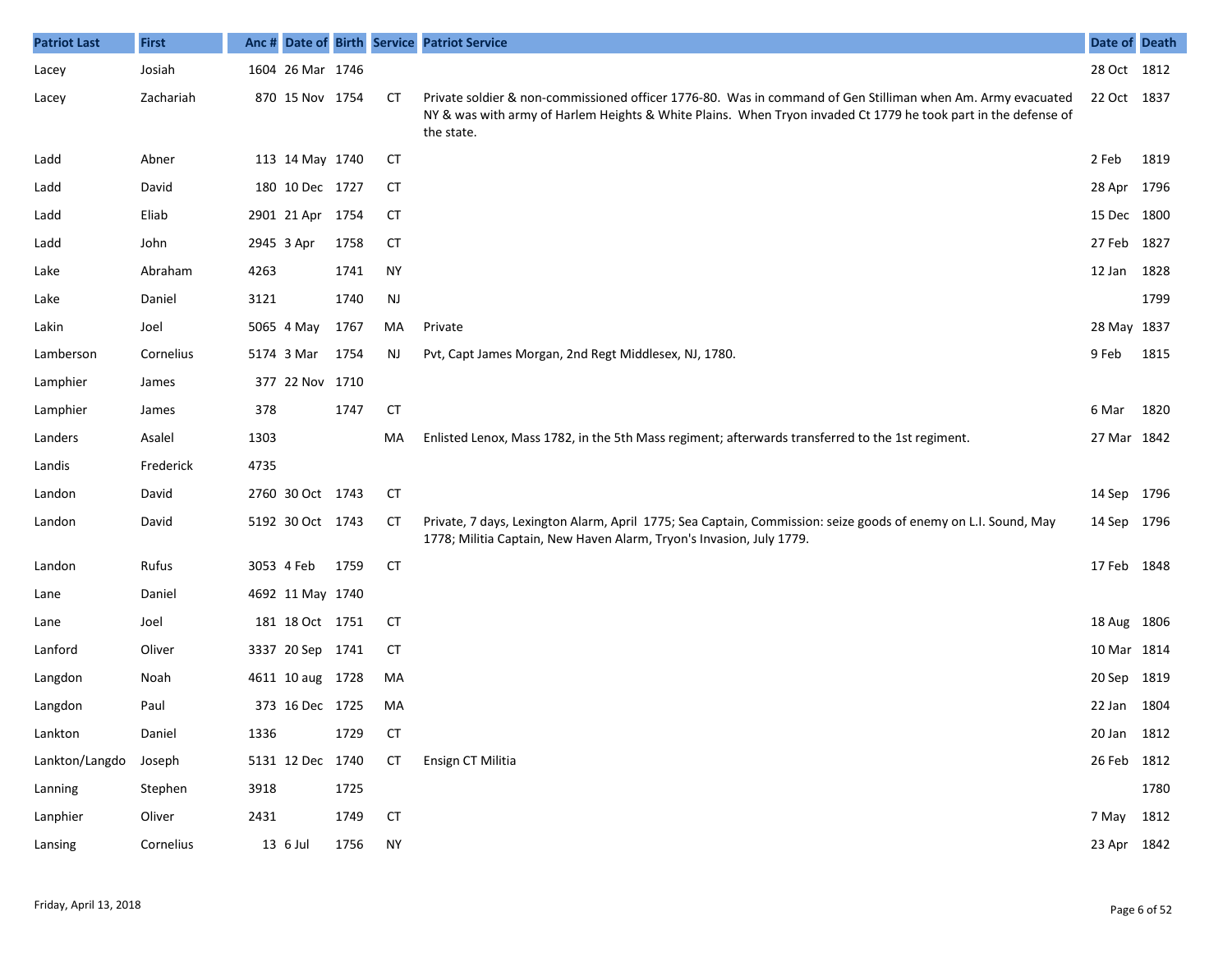| <b>Patriot Last</b> | <b>First</b> | Anc #    |                  |      |           | Date of Birth Service Patriot Service                                                                                                                         | Date of Death |      |
|---------------------|--------------|----------|------------------|------|-----------|---------------------------------------------------------------------------------------------------------------------------------------------------------------|---------------|------|
| Larabee             | Stephen      | 3539     |                  |      | MA        |                                                                                                                                                               |               |      |
| Larkin              | Nehemiah     |          | 2559 30 Sep 1755 |      | VT        |                                                                                                                                                               | 24 Oct 1845   |      |
| Larned              | John         |          | 3789 30 Oct 1741 |      | MA        |                                                                                                                                                               | 23 Feb        | 1830 |
| Larned              | William      |          | 1329 1 Apr       | 1752 | RI        |                                                                                                                                                               | 22 Feb 1828   |      |
| Larrabee            | Jonathan     | 1513     |                  | 1748 | ME        |                                                                                                                                                               |               |      |
| Latham              | Chistopher   | 5021 abt |                  | 1727 | <b>CT</b> | <b>Boatswain</b>                                                                                                                                              | 29 Mar 1797   |      |
| Latham              | William      | 1071     |                  | 1765 |           |                                                                                                                                                               | 29 Jan 1849   |      |
| Latham              | William      |          | 2556 10 May 1741 |      | CТ        | Pvt, Capt. Brown's CT Co., 1780; Pvt, Capt. Latham's Co., 1781; Ens, 2nd Lt., Capt of Artillery, Capt Abel Spencer, Col. 27 Jan 1792<br>Sam'l Holden Parsons. |               |      |
| Lathrop             | Arunah       |          | 3998 1 Dec       | 1735 | CT        |                                                                                                                                                               | 22 Jun        | 1817 |
| Lathrop             | Ebenezer     |          | 3205 30 Mar 1743 |      | CТ        |                                                                                                                                                               |               | 1804 |
| Lathrop             | Ebenezer     |          | 4567 7 Feb       | 1702 |           |                                                                                                                                                               | 28 Jan        | 1781 |
| Lathrop             | Elisha       |          | 2348 13 Jul      | 1713 | <b>NH</b> |                                                                                                                                                               | 2 Jul         | 1787 |
| Lathrop             | Jonathan     |          | 191 3 Jul        | 1734 | <b>CT</b> |                                                                                                                                                               | 14 Dec 1817   |      |
| Latimer             | George       |          | 4421 15 Nov 1757 |      | CT        |                                                                                                                                                               | 5 Jun         | 1850 |
| Latour              | Anthony      | 3436     |                  | 1751 | MA        |                                                                                                                                                               |               |      |
| Lattemore           | Wait         | 1841     |                  | 1741 | <b>CT</b> |                                                                                                                                                               | 18 Jul        | 1804 |
| Lattimer            | John         |          | 2498 27 May 1724 |      | CT        |                                                                                                                                                               |               | 1806 |
| Laughton            | John         | 4331     |                  | 1726 | MA        |                                                                                                                                                               |               | 1786 |
| Law                 | Benedict     |          | 3662 30 Dec 1741 |      | CT        |                                                                                                                                                               | 19 Nov 1819   |      |
| Law                 | Reuben       |          | 3262 22 Oct 1752 |      | MA        |                                                                                                                                                               | 21 Aug 1840   |      |
| Law                 | Richard      | 1001     |                  |      | СT        | Midshipman on the American ship "Trumbull" out from New London                                                                                                |               |      |
| Law                 | Richard      |          | 2600 17 Mar 1733 |      | <b>CT</b> |                                                                                                                                                               | 26 Jan        | 1806 |
| Lawrence            | Jonathan     | 4507     |                  |      |           |                                                                                                                                                               | ca Nov 1780   |      |
| Lawrence            | Josiah       |          | 1635 19 Jul 1754 |      |           |                                                                                                                                                               | 25 Apr 1844   |      |
| Laws                | Thomas       |          | 416 20 Nov 1737  |      | MA        |                                                                                                                                                               | 14 Sep 1803   |      |
| Lawson              | Robert       | 4246 Jan |                  | 1748 | VA        |                                                                                                                                                               | Apr           | 1802 |
| Lawton              | Job          |          | 4359 10 Apr 1758 |      | RI        |                                                                                                                                                               | 17 Jul        | 1830 |
| Lay                 | Asa          |          | 1392 11 Apr 1749 |      | <b>CT</b> |                                                                                                                                                               | 23 Feb 1814   |      |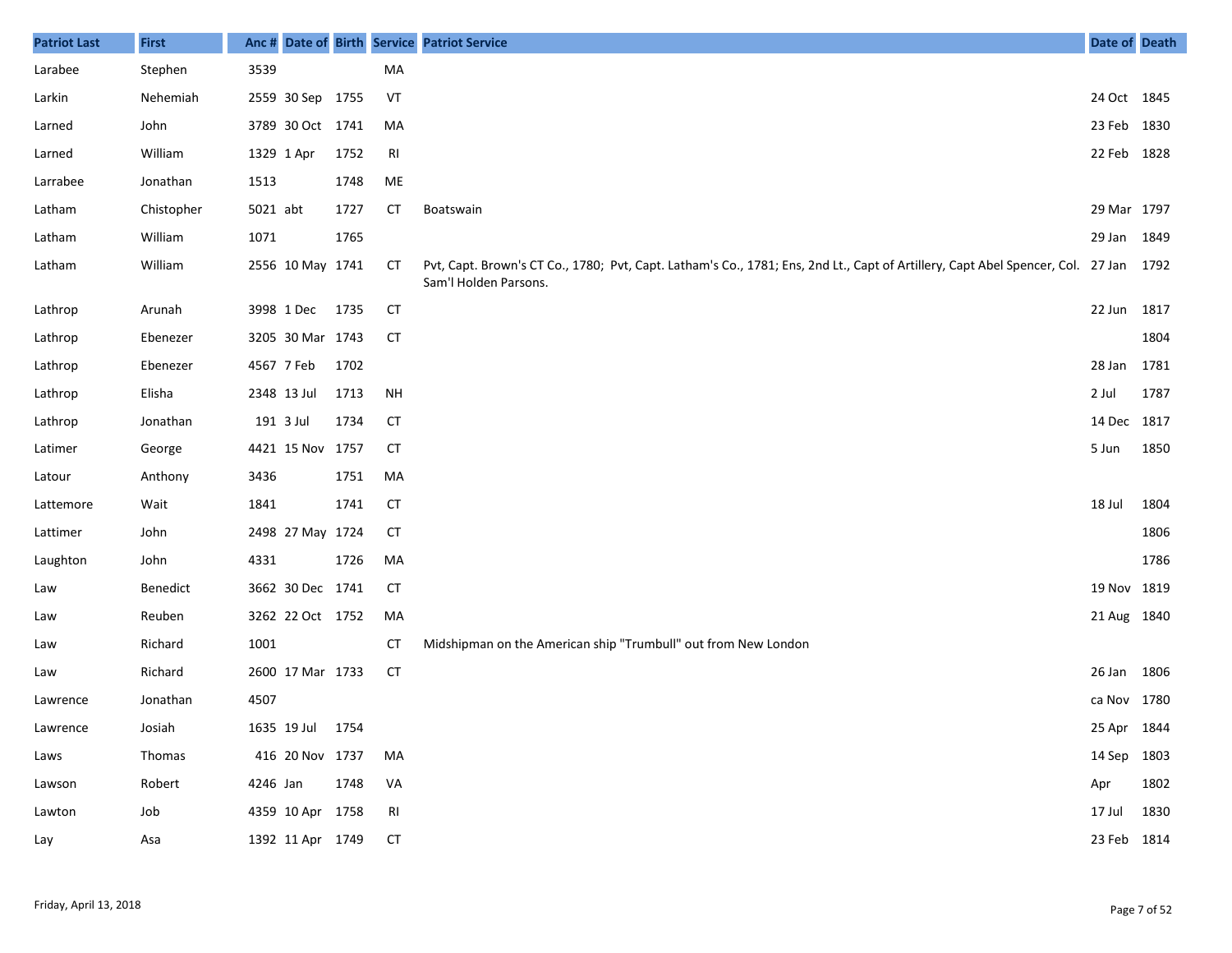| <b>Patriot Last</b> | <b>First</b> | Anc #      |                  |      |           | Date of Birth Service Patriot Service                                                                         | Date of Death |      |
|---------------------|--------------|------------|------------------|------|-----------|---------------------------------------------------------------------------------------------------------------|---------------|------|
| Lay                 | John         |            | 4206 13 sep 1714 |      | <b>CT</b> |                                                                                                               | 3 Apr         | 1792 |
| Le Baron            | David        |            | 274 27 Apr 1740  |      | <b>CT</b> |                                                                                                               | 1 Feb         | 1819 |
| Leach               | Caleb        |            | 4510 12 Jun 1748 |      |           |                                                                                                               |               | 1845 |
| Leach               | James        |            | 2266 5 Aug       | 1759 | <b>CT</b> |                                                                                                               | 2 Aug         | 1835 |
| Learned             | Ebenezer     |            | 1237 18 Apr 1728 |      |           | Colonel at the battle of Bunker Hill; made Brigadier-general by Congress in 1777.                             | 1 Apr         | 1817 |
| Learned             | Jedediah     |            | 1189 19 Aug 1755 |      | <b>CT</b> |                                                                                                               |               |      |
| Learned             | Jedediah     |            | 4322 17 Oct 1736 |      | MA        |                                                                                                               |               |      |
| Leavenworth         | David        | 3878       |                  | 1738 | <b>CT</b> |                                                                                                               | 25 Mar 1820   |      |
| Leavenworth         | Edmond       | 3925       |                  | 1725 |           |                                                                                                               | 28 Jul        | 1785 |
| Leavenworth         | Jesse        |            | 1372 22 Nov 1741 |      | CT        |                                                                                                               | 12 Dec 1824   |      |
| Leavitt             | Caleb        |            | 1699 29 Nov 1730 |      | MA        |                                                                                                               | 10 Sep 1810   |      |
| Leavitt             | Caleb        | 1700       |                  |      | MA        |                                                                                                               |               |      |
| Leavitt             | Edward       |            | 4400 20 Jun 1759 |      | <b>NH</b> |                                                                                                               | 27 Jul        | 1831 |
| Leavitt             | Joseph       |            | 438 1 Apr        | 1733 | MA        |                                                                                                               | 25 Apr 1807   |      |
| Leavitt             | Joseph       | 742        |                  | 1748 | RI        |                                                                                                               |               |      |
| Lee                 | Andrew       |            | 1867 7 May       | 1745 | <b>CT</b> |                                                                                                               | 24 Aug 1832   |      |
| Lee                 | Benjamin     | 4585 5 Jan |                  | 1718 |           |                                                                                                               | 4 May 1796    |      |
| Lee                 | Daniel       |            | 615 20 Sep 1762  |      | MA        |                                                                                                               | 15 Sep 1841   |      |
| Lee                 | Daniel       |            | 4113 29 Sep 1732 |      | MA        |                                                                                                               | 12 Sep 1792   |      |
| Lee                 | David        |            | 922 16 Dec 1763  |      | СT        | Private in the regiment of Col Zebulon Butler; he was in service in NJ and along the Hudson in 1780.          | 4 Jun         | 1842 |
| Lee                 | Ebenezer     | 1043 7 Jan |                  | 1757 | СT        | Sergeant for seven years. Was wounded at Bunker Hill and was with the army on the Hudson, Long Island and NJ. | 29 Oct 1837   |      |
| Lee                 | Elisha       |            | 1717 3 Mar       | 1741 | <b>CT</b> |                                                                                                               |               |      |
| Lee                 | Isaac        | 961        |                  |      |           | Colonel of the 15th regiment of Conn militia 1775.                                                            |               |      |
| Lee                 | John         | 550        |                  | 1748 | VA        |                                                                                                               | 18 May 1818   |      |
| Lee                 | Jonathan     | 1383       |                  | 1759 | MA        |                                                                                                               | 19 Apr 1833   |      |
| Lee                 | Jonathan     |            | 2143 22 May 1726 |      | <b>CT</b> |                                                                                                               | 17 Feb 1803   |      |
| Lee                 | Matthew      |            | 2700 11 Jun 1760 |      | <b>CT</b> |                                                                                                               |               |      |
| Lee                 | Milo         |            | 2601 13 Feb 1757 |      | <b>CT</b> |                                                                                                               | 6 Nov 1833    |      |
| Lee                 | Samuel       | 1728       |                  |      | <b>CT</b> |                                                                                                               |               |      |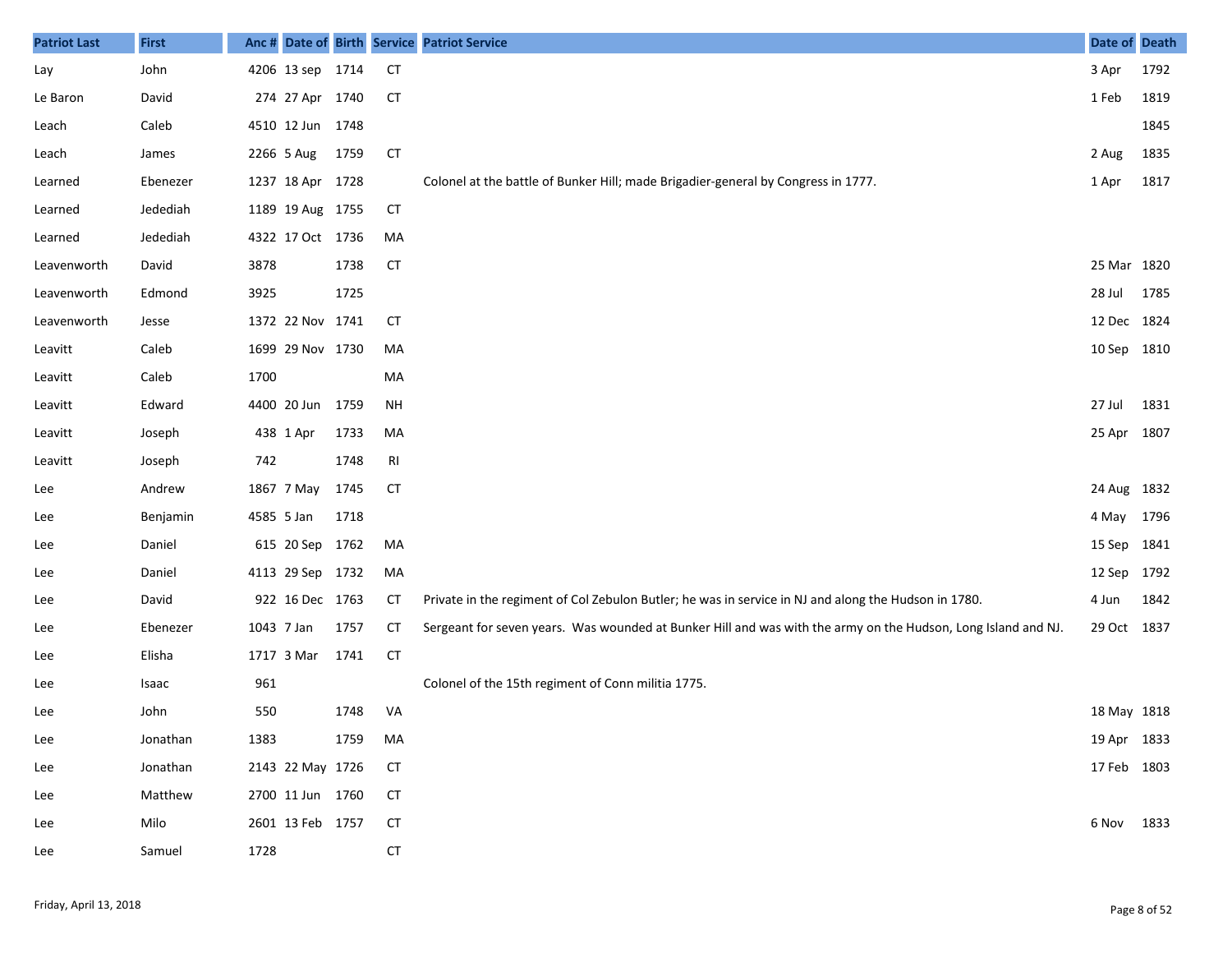| <b>Patriot Last</b> | <b>First</b> |          |                  |      |               | Anc # Date of Birth Service Patriot Service                                                                                 | Date of Death |      |
|---------------------|--------------|----------|------------------|------|---------------|-----------------------------------------------------------------------------------------------------------------------------|---------------|------|
| Lee                 | Samuel       |          | 1977 1 Oct       | 1742 | <b>CT</b>     |                                                                                                                             | 31 May 1819   |      |
| Lee                 | Samuel       |          | 5343 25 Jul      | 1737 | MA            | Private in Capt. Syvanus Martin's Co., Col. Thomas Carpenter's Reg.                                                         | 11 Apr 1811   |      |
| Lee                 | William      | 3627     |                  | 1745 | <b>CT</b>     |                                                                                                                             | 12 Dec 1828   |      |
| Lee                 | Woodis       |          | 1382 24 Mar 1719 |      |               |                                                                                                                             | 6 Sep         | 1796 |
| Leech               | Manasseh     | 5136     |                  | 1752 | СT            | Lieutenant of the 14th Co., 3rd CT Militia Regt. In May 1781. Captain of the 14th Co, 3rd Militia Regt. In January<br>1782. | 10 Jun        | 1834 |
| Leek                | Amos         | 4267     |                  | 1747 | $\mathsf{NJ}$ |                                                                                                                             |               | 1822 |
| Leele               | Daniel       |          | 3749 17 Apr      | 1742 | <b>CT</b>     |                                                                                                                             | 30 May 1825   |      |
| Leeper              | Matthew      | 5393     |                  |      | ΝC            | Furnishing provisions and money for the militia in NC, VA, and SC.                                                          | 21 Oct 1801   |      |
| Leesig              | Christian    |          | 2892 5 Mar       | 1745 | PA            |                                                                                                                             | 10 Sep 1821   |      |
| Leet                | Isaac        | 87       |                  | 1726 | VA            |                                                                                                                             | 12 May 1802   |      |
| Leete               | Solomon      |          | 3059 28 Apr      | 1720 |               |                                                                                                                             | 6             |      |
| Leete               | Solomon      |          | 3060 28 Apr 1720 |      | <b>CT</b>     |                                                                                                                             | 6 Sept 1803   |      |
| Legg                | David        | 5351 abt |                  | 1750 | MA            | Private in Capt. Gershom Nelson's Company, Capt. Samuel Warren's Company, Col. Joseph Reed's 20th Regiment.                 | 13 May 1830   |      |
| Legg                | Levi         |          | 5322 7 Nov       | 1744 | MA            | Private in Captain Gershorn Nelson's Co., Col. Ezra Woods Regiment                                                          | 16 Mar 1829   |      |
| Legreos             | Francis      | 4755     |                  |      |               |                                                                                                                             |               |      |
| Legros              | Francis      | 1565     |                  | 1764 | MA            |                                                                                                                             | 11 Sep 1809   |      |
| LeGross             | Francis      | 4039     |                  | 1764 | MA            |                                                                                                                             | 11 Sep 1809   |      |
| Leiby               | Frederick    |          | 4435 7 May       | 1735 | PA            |                                                                                                                             | 28 Mar 1817   |      |
| Lejeunne            | Guillaume    | 4457     |                  | 1754 |               |                                                                                                                             |               | 1834 |
| Leland              | John         |          | 4110 12 Jul      | 1744 | MA            |                                                                                                                             | May           | 1826 |
| Lemasters           | Benjamin     |          | 322 15 Jun       | 1756 | VA            |                                                                                                                             | 16 Feb        | 1837 |
| LeMay               | John         |          | 788 9 Jan        | 1759 | <b>NC</b>     |                                                                                                                             | 5 Jan         | 1834 |
| Lemmon              | Alexis       |          | 5025 28 Feb 1746 |      | MD            | Captain in Col. Thomas Gist's Batallion of Baltimore County Maryland Militia 4 Feb 1777.                                    | 21 Jun        | 1826 |
| Lent                | Abraham      |          | 1567 31 Dec 1755 |      | <b>NY</b>     |                                                                                                                             | 16 Aug 1829   |      |
| Lent                | Isaac        |          | 3679 4 Jan       | 1764 | <b>NY</b>     |                                                                                                                             | 5 sep 1849    |      |
| Lent                | Isaac        | 4607     |                  | 1732 |               |                                                                                                                             |               |      |
| Leonard             | Philip       |          | 2905 25 Aug 1746 |      | PA            |                                                                                                                             | 31 Dec 1822   |      |
| Leone               | Sylvanus     |          | 3200 21 Jan 1734 |      | <b>CT</b>     |                                                                                                                             | 5 May 1812    |      |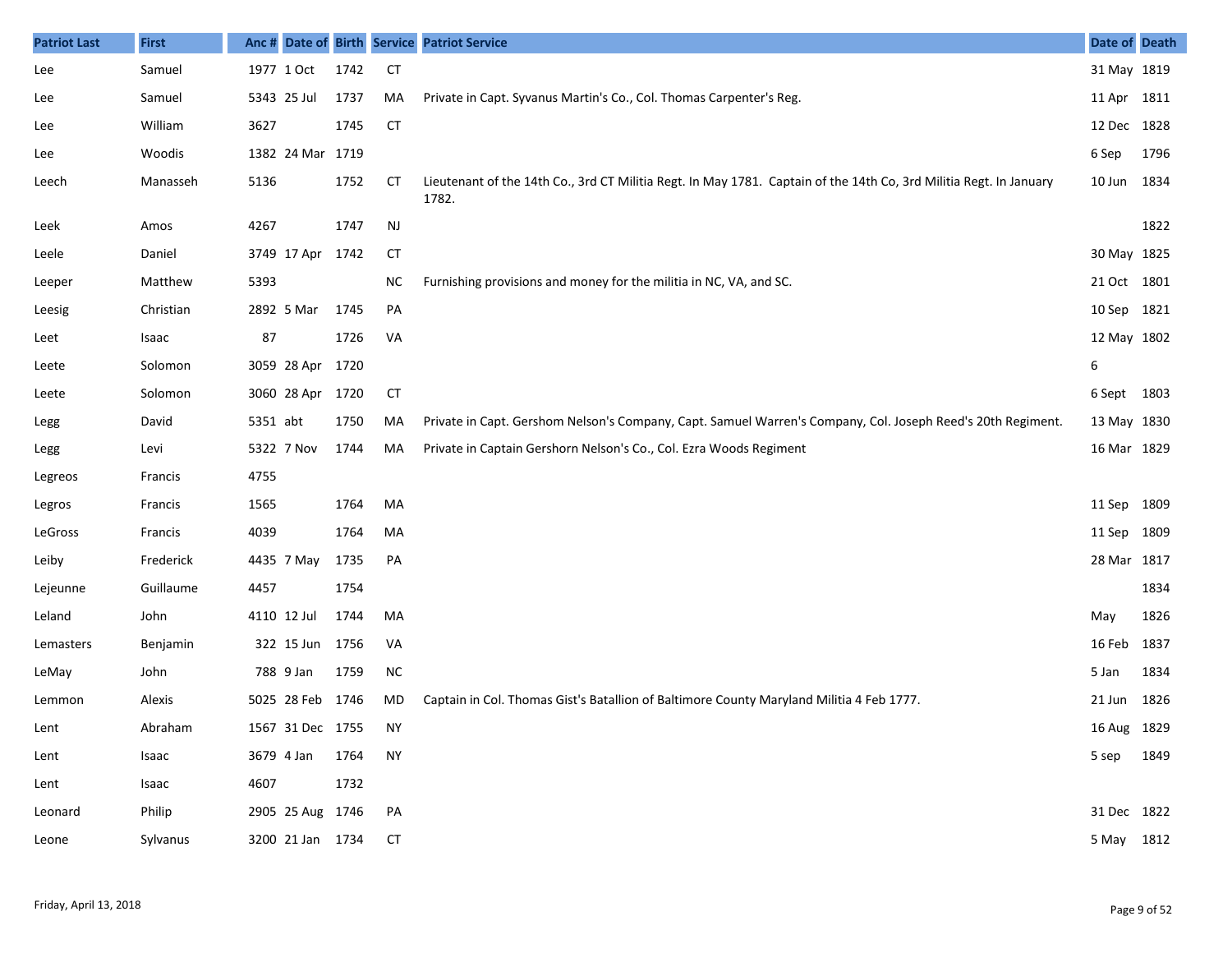| <b>Patriot Last</b> | <b>First</b>    | Anc#       |                  |      |               | Date of Birth Service Patriot Service                                                 | Date of Death |      |
|---------------------|-----------------|------------|------------------|------|---------------|---------------------------------------------------------------------------------------|---------------|------|
| Lester              | Amos            |            | 1463 10 Oct 1731 |      | <b>CT</b>     |                                                                                       | 5 May         | 1808 |
| Lester              | Joshua          |            | 1838 7 May 1763  |      | СT            |                                                                                       | 29 Aug 1846   |      |
| Lester              | Timothy         |            | 2939 27 Aug 1718 |      | <b>CT</b>     |                                                                                       | 17 Feb 1795   |      |
| Lester              | Timothy         |            | 2940 18 Mar 1748 |      | <b>CT</b>     |                                                                                       | 10 Oct 1820   |      |
| LeVan               | Abraham         |            | 4076 9 May 1748  |      | PA            |                                                                                       | 27 May 1823   |      |
| Lewis               | Eleazer         |            | 884 11 Jan 1737  |      | СT            | A soldier in the continental army during the revolutionary period.                    | Circa         | 1820 |
| Lewis               | Eleazer         | 1949 8 Jan |                  | 1756 | <b>CT</b>     |                                                                                       | 26 Apr        | 1835 |
| Lewis               | Elijah          |            | 1281 1 Apr       | 1751 | <b>CT</b>     | Quartermaster in Col Fisher Gay's regiment, 2nd battalion, Wadsworth's brigade.       | 31 Dec 1834   |      |
| Lewis               | Elijah          |            | 1649 10 Oct 1741 |      | RI            |                                                                                       |               |      |
| Lewis               | Jared           |            | 1592 10 May 1761 |      | СT            |                                                                                       | 14 May 1826   |      |
| Lewis               | Nathaniel       |            | 2313 23 Jan 1719 |      | <b>CT</b>     |                                                                                       | 4 Apr         | 1777 |
| Lewis               | Nathaniel       |            | 2763 29 Feb 1733 |      | <b>CT</b>     |                                                                                       | 24 Mar        | 1821 |
| Lewis               | Philo           | 1093 7 Jul |                  | 1758 | <b>CT</b>     | A revolutionary soldier.                                                              | 8 Nov         | 1836 |
| Lewis               | Samuel          | 1954 6 Jul |                  | 1718 | <b>CT</b>     |                                                                                       | 11 Apr        | 1788 |
| Lewis               | Seth            |            | 4070 24 Jun      | 1759 | <b>CT</b>     |                                                                                       | 26 Mar 1808   |      |
| Lewis               | Valentine       | 3216       |                  |      | <b>CT</b>     |                                                                                       | 30 Mar 1819   |      |
| L'Hommedien         | Samuel          |            | 2496 20 Feb 1744 |      | <b>NY</b>     |                                                                                       | 7 Mar         | 1804 |
| L'Hommedieu         | Samuel          |            | 3428 20 Feb 1744 |      | <b>NY</b>     |                                                                                       | 7 Mar         | 1804 |
| Libby               | Samuel          |            | 4846 9 Feb       | 1720 | MA            | Private in Capt. Joseph Libby's 9th Co., Col. Benjamin Foster's Lincoln County Reg't. | 27 Sep        | 1791 |
| Lilley              | Reuben          |            | 2092 14 Feb 1745 |      | MA            |                                                                                       | 15 Oct 1804   |      |
| Lincoln             | Abijah          | 1410       |                  | 1736 | MA            |                                                                                       | 20 Jun        | 1812 |
| Lincoln             | Caleb           |            | 197 1 Jun        | 1751 | MA            |                                                                                       | 26 Jun        | 1829 |
| Lincoln             | John            |            | 2664 28 Jul      | 1726 | <b>CT</b>     |                                                                                       | 7 Jun         | 1810 |
| Lincoln             | Stephen         |            | 891 3 Dec        | 1751 | MA            | A revolutionary soldier from Oakham, Mass                                             | 16 Mar 1840   |      |
| Lindenmuth          | John            |            | 437 25 Apr 1737  |      | PA            |                                                                                       | 10 Mar 1812   |      |
| Lindsley            | <b>Brainard</b> |            | 2296 14 Jul 1761 |      | <b>CT</b>     |                                                                                       | 13 Sep 1837   |      |
| Lindsley            | Joseph          |            | 3018 7 Jun       | 1736 | $\mathsf{NJ}$ |                                                                                       | 8 Oct         | 1822 |
| Lineberry           | Jacob           | 5389 abt   |                  | 1751 | <b>NC</b>     | He was paid for service or supplies on 16 Aug 1782.                                   | bet. Se 1821  |      |
| Liner               | James           |            | 3088 30 Nov 1748 |      | MA            |                                                                                       | 5 Aug         | 1816 |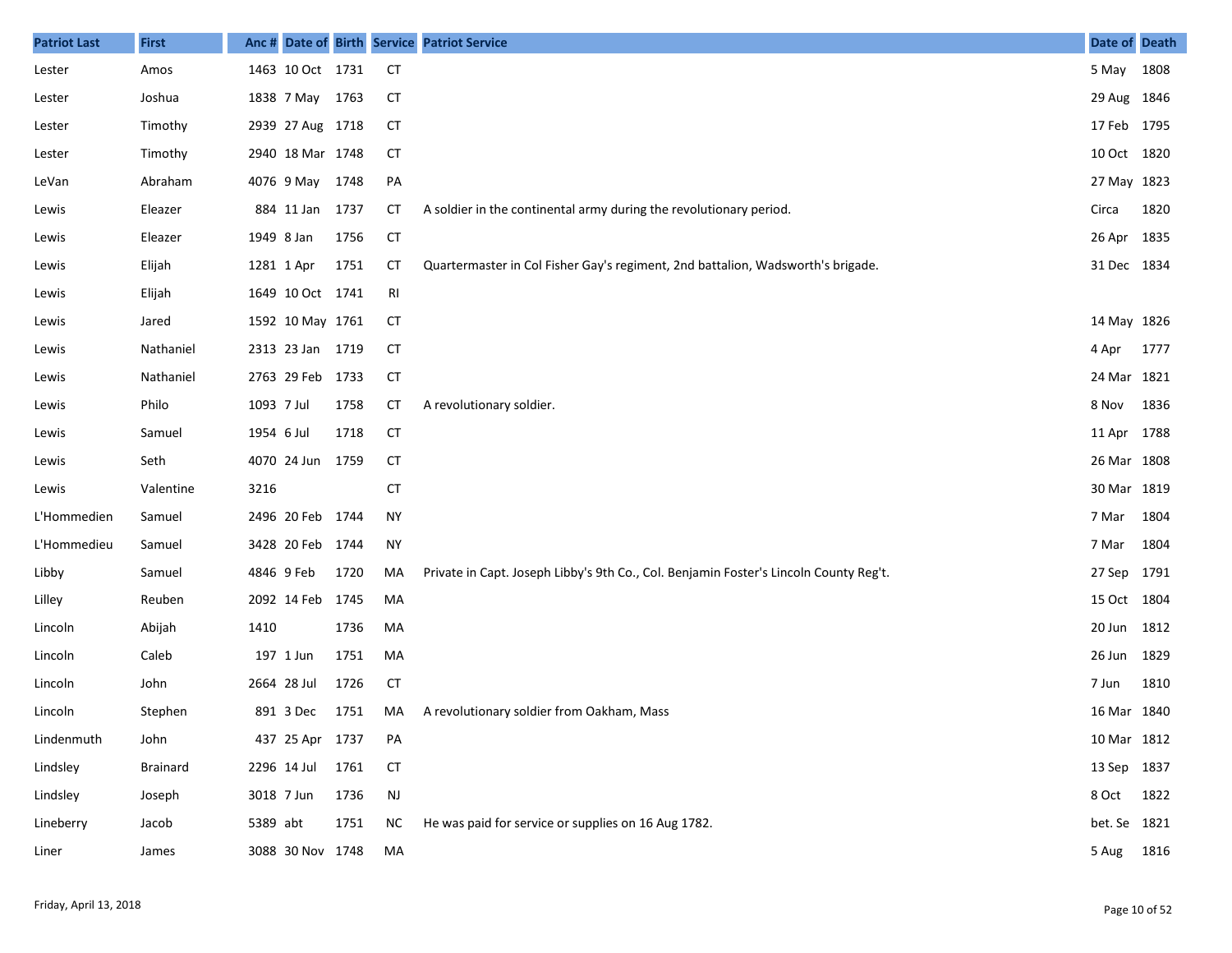| <b>Patriot Last</b> | <b>First</b> |            |                  |      |           | Anc # Date of Birth Service Patriot Service                                                                                                           | Date of Death |      |
|---------------------|--------------|------------|------------------|------|-----------|-------------------------------------------------------------------------------------------------------------------------------------------------------|---------------|------|
| Lines               | Abel         | 2027       |                  | 1758 | <b>CT</b> |                                                                                                                                                       | 28 Apr 1823   |      |
| Lines               | Erastus      | 2400       |                  |      |           |                                                                                                                                                       |               |      |
| Lines               | Ezra         | 2363       |                  | 1760 | <b>CT</b> |                                                                                                                                                       | 15 Sep 1820   |      |
| Lines               | James        |            | 1221 30 Nov 1748 |      | <b>CT</b> |                                                                                                                                                       | 5 Aug         | 1816 |
| Lines               | James        |            | 4911 bapt 9 1737 |      | CT        | <b>Patriotic Service</b>                                                                                                                              | 18 Oct 1792   |      |
| Lines               | Major        |            | 2394 14 Oct 1747 |      | <b>CT</b> |                                                                                                                                                       | 24 Mar 1814   |      |
| Linfield            | William      |            | 2718 10 Dec 1718 |      | MA        |                                                                                                                                                       | 2 Mar         | 1807 |
| Linfield            | William      |            | 2719 4 Oct       | 1742 | MA        |                                                                                                                                                       | 23 Feb 1823   |      |
| Linn                | John         | 2031       |                  |      | <b>CT</b> |                                                                                                                                                       | Nov           | 1777 |
| Linsley             | Solomon      |            | 3849 30 Oct 1752 |      | СT        |                                                                                                                                                       |               |      |
| Lippitt             | Christopher  |            | 1854 28 Oct 1744 |      | RI        |                                                                                                                                                       | 17 Jun 1824   |      |
| Litchfield          | Samuel       | 4736       |                  |      |           |                                                                                                                                                       |               |      |
| Littlefield         | Ebenezer     |            | 5095 16 Mar 1747 |      | СT        | Private, Capt. John Durkee's 3rd Co., Continental Reg't, 1775; Private, Capt. Benjamin Clark's Co., Col. Obadiah<br>Johnson's Reg't of Militia, 1778. | 15 Jan 1821   |      |
| Littlefield         | Eliab        |            | 3023 bapt 9 1731 |      | <b>NH</b> |                                                                                                                                                       | 9 Feb         | 1817 |
| Littlefield         | John         | 4725       |                  |      |           |                                                                                                                                                       |               |      |
| Livermore           | Elisha       | 4572 9 Jun |                  | 1720 | MA        |                                                                                                                                                       | 13 Feb 1798   |      |
| Livingston          | James        |            | 2315 27 Mar 1747 |      |           |                                                                                                                                                       | 29 Nov 1842   |      |
| Livingston          | Peter        | 721        |                  |      | <b>NY</b> |                                                                                                                                                       |               |      |
| Locke               | Ebenezer     |            | 3707 Bap 2       | 1735 | MA        |                                                                                                                                                       | 12 Sep 1816   |      |
| Locke               | Jonas        | 3360       |                  | 1727 | MA        |                                                                                                                                                       | 5 Mar 1812    |      |
| Locke               | Timothy      |            | 4281 30 Oct 1735 |      | <b>NH</b> |                                                                                                                                                       | 12 May 1822   |      |
| Lockwood            | Benajah      |            | 3934 20 Nov 1757 |      | RI        |                                                                                                                                                       | after         | 1801 |
| Lockwood            | Ebanezer     |            | 5005 31 Mar 1737 |      | ΝY        | 1st Major of the 2nd Regiment of Militia in Westchester County, New York State.                                                                       | 29 Jul        | 1821 |
| Lockwood            | Eliphalet    |            | 1424 17 Oct 1741 |      | CT        |                                                                                                                                                       | 19 Mar 1814   |      |
| Lockwood            | Ephaim       | 3704       |                  | 1742 | <b>NY</b> |                                                                                                                                                       | 25 Dec 1829   |      |
| Lockwood            | Ezra         |            | 2310 30 May 1747 |      | <b>CT</b> |                                                                                                                                                       | 8 Mar 1821    |      |
| Lockwood            | Hezekiah     |            | 3696 15 Nov 1755 |      | <b>NY</b> |                                                                                                                                                       | 1 Jul         | 1816 |
| Lockwood            | James        |            | 2050 25 Oct 1746 |      | <b>CT</b> |                                                                                                                                                       | 30 Oct 1833   |      |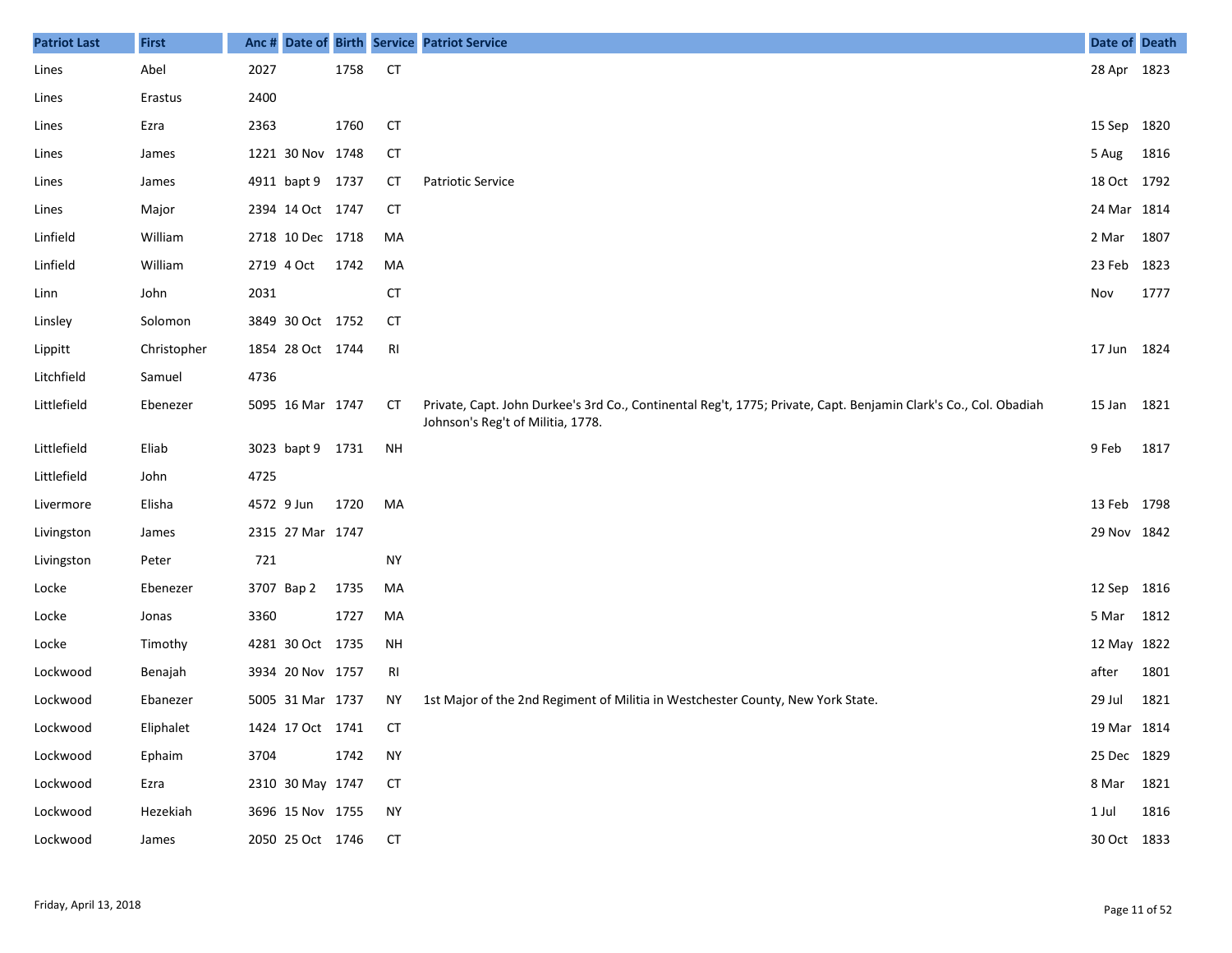| <b>Patriot Last</b> | <b>First</b>  |            |                  |      |           | Anc # Date of Birth Service Patriot Service                                                                                                                                           | Date of Death |      |
|---------------------|---------------|------------|------------------|------|-----------|---------------------------------------------------------------------------------------------------------------------------------------------------------------------------------------|---------------|------|
| Lockwood            | Jesse         | 3902 2 Jul |                  | 1745 |           |                                                                                                                                                                                       | 13 Jan 1823   |      |
| Lockwood            | Moses         |            | 1472 26 Sep 1749 |      | <b>CT</b> |                                                                                                                                                                                       |               |      |
| Lockwood            | Nathaniel     | 1517 Circa |                  | 1757 | <b>CT</b> |                                                                                                                                                                                       | Circa         | 1843 |
| Lockwood            | Reuben        |            | 666 17 Apr 1762  |      | CТ        | Served in the war of the revolution as teamster.                                                                                                                                      | 11 May 1838   |      |
| Lockwood            | Richard       |            | 3331 29 Nov 1735 |      | DE        |                                                                                                                                                                                       | 21 Mar 1786   |      |
| Lockwood            | Samuel        |            | 2677 25 Nov 1737 |      | <b>CT</b> |                                                                                                                                                                                       | 26 Aug 1807   |      |
| Loder               | Zenos         | 5225 abt.  |                  | 1752 | <b>NJ</b> | Private in Capt. John Hollingshead's Co., Col. Israel Shreve's 2nd Regt., New Jersey Continental Line from Mar 1778<br>for 9 months. Also in Cumberland County, NJ Militia. Pensioner | 25 Jul        | 1839 |
| Logan               | <b>Thomas</b> | 2356       |                  | 1732 | SC        |                                                                                                                                                                                       | before 1806   |      |
| Long                | Stephen       |            | 5118 15 Mar 1754 |      | MA        | Private in Capt. Robert Crosman's Co of Minute-men from Taunton, MA, Col. Nathaniel Leonard's Regiment, who<br>marched on April 20, 1775 in response to the Lexington Alarm           | 23 May 1816   |      |
| Longley             | Zachariah     |            | 3051 7 Jun       | 1724 | MA        |                                                                                                                                                                                       | 6 Jun         | 1815 |
| Loomis              | Abner         |            | 3988 3 Jun       | 1759 | <b>CT</b> |                                                                                                                                                                                       | 2 Apr         | 1812 |
| Loomis              | Amash         |            | 3791 19 Feb 1737 |      |           |                                                                                                                                                                                       | 1 Jul         | 1793 |
| Loomis              | Efhriam       |            | 3438 1 Apr       | 1731 |           |                                                                                                                                                                                       | 4 Apr         | 1812 |
| Loomis              | Isaiah        |            | 4165 3 Aug       | 1758 | <b>CT</b> |                                                                                                                                                                                       | 11 Apr        | 1841 |
| Loomis              | Jacob         |            | 1889 19 Jun 1761 |      | <b>CT</b> |                                                                                                                                                                                       | 12 Dec 1838   |      |
| Loomis              | Joel          |            | 3620 25 Jun 1722 |      | <b>CT</b> |                                                                                                                                                                                       | 19 Jun 1788   |      |
| Loomis              | John          |            | 3004 6 Jun       | 1741 | <b>CT</b> |                                                                                                                                                                                       | 4 May         | 1811 |
| Loomis              | Jonathan      |            | 498 25 Mar 1757  |      | <b>CT</b> | Private soldier in the company of Capt James Clark, in the 3rd Ct regiment, Gen Putnam's, in 1775, who participated<br>in the battle of Bunker Hill.                                  | 3 Oct         | 1814 |
| Loomis              | Joseph        |            | 1119 29 Apr 1743 |      | СT        |                                                                                                                                                                                       | 20 Nov 1834   |      |
| Loomis              | Noah          |            | 1996 12 May 1724 |      | MA        |                                                                                                                                                                                       | 9 Aug         | 1808 |
| Lord                | Jabez         |            | 98 16 Apr 1745   |      | СT        |                                                                                                                                                                                       | 2 Apr         | 1794 |
| Lord                | Jeremiah      | 1433 3 Jul |                  | 1755 | <b>CT</b> |                                                                                                                                                                                       | 14 Oct 1812   |      |
| Lord                | Jerremiah     |            | 4468 18 May 1728 |      | ME        |                                                                                                                                                                                       | 14 Jan 1820   |      |
| Lord                | Joseph        | 424        |                  | 1758 | <b>CT</b> |                                                                                                                                                                                       | 5 Jul         | 1833 |
| Lord                | Martin        | 1196       |                  | 1741 | <b>CT</b> | Captain in the 7th Conn militia                                                                                                                                                       | 19 Dec 1821   |      |
| Lord                | Stephen       | 2135       |                  | 1737 | <b>NH</b> |                                                                                                                                                                                       |               |      |
| Lott                | George        | 5297 bef   |                  | 1750 | <b>SC</b> | Served two months as horseman in the militia under Col. Lacey and General Sumter's Brigade in 1781.                                                                                   | 2 Oct 1812    |      |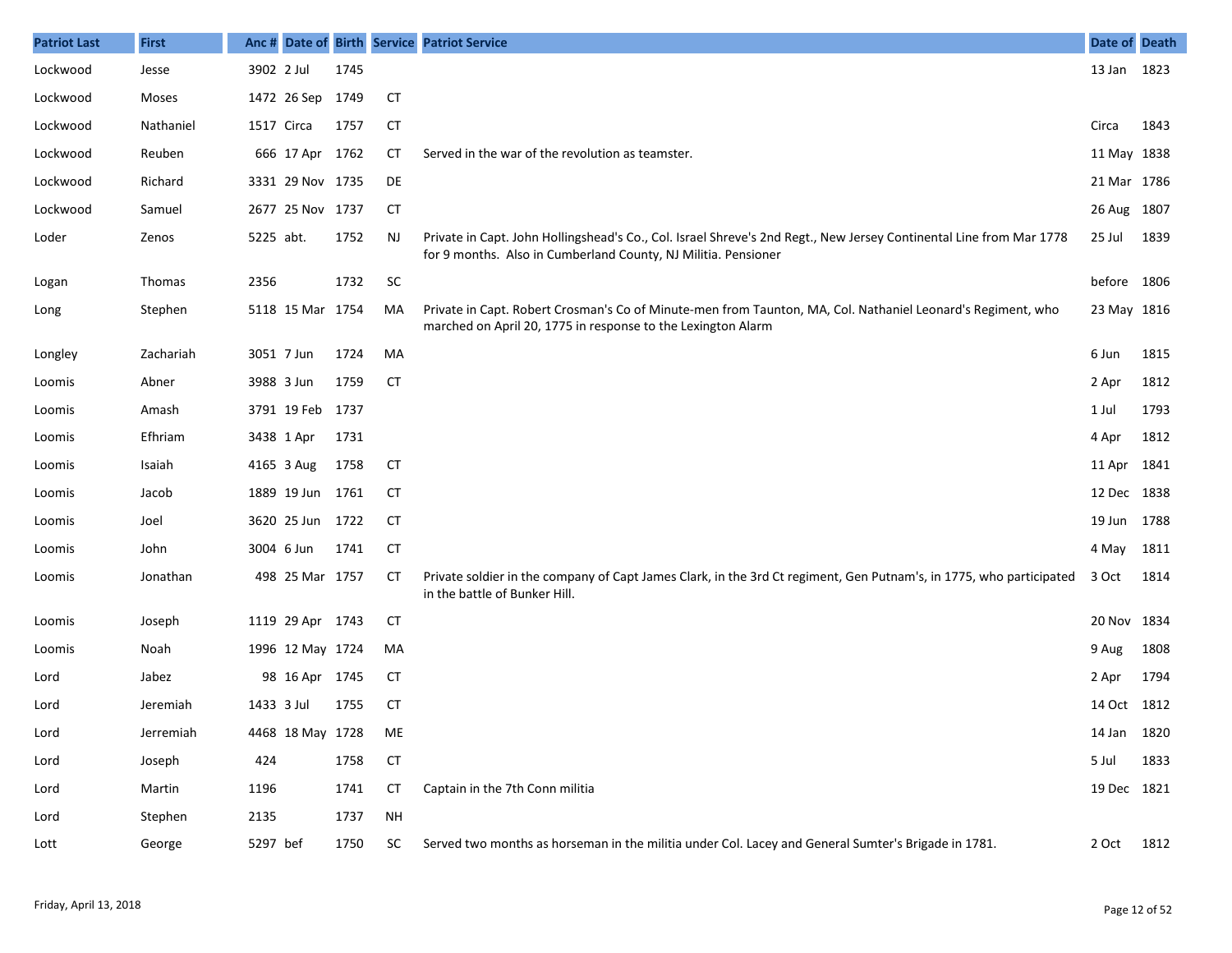| <b>Patriot Last</b> | <b>First</b>  | Anc #    |                  |      |           | Date of Birth Service Patriot Service                                                                         | Date of Death |      |
|---------------------|---------------|----------|------------------|------|-----------|---------------------------------------------------------------------------------------------------------------|---------------|------|
| Loudin              | John          | 199      |                  | 1757 | WV        |                                                                                                               |               | 1823 |
| Loundsbury          | Linus         |          | 2399 13 Jan      | 1749 | СT        |                                                                                                               | 15 Jul        | 1836 |
| Lounsbury           | Enos          |          | 3676 31 May 1763 |      | <b>CT</b> |                                                                                                               |               | 1816 |
| Lounsbury           | Jairus        | 3806     |                  |      | <b>CT</b> |                                                                                                               |               |      |
| Love                | Robert        | 860      |                  |      | RI        | Soldier in the regiment of Col John Topham.                                                                   |               |      |
| Lovejoy             | Jacob         |          | 1660 17 Feb      | 1752 | <b>NH</b> |                                                                                                               | 20 Jun 1841   |      |
| Loveland            | Asa           | 664      |                  | 1746 | <b>CT</b> |                                                                                                               | 24 Oct 1775   |      |
| Loveland            | Joseph        |          | 786 8 Feb        | 1739 | <b>CT</b> |                                                                                                               | After         | 1782 |
| Loveland            | Lazarus       | 3206     |                  | 1750 | <b>CT</b> |                                                                                                               | 21 Feb        | 1823 |
| Lovell              | Jonathan      |          | 4778 15 Dec 1743 |      | MA        |                                                                                                               | 7 Oct         | 1817 |
| Lovell              | Joseph        |          | 1025 28 Aug 1741 |      | MA        | 3rd company of the 4th Regiment of Mass militia                                                               |               |      |
| Low                 | William       |          | 840 4 Dec        | 1751 | MA        |                                                                                                               | 25 Dec 1827   |      |
| Lowell              | Moses         |          | 2288 17 Apr      | 1726 | <b>NH</b> |                                                                                                               |               |      |
| Lowmaster           | Frederick     | 4496 abt |                  | 1754 | PA        |                                                                                                               | Nov           | 1798 |
| Loxley              | Benjamin      |          | 4536 20 Dec 1720 |      |           |                                                                                                               | 10 Oct 1801   |      |
| Lucas               | Bela          |          | 2679 3 Feb       | 1757 | MA        |                                                                                                               | 10 Jun 1821   |      |
| Lucas               | John          |          | 4834 betw 1 1758 |      | ΝC        | Voted in the Dobbs County, NC election 10 & 11 March 1779; received Dobbs Co., NC land grant 11 January 1779. |               | 1830 |
| Lucas               | <b>Thomas</b> |          | 1729 12 Sep 1757 |      | <b>CT</b> |                                                                                                               | 11 Oct 1824   |      |
| Ludden              | Joseph        |          | 5397 25 Oct 1753 |      | MA        | Participated in Boston Tea Party, Private in Capt. George Roger's Co., Col. Jonathan Mitchell's Regt.         | 04 Aug 1829   |      |
| Luddington          | Isaac         | 4393     |                  | 1740 | <b>CT</b> |                                                                                                               | 10 Jan 1782   |      |
| Luddington          | Jesse         |          | 4513 23 Apr 1758 |      |           |                                                                                                               | 1 Jan         | 1841 |
| Ludington           | Henry         |          | 2487 25 May 1739 |      | <b>NY</b> |                                                                                                               | 24 Jan        | 1817 |
| Ludwig              | Jacob         | 5325     |                  | 1730 | MA        | Captain 8th Company, Colonel Mason Weaton's (4th Lincoln County) Regiment of Massachusetts Militia.           | 01 Jan        | 1826 |
| Lumbard             | John          |          | 809 14 Jul       | 1718 | MA        |                                                                                                               | 4 May 1810    |      |
| Lutliffel           | John          |          | 2440 21 Mar 1743 |      | <b>CT</b> |                                                                                                               | 12 Apr 1816   |      |
| Lyford              | James         |          | 145 Bp 24 1746   |      | <b>NH</b> |                                                                                                               |               |      |
| Lyle                | John          |          | 1362 2 Dec 1752  |      | PA        |                                                                                                               | 17 Apr 1826   |      |
| Lyman               | David         |          | 1735 14 Dec 1737 |      | MA        |                                                                                                               | 10 Jan 1822   |      |
| Lyman               | David         |          | 4524 20 May 1747 |      | <b>CT</b> |                                                                                                               | 29 Jul 1813   |      |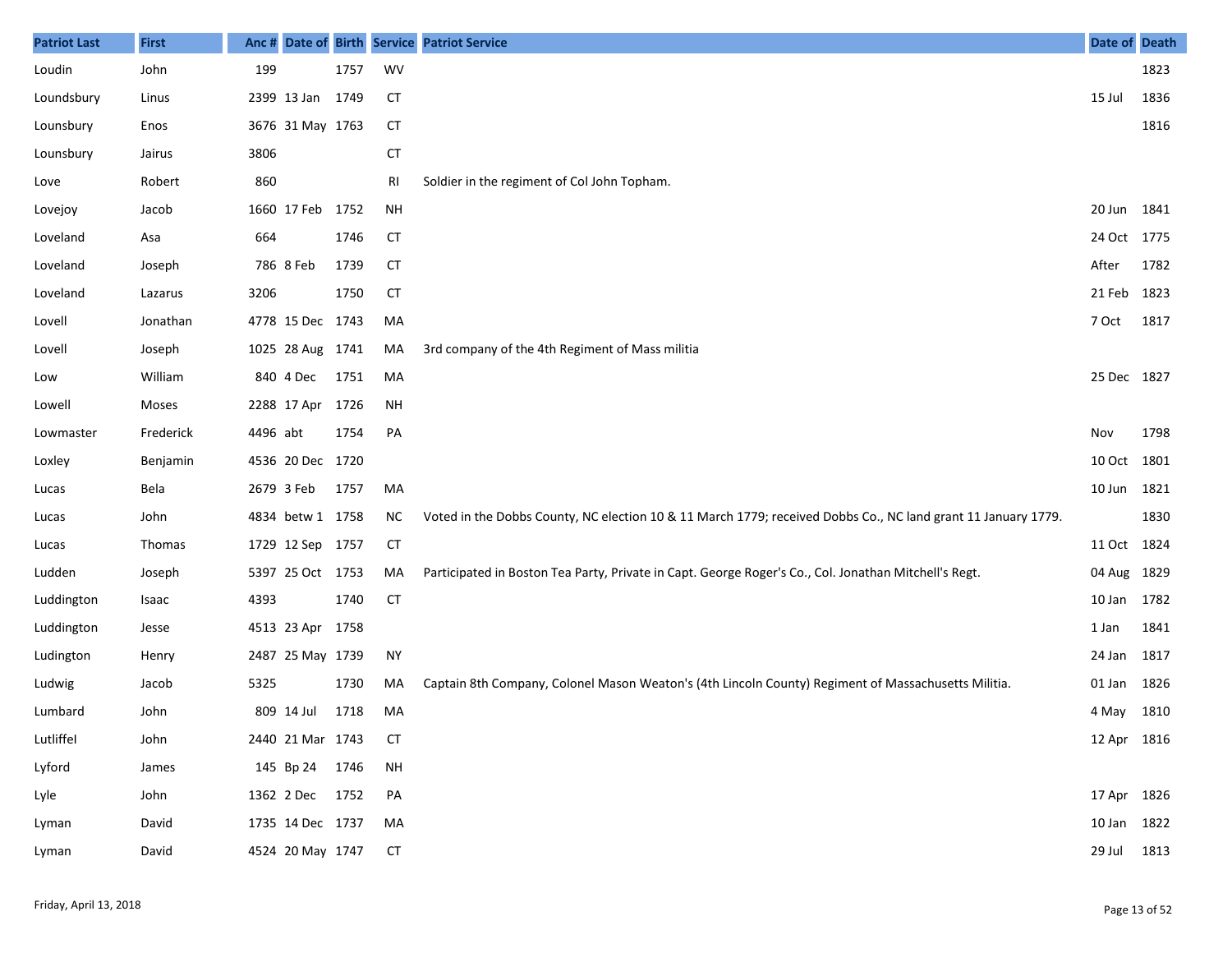| <b>Patriot Last</b> | <b>First</b> | Anc#     |                  |      |           | Date of Birth Service Patriot Service                                                     | Date of Death |      |
|---------------------|--------------|----------|------------------|------|-----------|-------------------------------------------------------------------------------------------|---------------|------|
| Lyman               | Elias        |          | 2501 30 Sep 1715 |      | MA        |                                                                                           | 18 Feb 1803   |      |
| Lyman               | Moses        |          | 1292 20 Mar 1743 |      | СT        | Lieutenant in northern army in 1777                                                       | 29 Sep        | 1829 |
| Lyman               | Seth         |          | 4447 1 Feb       | 1736 | MA        |                                                                                           | 14 Oct 1817   |      |
| Lynde               | John         |          | 4312 29 Mar 1745 |      |           |                                                                                           | 17 Aug 1817   |      |
| Lyon                | Abel         | 2633     |                  | 1742 | <b>CT</b> |                                                                                           | Oct           | 1815 |
| Lyon                | Benjamin     | 200      |                  | 1752 | PA        |                                                                                           |               | 1826 |
| Lyon                | David        |          | 822 23 Feb 1754  |      | <b>CT</b> |                                                                                           | 9 Feb         | 1778 |
| Lyon                | Israel       |          | 1593 20 Dec 1734 |      | CТ        |                                                                                           | 28 Dec 1816   |      |
| Lyon                | Jacob        |          | 2703 12 Oct 1754 |      | MA        |                                                                                           | 3 Jan         | 1829 |
| Lyon                | Joshua       |          | 3588 5 Feb       | 1754 | CT        |                                                                                           |               |      |
| Lyon                | Josiah       | 3783     |                  | 1757 | <b>CT</b> |                                                                                           | 20 Jan        | 1829 |
| Lyon                | Nemiah       | 1641 Aug |                  | 1759 | <b>CT</b> |                                                                                           | 19 Apr        | 1860 |
| Lyon                | Samuel       |          | 264 11 Oct 1725  |      | <b>NY</b> |                                                                                           | 1 Nov         | 1805 |
| Lyon                | Samuel       |          | 3421 14 May 1747 |      | <b>NY</b> |                                                                                           | 23 Jan        | 1819 |
| Lyon                | William      |          | 1243 6 Mar       | 1748 | <b>CT</b> |                                                                                           | 12 Oct 1830   |      |
| Mabee               | Johannes     |          | 104 10 Jan 1728  |      | <b>NY</b> |                                                                                           | 24 Nov 1796   |      |
| Mabie               | Abraham      |          | 3412 16 Jan 1726 |      |           |                                                                                           | 12 Aug 1817   |      |
| MacFarland          | Moses        |          | 409 19 Feb 1738  |      | MA        |                                                                                           | 7 Apr         | 1802 |
| Mack                | Andrew       |          | 4981 10 May 1751 |      | СT        | A soldier in the Connecticut Continental Line under Captain Seymour.                      | 2 Jul         | 1839 |
| Mack                | Hezekiah     |          | 601 14 Jul       | 1754 | <b>CT</b> |                                                                                           | 9 Jun         | 1836 |
| Mack                | Josiah       |          | 3640 25 Jan 1741 |      | <b>CT</b> |                                                                                           | 8 May         | 1805 |
| Mack                | Robert       |          | 5011 9 May 1739  |      | ΝH        | Served as Armorer on the staff of Col. John Stark's NH Regiment from April - August 1775. | abt           | 1825 |
| Mack.               | Elisha       |          | 4705 13 May 1759 |      | MA        |                                                                                           | Dec           | 1850 |
| MacMaster           | John         | 3312 May |                  | 1714 | MA        |                                                                                           | 16 Mar 1793   |      |
| Macomber            | Ebenezer     |          | 3745 6 Mar       | 1766 | MA        |                                                                                           | 4 Jan         | 1848 |
| Macomber            | Henry        | 2698     |                  |      | MA        |                                                                                           |               |      |
| Macomber            | Reuben       | 3792     |                  | 1760 | MA        |                                                                                           |               | 1845 |
| Macomber            | Zenas        |          | 3274 30 Dec 1756 |      |           |                                                                                           | 2 Jun         | 1831 |
| Madison             | James        |          | 4458 27 Mar 1722 |      | VA        |                                                                                           | 27 Feb 1801   |      |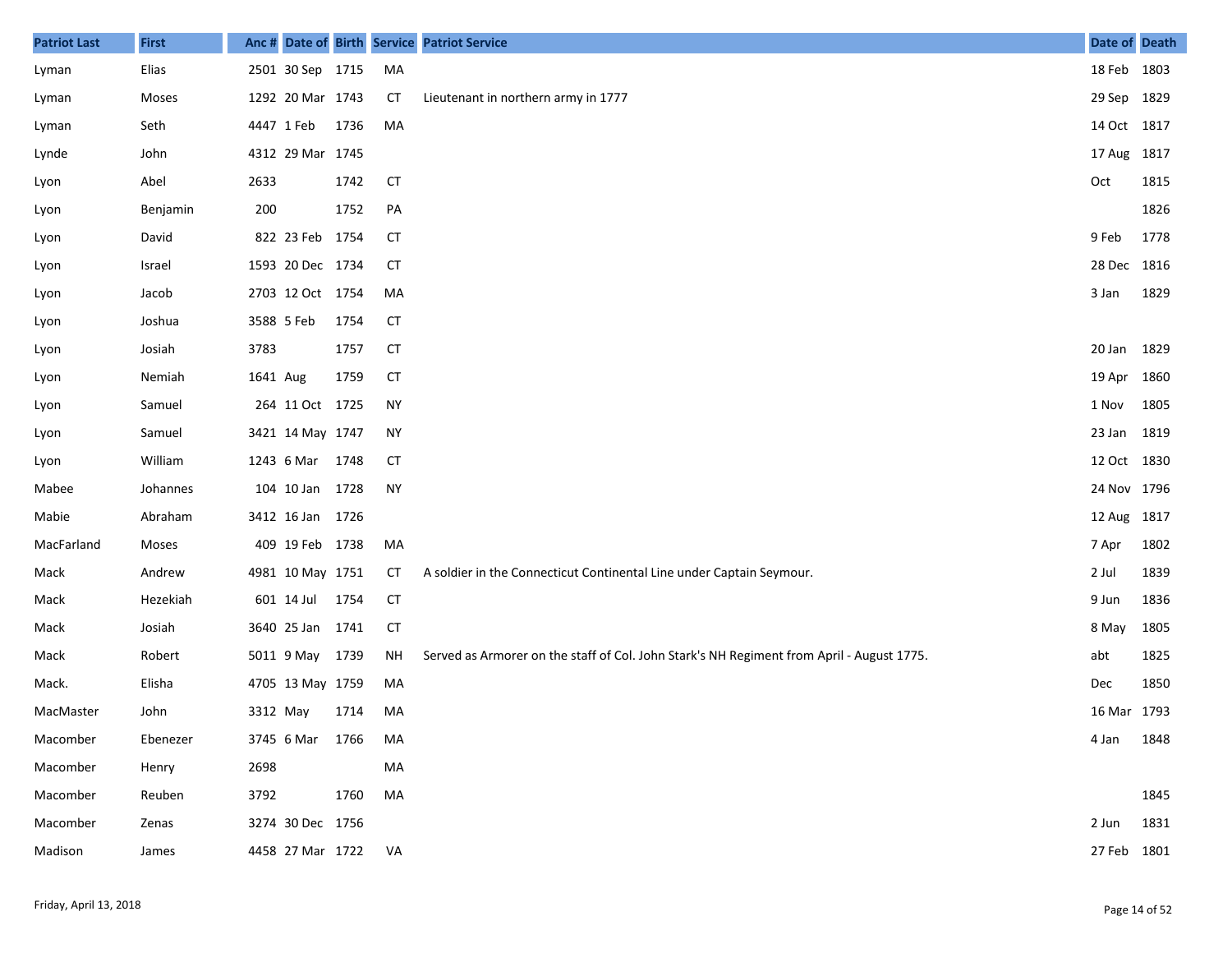| <b>Patriot Last</b> | <b>First</b> | Anc #       |                  |      |                | Date of Birth Service Patriot Service                                                                                                                                          | Date of Death |      |
|---------------------|--------------|-------------|------------------|------|----------------|--------------------------------------------------------------------------------------------------------------------------------------------------------------------------------|---------------|------|
| Main                | James        | 4473        |                  | 1753 | PA             |                                                                                                                                                                                | 28 Sep 1820   |      |
| Main                | Jonas        | 3885 7 Feb  |                  | 1735 | СT             | Ensign, Capt. Z. Hungerford's Co., Col. Samuel McClallens Regiment of Militia, CT 1781                                                                                         | 24 Jan 1804   |      |
| Main                | Nathaniel    | 5258 12 Jul |                  | 1754 | <b>CT</b>      | Pvt. 3rd Company, 6th Reg. Col. Parsons, '75. Cpl. 3rd Company, 3rd Battalion, Col. Sage Wadsworth Brigade '76                                                                 |               | 1823 |
| Mallett             | Lewis        | 2468        |                  | 1708 | <b>CT</b>      |                                                                                                                                                                                | 7 Sep         | 1790 |
| Mallory             | Abner        |             | 2438 28 Jul      | 1723 | <b>CT</b>      |                                                                                                                                                                                | Dec           | 1804 |
| Mallory             | Daniel       |             | 3611 29 May 1725 |      | CТ             |                                                                                                                                                                                | 18 Jul        | 1805 |
| Mallory             | Moses        |             | 3143 10 Mar 1724 |      | <b>CT</b>      |                                                                                                                                                                                | 7 Dec         | 1794 |
| Mallory             | Ogden        |             | 2988 18 Nov 1731 |      | VT             |                                                                                                                                                                                |               | 1811 |
| Mallory             | Zaccheus     |             | 4785 22 May 1699 |      | VT             |                                                                                                                                                                                |               |      |
| Maltbie             | Jonathan     |             | 3096 7 Dec       | 1744 | CT             |                                                                                                                                                                                | 11 Feb 1798   |      |
| Maltby              | Benjamin     |             | 803 20 Jun 1717  |      | <b>CT</b>      |                                                                                                                                                                                | 9 Jul         | 1796 |
| Manchester          | John         |             | 676 23 Mar 1757  |      |                |                                                                                                                                                                                | 23 Jan 1838   |      |
| Manchester          | Matthew      | 3287        |                  |      | R <sub>l</sub> |                                                                                                                                                                                |               |      |
| Manley              | Joseph       | 1884        |                  |      | <b>CT</b>      |                                                                                                                                                                                | 6 Sep         | 1781 |
| Mann                | Andrew       |             | 3480 18 Mar 1755 |      |                |                                                                                                                                                                                | 5 Oct         | 1846 |
| <b>Manning</b>      | Andrew       | 813 8 Jul   |                  | 1755 | <b>CT</b>      |                                                                                                                                                                                | 29 Nov 1849   |      |
| <b>Manning</b>      | David        | 5280 abt    |                  | 1759 | MA             | Private in Capt. Samuel Elmore's 3rd Co., Col. Benjamin Hinman's 4th Connecticut Militia Regt. Regt, reached Ft.<br>Ticonderoga in June 1775. David discharged on 21 Sep 1775. | 14 Apr 1816   |      |
| <b>Manning</b>      | Jesse        |             | 3612 18 Aug 1745 |      | МA             |                                                                                                                                                                                |               |      |
| <b>Manning</b>      | Thaddeus     | 4233        |                  | 1750 | <b>CT</b>      |                                                                                                                                                                                | 18 Aug 1780   |      |
| Manross             | Elijah       | 2512        |                  |      | <b>CT</b>      |                                                                                                                                                                                |               | 1810 |
| Manross             | Elijah       | 4066 2 Feb  |                  | 1761 | <b>CT</b>      |                                                                                                                                                                                | 28 Oct 1832   |      |
| Mansfield           | Daniel       |             | 3583 24 Nov 1717 |      |                |                                                                                                                                                                                | 2 Apr         | 1797 |
| Mansfield           | Ebenezer     |             | 1885 16 Jul      | 1757 | MA             |                                                                                                                                                                                | 8 Oct         | 1819 |
| Mansfield           | John         | 1108        |                  |      |                | A revolutionary soldier.                                                                                                                                                       |               |      |
| Mansfield           | Joseph       |             | 1656 16 Apr 1737 |      | <b>CT</b>      |                                                                                                                                                                                | 6 Jun 1821    |      |
| Mansfield           | William      |             | 4120 1 Apr 1750  |      | <b>CT</b>      |                                                                                                                                                                                | 28 May 1842   |      |
| Manville            | Simeon       |             | 3691 9 Feb 1760  |      | <b>CT</b>      |                                                                                                                                                                                | 17 Apr 1825   |      |
| Mapes               | James        |             | 565 16 Dec 1756  |      | <b>NY</b>      |                                                                                                                                                                                | 3 Jun 1835    |      |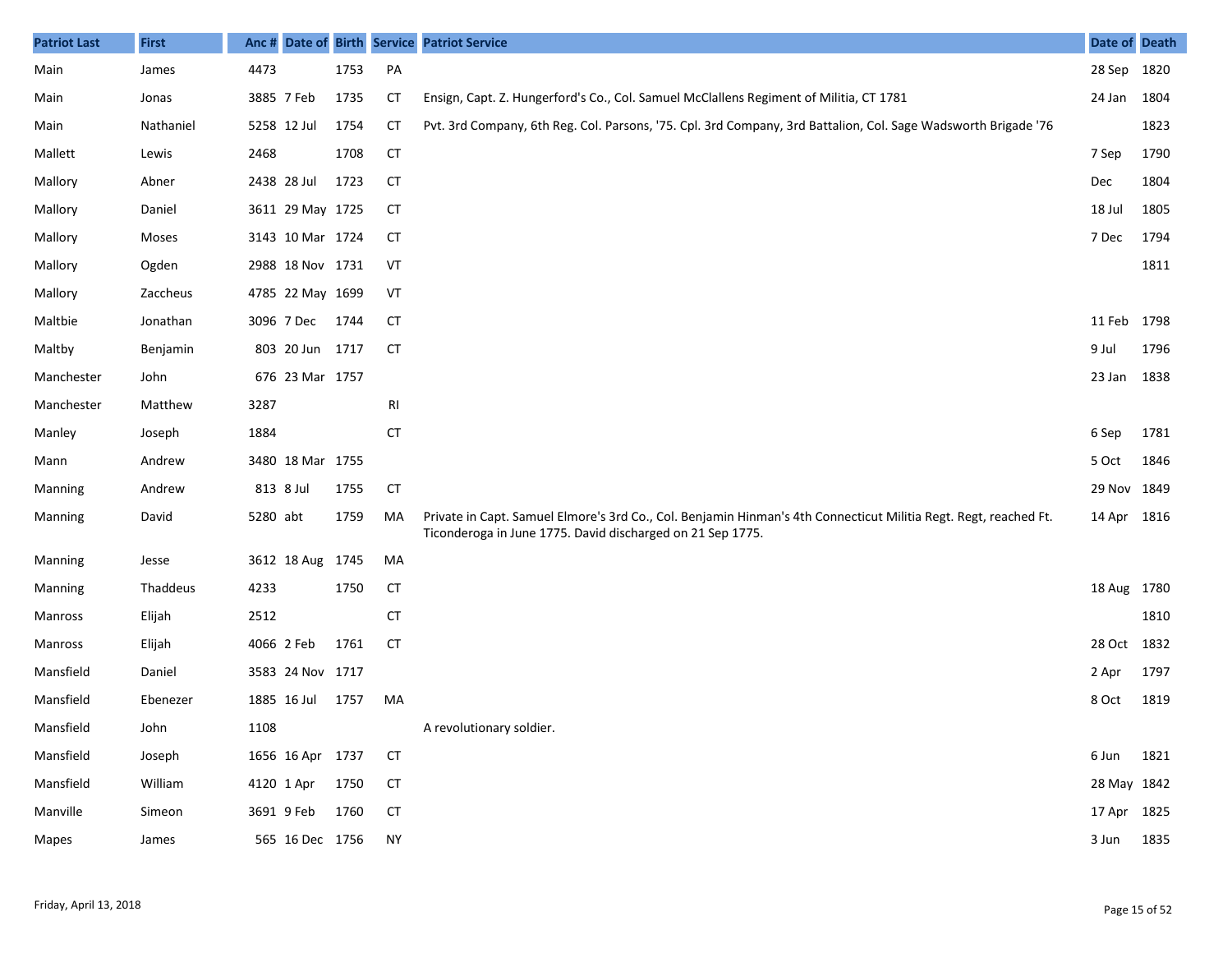| <b>Patriot Last</b> | <b>First</b>  |          |                  |      |           | Anc # Date of Birth Service Patriot Service                                                                                                                                                                 | Date of Death |      |
|---------------------|---------------|----------|------------------|------|-----------|-------------------------------------------------------------------------------------------------------------------------------------------------------------------------------------------------------------|---------------|------|
| Maples              | Stephen       |          | 1203 14 Jan      | 1749 | CT        | Private in the 5th company of the 6th Conn regiment; enlisted May 1775; discharged Dec 1775; again enlisted Aug<br>1778 and discharged in Sept 1778.                                                        |               |      |
| Marble              | Aaron         | 3960 Jun |                  | 1762 | MA        |                                                                                                                                                                                                             | 9 Dec         | 1825 |
| Marcum              | Josiah        |          | 4902 2 May       | 1759 | VA        | Private in Col. Campbell's Militia Regt. In Verginia. Also a drummer and wagon driver in North Carolina.                                                                                                    | about         | 1852 |
| Markham             | Jeremiah      |          | 1206 20 Jan 1734 |      | СT        | Acted as Captain during the battle of Bemis Heights.                                                                                                                                                        | 17 Nov 1827   |      |
| Markham             | Jeremiah      |          | 3495 20 Jan 1734 |      | СT        |                                                                                                                                                                                                             | 17 Nov 1827   |      |
| Markham             | John          |          | 2688 9 May       | 1756 | <b>CT</b> |                                                                                                                                                                                                             | 15 Apr 1852   |      |
| Markham             | Nathaniel     | 1533 May |                  | 1754 | <b>CT</b> |                                                                                                                                                                                                             | Jan           | 1829 |
| Markham             | Samuel        |          | 3490 3 Oct       | 1746 | <b>CT</b> |                                                                                                                                                                                                             | about         | 1800 |
| Marsh               | Benjamin      |          | 3472 9 Nov       | 1745 | MA        |                                                                                                                                                                                                             | 16 Mar 1835   |      |
| Marsh               | Daniel        |          | 3990 6 Feb       | 1732 | СT        |                                                                                                                                                                                                             | 28 Sep 1818   |      |
| Marsh               | Samuel        |          | 3203 18 Jan 1733 |      |           |                                                                                                                                                                                                             | 15 May 1820   |      |
| Marsh               | William       | 2165     |                  |      | PA        |                                                                                                                                                                                                             | 6 Dec         | 1803 |
| Marshall            | Eliakim       |          | 1072 28 Oct 1754 |      | CT        | Private soldier in Capt Jonathan Wadsworth's company, Col Thaddeus Cook's regiment, participated in battles of<br>Bemis Heights and Still Water.                                                            | 26 Dec 1831   |      |
| Marshall            | John          | 4079     |                  | 1749 | PA        |                                                                                                                                                                                                             |               |      |
| Marshall            | John          |          | 5102 24 Sep 1755 |      | VA        | 1st Lieut. - 3rd. VA Regiment - Continental Line, 7-30-1776; Capt.-Lieut. - 15th VA Regiment - CL, 12-1776; Deputy<br>Judge Advocate, 11-20-1777; Capt. 7-1-1778; Trans. To 7th VA Regiment - CL, 9-14-1778 | 6 Jul         | 1835 |
| Marshall            | Joseph        |          | 1515 12 Aug 1759 |      | RI        |                                                                                                                                                                                                             | 13 Jun 1844   |      |
| Marshall            | Samuel        | 1467     |                  |      | VA        |                                                                                                                                                                                                             |               | 1800 |
| Marshall            | Sylvanus      |          | 1249 4 May       | 1746 | <b>CT</b> | Ensign in Capt Abraham Mead's company in the 9th regiment of Ct militia, commanded by Lt-Col John Mead in<br>1776. Became a Lieutenant in 1777 and served as Captain in 1778-80.                            | 28 Sep        | 1833 |
| Marshall            | <b>Thomas</b> |          | 4774 2 Apr       | 1730 | VA        |                                                                                                                                                                                                             | 22 Jun 1802   |      |
| Marsteller          | Philip        |          | 2774 4 Jan       | 1741 | PA        |                                                                                                                                                                                                             |               | 1815 |
| Martin              | Daniel        | 429      |                  | 1760 | <b>NJ</b> |                                                                                                                                                                                                             |               | 1790 |
| Martin              | Gideon        | 454      |                  | 1732 | VA        |                                                                                                                                                                                                             | May           | 1837 |
| Martin              | John          |          | 2151 20 Jul 1758 |      | NY        |                                                                                                                                                                                                             | 19 Sep 1832   |      |
| Martin              | William       |          | 4309 28 Dec 1757 |      | <b>NJ</b> |                                                                                                                                                                                                             | 6 Aug         | 1826 |
| Marvin              | Benjamin      |          | 2965 20 Sep 1737 |      | ΝY        | Captain of the 4th NY Regiment.                                                                                                                                                                             | 22 Jun 1822   |      |
| Marvin              | Daniel        |          | 4272 about 1735  |      |           |                                                                                                                                                                                                             |               | 1780 |
| Marvin              | Ephraim       |          | 4283 26 Dec 1745 |      |           |                                                                                                                                                                                                             | 7 Jul         | 1793 |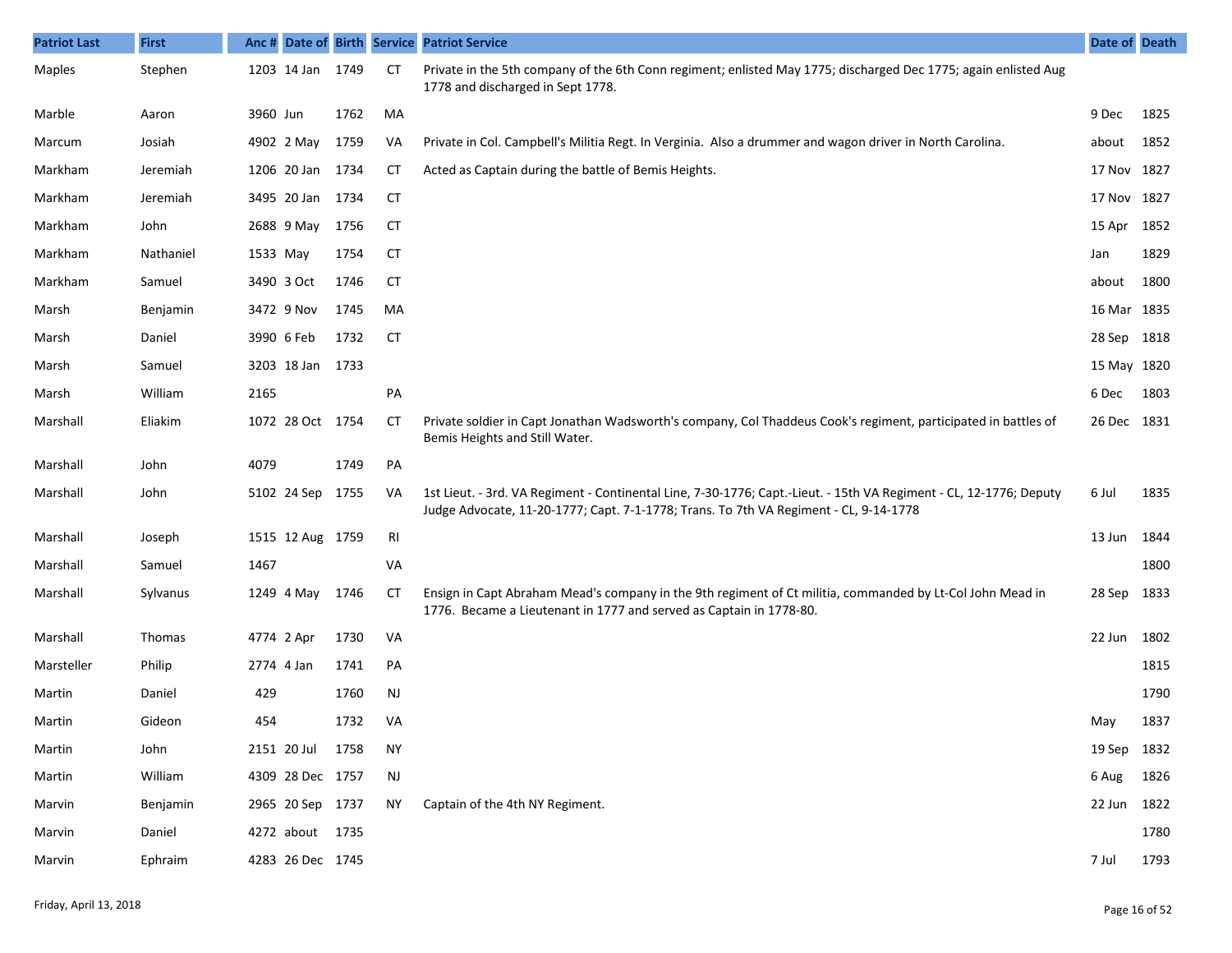| <b>Patriot Last</b> | <b>First</b> | Anc#       |                  |      |               | Date of Birth Service Patriot Service                                                                                                                                                    | Date of Death |      |
|---------------------|--------------|------------|------------------|------|---------------|------------------------------------------------------------------------------------------------------------------------------------------------------------------------------------------|---------------|------|
| Marvin              | Ichabod      |            | 36 15 Dec 1744   |      | <b>CT</b>     |                                                                                                                                                                                          | 21 Jan 1792   |      |
| Marvin              | Isiah        | 4152       |                  | 1760 | <b>CT</b>     |                                                                                                                                                                                          |               |      |
| Marvin              | Ozias        |            | 1910 29 Jan      | 1737 | СT            | Captain in the 4th and 9th Regiments of Connecticut Militia                                                                                                                              | May           | 1807 |
| Mason               | Benjamin     | 2330       |                  |      | <b>NH</b>     |                                                                                                                                                                                          | 30 Jun        | 1778 |
| Mason               | Christopher  |            | 3277 22 Oct 1737 |      | MA            |                                                                                                                                                                                          | 13 Jul        | 1805 |
| Mason               | Daniel       |            | 2744 15 Aug 1757 |      | MA            |                                                                                                                                                                                          | 9 Ovt         | 1817 |
| Mason               | Ebenezer     |            | 4374 12 Nov 1732 |      | MA            |                                                                                                                                                                                          | 3 Jun         | 1816 |
| Mason               | Elisa        |            | 2382 4 Apr       | 1759 | MA            |                                                                                                                                                                                          | 1 Jun         | 1858 |
| Mason               | Henry        |            | 604 3 Apr        | 1759 | СT            | Wounded in the leg at Fort Griswold, Sep 6, 1781.                                                                                                                                        |               |      |
| Mason               | Samuel       | 1770       |                  |      | <b>CT</b>     |                                                                                                                                                                                          |               |      |
| Massey              | Mordecai     | 557        |                  | 1745 | PA            |                                                                                                                                                                                          |               | 1812 |
| Mather              | Benjamin     |            | 1298 19 Sep      | 1731 | CT            |                                                                                                                                                                                          | 25 Dec 1821   |      |
| Mather              | Elijah       |            | 3873 1 Dec       | 1743 | <b>CT</b>     | Private in Conn Militia, Capt Skinner's Co, Maj Sheldon's Reg of Light Horse, 23 Oct - 4 Dec 1776.                                                                                       | 11 Dec 1796   |      |
| Mather              | Joseph       |            | 3229 21 Jul      | 1753 | <b>CT</b>     |                                                                                                                                                                                          | 29 Feb 1840   |      |
| Mather              | Moses        |            | 3856 23 Feb 1719 |      | <b>CT</b>     | Patriotic Preacher, P.O.W.                                                                                                                                                               | 21 Sep 1806   |      |
| Mather              | Samuel       |            | 3628 10 Jun 1737 |      | <b>CT</b>     |                                                                                                                                                                                          | 27 Apr 1808   |      |
| Mather              | Sylvester    |            | 2341 1 Sep       | 1758 | <b>CT</b>     |                                                                                                                                                                                          |               | 1810 |
| Mathewson           | Joseph       |            | 1333 3 Mar       | 1738 | RI            |                                                                                                                                                                                          | 15 Oct 1825   |      |
| Matson              | Joseph       |            | 831 10 Mar 1748  |      | <b>CT</b>     | Private in Col. Thaddeus Cook's Connecticut Militia Regiment under Gen. Horatio Gates "to the Northward, 1777".<br>He was invalid pensioner who lost his leg in the American Revolution. | 18 Feb 1810   |      |
| Matteson            | Daniel       | 2291 Circa |                  | 1748 | $\mathsf{RI}$ |                                                                                                                                                                                          | 7 Feb         | 1824 |
| Matteson            | William      |            | 2297 20 Jan 1760 |      | <b>CT</b>     |                                                                                                                                                                                          | 4 Apr         | 1858 |
| Mattison            | Job          | 1726       |                  |      | RI            |                                                                                                                                                                                          | 4 May         | 1809 |
| Mattoon             | Amasa        |            | 277 9 Jan        | 1758 | <b>CT</b>     |                                                                                                                                                                                          | 11 May 1829   |      |
| Mattson             | Levi         |            | 3845 13 Nov 1749 |      | PA            |                                                                                                                                                                                          | 12 Dec 1835   |      |
| Maxfield            | John         |            | 5356 Mar 25 1755 |      | MA            |                                                                                                                                                                                          | May 11 1836   |      |
| Maxwell             | Adam         | 150        |                  | 1752 | PA            |                                                                                                                                                                                          | 17 May 1837   |      |
| Maxwell             | Anthony      |            | 446 12 Dec 1754  |      | <b>NY</b>     |                                                                                                                                                                                          | 23 May 1825   |      |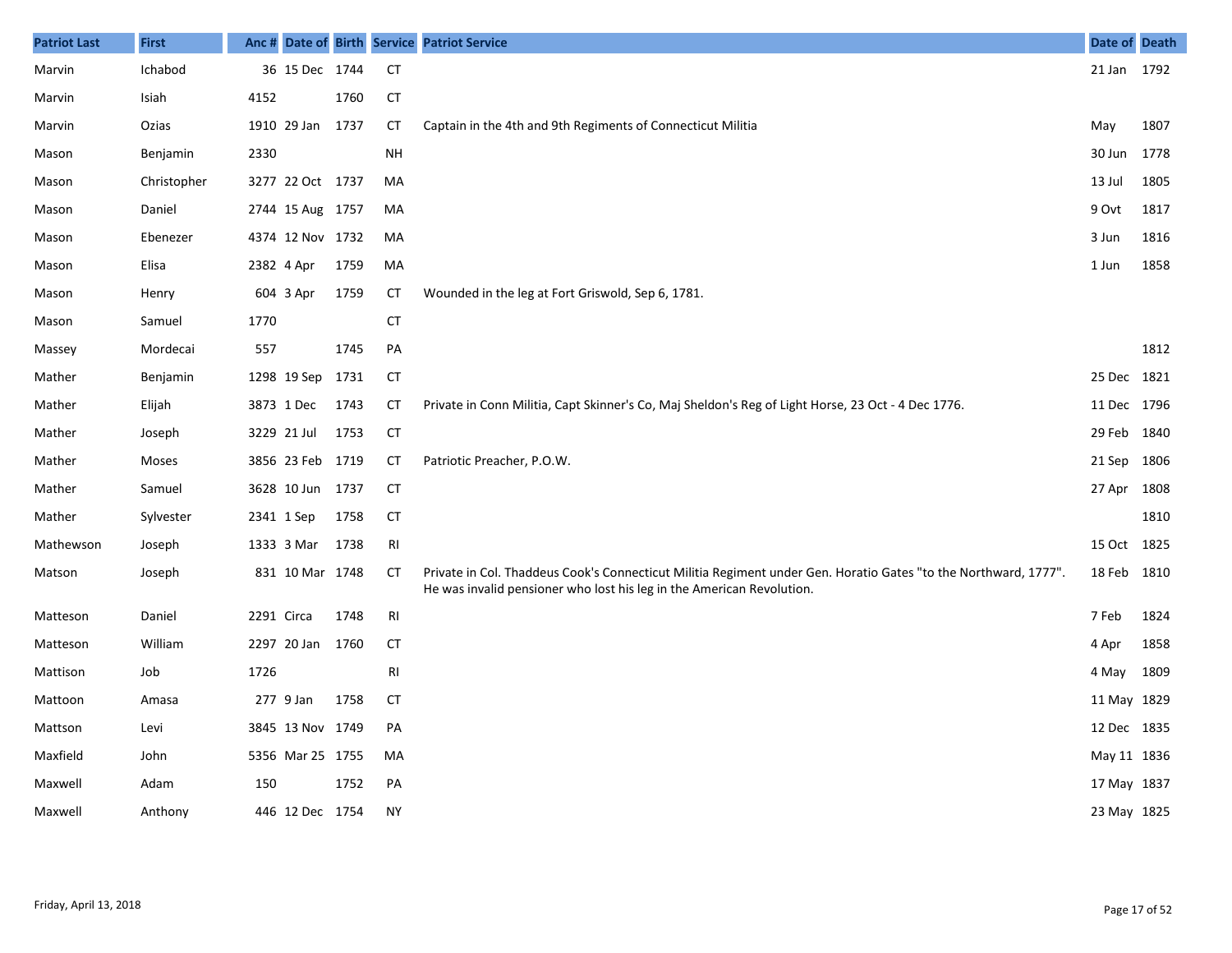| <b>Patriot Last</b> | <b>First</b> | Anc#       |                  |      |           | Date of Birth Service Patriot Service                                                                                                                                                                                                                        | Date of Death |      |
|---------------------|--------------|------------|------------------|------|-----------|--------------------------------------------------------------------------------------------------------------------------------------------------------------------------------------------------------------------------------------------------------------|---------------|------|
| Maxwell             | Hugh         |            | 1018 27 Apr 1733 |      | MA        | Lieutenant of a company from Charlemont, Ma, at battle of Bunker Hill. Was Major in Col John Bailey's regiment<br>1777 & at close of war Lt-Col. Was in battles of Long Island, Trenton, Princeton, Bemis Heights and Still Water &<br>Valley Forge 1777-78. | 14 Oct 1799   |      |
| Maxwell             | Thompson     |            | 5181 11 Sep 1742 |      | NΗ        | QM Captain in NH                                                                                                                                                                                                                                             | 24 Oct 1824   |      |
| May                 | Benjamin     |            | 5281 17 Mar 1736 |      | NC.       | On 30 Jul 1779, he was appointed First Major of the Pitt Regiment of Militia(Pitt County, NC)                                                                                                                                                                | 08 Aug 1808   |      |
| May                 | George       | 2649       |                  |      |           |                                                                                                                                                                                                                                                              |               | 1782 |
| May                 | Hezekiah     |            | 490 14 Dec 1696  |      | CT        |                                                                                                                                                                                                                                                              | 5 Dec         | 1783 |
| Mayhew              | John         |            | 128 28 Apr       | 1747 | MA        |                                                                                                                                                                                                                                                              | 27 Feb 1832   |      |
| Maynard             | Nathaniel    |            | 2054 7 May       | 1744 | MA        |                                                                                                                                                                                                                                                              |               | 1805 |
| Mayo                | Joseph       |            | 4385 25 Jan      | 1747 | MA        |                                                                                                                                                                                                                                                              | aft           | 1829 |
| Mayson              | James        | 5075       |                  | 1730 | <b>SC</b> | Served Revolution Army 3rd, South Carolina under Colonel William thompson. Fought in Battle of Ninety-Six under<br>Williamson's command.                                                                                                                     |               | 1796 |
| McCain              | William      | 3184       |                  | 1755 | <b>NC</b> |                                                                                                                                                                                                                                                              | 6 Apr         | 1823 |
| McCall              | Benijah      | 2455       |                  |      | <b>NY</b> |                                                                                                                                                                                                                                                              |               |      |
| McCartney           | Andrew       | 3644       |                  |      | PA        |                                                                                                                                                                                                                                                              |               |      |
| McClellan           | Samuel       | 1331 4 Jan |                  | 1730 |           |                                                                                                                                                                                                                                                              | 17 Oct 1807   |      |
| McClelland          | Samuel       | 1425 4 Jan |                  | 1730 | CT        |                                                                                                                                                                                                                                                              | 17 Oct 1807   |      |
| McClure             | Daniel       |            | 4947 13 Feb 1754 |      | PA        | Served as Private under Captain John Carothers in the second battalion, Cumberland County Militia in Pennsylvania<br>in 1780.                                                                                                                                | 27 Dec 1823   |      |
| McCollom            | David        | 4345       |                  | 1752 | NJ        |                                                                                                                                                                                                                                                              |               | 1824 |
| McCollum            | John         | 3890       |                  |      | NJ        |                                                                                                                                                                                                                                                              |               |      |
| McCoun              | James        | 1974       |                  | 1717 | VA        |                                                                                                                                                                                                                                                              | 4 Oct         | 1800 |
| McCoy               | Gavin        | 136        |                  | 1738 | <b>NJ</b> |                                                                                                                                                                                                                                                              | 20 Apr 1800   |      |
| McDonald            | John         |            | 4681 3 Apr       | 1738 | PA        |                                                                                                                                                                                                                                                              | 17 Jan        | 1815 |
| McDowell            | John         | 4414 Jul   |                  | 1745 | PA        |                                                                                                                                                                                                                                                              | Sep           | 1811 |
| McDowell            | Samuel       |            | 4193 29 Oct 1735 |      | VA        |                                                                                                                                                                                                                                                              | 25 Sep 1817   |      |
| McGaw               | John         |            | 5274 abt. 17 Ire |      | SC        | Lieutenant and Captain under Colonel Robert Anderson, SC                                                                                                                                                                                                     | abt. 18 SC    |      |
| McGee               | John         | 1917 Circa |                  | 1730 | KY        |                                                                                                                                                                                                                                                              | 1 Jan         | 1810 |
| McHenry             | Thomas       |            | 5340 16 Feb 1760 |      | PA        | Private in Capt. John Morrison's PA Militia Company in Gen. John Sullivan's Indian Expedition. He enlisted in 1779.                                                                                                                                          | 19 Feb 1835   |      |
| McKeen              | James        |            | 5162 03 Apr 1728 |      | ΝH        | Pvt. In Capt. Ebenezer Webster's Co. of Rangers raised by the State of NH                                                                                                                                                                                    | 09 Aug 1800   |      |
| McKenzie            | George       | 3119       |                  |      |           |                                                                                                                                                                                                                                                              | 28 Oct 1844   |      |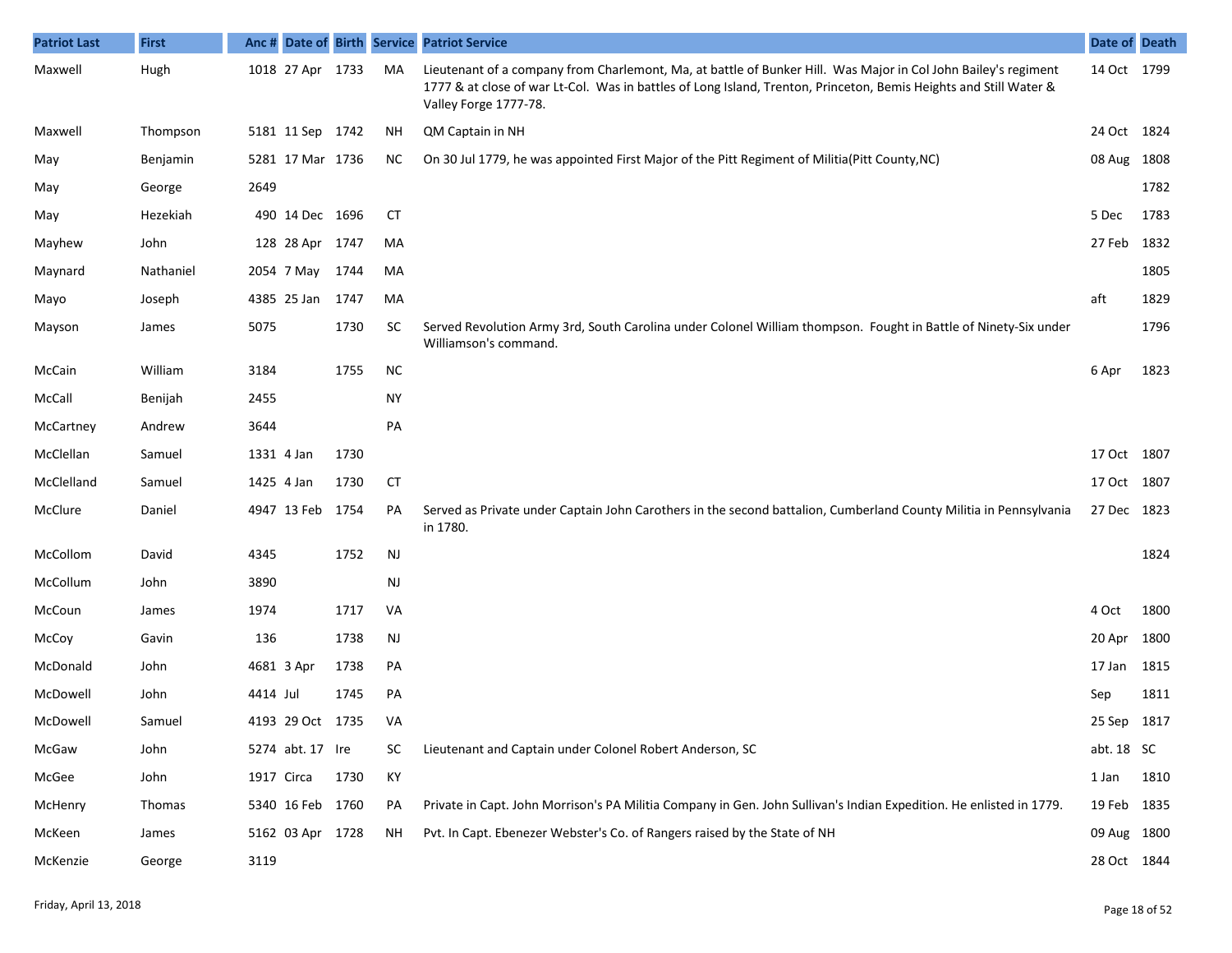| <b>Patriot Last</b> | <b>First</b> | Anc #      |                  |      |           | Date of Birth Service Patriot Service                                                                                                                                                                                                                              | Date of Death |      |
|---------------------|--------------|------------|------------------|------|-----------|--------------------------------------------------------------------------------------------------------------------------------------------------------------------------------------------------------------------------------------------------------------------|---------------|------|
| McKinney            | William      | 4036       |                  |      | <b>CT</b> |                                                                                                                                                                                                                                                                    | 22 Oct 1818   |      |
| McKinstry           | John         | 4055       |                  | 1745 | <b>NY</b> |                                                                                                                                                                                                                                                                    | 9 Jun         | 1822 |
| McLaughlin          | James        | 5093       |                  | 1755 | PA        | Pvt 3rd Class Capt Joseph Beelor's Co, 2nd Battalion of Washn Co. Militia, Pvt 6th Class Capt David Reeds Co, 4th<br>Battalion of Washn Co. Militia.                                                                                                               |               | 1810 |
| McMahan             | John         | 2419       |                  | 1759 | SC        |                                                                                                                                                                                                                                                                    | 12 Dec 1845   |      |
| McManus             | Christopher  | 901        |                  |      |           | Enlisted at 18, was made Sergeant and served in New Jersey and at Yorktown.                                                                                                                                                                                        |               |      |
| McMaster            | John         | 3739 May   |                  | 1714 | MA        |                                                                                                                                                                                                                                                                    | 16 Mar 1793   |      |
| McMaster            | Joshua       | 3049 5 Dec |                  | 1757 | MA        |                                                                                                                                                                                                                                                                    | 8 Jun         | 1820 |
| McMath              | James        | 4862       |                  | 1759 | PA        | Member of 1st Company, 3rd Battalion under Capt Thomas Carpenter of the Pennsylvania Volunteers.                                                                                                                                                                   | 14 Mar 1838   |      |
| McNary              | John         | 1973       |                  | 1734 | PA        |                                                                                                                                                                                                                                                                    | 16 Mar 1802   |      |
| McNary              | Thomas       | 2515       |                  | 1744 | PA        |                                                                                                                                                                                                                                                                    |               | 1820 |
| McNeil              | Archibald    |            | 2284 20 Sep      | 1736 | CT        |                                                                                                                                                                                                                                                                    | Circa         | 1808 |
| McNeil              | William      |            | 2285 13 May 1759 |      | <b>CT</b> |                                                                                                                                                                                                                                                                    |               | 1785 |
| McNemara            | Levin        | 4355       |                  | 1723 | MD        |                                                                                                                                                                                                                                                                    |               | 1800 |
| McQueen             | William      | 2153       |                  | 1739 | <b>CT</b> |                                                                                                                                                                                                                                                                    |               | 1779 |
| Meacham             | Asa          | 2616 8 Aug |                  | 1756 | <b>CT</b> |                                                                                                                                                                                                                                                                    | 8 Nov         | 1820 |
| Mead                | Abraham      |            | 2670 14 Dec 1742 |      | СT        |                                                                                                                                                                                                                                                                    | 24 Dec 1827   |      |
| Mead                | Caleb        |            | 553 28 Oct 1716  |      | <b>CT</b> |                                                                                                                                                                                                                                                                    | Jan           | 1798 |
| Mead                | Ebenezer     |            | 2937 12 Dec 1748 |      | <b>CT</b> |                                                                                                                                                                                                                                                                    | 7 Feb         | 1818 |
| Mead                | Edmond       | 207        |                  | 1752 | <b>CT</b> |                                                                                                                                                                                                                                                                    |               | 1779 |
| Mead                | Edmund       | 4419       |                  | 1752 | <b>CT</b> |                                                                                                                                                                                                                                                                    |               | 1799 |
| Mead                | Edmund       | 4558       |                  |      | <b>CT</b> |                                                                                                                                                                                                                                                                    |               |      |
| Mead                | Jeremiah     |            | 3828 13 Feb 1727 |      | <b>CT</b> |                                                                                                                                                                                                                                                                    | 5 Feb         | 1815 |
| Mead                | John         | 1233       |                  | 1725 |           | Major of militia in 1775 & representative in the General Assembly for the town of Greenwich. In same year made Lt- 3 Dec<br>Col. In 1776 he commanded the 9th regiment in NY. Was made Col in 1778 & Brigadier-gen in 1781. Was<br>representative in Gen Assembly. |               | 1790 |
| Mead                | Matthew      |            | 206 Circa        | 1734 | CT        | Capt. Of New Company or Train Band of Greenwich Conn. 1773. Militia 1776-1777. Safety Comm. 1777.                                                                                                                                                                  |               | 1812 |
| Mead                | Peter        |            | 346 14 Jan 1755  |      | <b>CT</b> |                                                                                                                                                                                                                                                                    | 20 Dec 1832   |      |
| Mead                | Peter        |            | 3750 14 Jan 1755 |      | <b>CT</b> |                                                                                                                                                                                                                                                                    | 26 Dec 1832   |      |
| Mead                | Richard      | 3607 5 Sep |                  | 1753 | <b>CT</b> |                                                                                                                                                                                                                                                                    | 20 Apr 1826   |      |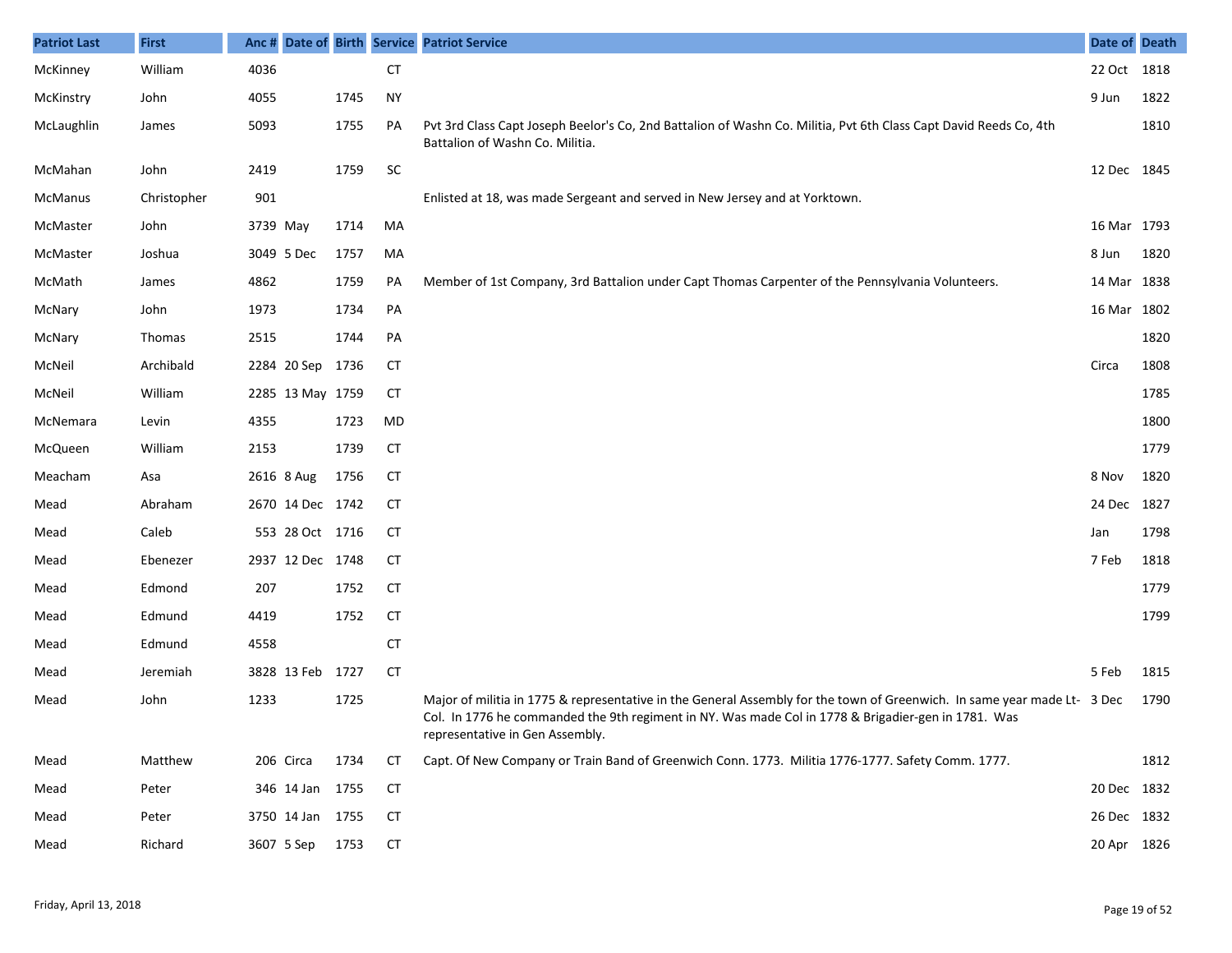| <b>Patriot Last</b> | <b>First</b> |          |                    |      |           | Anc # Date of Birth Service Patriot Service                                                                                                                                                       | Date of Death |      |
|---------------------|--------------|----------|--------------------|------|-----------|---------------------------------------------------------------------------------------------------------------------------------------------------------------------------------------------------|---------------|------|
| Mead                | Sylvanus     |          | 3665 19 Jan        | 1739 | <b>CT</b> |                                                                                                                                                                                                   |               | 1780 |
| Meade               | Everard      |          | 167 1 Oct          | 1748 | VA        |                                                                                                                                                                                                   | Sep           | 1802 |
| Meadl               | Jeremiah     |          | 3255 2 Nov         | 1754 | <b>CT</b> |                                                                                                                                                                                                   | 24 Nov 1840   |      |
| Meadows             | Israel       | 142      |                    | 1755 | VA        |                                                                                                                                                                                                   | 30 Sep        | 1827 |
| Meals               | Samuel       |          | 2870 1 Mar         | 1759 | VA        |                                                                                                                                                                                                   | 1 Dec         | 1802 |
| Medbury             | John         |          | 989 11 Aug 1754    |      |           |                                                                                                                                                                                                   | 2 Nov         | 1825 |
| Meeker              | Benjamin     | 1865 Nov |                    | 1741 |           |                                                                                                                                                                                                   | 23 Jan        | 1817 |
| Meeker              | Joseph       |          | 208 25 Mar 1761    |      | <b>CT</b> |                                                                                                                                                                                                   | 24 Nov 1842   |      |
| Meeker              | Seth         | 385      |                    | 1759 | <b>CT</b> |                                                                                                                                                                                                   |               | 1793 |
| Meeks               | John         | 3163     |                    | 1737 | <b>NJ</b> |                                                                                                                                                                                                   | 7 Feb         | 1817 |
| Meigs               | Giles        | 1266     |                    | 1744 |           | Captain of militia in the revolution, and went with his company to New London.                                                                                                                    | 7 Nov         | 1824 |
| Meigs               | John         | 852      |                    |      |           | Lieutenant and Adjutant of Col Samuel B. Webb's regiment, 1777, Capt in the 9th regiment, continental line. After<br>the close of the war he was a Captain in the regular army and Brigade-major. |               |      |
| Meigs               | John         |          | 2294 21 Nov 1753   |      | CT        |                                                                                                                                                                                                   | 24 Nov 1826   |      |
| Meloy               | Edward       | 2825     |                    | 1734 |           |                                                                                                                                                                                                   |               |      |
| Menard              | Jean         | 479      |                    | 1735 |           | Canada Captain of a company of Canadian volunteers serving in Col Hazen's Regiment of Continental Troops.                                                                                         |               |      |
| Mengel              | Adam         | 514 Sep  |                    | 1752 | PA        |                                                                                                                                                                                                   | 8 Oct         | 1841 |
| Merriam             | Asaph        |          | 3509 14 Mr         | 1759 | CT        |                                                                                                                                                                                                   | 27 Jul        | 1836 |
| Merriam             | Christopher  | 2332     |                    | 1752 | <b>CT</b> |                                                                                                                                                                                                   | 26 Apr        | 1838 |
| Merriam             | Ephraim      |          | 316 31 Jul         | 1758 | CT        |                                                                                                                                                                                                   | 22 Mar 1834   |      |
| Merrill             | Asa          |          | 77 30 Jun 1732     |      | MA        |                                                                                                                                                                                                   | 3 Nov         | 1815 |
| Merrill             | Enoch        |          | 4434 26 Dec 1751   |      |           |                                                                                                                                                                                                   |               |      |
| Merrill             | Jerijah      |          | 1850 25 Jul        | 1749 | CT        |                                                                                                                                                                                                   | 13 Jun 1791   |      |
| Merrill             | Nathaniel    |          | 3609 3 Oct         | 1762 | <b>CT</b> |                                                                                                                                                                                                   |               |      |
| Merrill             | Phineas      |          | 872 19 Feb 1755    |      | CT .      | Served in 8th company of Col Charles Webb's regiment 1775 & on staff of Commissary-general Wadsworth, as<br>conductor of trains with the rank of Capt 1777-79.                                    |               |      |
| Merrill             | Stephen      |          | 844 11 Nov 1754    |      | MA        |                                                                                                                                                                                                   |               |      |
| Merrill             | Thomas       |          | 4433 2 May 1723    |      |           |                                                                                                                                                                                                   |               | 1788 |
| Merriman            | Abel         | 3270     |                    |      |           |                                                                                                                                                                                                   |               |      |
| Merriman            | Charles      |          | 819 29 Aug 1762 CT |      |           |                                                                                                                                                                                                   | 26 Aug 1829   |      |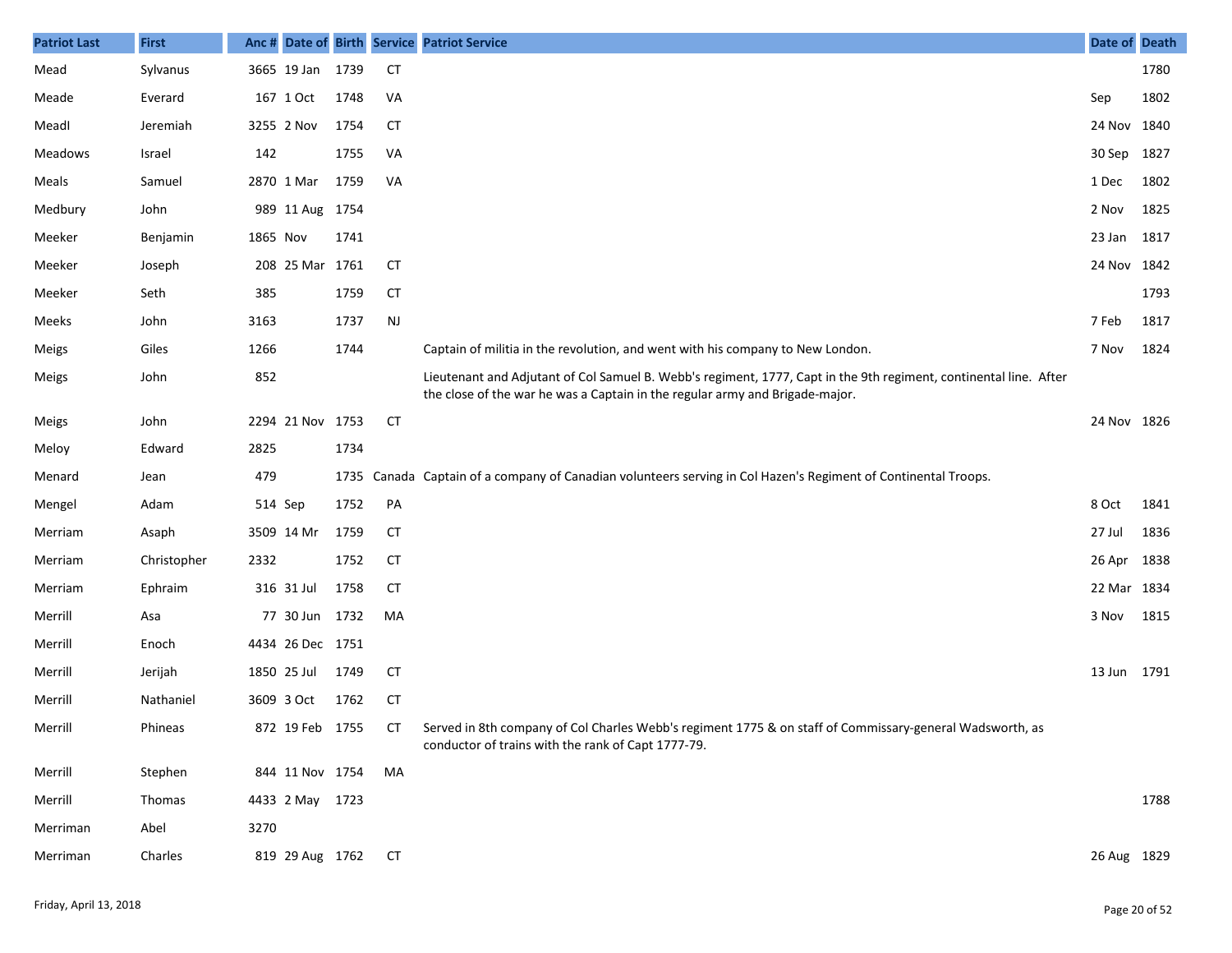| <b>Patriot Last</b> | <b>First</b> | Anc #    |                  |      |               | Date of Birth Service Patriot Service                                                         | Date of Death |      |
|---------------------|--------------|----------|------------------|------|---------------|-----------------------------------------------------------------------------------------------|---------------|------|
| Merritt             | Ebenezer     |          | 1378 1 Oct       | 1762 | <b>CT</b>     |                                                                                               | 13 Dec 1826   |      |
| Merritt             | Ebenezer     |          | 3817 28 Mar 1746 |      | <b>NY</b>     |                                                                                               | 31 Dec 1819   |      |
| Mershimer           | Sebastian    |          | 5338 23 Sep 1755 |      | PA            | Private in Capt. John Christie's 5th Regiment of the PA Line.                                 | 03 Jun 1845   |      |
| Merwin              | Fowler       |          | 2209 25 Jul      | 1740 | <b>CT</b>     |                                                                                               | 9 Feb         | 1823 |
| Merwin              | John         | 1989 Mar |                  | 1735 | <b>CT</b>     |                                                                                               |               | 1826 |
| Merwin              | John         | 4305     |                  |      |               |                                                                                               |               |      |
| Meserve             | Clement      | 4565     |                  | 1716 | <b>NH</b>     |                                                                                               | 15 Jan 1800   |      |
| Messer              | Abiel        |          | 2788 30 Mar 1712 |      | MA            |                                                                                               | 10 Jun 1776   |      |
| Messinger           | Wigglesworth |          | 3375 16 Dec 1743 |      | MA            |                                                                                               | 26 Nov 1818   |      |
| Metcalf             | Ebenezer     | 1132     |                  |      | СT            | Soldier from Mansfield, Ct, in the Lexington alarm.                                           |               |      |
| Metcalf             | James        |          | 2200 1 Aug       | 1729 | MA            |                                                                                               | 16 Aug 1803   |      |
| Metcalf             | James        |          | 2201 31 Aug 1757 |      | MA            |                                                                                               | 18 Jul        | 1843 |
| Metcalfe            | John         | 4386     |                  | 1724 | VT            |                                                                                               |               | 1799 |
| Michener            | Mordecai     |          | 2960 30 Jan      | 1723 | PA            |                                                                                               | 22 Sep 1795   |      |
| Middlebrook         | Ephraim      | 1092     |                  | 1736 | <b>CT</b>     |                                                                                               | 27 Apr 1777   |      |
| Middlebrook         | Ephraim      |          | 4243 21 Aug 1736 |      |               | Lieutenant in command of a company during the Danbury raid, Apr 1777, in which he was killed. | 27 Apr 1777   |      |
| Middlebrook         | Stephen      |          | 792 30 Jun 1731  |      | <b>CT</b>     |                                                                                               | 17 Nov 1795   |      |
| Miles               | Abne         |          | 3912 12 Jan 1745 |      | MA            |                                                                                               | or later 1803 |      |
| Miles               | Benjamin     |          | 892 26 Nov 1724  |      | MA            | Member of Capt Thomas Eustis's company of minute-men which marched for Cambridge, April 1775. | 28 Jan 1776   |      |
| Miles               | Samuel       |          | 1405 12 Aug 1757 |      | <b>CT</b>     |                                                                                               | 16 May 1848   |      |
| Milford             | Eziekel      |          | 1718 20 Sep 1727 |      | <b>CT</b>     |                                                                                               | 15 May 1819   |      |
| Miller              | Frederick    |          | 4943 about       | 1760 | <b>NJ</b>     | Pvt. In Capt. Lloyd's and Kinsey's 2nd, 3rd, and 4th NJ Continental Line.                     |               |      |
| Miller              | Giles        |          | 1873 14 Dec 1725 |      | <b>CT</b>     |                                                                                               | 1 Mar         | 1804 |
| Miller              | James        |          | 2361 28 Feb 1750 |      | MA            |                                                                                               | 9 Jul         | 1839 |
| Miller              | Marshall     |          | 1205 20 Sep 1754 |      | VT            |                                                                                               | 10 Jun 1807   |      |
| Miller              | Reuben       | 506      |                  | 1731 | <b>CT</b>     |                                                                                               | 6 Apr 1809    |      |
| Mills               | Edward       | 3582     |                  |      | $\mathsf{NJ}$ |                                                                                               | 13 Jan 1827   |      |
| Mills               | Michael      | 1911     |                  | 1728 | <b>CT</b>     |                                                                                               | 21 Mar 1820   |      |
| Mills               | Peter        |          | 1354 14 Nov 1741 |      | <b>CT</b>     |                                                                                               | 9 Mar 1821    |      |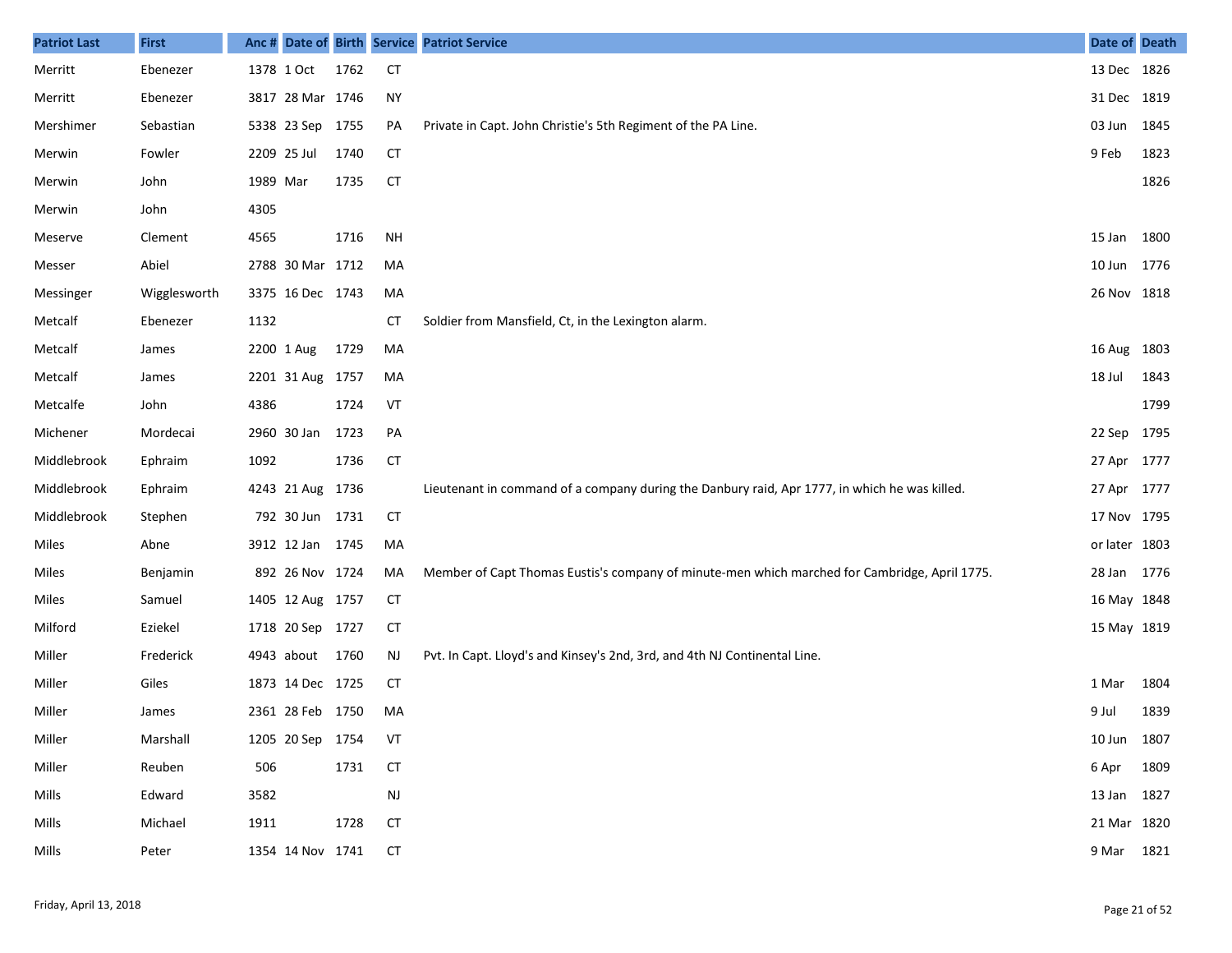| <b>Patriot Last</b> | <b>First</b> | Anc #      |                  |      |           | Date of Birth Service Patriot Service                                                                                                                                       | Date of Death |      |
|---------------------|--------------|------------|------------------|------|-----------|-----------------------------------------------------------------------------------------------------------------------------------------------------------------------------|---------------|------|
| Mills               | Peter        |            | 4313 14 Nov 1741 |      | <b>CT</b> |                                                                                                                                                                             | 10 Oct 1830   |      |
| Mills               | Samuel       |            | 1907 22 Jun 1752 |      | <b>CT</b> |                                                                                                                                                                             | Oct           | 1811 |
| Minard              | Joshua       | 5082       |                  | 1763 | <b>CT</b> | Pvt. In Capt. Hungerford's Compnay, Col. Sam McClellen's Regiment.                                                                                                          | 21 Sep 1844   |      |
| Minear              | David        |            | 2854 31 Jul      | 1755 |           |                                                                                                                                                                             | 20 Oct 1834   |      |
| Miner               | Christopher  |            | 2990 16 Mar 1745 |      | СT        | In 1775, he served in Captain Samuel H. Parson's company in the Continental Army. 1778-80 RI and CT Militias                                                                | 22 Jan 1803   |      |
| Minier              | Daniel       | 763        |                  | 1748 | PA        |                                                                                                                                                                             |               | 1822 |
| Minor               | Israel       |            | 1817 Bapt 3 1735 |      | <b>CT</b> |                                                                                                                                                                             | 3 May         | 1811 |
| Minor               | Jonathan     |            | 3914 19 May 1754 |      | <b>CT</b> |                                                                                                                                                                             |               | 1835 |
| Minor               | Stephen      | 1419       |                  |      | <b>CT</b> |                                                                                                                                                                             |               |      |
| Minor               | Thomas       |            | 3449 11 Mar 1743 |      | <b>CT</b> |                                                                                                                                                                             | 27 Aug 1815   |      |
| Minor               | William      | 4451       |                  | 1734 | VA        |                                                                                                                                                                             |               | 1804 |
| Mitchell            | Elisha       |            | 2410 29 Jun 1759 |      | CТ        |                                                                                                                                                                             | 10 Dec 1844   |      |
| Mitchell            | William      |            | 1257 30 Aug 1748 |      | СT        |                                                                                                                                                                             | 12 Mar 1806   |      |
| Mix                 | Elisha       | 1737 1 Jul |                  | 1761 | <b>CT</b> |                                                                                                                                                                             | 12 Jun 1828   |      |
| Mix                 | John         | 1350       |                  | 1755 | <b>CT</b> |                                                                                                                                                                             | 30 Apr 1834   |      |
| Mix                 | Jonathan     |            | 1680 19 Apr 1753 |      | CТ        |                                                                                                                                                                             | 18 Jan 1817   |      |
| Mix                 | Timothy      |            | 419 28 Dec 1727  |      | <b>CT</b> |                                                                                                                                                                             | 23 Jan 1820   |      |
| Mix                 | Timothy      |            | 1962 20 Jan 1740 |      | <b>CT</b> |                                                                                                                                                                             | 11 Jun 1824   |      |
| Mock                | Devaulter    |            | 5363 30 Oct 1749 |      | ΝC        | <b>Patriot Service</b>                                                                                                                                                      |               | 1798 |
| Moffitt             | Eleazer      | 3570 4 Jan |                  | 1743 | <b>CT</b> |                                                                                                                                                                             |               | 1803 |
| Molton              | Michael      | 1598       |                  | 1757 | RI        |                                                                                                                                                                             | 18 Dec 1820   |      |
| Monson              | Aeneas       |            | 4293 11 Sep 1763 |      | <b>CT</b> |                                                                                                                                                                             | 22 Aug 1852   |      |
| Monson              | Eneas        |            | 2039 13 Jun 1734 |      |           |                                                                                                                                                                             | 16 Jun 1826   |      |
| Monson              | Eneas        |            | 2040 11 Sep 1763 |      | <b>CT</b> |                                                                                                                                                                             | 22 Aug 1852   |      |
| Montagne            | Peter        |            | 4375 16 Jan 1723 |      | <b>NY</b> |                                                                                                                                                                             | 20 Jun 1798   |      |
| Montague            | Richard      |            | 1282 7 May 1729  |      | MA        | Raised a company which he commanded at the battle of Bunker Hill. Was with army at Cambridge when<br>Washington took command; he received from him his commission as Major. | 21 Feb 1794   |      |
| Montaque            | Caleb        |            | 3485 27 Jul      | 1731 |           |                                                                                                                                                                             | 9 Nov         | 1782 |
| Montaque            | Jonathan     |            | 3967 26 Apr 1746 |      | <b>CT</b> |                                                                                                                                                                             | 19 Oct 1823   |      |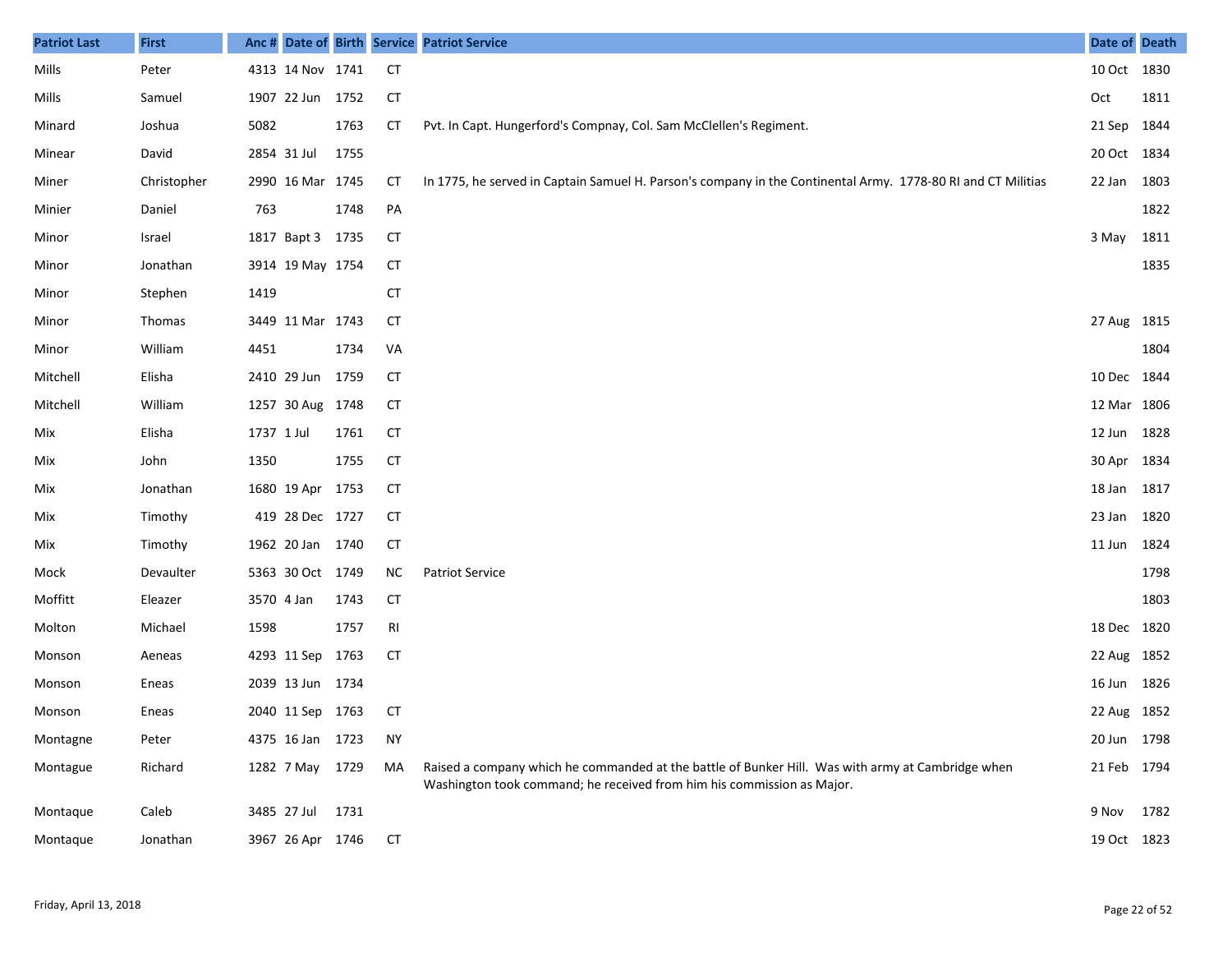| <b>Patriot Last</b> | <b>First</b>  |           |                  |      |                | Anc # Date of Birth Service Patriot Service                                                                                                                     | Date of Death |      |
|---------------------|---------------|-----------|------------------|------|----------------|-----------------------------------------------------------------------------------------------------------------------------------------------------------------|---------------|------|
| Montgomery          | Hugh          | 1359      |                  | 1762 | <b>CT</b>      |                                                                                                                                                                 | 6 Jan         | 1842 |
| Montgomery          | William       | 4693      |                  | 1750 | $\mathsf{NJ}$  |                                                                                                                                                                 |               | 1815 |
| Moody               | Edward        | 4886 Oct  |                  | 1757 | <b>NH</b>      | Private in Capt. James Norris' Co., Col. Enoch Poor's Regt., 1775, New Hampshire.                                                                               |               | 1834 |
| Moore               | David         |           | 1553 25 Jul      | 1752 | R <sub>l</sub> |                                                                                                                                                                 | 31 Oct 1839   |      |
| Moore               | Eli           |           | 1971 14 Oct 1753 |      | <b>CT</b>      |                                                                                                                                                                 | 29 Dec 1800   |      |
| Moore               | Ezekiel       |           | 3794 4 Mar       | 1763 | <b>NH</b>      |                                                                                                                                                                 | 12 Mar 1841   |      |
| Moore               | Jacob         | 347       |                  | 1730 | DE             |                                                                                                                                                                 |               | 1795 |
| Moore               | James         | 5064      |                  | 1740 | VA             | Captain in Virginai Militia and later fought under General Nathaniel Greene at the Battle of Guilford Court House,<br>1781.                                     | 14 Jul        | 1786 |
| Moore               | John          | 652       |                  | 1717 | <b>CT</b>      |                                                                                                                                                                 | 22 May 1787   |      |
| Moore               | Pliny         |           | 489 14 Apr       | 1759 | <b>NY</b>      |                                                                                                                                                                 | 18 Aug 1822   |      |
| Moore               | Robert        | 5348 abt. |                  | 1759 | SC             | Served in Col. Philemon Water's Regiment, both before and after the fall of Charlestown in 1780.                                                                | 23 Mar 1834   |      |
| Moore               | <b>Thomas</b> |           | 4440 12 Apr      | 1751 | MA             |                                                                                                                                                                 | 12 Jun 1842   |      |
| More                | John          |           | 484 24 Feb 1745  |      | <b>NY</b>      |                                                                                                                                                                 | 1 Jan         | 1840 |
| Morehouse           | Aaron         |           | 1284 2 Jun       | 1759 | CТ             | Entered army as fifer at age 16 and was in the battles of Flatbush, Long Island, Redhook and other places.                                                      | 3 Dec         | 1833 |
| Morehouse           | Abraham       |           | 2342 26 Mar 1758 |      | <b>CT</b>      |                                                                                                                                                                 | 12 Sep 1841   |      |
| Morehouse           | Gershom       | 1283      |                  |      | CТ             | Captain in Col Whitney's regiment, the 4th Conn militia and a participant in the battle of White Plains.                                                        |               |      |
| Morehouse           | John          |           | 4843 21 Jun 1739 |      | <b>CT</b>      |                                                                                                                                                                 | 30 Jun 1803   |      |
| Morgan              | Ebenezer      |           | 888 12 Jun 1738  |      | MA             |                                                                                                                                                                 |               |      |
| Morgan              | Isaac         |           | 3298 29 Mar 1739 |      | <b>CT</b>      |                                                                                                                                                                 | 29 May 1796   |      |
| Morgan              | Isaal         |           | 3202 29 Mar 1739 |      |                |                                                                                                                                                                 | 29 May 1796   |      |
| Morgan              | Jacob         |           | 4973 7 Nov       | 1716 | PA             | He held command of all troops raised in Berk County, PA during the years of 1777-1778. In April of 1780 he received 11 Nov 1792<br>appointment of Forge Master. |               |      |
| Morgan              | James         |           | 379 20 Apr 1759  |      | <b>CT</b>      |                                                                                                                                                                 | 14 Sep 1824   |      |
| Morgan              | James         | 561       |                  | 1734 | <b>NJ</b>      |                                                                                                                                                                 | 26 Feb 1784   |      |
| Morgan              | James         | 4129      |                  | 1730 | <b>CT</b>      |                                                                                                                                                                 | 16 May 1792   |      |
| Morgan              | Jonas         |           | 1445 20 Dec 1752 |      | <b>CT</b>      |                                                                                                                                                                 | 7 Oct 1824    |      |
| Morgan              | Joseph        |           | 845 18 Oct 1754  |      | <b>CT</b>      |                                                                                                                                                                 | 20 Feb 1829   |      |
| Morgan              | Joseph        |           | 1722 19 Feb 1736 |      | MA             |                                                                                                                                                                 |               |      |
| Morgan              | Joshua        |           | 4661 14 Sep 1758 |      | <b>CT</b>      |                                                                                                                                                                 | 16 Mar 1827   |      |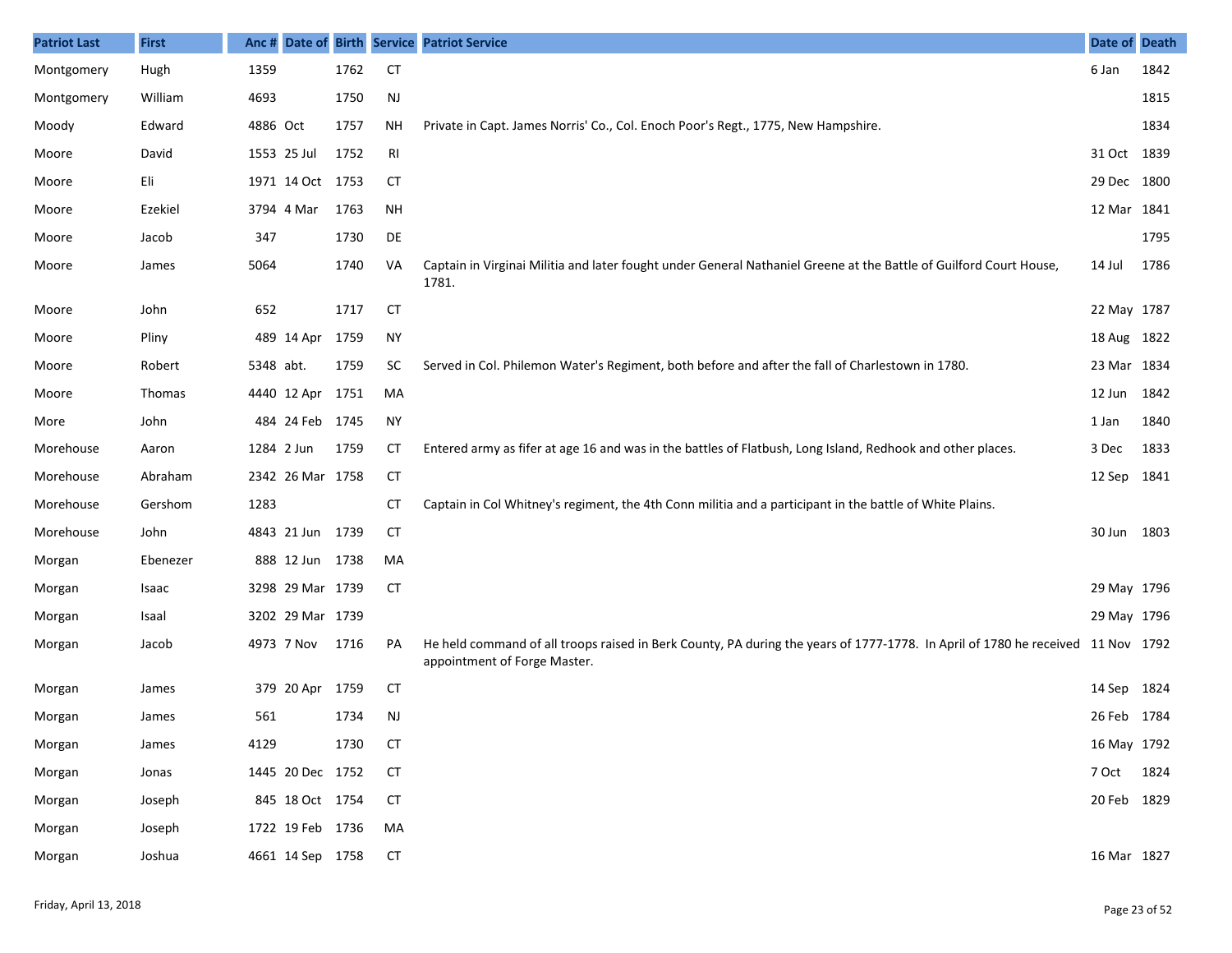| <b>Patriot Last</b> | <b>First</b> |      |                  |      |           | Anc # Date of Birth Service Patriot Service                                                                                                                                                              | Date of Death |      |
|---------------------|--------------|------|------------------|------|-----------|----------------------------------------------------------------------------------------------------------------------------------------------------------------------------------------------------------|---------------|------|
| Morgan              | William      |      | 121 17 Jul       | 1723 | <b>CT</b> | Corporal in the 10th company of the 6th Ct regiment, Col Parsons's. Was member of Capt Gallup's company in the<br>8th regiment of Ct militia at NY.                                                      | 11 Apr 1777   |      |
| Morgan              | William      |      | 959 24 Nov 1754  |      | <b>CT</b> |                                                                                                                                                                                                          | 22 Mar 1848   |      |
| Morgan              | William      |      | 1453 24 Nov 1754 |      | <b>CT</b> |                                                                                                                                                                                                          | 22 Mar 1842   |      |
| Morgan              | William      |      | 3951 1 Jun       | 1746 | <b>CT</b> | Private in Capt Ebenezer Witter's company, in Lexington alarm. Was Corporal in the 10th company of the 6th Ct<br>regiment in 1775; member of same regiment reorganized as the 10th continental, in 1776. | 17 Dec 1821   |      |
| Morgan              | Zedekiah     |      | 3680 8 Mar       | 1744 | <b>CT</b> |                                                                                                                                                                                                          | 12 Oct 1822   |      |
| Morrill             | Daniel       |      | 4528 27 Sep 1737 |      | MA        |                                                                                                                                                                                                          | 10 Apr 1813   |      |
| Morris              | Amos         | 699  |                  | 1726 | <b>CT</b> |                                                                                                                                                                                                          | 30 Dec 1801   |      |
| Morris              | Amos         |      | 2215 13 Mar 1750 |      | <b>CT</b> |                                                                                                                                                                                                          | 2 Oct         | 1823 |
| Morris              | Daniel       | 2401 |                  |      | <b>CT</b> |                                                                                                                                                                                                          | before 1828   |      |
| Morris              | Edward       |      | 853 12 Dec 1756  |      | <b>CT</b> | In the army of Canada under Gen Thomas, afterwards served in Capt James Shaw's company, Col Charles Pynchon's<br>regiment, at the Bennington alarm in 1777.                                              | 29 Apr        | 1801 |
| Morris              | Isaac        | 269  |                  | 1737 | VA        |                                                                                                                                                                                                          | 10 Jul        | 1839 |
| Morris              | James        | 3795 |                  |      | <b>CT</b> |                                                                                                                                                                                                          |               |      |
| Morris              | Major        |      | 4215 16 Oct 1751 |      | СT        | Pvt. In Capt Thompson's 3rd Co., Col. Wooster's 1st Cont Regt., at Siege of Boston in '75, Pvt. In Capt. Johnson's 1st<br>Co., Col. Doughlas's 5th Batt., Gen. Wadsworth's CT Brig. At NY in '76.        | 5 Sep         | 1811 |
| Morse               | Abner        | 3571 |                  | 1759 | MA        |                                                                                                                                                                                                          |               | 1821 |
| Morse               | Asa          |      | 511 7 Nov        | 1752 | MA        |                                                                                                                                                                                                          | Apr           | 1813 |
| Morse               | Elisha       |      | 443 3 Nov        | 1760 | MA        |                                                                                                                                                                                                          | 27 May 1839   |      |
| Morse               | John         |      | 30 13 Aug 1746   |      | ME        |                                                                                                                                                                                                          | 20 Jun        | 1826 |
| Morse               | Jonathan     |      | 91 7 Aug         | 1754 | MA        |                                                                                                                                                                                                          | Jul           | 1836 |
| Morse               | Jotham       |      | 4818 21 May 1749 |      | MA        | Private, Capt. Seth Bullard's Walpole, MA Company of Militia, Co. John Smith's Reg't, 1775.                                                                                                              |               |      |
| Morse               | Solomon      | 4226 |                  | 1749 | <b>CT</b> |                                                                                                                                                                                                          | 13 Aug 1822   |      |
| Morse               | Stephen      |      | 3156 14 Dec 1759 |      | MA        |                                                                                                                                                                                                          | 2 Sept 1836   |      |
| Morton              | Alexander    | 739  |                  |      |           |                                                                                                                                                                                                          |               |      |
| Morton              | Benjamin     |      | 3796 9 Nov 1744  |      | СT        |                                                                                                                                                                                                          | 12 Oct 1808   |      |
| Morton              | David        |      | 2013 17 Sep 1747 |      | MA        |                                                                                                                                                                                                          | 8 Sep 1826    |      |
| Morton              | Nathaniel    |      | 559 10 Nov 1735  |      | MA        |                                                                                                                                                                                                          | 13 Nov 1826   |      |
| Morton              | Nathaniel    |      | 560 1 Feb        | 1722 | MA        |                                                                                                                                                                                                          | 15 Mar 1794   |      |
| Moseley             | Israel       | 2458 |                  | 1742 | MA        |                                                                                                                                                                                                          | 21 Jun 1824   |      |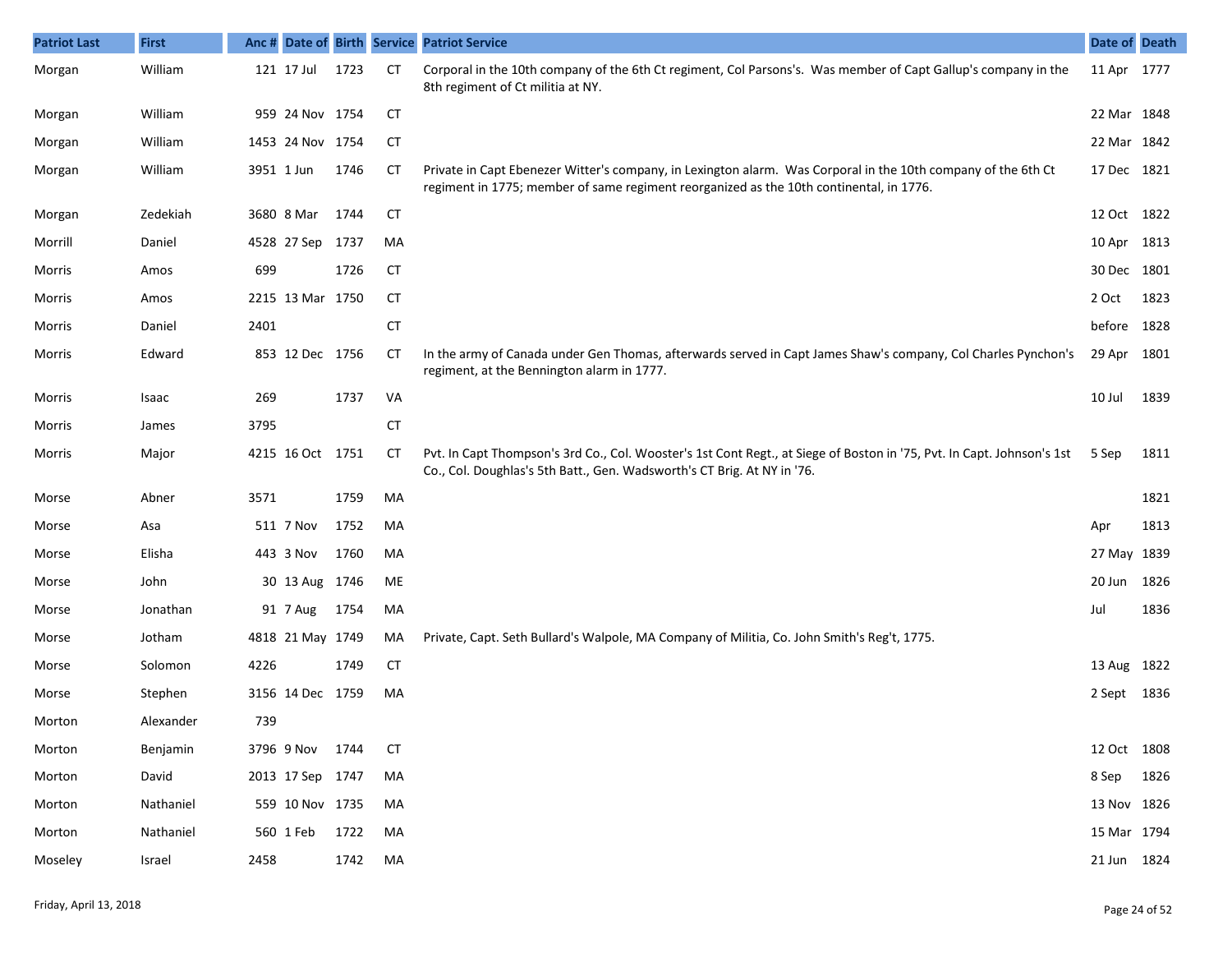| <b>Patriot Last</b> | <b>First</b> |            |                  |      |                | Anc # Date of Birth Service Patriot Service                                                | Date of Death |      |
|---------------------|--------------|------------|------------------|------|----------------|--------------------------------------------------------------------------------------------|---------------|------|
| Moseley             | Joseph       | 4315       |                  | 1735 |                |                                                                                            | 25 Oct 1806   |      |
| Moses               | George       |            | 337 22 Mar 1747  |      | MA             |                                                                                            | After         | 1788 |
| Moses               | Michael      |            | 1384 12 Sep 1737 |      | <b>CT</b>      | Pvt in CT 18th Reg't commanded by Col. Phelps                                              | 14 Mar 1797   |      |
| Moses               | Othniel      | 4952 1 Jul |                  | 1730 | <b>CT</b>      | Private, Capt. Hooker's Company                                                            |               | 1822 |
| Moss                | Titus        |            | 1461 16 May 1738 |      | <b>CT</b>      |                                                                                            | 23 Dec 1818   |      |
| Mossman             | Silas        |            | 779 17 May 1757  |      | MA             |                                                                                            | 20 Jan 1829   |      |
| Mott                | Edward       | 1444       |                  |      | <b>CT</b>      |                                                                                            |               |      |
| Mott                | William      |            | 260 Before 1746  |      | <b>NY</b>      |                                                                                            |               | 1790 |
| Mott                | William      | 4356       |                  | 1735 | <b>NY</b>      |                                                                                            |               | 1790 |
| Moulton             | Abner        |            | 2093 27 Jun      | 1748 | MA             |                                                                                            | 13 Aug 1821   |      |
| Moxley              | Jonathan     |            | 5053 28 Nov 1764 |      | <b>CT</b>      | "Emergency Man", Battle of Groton Heights at Fort Griswold.                                | 6 Apr         | 1849 |
| Moxley              | Joseph       | 141        |                  | 1736 | <b>CT</b>      | Volunteer under Col. William Ledyard, killed at Battle of Groton Heights at Fort Griswold. | 6 Sep         | 1781 |
| Mudge               | Enoch        |            | 3559 1 Aug       | 1754 | MA             |                                                                                            | 30 Jan        | 1832 |
| Mudge               | John         |            | 4699 21 Nov 1755 |      | MA             |                                                                                            | 5 Jun         | 1839 |
| Mudge               | Nathan       |            | 622 21 Sep 1756  |      | MA             |                                                                                            | 8 Feb         | 1831 |
| Muirheid            | Jonathan     |            | 226 7 May 1755   |      | <b>NJ</b>      |                                                                                            | 2 Nov         | 1837 |
| Mulford             | David        |            | 1580 10 Sep 1722 |      | <b>CT</b>      |                                                                                            | 18 Dec 1778   |      |
| Mulford             | Elias        |            | 3303 16 aug 1747 |      | <b>NY</b>      |                                                                                            | 30 Apr 1825   |      |
| Mulford             | Ezekiel      |            | 2539 20 Sep 1727 |      | <b>NY</b>      |                                                                                            | 15 May 1819   |      |
| Mulford             | Samuel       |            | 3302 3 May       | 1714 | <b>NY</b>      |                                                                                            | 15 Jun 1795   |      |
| Mullins             | John         | 4948 circa |                  | 1750 | ${\sf NC}$     |                                                                                            |               | 1849 |
| Mumford             | Jirah        |            | 215 30 May 1747  |      | RI             |                                                                                            | 22 Jan        | 1826 |
| Munger              | James        |            | 2145 18 Feb 1732 |      | <b>CT</b>      |                                                                                            | 18 Feb 1809   |      |
| Munger              | Josiah       |            | 2748 20 Jul      | 1704 | <b>CT</b>      |                                                                                            | 21 Feb 1780   |      |
| Munroe              | Alexander    | 152        |                  | 1736 | MA             |                                                                                            | 15 Sep 1807   |      |
| Munroe              | John         | 794        |                  |      | MA             |                                                                                            |               |      |
| Munroe              | Nathan       |            | 334 29 Sep 1730  |      | R <sub>l</sub> |                                                                                            | 6 Mar 1806    |      |
| Munroe              | Nathaniel    | 4042 Dec   |                  | 1742 | MA             |                                                                                            | 28 Aug 1814   |      |
| Munson              | Almond       |            | 4223 3 Oct       | 1761 | <b>CT</b>      |                                                                                            |               | 1831 |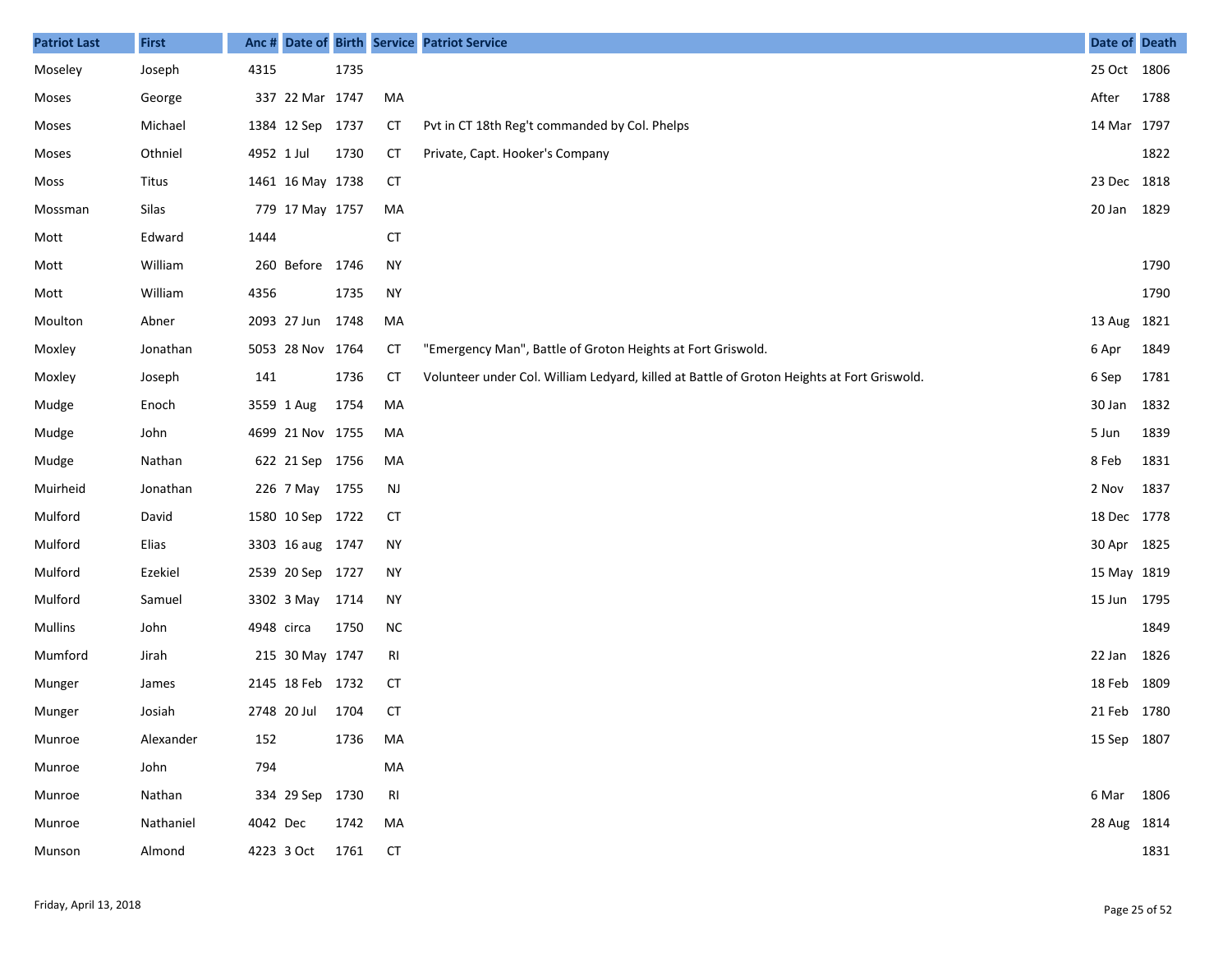| <b>Patriot Last</b> | <b>First</b> |      |                  |      |           | Anc # Date of Birth Service Patriot Service                                                                                                                                                                                                            | Date of Death |      |
|---------------------|--------------|------|------------------|------|-----------|--------------------------------------------------------------------------------------------------------------------------------------------------------------------------------------------------------------------------------------------------------|---------------|------|
| Munson              | Baszel       |      | 3842 23 Jan 1729 |      | <b>CT</b> |                                                                                                                                                                                                                                                        | 17 Nov 1803   |      |
| Munson              | Ephraim      |      | 3272 11 Nov 1753 |      | <b>CT</b> |                                                                                                                                                                                                                                                        | 19 Jan 1826   |      |
| Munson              | Isaac        |      | 4186 24 Nov 1761 |      | <b>CT</b> |                                                                                                                                                                                                                                                        |               | 1816 |
| Munson              | Ithiel       |      | 1541 11 Dec 1760 |      | <b>CT</b> |                                                                                                                                                                                                                                                        |               | 1835 |
| Munson              | Levi         |      | 4220 29 Aug 1738 |      | <b>CT</b> |                                                                                                                                                                                                                                                        |               | 1815 |
| Munson              | Rufus        | 1636 |                  | 1763 | VT        |                                                                                                                                                                                                                                                        | 13 Sep 1797   |      |
| Murdock             | Daniel       |      | 115 4 Mar        | 1754 | <b>CT</b> |                                                                                                                                                                                                                                                        |               | 1813 |
| Murdock             | William      |      | 836 24 Jun 1744  |      | <b>NJ</b> |                                                                                                                                                                                                                                                        | After         | 1796 |
| Murphy              | Timothy      | 3370 |                  | 1751 |           |                                                                                                                                                                                                                                                        | 27 Jun 1818   |      |
| Murray              | Daniel       |      | 3442 5 Nov       | 1751 | <b>CT</b> |                                                                                                                                                                                                                                                        | 23 Dec 1827   |      |
| Murray              | John         |      | 2749 13 Aug 1731 |      | <b>CT</b> |                                                                                                                                                                                                                                                        | 23 Feb 1820   |      |
| Murray              | Seymour      |      | 2329 30 Aug 1754 |      | СT        |                                                                                                                                                                                                                                                        | 9 Jun         | 1813 |
| Musselman           | David        | 436  |                  | 1750 | PA        |                                                                                                                                                                                                                                                        |               |      |
| <b>Myers</b>        | Daniel       |      | 4666 15 Apr 1756 |      | <b>NY</b> |                                                                                                                                                                                                                                                        | 8 Mar 1835    |      |
| Myers/DeMire        | John         | 2780 |                  |      | <b>NY</b> |                                                                                                                                                                                                                                                        |               |      |
| Nagle               | Philip       |      | 131 28 Feb 1753  |      | PA        |                                                                                                                                                                                                                                                        | 30 Sep 1843   |      |
| Nash                | Abraham      |      | 5105 7 Nov       | 1740 | СT        | Sergeant in Capt. Isaac Hine's Company, Col. Nehemiah Beardsley's Regiment                                                                                                                                                                             | 3 Nov         | 1821 |
| Nash                | Caleb        |      | 2429 28 Apr 1747 |      | MA        |                                                                                                                                                                                                                                                        | 2 Jul         | 1823 |
| Nash                | Jacob        | 921  |                  |      | MA        |                                                                                                                                                                                                                                                        |               |      |
| Nash                | Moses        |      | 3550 7 Sep       | 1741 | MA        |                                                                                                                                                                                                                                                        | 1 Apr         | 1792 |
| Nash                | Riah         |      | 509 3 Aug        | 1763 | CT        | Private in Col. Philip Burr Bradley's 5th Regiment, Connecticut Line. He enlisted on 01 Jul 1780, and was discharged<br>on 13 Dec 1780.                                                                                                                | 17 Mar 1837   |      |
| Nash                | Thamas       | 4025 |                  | 1743 | <b>CT</b> |                                                                                                                                                                                                                                                        |               | 1815 |
| Nash                | Thomas       |      | 3046 21 May 1743 |      | Ct        |                                                                                                                                                                                                                                                        | 29 Jan 1815   |      |
| Nash                | Thomas       |      | 4112 21 May 1743 |      | CT.       |                                                                                                                                                                                                                                                        | 29 Jan 1815   |      |
| <b>Nearing</b>      | Henry        |      | 667 29 Jan 1758  |      | CT        | Private soldier in Capt Joseph Smith's company, in Col David Waterbury's regiment 1775. This regiment marched to 15 Sep 1845<br>NY and encamped at Harlem. Was sent to northern department & took part in operations along Lake George &<br>Champlain. |               |      |
| Needham             | Jasper       |      | 3618 31 Jul 1738 |      | MA        |                                                                                                                                                                                                                                                        | 14 Dec 1821   |      |
| Neer                | Charles      |      | 169 26 Aug 1752  |      | ΝY        |                                                                                                                                                                                                                                                        | 14 Jul        | 1826 |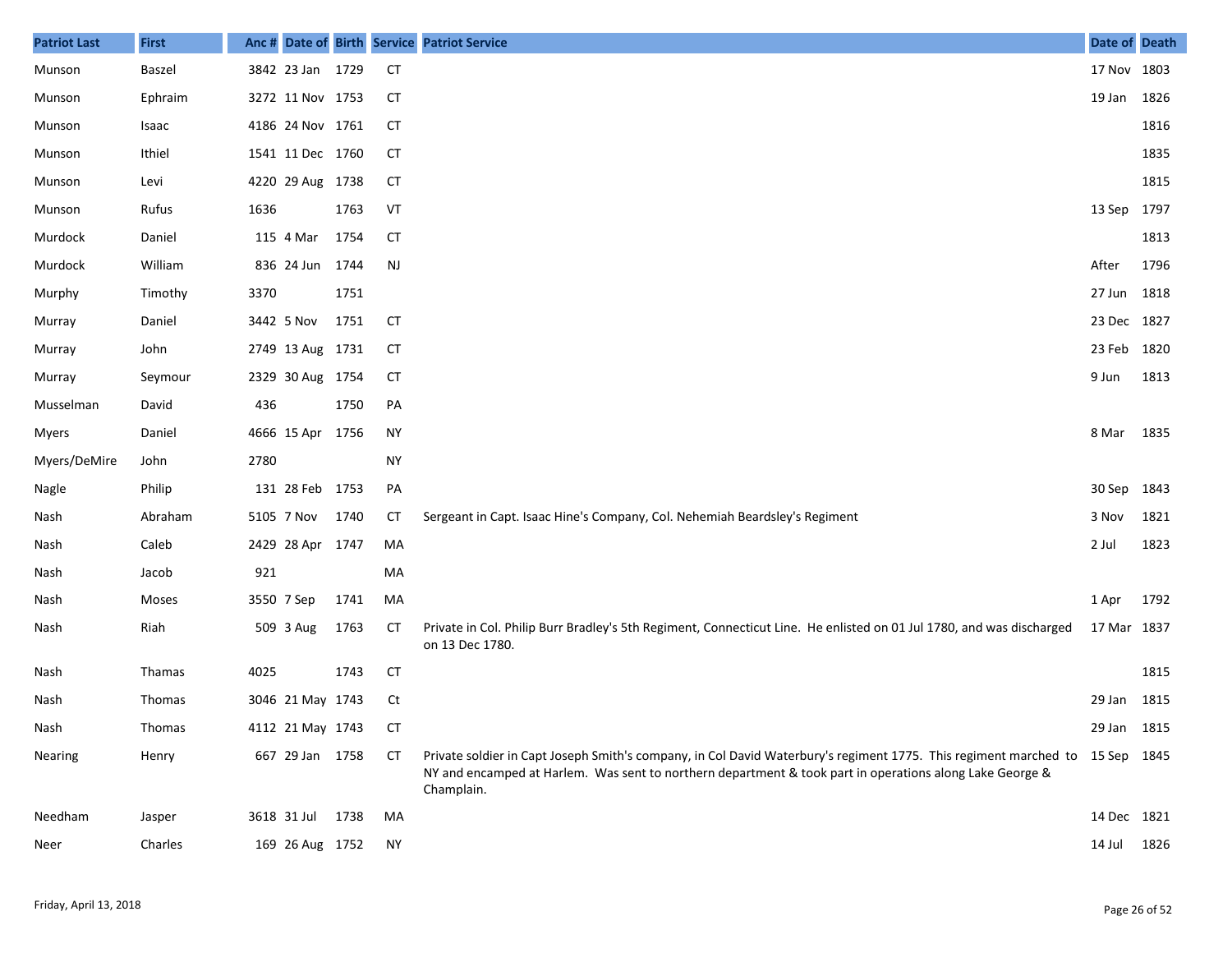| <b>Patriot Last</b> | <b>First</b>    | Anc#     |                  |      |           | Date of Birth Service Patriot Service                                                                                                                                                                             | Date of Death |      |
|---------------------|-----------------|----------|------------------|------|-----------|-------------------------------------------------------------------------------------------------------------------------------------------------------------------------------------------------------------------|---------------|------|
| Neff                | Henry           | 5400     |                  | 1722 | MD        | Patriotic service - paid supply tax in 1783 in MD.                                                                                                                                                                | aft 01 J 1796 |      |
| Neff                | John            |          | 211 6 May        | 1746 | <b>CT</b> |                                                                                                                                                                                                                   |               | 1822 |
| Nelson              | Jeremiah        |          | 2182 13 Mar 1737 |      | <b>CT</b> |                                                                                                                                                                                                                   | 22 Nov 1805   |      |
| Nelson              | Joseph          | 4932     |                  | 1740 | ΝY        | Sergeant in the dorset county Regiment, New York.                                                                                                                                                                 | 12 May 1816   |      |
| Nelson              | Mary            | 2921     |                  |      | VA        |                                                                                                                                                                                                                   | before 1789   |      |
| Netherton           | John            | 4875 abt |                  | 1747 | VA        | Captina, Major and Colonel in the Virginia Militia.                                                                                                                                                               | 31 Oct 1834   |      |
| Nettleton           | Caleb           |          | 2977 21 Feb 1757 |      | CТ        |                                                                                                                                                                                                                   | 25 Feb        | 1839 |
| Nettleton           | John            |          | 3344 9 Oct       | 1765 | CТ        |                                                                                                                                                                                                                   | 8 Aug         | 1842 |
| Nettleton           | Samuel          |          | 4709 25 Aug 1745 |      | <b>CT</b> |                                                                                                                                                                                                                   | 15 Aug 1802   |      |
| Nettleton           | Thaddeus        |          | 2685 24 Oct 1734 |      | CТ        | Private in Capt. Samuel Peck, Jr.'s 10th Co., Gen. David Wooster's 1st Connecticut Continental Regt. He was<br>discharged in Northern Dept. on Nov. 28, 1775.                                                     | 20 apr        | 1809 |
| Newbury             | Stedman         | 1415     |                  | 1751 | <b>CT</b> |                                                                                                                                                                                                                   | 28 Dec 1850   |      |
| Newcomb             | <b>Bradford</b> | 963      |                  |      |           | A soldier of the revolutionary army.                                                                                                                                                                              |               |      |
| Newcomb             | George          | 964      |                  |      |           |                                                                                                                                                                                                                   |               |      |
| Newcomb             | Samuel          |          | 2160 13 Mar 1745 |      | MA        |                                                                                                                                                                                                                   | 31 Mar 1819   |      |
| Newell              | Daniel          |          | 3580 16 Sep 1755 |      |           |                                                                                                                                                                                                                   | 22 Dec 1824   |      |
| Newell              | Oliver          |          | 5045 9 Feb       | 1741 | MA        | Lieutenant with the Mass. Militia from West Stockbridge, MA 1781. Sent as reinforcements to Stillwater, NY under<br>General John Stark.                                                                           |               |      |
| Newell              | Simeon          |          | 952 5 Feb        | 1748 | <b>CT</b> | Sergeant in Capt Joel Clark's company, of Col Jedediah Huntington's regiment. Made Ensign in 1775 and in 1776<br>made Lt in Huntington's regiment, reorganized as the 17th continental. He was a Captain in 1786. |               | 1813 |
| Newell              | Stephen         |          | 2140 8 Jun       | 1758 | MA        |                                                                                                                                                                                                                   | Aug           | 1848 |
| Newhall             | Joshua          |          | 2002 20 Apr 1755 |      | <b>CT</b> |                                                                                                                                                                                                                   | 30 Mar        | 1818 |
| Newton              | Abner           |          | 1782 29 Dec 1764 |      | CT        |                                                                                                                                                                                                                   | 9 Sep         | 1852 |
| Newton              | Burwell         |          | 2344 20 Jul      | 1729 | <b>CT</b> |                                                                                                                                                                                                                   | 16 Apr        | 1807 |
| Newton              | Edmund          |          | 4609 7 Aug       | 1751 | MA        |                                                                                                                                                                                                                   | 7 Apr         | 1816 |
| Newton              | Enoch           |          | 51 24 Oct 1740   |      | CT        |                                                                                                                                                                                                                   | 5 Mar 1817    |      |
| Newton              | Lemuel          |          | 4610 17 Mar 1718 |      |           |                                                                                                                                                                                                                   | 27 Sep 1793   |      |
| Newton              | Marshall        |          | 2674 13 Jan 1757 |      | MA        |                                                                                                                                                                                                                   |               |      |
| Newton              | Samuel          |          | 1222 7 Dec 1737  |      | CT        |                                                                                                                                                                                                                   | 31 Dec 1814   |      |
| Newton              | Samuel          | 1316     |                  |      | MA        |                                                                                                                                                                                                                   |               |      |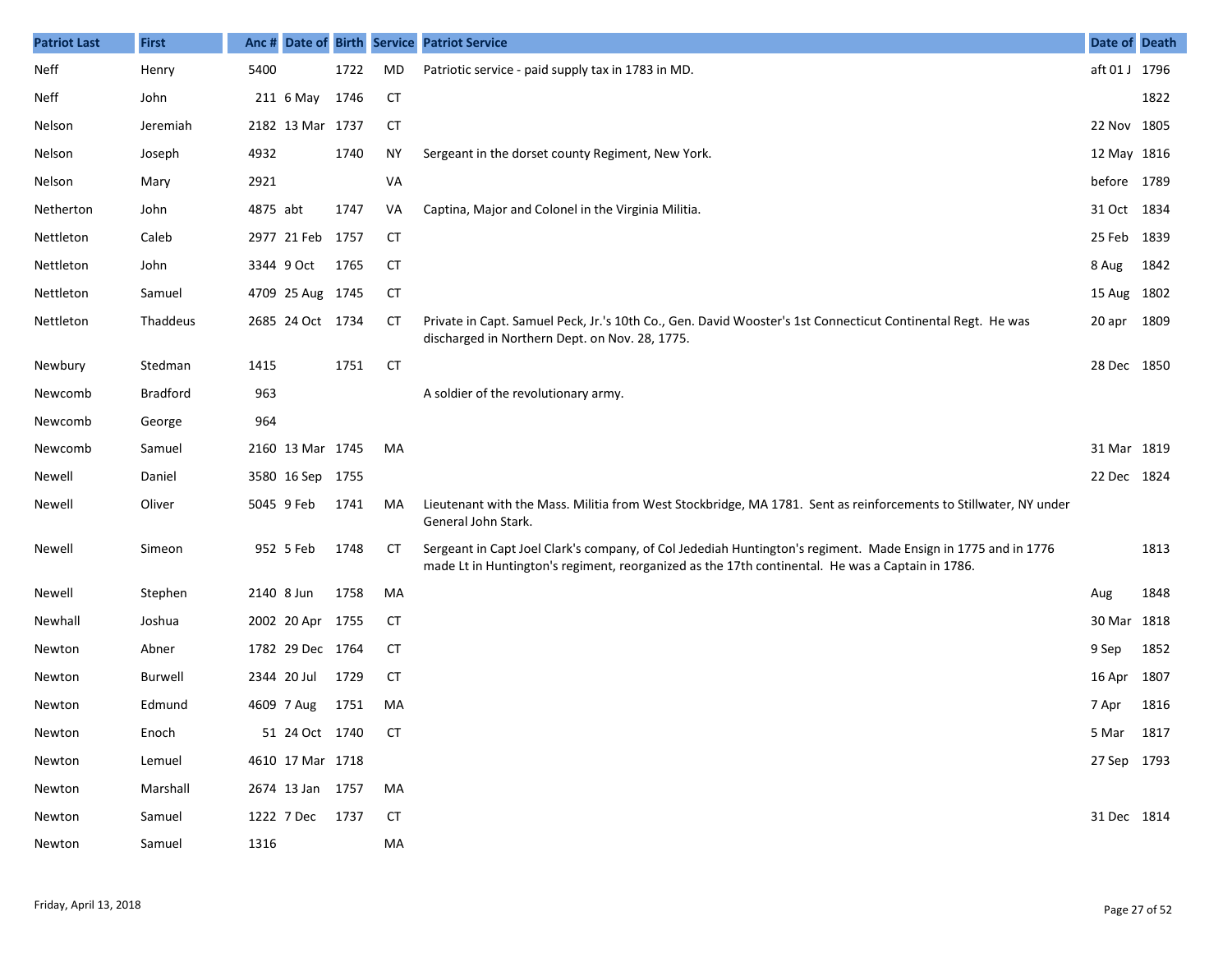| <b>Patriot Last</b> | <b>First</b> | Anc# |                   |      |           | Date of Birth Service Patriot Service                                                                                                                                                         | Date of Death |      |
|---------------------|--------------|------|-------------------|------|-----------|-----------------------------------------------------------------------------------------------------------------------------------------------------------------------------------------------|---------------|------|
| Newton              | Samuel       |      | 3592 2 Feb        | 1765 | <b>CT</b> |                                                                                                                                                                                               |               | 1814 |
| Newton              | Thaddeus     |      | 1664 24 Jun 1745  |      | MA        |                                                                                                                                                                                               | 30 Aug 1816   |      |
| Newton              | Winslow      |      | 1317 9 Apr        | 1756 | MA        |                                                                                                                                                                                               |               |      |
| <b>Nichols</b>      | Benjamin     |      | 2370 15 Jun 1739  |      | CT        |                                                                                                                                                                                               |               |      |
| Nichols             | Eli          |      | 1883 20 Aug 1761  |      | <b>CT</b> |                                                                                                                                                                                               | 27 Sep        | 1845 |
| Nichols             | James        |      | 1665 31 Jan 1741  |      | VT        |                                                                                                                                                                                               | 23 Nov 1816   |      |
| Nichols             | Jesse        |      | 4809 26 Apr 1757  |      | СT        | Private, Capt Dimon's Company of Fairfield, 1775.                                                                                                                                             | 17 Sep        | 1827 |
| <b>Nichols</b>      | Joseph       |      | 5123 16 Jan 1749  |      | CT        | Pvt in CT Militia                                                                                                                                                                             | 12 Feb        | 1826 |
| Nichols             | Lemuel       |      | 2395 6 Mar        | 1754 | <b>CT</b> |                                                                                                                                                                                               | 15 Mar 1814   |      |
| Nichols             | Nathaniel    | 2346 |                   |      | MA        |                                                                                                                                                                                               |               |      |
| Nichols             | Samuel       | 2345 |                   |      | MA        |                                                                                                                                                                                               |               |      |
| Nichols             | Samuel       |      | 3530 18 Jan       | 1744 | MA        |                                                                                                                                                                                               | 9 Nov         | 1781 |
| Nichols             | Samuel       |      | 3598 18 Jan       | 1744 | MA        |                                                                                                                                                                                               | 9 Nov         | 1781 |
| Nichols             | William      |      | 1135 10 Mar 1755  |      | CТ        | Was in service under serveral enlistments for short terms during the revolutionary war. He participated in the<br>defense of Ct against the invasion under Tryon.                             | 21 Jul        | 1837 |
| Nicholson           | Nathan       |      | 57 23 Oct 1759    |      | <b>CT</b> |                                                                                                                                                                                               | 3 May         | 1814 |
| Nickerson           | Samuel       |      | 3000 3 Feb        | 1748 | MA        |                                                                                                                                                                                               |               | 1751 |
| Nims                | Elisha       |      | 2192 22 Oct 1749  |      | MA        |                                                                                                                                                                                               | Jun           | 1809 |
| Niven               | Daniel       | 4028 |                   | 1743 |           |                                                                                                                                                                                               | 20 Nov        | 1809 |
| Noble               | Gideon       |      | 1470 3 Aug        | 1763 | <b>CT</b> |                                                                                                                                                                                               | 19 Jul        | 1807 |
| Noble               | Matthew      |      | 2729 27 Jul       | 1736 | MA        |                                                                                                                                                                                               | 30 Aug        | 1804 |
| Noble               | Nathan       |      | 1436 4 Feb        | 1722 |           |                                                                                                                                                                                               | 7 Oct         | 1777 |
| Noble               | Roger        |      | 2514 2 Apr        | 1742 | MA        |                                                                                                                                                                                               | 15 Sep        | 1810 |
| Noble               | Zadock       |      | 1603 17 Sept 1723 |      | <b>CT</b> |                                                                                                                                                                                               | 13 Jan        | 1786 |
| Norcorss            | William      |      |                   |      |           | 4788 1 Sep 1748 MA Committee to settle with Militia Officers, 1780, Committee to assess costs of War, 1780, Town Treasurer, 1780 -<br>1782, Door Keeper (security) for the Town Meeting, 1779 | 14 Aug 1803   |      |
| Norcross            | Daniel       |      | 4249 9 Oct        | 1743 | MA        |                                                                                                                                                                                               | 23 Jun        | 1805 |
| Norcross            | Jeremiah     |      | 1833 15 Feb 1744  |      | <b>NH</b> |                                                                                                                                                                                               | Dec           | 1811 |
| <b>Norcross</b>     | William      |      | 4808 10 Sep 1748  |      | MA        | Committee to settle with Militia Officers, 1780; committee to access costs of War, 1780; Town Treasurer, 1780 - 82; 14 Aug 1803<br>Door Keeper (security) for the Town Meeting, 1779.         |               |      |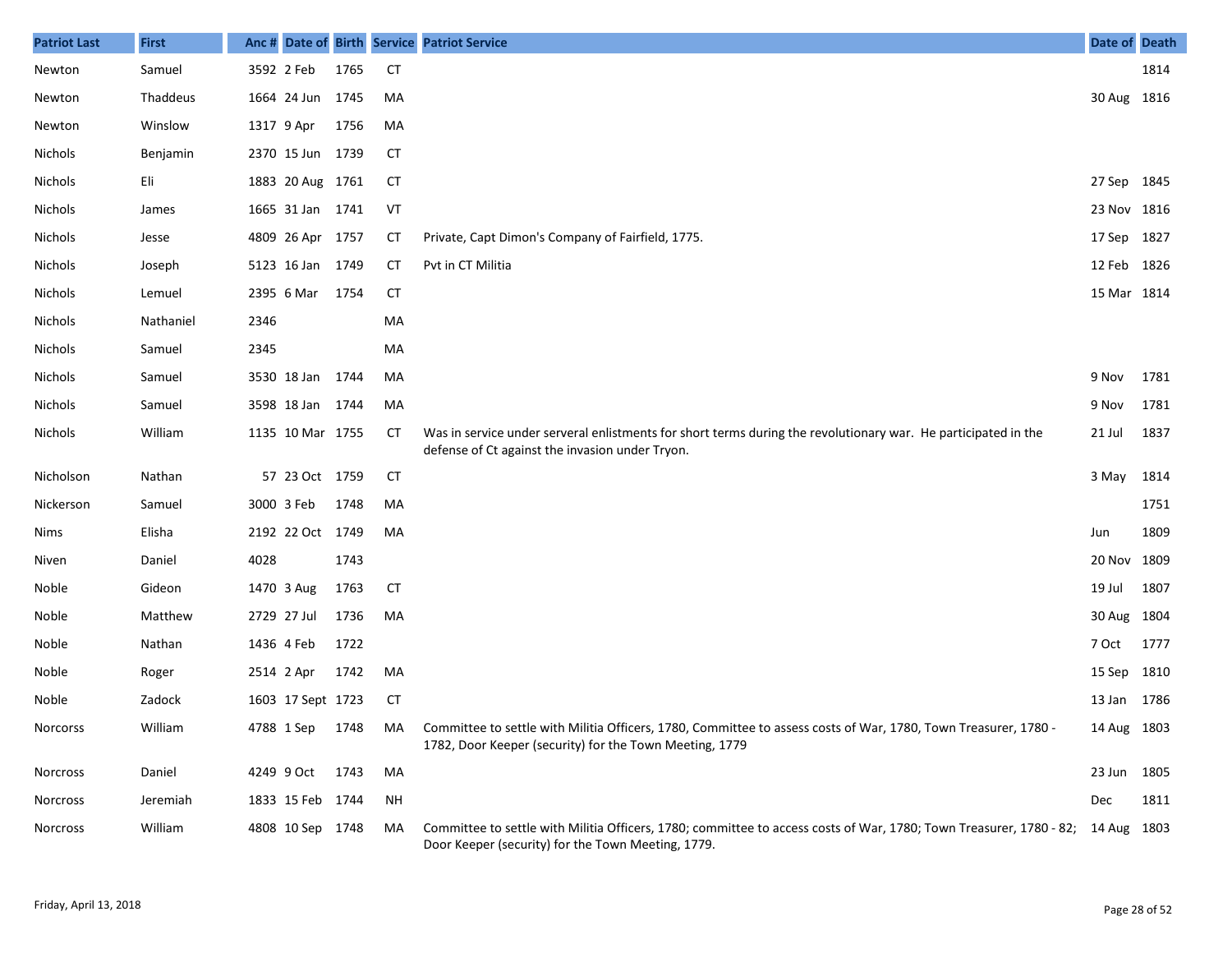| <b>Patriot Last</b> | <b>First</b>  | Anc #      |                  |      |           | Date of Birth Service Patriot Service                                                                                              | Date of Death |      |
|---------------------|---------------|------------|------------------|------|-----------|------------------------------------------------------------------------------------------------------------------------------------|---------------|------|
| Norman              | Thomas        | 4465       |                  | 1760 | VA        |                                                                                                                                    | 2 Nov         | 1838 |
| Norris              | Benjamin      |            | 3654 24 Feb 1731 |      | NH        |                                                                                                                                    | 31 Jan 1799   |      |
| Norris              | Benjamin      |            | 4357 24 Feb 1731 |      | NH        |                                                                                                                                    | 31 Jan 1799   |      |
| Norris              | Samuel        | 1556       |                  |      | <b>CT</b> |                                                                                                                                    |               |      |
| North               | David         |            | 3306 23 Apr 1762 |      | <b>CT</b> |                                                                                                                                    | Feb           | 1831 |
| North               | Samuel        |            | 4024 20Sep       | 1751 | <b>NY</b> |                                                                                                                                    | 7 Jul         | 1820 |
| Northrop            | Amos          |            | 1475 19 Dec 1742 |      | <b>CT</b> |                                                                                                                                    | 19 Mar 1779   |      |
| Northrup            | John          | 4912 9 Jul |                  | 1732 | СT        | Patriotic Service, Oath of Fidelity 1777.                                                                                          | 11 Mar 1805   |      |
| Northrup            | Nathaniel     | 2741       |                  | 1740 |           |                                                                                                                                    | 1 May 1812    |      |
| Northrup            | Samuel        |            | 4881 02 Feb 1745 |      | <b>NY</b> | Soldier, Dutchess County Militia, Fourth Regiment.                                                                                 | 29 Jul        | 1826 |
| Norton              | Ebenezer      |            | 3465 30 Dec 1715 |      | <b>CT</b> |                                                                                                                                    | 15 Mar 1785   |      |
| Norton              | Ichabod       | 2613       |                  | 1736 | <b>CT</b> |                                                                                                                                    | 1 Oct         | 1825 |
| Norton              | Isaac         | 1429       |                  |      |           |                                                                                                                                    |               |      |
| Norton              | Job           |            | 1297 19 Feb 1720 |      | <b>CT</b> |                                                                                                                                    | 21 Sep 1778   |      |
| Norton              | Joel          | 624        |                  |      | <b>CT</b> |                                                                                                                                    |               |      |
| Norton              | Johnathan     |            | 1802 18 Feb 1712 |      | <b>CT</b> |                                                                                                                                    | 27 Oct 1801   |      |
| Norton              | Roger         | 1428       |                  | 1723 |           |                                                                                                                                    |               | 1807 |
| Nourse              | Benjamin      |            | 4541 9 Dec       | 1716 |           |                                                                                                                                    | 20 Jun        | 1806 |
| Noyes               | Joseph        | 927        |                  |      |           | Colonel of the 1st regiment of militia, Kings County, RI, 1776.                                                                    |               |      |
| Noyes               | Thomas        | 926        |                  |      | RI        | Lieutenant in the 11th company of the 2nd regiment of the brigade raised by the state of RI and Providence<br>Plantations in 1776. |               |      |
| Nutt                | Samuel        | 4540 Dec   |                  | 1728 |           |                                                                                                                                    | 5 Jul         | 1808 |
| Nuzum               | <b>Thomas</b> |            | 4888 29 Sep 1706 |      | PA        | Civil Service in Pennsylvania.                                                                                                     | bef 28        | 1791 |
| Nye                 | Melatiah      |            | 3619 21 Apr 1734 |      | СT        |                                                                                                                                    | 4 Aug         | 1794 |
| Nye                 | Nathan        |            | 2727 20 Feb 1749 |      | MA        |                                                                                                                                    |               | 1826 |
| O' Dell             | William       | 1473       |                  | 1758 |           |                                                                                                                                    | 24 Mar 1837   |      |
| Oatman              | Isaac         |            | 3908 17 Sep 1761 |      |           |                                                                                                                                    | 17 Aug 1831   |      |
| O'Banks             | Ezekiel       |            | 5044 27 Aug 1758 |      | СT        | Soldier under Jonathan Dimon and was enlisted under Capt. Eliphlet Thorp, while at Battle of Ridgefield.                           | 14 Dec 1844   |      |
| O'Bannon            | Benjamin      |            | 4876 23 Nov 1759 |      | VA        | Captain, Third Virginia Regiment of Continental Line.                                                                              | 20 Jun 1834   |      |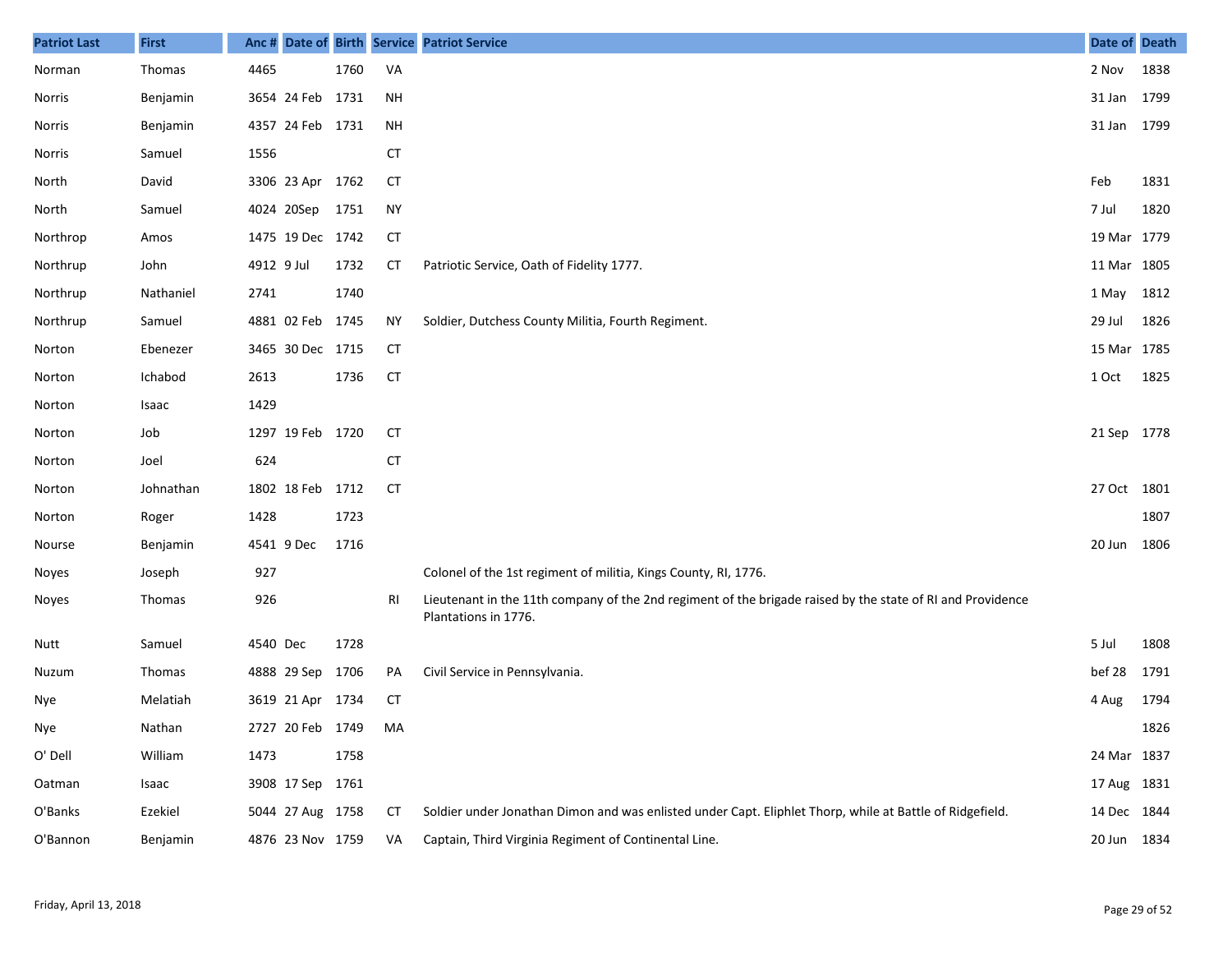| <b>Patriot Last</b> | <b>First</b> | Anc#      |                  |      |                | Date of Birth Service Patriot Service                                                                           | Date of Death |      |
|---------------------|--------------|-----------|------------------|------|----------------|-----------------------------------------------------------------------------------------------------------------|---------------|------|
| Ober                | Benjamin     |           | 4235 29 Dec 1752 |      | MA             |                                                                                                                 |               | 1780 |
| Ober                | Eugene       | 4769      |                  |      |                |                                                                                                                 |               |      |
| O'Brien             | Morris       | 2470      |                  |      | MA             |                                                                                                                 |               |      |
| Odell               | Jonathan     |           | 527 26 Dec 1730  |      |                |                                                                                                                 | 23 Sep 1818   |      |
| Ogden               | Abraham      | 5382 abt. |                  | 1724 | <b>NJ</b>      | Lietenant Colonel in Col. Matthias Williamson's Regiment of Lt. Horse, Essex County, NJ Militia on 03 Feb 1776. | 11 May 1790   |      |
| Ogden               | Joseph       |           | 3371 1 Mar       | 1749 | <b>CT</b>      | Sgt Major, Connecticut Line, 5th Regiment, Col. Philip Burr Bradley                                             | 23 Jul        | 1823 |
| Ogden               | Robert       |           | 4877 07 Oct 1716 |      | <b>NJ</b>      | Chairman of the Elizabethtown (Elizabeth, Uniion county, New Jersey) Committee of Safety in 1776.               | 21 Jan 1787   |      |
| Olcott              | Isaac        | 1605      |                  | 1762 | <b>CT</b>      |                                                                                                                 | 23 Apr 1834   |      |
| Olds                | Joseph       |           | 709 19 Oct 1761  |      | MA             |                                                                                                                 | Aug           | 1844 |
| Olds                | Justin       |           | 5396 22 Aug 1754 |      | MA             | Private in Capt. Joseph Hooker's Co., Lieut. Col. Samuel William's MA Militia Regt. From 15 Dec 1776 to 18 Mar. | 26 Apr 1819   |      |
| Olmstead            | David        |           | 4057 about       | 1743 | <b>CT</b>      |                                                                                                                 | 29 Nov 1829   |      |
| Olmsted             | Aaron        |           | 2540 5 May       | 1753 | <b>CT</b>      |                                                                                                                 | 9 Sep         | 1806 |
| Olmsted             | Benjamin     |           | 1078 12 Mar 1751 |      | СT             | Member of the 2nd company of 4th Conn regiment, 1775.                                                           | 25 Dec 1832   |      |
| Olmsted             | William      | 1133      |                  |      |                | Marched for the relief of Boston in the Lexington alarm, Apr 1775.                                              |               |      |
| Olney               | Emor         |           | 2516 28 Nov 1741 |      | R <sub>l</sub> |                                                                                                                 | 29 Mar 1830   |      |
| Omstead             | Daniel       | 4493      |                  | 1731 | <b>NY</b>      |                                                                                                                 |               | 1805 |
| Opdycke             | Richard      | 3531      |                  | 1740 | <b>NJ</b>      |                                                                                                                 |               | 1825 |
| Orcutt              | Job          | 4005 Jun  |                  | 1751 | <b>CT</b>      |                                                                                                                 | 26 Dec 1825   |      |
| Orcutt              | Peter        |           | 1668 14 Feb      | 1758 | MA             |                                                                                                                 | 23 Oct 1808   |      |
| Orcutt              | Samuel       | 950       |                  |      |                |                                                                                                                 |               | 1803 |
| Orcutt              | Samuel       | 4059      |                  | 1755 | <b>NH</b>      | A musician in the revolutinary army.                                                                            | 20 Mar 1815   |      |
| Ormsby              | Gideon       |           | 5366 24 Sep      | 1736 | VT             | An officer in Company #1 of the 5th Vermont Regiment                                                            | 21 Jan 1804   |      |
| Orvis               | Whitstill    |           | 4227 2 Dec       | 1755 | VT             |                                                                                                                 | 11 Oct 1823   |      |
| Osborn              | Abel         |           | 5180 08 Apr 1752 |      | СT             | Private                                                                                                         | 16 Sep 1835   |      |
| Osborn              | Abraham      |           | 3033 29 Apr 1752 |      | NJ             |                                                                                                                 | 16 Feb 1835   |      |
| Osborn              | Daniel       |           | 4352 23 Jun 1736 |      | <b>CT</b>      |                                                                                                                 | 18 Mar 1818   |      |
| Osborn              | David        | 3122      |                  | 1746 | <b>CT</b>      |                                                                                                                 |               | 1787 |
| Osborn              | John         | 2847      |                  | 1728 | <b>CT</b>      |                                                                                                                 | 7 Jan         | 1814 |
| Osborn              | Joseph       |           | 2778 7 Dec       | 1718 | <b>CT</b>      |                                                                                                                 | 21 Mar 1797   |      |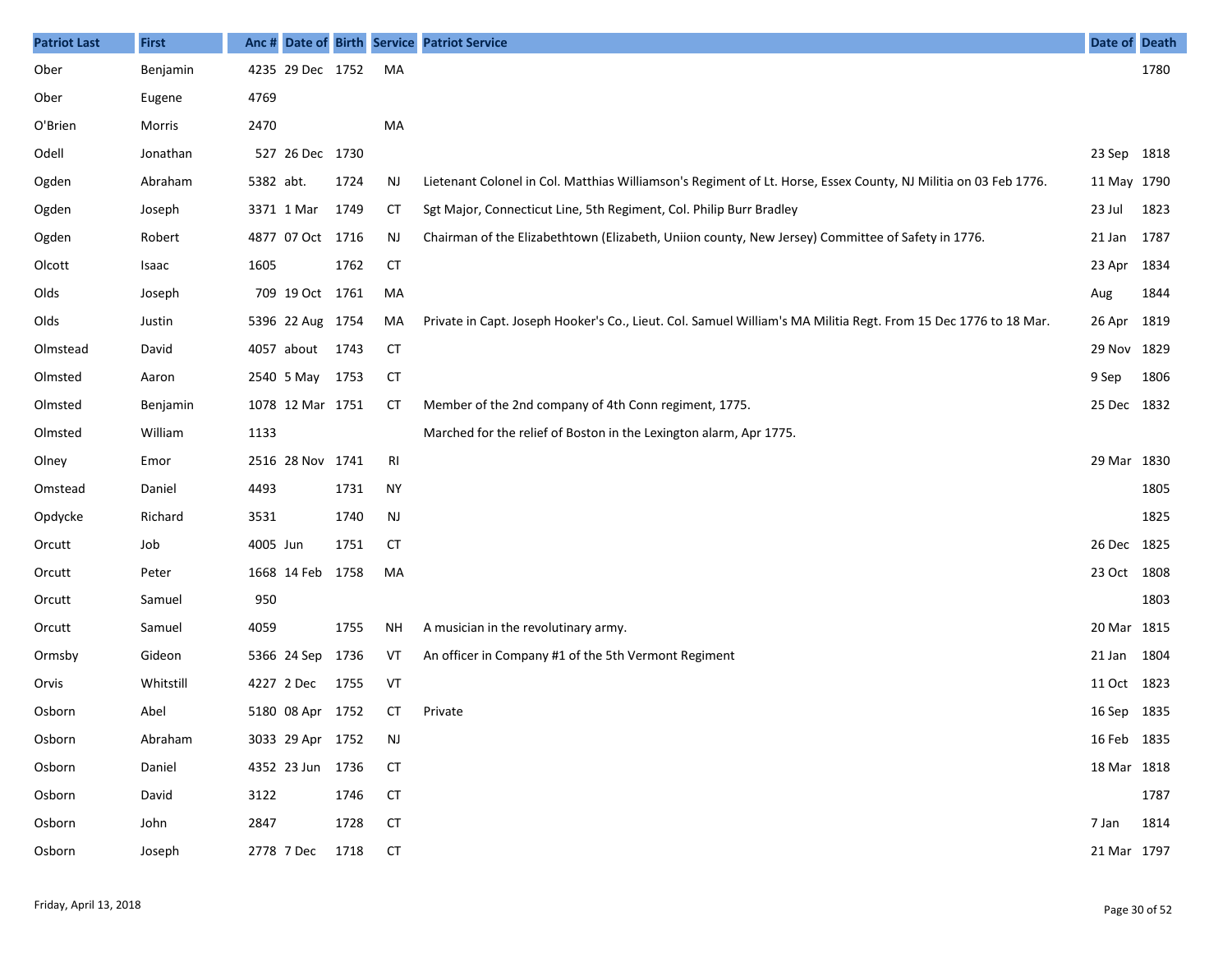| <b>Patriot Last</b> | <b>First</b>    |           |                  |      |           | Anc # Date of Birth Service Patriot Service                                                                                                                                                        | Date of Death |      |
|---------------------|-----------------|-----------|------------------|------|-----------|----------------------------------------------------------------------------------------------------------------------------------------------------------------------------------------------------|---------------|------|
| Osborn              | Michael         | 5295 abt  |                  | 1761 | MA        | Private, Capt. Edward Sparrow's Co., Col. Nathan Tyler's Regt.; enlisted July 11, 1779; discharged dec 15, 1779.                                                                                   | 4 Dec         | 1834 |
| Osborn              | Nathaniel       | 3369 Nov  |                  | 1754 | <b>CT</b> |                                                                                                                                                                                                    |               |      |
| Osborn              | Thaddeus (A     |           | 5167 28 Jan      | 1761 | <b>CT</b> | Soldier, 5th CT Reg't, under Lt. Col. Comdt. Isaac Sherman: 5 mos., 29 days, 1781                                                                                                                  | 28 Nov 1827   |      |
| Osborn              | Thomas          |           | 3376 25 Mar 1737 |      | MA        |                                                                                                                                                                                                    | 14 Mar 1813   |      |
| Osborn              | Zebedee         |           | 3400 16 Mar 1729 |      |           |                                                                                                                                                                                                    | Dec           | 1785 |
| Osborne             | Jeremiah        | 619       |                  |      |           |                                                                                                                                                                                                    | 24 Aug 1775   |      |
| Osborne             | Jeremiah        |           | 1606 8 Dec       | 1753 | <b>CT</b> |                                                                                                                                                                                                    | 2 Nov         | 1825 |
| Osborne             | Nathaniel       | 1589      |                  |      | <b>CT</b> |                                                                                                                                                                                                    |               |      |
| Osgood              | David           | 4738      |                  |      |           |                                                                                                                                                                                                    |               |      |
| Osgood              | Thomas          |           | 4776 3 Apr       | 1734 | ΝY        | Enlisted man in Maj. John Wheelock's Independent company of the NY Militia.                                                                                                                        |               | 1786 |
| Osgood              | William         |           | 2377 27 Nov 1740 |      | <b>CT</b> |                                                                                                                                                                                                    | 8 Feb         | 1804 |
| Ostrander           | Abraham         |           | 258 15 Sep 1725  |      | ΝY        |                                                                                                                                                                                                    | 31 Mar 1811   |      |
| Ostrander           | Abraham         |           | 1219 19 Sep 1725 |      | ΝY        |                                                                                                                                                                                                    | 31 Mar 1811   |      |
| Otis                | <b>Barnabas</b> |           | 248 14 Jun 1756  |      | <b>CT</b> |                                                                                                                                                                                                    | 15 Jan 1850   |      |
| Otis                | James           | 1529      |                  | 1745 | <b>CT</b> |                                                                                                                                                                                                    | 20 Mar 1834   |      |
| Otis                | James           |           | 3041 26 Jun      | 1751 | MA        |                                                                                                                                                                                                    | 18 Sep 1837   |      |
| Otis                | John            |           | 2119 31 Oct 1758 |      | СT        |                                                                                                                                                                                                    | 18 Sep 1842   |      |
| Otis                | Stephen         |           | 2314 14 May 1738 |      | СT        |                                                                                                                                                                                                    |               | 1777 |
| Outwater            | John            |           | 3669 17 Sep 1746 |      | <b>NJ</b> |                                                                                                                                                                                                    | 18 May 1823   |      |
| Overhiser           | Conrad          |           | 3692 24 Apr 1754 |      | <b>NY</b> |                                                                                                                                                                                                    | 13 Jul        | 1840 |
| Overmyer            | John            |           | 5200 27 Oct 1727 |      | PA        | Captain in Colonel Philip Cole's 4th Battalion of Northumberland County                                                                                                                            | 22 Sep 1805   |      |
| Overmyer            | John            |           | 5237 03 Jun 1755 |      | PA        | Private in 4th Battalion of Northumberland Co PA militia; 1st Co. Capt John Clark, 1776; Pvt PA Rangers of the<br>Frontiers, Capt Geo. Obermyer's Co. 1778-83; Pvt PA Rangers, Capr. Rorster's Co. | 23 Dec 1812   |      |
| Overton             | David           | 4107      |                  | 1712 | <b>NY</b> |                                                                                                                                                                                                    |               |      |
| Owen                | John            | 3414      |                  |      | MA        |                                                                                                                                                                                                    | 15 May 1826   |      |
| Packard             | Benjamin        |           | 3129 2 Oct       | 1742 | МA        |                                                                                                                                                                                                    | 19 Feb 1825   |      |
| Packard             | Lemwel          | 4257 9 Jn |                  | 1747 | MA        |                                                                                                                                                                                                    | 7 Nov         | 1822 |
| Packard             | Richards        |           | 5190 08 Apr 1763 |      | MA        | Pvt. In Capt. Wade's Company, Col. Jackson's Regiment in 1780; Pvt. In Capt. Smith's Company, Col. Rufus Putnam's<br>Regiment in 1782                                                              | 25 Feb 1840   |      |
| Packer              | Amos            |           | 4648 30 Oct 1757 |      | СT        |                                                                                                                                                                                                    | 1 May 1836    |      |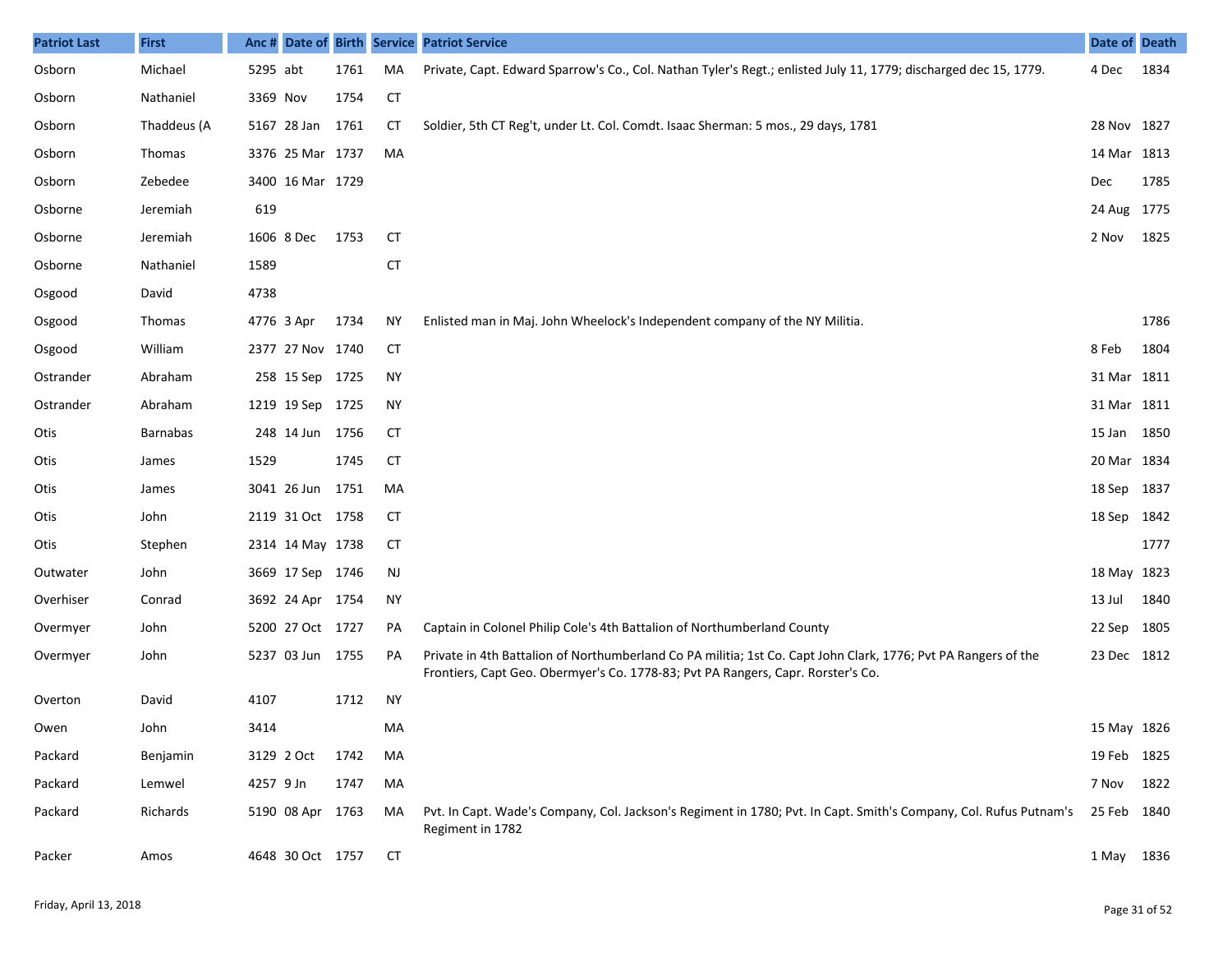| <b>Patriot Last</b> | <b>First</b>    | Anc#       |                  |      |           | Date of Birth Service Patriot Service                                                                                                                                                      | Date of Death |      |
|---------------------|-----------------|------------|------------------|------|-----------|--------------------------------------------------------------------------------------------------------------------------------------------------------------------------------------------|---------------|------|
| Packer              | John            | 2550 7 Feb |                  | 1753 | <b>CT</b> |                                                                                                                                                                                            | 8 Feb         | 1835 |
| Packer              | John            | 4486 7 Feb |                  | 1753 | <b>CT</b> |                                                                                                                                                                                            | 8 Feb         | 1835 |
| Page                | Enos            |            | 4021 15 Sep 1723 |      | <b>CT</b> |                                                                                                                                                                                            |               |      |
| Page                | Jonathan        |            | 5027 13 Mar 1719 |      | ΝH        | PS, NH: Signed Association Test, Sandwich, NH, 1776.                                                                                                                                       |               |      |
| Paine               | Benjamin        | 1558 3 Jul |                  | 1751 | <b>NY</b> |                                                                                                                                                                                            | 12 Jun        | 1833 |
| Paine               | Edward          |            | 5298 27 Jan 1746 |      | CТ        | Sgt. Lexington Alarm 1775; 1st Lt., 4th Co., Col. Sage's Btln, 1776; 1st Lt., Col. Ely's Reg't 1777; also Capt. under Col.<br>Waterbury.                                                   | 28 Aug 1841   |      |
| Paine               | Ephraim         |            | 3042 19 Aug 1730 |      | <b>NY</b> |                                                                                                                                                                                            | 10 Aug 1785   |      |
| Paine               | Jedediah        |            | 2453 9 Dec       | 1746 | MA        |                                                                                                                                                                                            |               |      |
| Paine               | Peleg           |            | 654 27 May 1735  |      | MA        |                                                                                                                                                                                            | 25 Aug 1837   |      |
| Paine               | Robert          |            | 2517 11 Mar 1731 |      |           |                                                                                                                                                                                            | 12 May 1814   |      |
| Paine               | Rufus           | 5292 8 Apr |                  | 1750 | СT        | Private Connecticut 8th Regiment, July 10, 1775 to December 18, 1775                                                                                                                       | 21 Jan        | 1832 |
| Paine               | Seth            | 5304 1 Sep |                  | 1742 | СT        | Private, CT, Lexington Alarm, 12th Regiment from Lebanon.                                                                                                                                  | 13 Feb        | 1813 |
| Painter             | Thomas          |            | 2303 24 Jan      | 1760 | CT        |                                                                                                                                                                                            | 28 Oct 1847   |      |
| Palmatier           | Petrus          |            | 1919 31 Aug 1742 |      | NY.       | Soldier in the Dutchess County Regiment ot Minute Men.                                                                                                                                     |               |      |
| Palmer              | Amos            |            | 3258 27 Aug 1729 |      | RI        |                                                                                                                                                                                            | 4 Jan         | 1797 |
| Palmer              | <b>Benjamin</b> | 1516       |                  | 1752 | <b>CT</b> |                                                                                                                                                                                            | 29 Mar        | 1834 |
| Palmer              | Denham          |            | 1670 19 May 1737 |      | CТ        | Soldier - Jonathan Hobby's Company, Horse Neck/Greenwich/Fairfield/CT. Discharged 11 Jan 1777.                                                                                             | Jun           | 1819 |
| Palmer              | Henry           |            | 262 4 Aug        | 1763 | <b>NY</b> |                                                                                                                                                                                            |               | 1847 |
| Palmer              | James           |            | 5059 2 Aug       | 1754 | СT        | Sgt. In Capt. Oliver Smith's Co., Col. Webb's CT Regt. In '75. Sailor on U.S. ship "Alfred" under Commodore Esek<br>Hopkins, Capt. Dudley Saltonstall, and 1st Lt. John Paul Jones in '76. | 15 Sep        | 1840 |
| Palmer              | Jedediah        |            | 5246 14 Feb 1736 |      | <b>CT</b> | Member of Committee to provide for soldiers' and sailors' families in Norwich, CT                                                                                                          | 25 Jul        | 1798 |
| Palmer              | Joseph          | 1110       |                  |      | <b>CT</b> | Captain, revolutionary soldier.                                                                                                                                                            |               |      |
| Palmer              | Smith           | 2437       |                  | 1756 | <b>CT</b> |                                                                                                                                                                                            | Sep           | 1821 |
| Pardee              | Joseph          | 2149       |                  | 1757 | <b>CT</b> |                                                                                                                                                                                            | 22 Nov 1836   |      |
| Pardee              | Josiah          | 4714       |                  |      |           |                                                                                                                                                                                            |               |      |
| Pardee              | Moses           |            | 3268 24 Jul      | 1744 | <b>CT</b> |                                                                                                                                                                                            |               |      |
| Parish              | Roswell         |            | 1946 18 Oct 1759 |      | <b>CT</b> |                                                                                                                                                                                            | 6 Sep         | 1807 |
| Park                | Benjamin        | 3803       |                  | 1735 | <b>CT</b> |                                                                                                                                                                                            | 17Jun         | 1775 |
| Parker              | Abel            |            | 3974 25 Mar 1753 |      | MA        |                                                                                                                                                                                            | 2 May 1831    |      |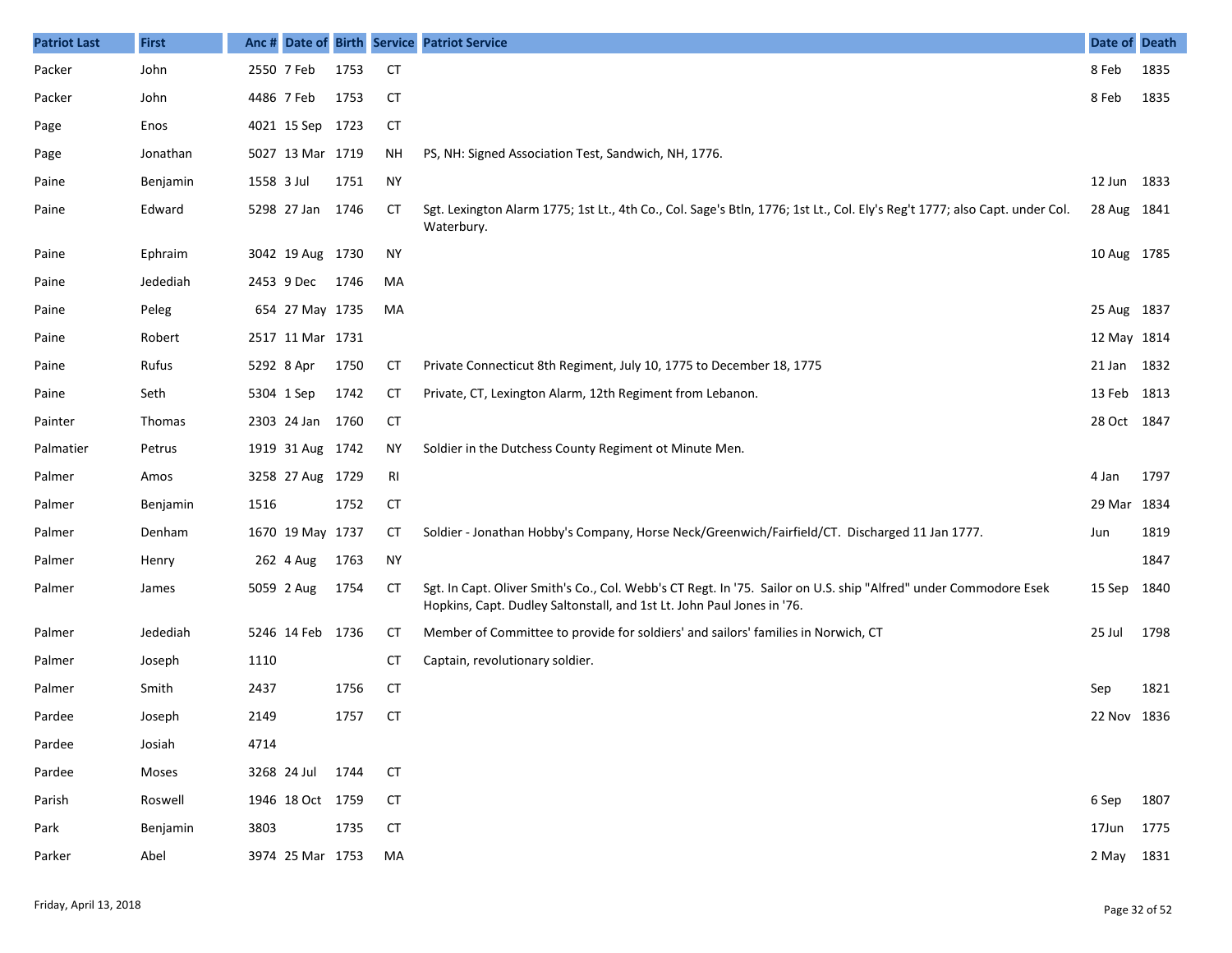| <b>Patriot Last</b> | <b>First</b> | Anc# |                  |      |           | Date of Birth Service Patriot Service                                                                                                                                                                                                                                  | Date of Death |      |
|---------------------|--------------|------|------------------|------|-----------|------------------------------------------------------------------------------------------------------------------------------------------------------------------------------------------------------------------------------------------------------------------------|---------------|------|
| Parker              | Benjamin     |      | 4805 27 Feb 1759 |      | VA        | Private in Fauguier Co. Virginia, served under Capt. Benjamin Harrison.                                                                                                                                                                                                | 19 Oct 1836   |      |
| Parker              | Caleb        |      | 1519 26 Feb 1760 |      | MA        |                                                                                                                                                                                                                                                                        | 6 Mar         | 1826 |
| Parker              | Chandler     | 1458 |                  |      | <b>CT</b> |                                                                                                                                                                                                                                                                        |               |      |
| Parker              | Daniel       |      | 1608 2 Aug       | 1740 | CТ        |                                                                                                                                                                                                                                                                        |               | 1814 |
| Parker              | Ephriam      |      | 3708 20 Oct 1738 |      | MA        |                                                                                                                                                                                                                                                                        |               | 1811 |
| Parker              | Jeremiah     |      | 3980 9 Nov       | 1753 | CT        |                                                                                                                                                                                                                                                                        | 4 Apr         | 1810 |
| Parker              | John         |      | 2541 17 Jun 1758 |      | <b>CT</b> |                                                                                                                                                                                                                                                                        | 4 Aug         | 1839 |
| Parker              | John         | 4500 |                  | 1747 | <b>NJ</b> |                                                                                                                                                                                                                                                                        | 4 Mar         | 1781 |
| Parker              | Jonathan     |      | 5369 27 Mar 1757 |      | MA        | Private in Capt. John Nutting's Co., Col. William Prescott's 7th Continental Massachusetts Line Regt. In 1776.                                                                                                                                                         | 06 Jun        | 1822 |
| Parker              | Jotham       | 3532 |                  | 1753 | <b>CT</b> |                                                                                                                                                                                                                                                                        | Jul           | 1815 |
| Parker              | Lewis        |      | 1182 22 May 1758 |      |           |                                                                                                                                                                                                                                                                        |               |      |
| Parker              | Mathew       |      | 1534 24 Jun 1712 |      | CТ        |                                                                                                                                                                                                                                                                        | 10 Jan        | 1800 |
| Parker              | Nahum        |      | 2283 4 Mar       | 1760 | MA        |                                                                                                                                                                                                                                                                        | 12 Nov 1839   |      |
| Parker              | Nathaniel    |      | 3670 28 Nov 1760 |      | MA        |                                                                                                                                                                                                                                                                        | 11 aug 1820   |      |
| Parker              | Oliver       |      | 5212 23 Feb 1738 |      | MA        | Pvt., Capt. Aaron Jewett's Co., Col. Samuel Bullard's Reg't, 15 Aug 1777 - 29 Nov 1777(MA)                                                                                                                                                                             | 20 Sep 1827   |      |
| Parker              | Robert       |      | 5355 20 Jan 1720 |      | MA        | Private in Capt. Asa Lawrence's Co. of minutemen which marched on the alarm of April 19th, 1775 to Cambridge                                                                                                                                                           | bef Oct 1775  |      |
| Parker              | Samuel       |      | 2604 1 Jun       | 1755 | <b>CT</b> |                                                                                                                                                                                                                                                                        | 18 Jan        | 1811 |
| Parker              | Stephen      |      | 1540 5 Aug       | 1759 | СT        |                                                                                                                                                                                                                                                                        | 1 Jul         | 1846 |
| Parker              | Thomas       | 1193 |                  |      | MA        |                                                                                                                                                                                                                                                                        |               |      |
| Parker              | Thomas       | 1195 |                  |      | MA        |                                                                                                                                                                                                                                                                        |               |      |
| Parker              | Timothy      |      | 971 17 Jul       | 1735 | CТ        | Commanded the state man-of-war Oliver Cromwell, a frigate built at Saybrook in 1776, by authority of the governor 27 May 1797<br>& council. The vessel made serveral successfsul cruises & under the command of Captain Parker captured the<br>Admiral Keppel in 1778. |               |      |
| Parker              | William      |      | 4650 10 Jan      | 1748 | MA        |                                                                                                                                                                                                                                                                        | 26 Nov 1842   |      |
| Parkhurst           | Jonathan     |      | 3243 25 Jul      | 1725 | СT        |                                                                                                                                                                                                                                                                        | 22 Aug 1787   |      |
| Parks               | Thomas       |      | 5000 31 May 1750 |      | ΝC        | Private in North Carolina.                                                                                                                                                                                                                                             | 27 Dec 1831   |      |
| Parmele             | Bani         |      | 2691 6 Dec 1757  |      | CT        |                                                                                                                                                                                                                                                                        | 22 Feb        | 1839 |
| Parmele             | James        |      | 1535 19 Nov 1757 |      | <b>CT</b> |                                                                                                                                                                                                                                                                        | 9 Jul         | 1842 |
| Parmele             | Samuel       |      | 1052 27 Jul 1737 |      | СT        | A private soldier in Captain Dunning's company, in the 13th regiment of militia, at NY 1776.                                                                                                                                                                           | 2 Jan         | 1807 |
| Parmelee            | Jeremiah     |      | 1450 10 Feb 1744 |      | <b>CT</b> |                                                                                                                                                                                                                                                                        | 24 Mar 1778   |      |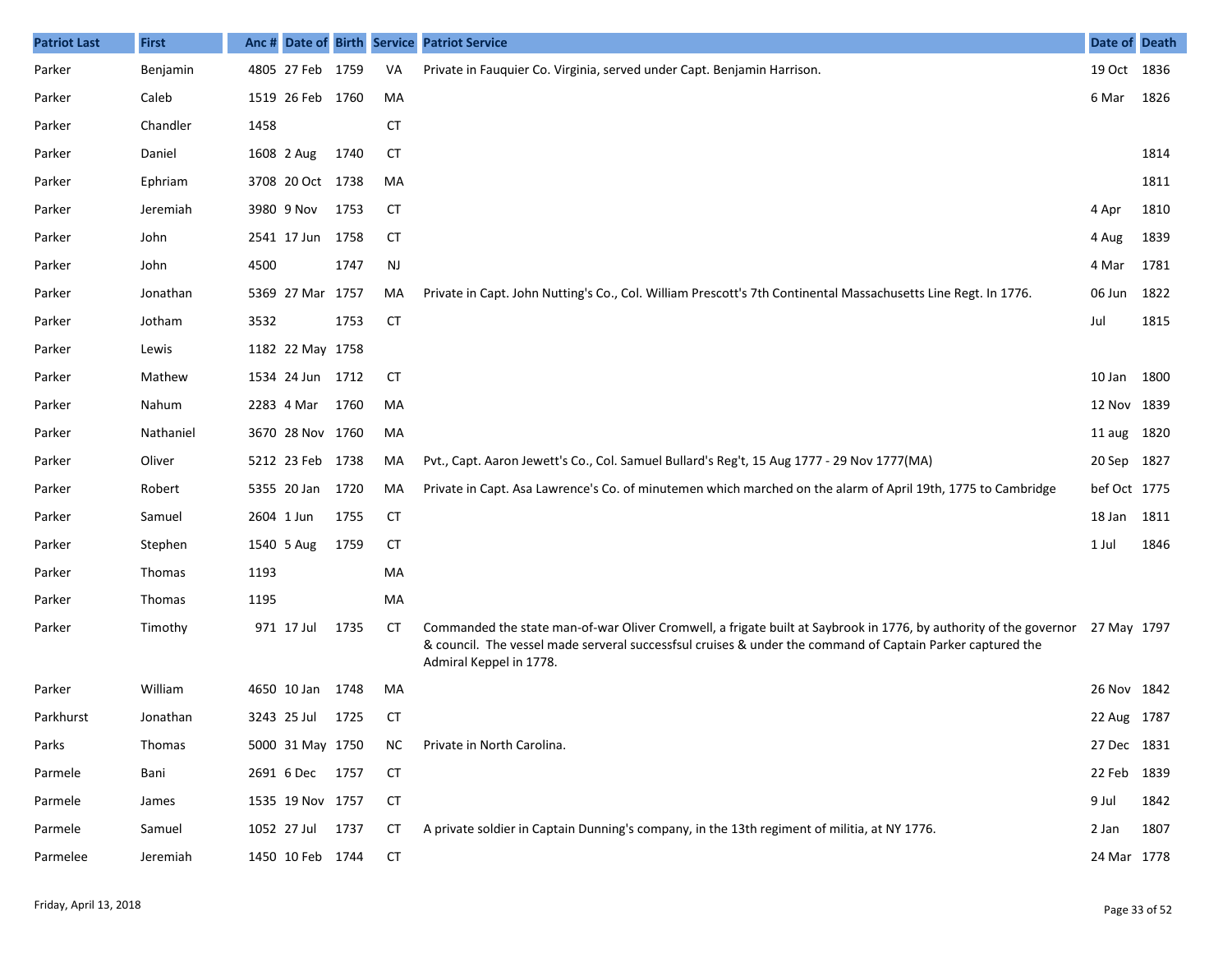| <b>Patriot Last</b> | <b>First</b>  | Anc#       |                  |      |           | Date of Birth Service Patriot Service                                                                                                                                                                                                                     | Date of Death |      |
|---------------------|---------------|------------|------------------|------|-----------|-----------------------------------------------------------------------------------------------------------------------------------------------------------------------------------------------------------------------------------------------------------|---------------|------|
| Parmelee            | Oliver        |            | 4171 30 Oct 1734 |      | <b>CT</b> |                                                                                                                                                                                                                                                           | 2 Aug         | 1816 |
| Parmelee            | Theodore      | 3542       |                  | 1751 | СT        |                                                                                                                                                                                                                                                           | 21 Feb 1824   |      |
| Parsons             | Aaron         |            | 3489 14 Feb      | 1737 | MA        |                                                                                                                                                                                                                                                           | 20 Feb 1799   |      |
| Parsons             | Abraham       |            | 1265 20 Feb 1764 |      | СT        | Private in Capt Charles Smith's company of Gen Waterbury's CT brigade, 1781. He was in the engagements at White 16 Mar 1852<br>Plains and at Horse Neck.                                                                                                  |               |      |
| Parsons             | Bartholomew   | 3052       |                  | 1756 | CT        |                                                                                                                                                                                                                                                           |               | 1841 |
| Parsons             | Benjamin      | 3261 5 Jan |                  | 1753 | MA        |                                                                                                                                                                                                                                                           | 8 Oct         | 1812 |
| Parsons             | Isaac         |            | 330 23 Dec 1715  |      | MA        |                                                                                                                                                                                                                                                           | 11 Jul        | 1798 |
| Parsons             | Jesse         | 117        |                  | 1758 | CT        |                                                                                                                                                                                                                                                           | 29 Oct 1828   |      |
| Parsons             | Jonathan      | 1154       |                  |      | СT        | Enlisted 1777, for the war; he was taken prisoner Jul 1777, was returned Aug 1778 and discharged Apr 1781.                                                                                                                                                |               |      |
| Parsons             | Samuel        |            | 882 14 May 1737  |      | CТ        | 1775 Colonel of the 6th regiment. 1776 appointed Col of the 10th continental regiment & marched from Boston to<br>NY. 1776 made Brigadier-gen in continental army. 1780 served as brigade & division commander in main army;<br>made Maj-gen in cont army | 17 Nov 1789   |      |
| Partridge           | Elisha        |            | 5213 08 Jul      | 1734 | MA        | Pvt., Capt. Elijah Pond's., 1775; Pvt., Capt. Ebenezer Pond's Co., Col. Metcalf's Reg't, 1776.                                                                                                                                                            | 01 Jan 1787   |      |
| Partridge           | Joseph        |            | 4427 24 Jul      | 1747 | MA        |                                                                                                                                                                                                                                                           | 24 May 1810   |      |
| Patch               | Benjamin      |            | 5268 07 Mar 1744 |      | MA        | Minuteman, Capt Asa Lawrence, from Groton, MA 1775; Corp, Lt John Flint's Co, Poor' Reg't MA Militia 1778                                                                                                                                                 | 01 May 1819   |      |
| Patch               | Nathan        | 5130       |                  | 1735 | MA        | Capt. Ebenezer Lovell's Company, Colonel Denny's Regiment, Captain David Chadwick's Co. on the Bennington Alarm                                                                                                                                           | 22 Jun 1808   |      |
| Patrick             | Thomas        | 2978       |                  | 1754 | MA        |                                                                                                                                                                                                                                                           | 17 May 1825   |      |
| Patrick             | <b>Thomas</b> | 2979       |                  | 1716 | MA        |                                                                                                                                                                                                                                                           | 6 Aug         | 1808 |
| Pattee              | Asa           |            | 3786 14 May 1734 |      | <b>NH</b> |                                                                                                                                                                                                                                                           | 24 May 1825   |      |
| Patten              | Matthew       |            | 491 Circa        | 1732 | MA        |                                                                                                                                                                                                                                                           | Before 1790   |      |
| Patterson           | Ephraim       |            | 1141 22 Mar 1739 |      |           | Ensign & subseqently Lt in Col David Hobart's regiment, Stark's brigade 1777. In 1778 was Lt in Capt Ezekiel Ladd's<br>company, in Col Timothy Bedel's NH regiment for one year.                                                                          | May           | 1809 |
| Patterson           | John          | 1140 Circa |                  | 1711 | <b>NH</b> | Agent for the purchase of powder from the colony of Ct, for the defense of the town. From Piermont, NH                                                                                                                                                    | 20 Jan 1806   |      |
| Patterson           | Samuel        | 1348       |                  |      |           |                                                                                                                                                                                                                                                           |               |      |
| Patterson           | Samuel        |            | 2740 1 Feb       | 1743 | <b>CT</b> |                                                                                                                                                                                                                                                           | 11 Nov 1822   |      |
| Patterson           | Samuel        |            | 5124 14 Sep      | 1746 | СT        | Lt in the CT Militia                                                                                                                                                                                                                                      | May           | 1829 |
| Patterson           | William       |            | 806 14 Nov 1760  |      | СT        |                                                                                                                                                                                                                                                           | 20 Dec 1831   |      |
| Patton              | Robert        | 1187       |                  | 1755 | PA        | Enlisted in the 11th Pa regiment; became Captain; he entered army again was promoted to Major.                                                                                                                                                            |               |      |
| Pawlding            | William       | 3084 Feb   |                  | 1735 |           |                                                                                                                                                                                                                                                           | 20 Feb 1825   |      |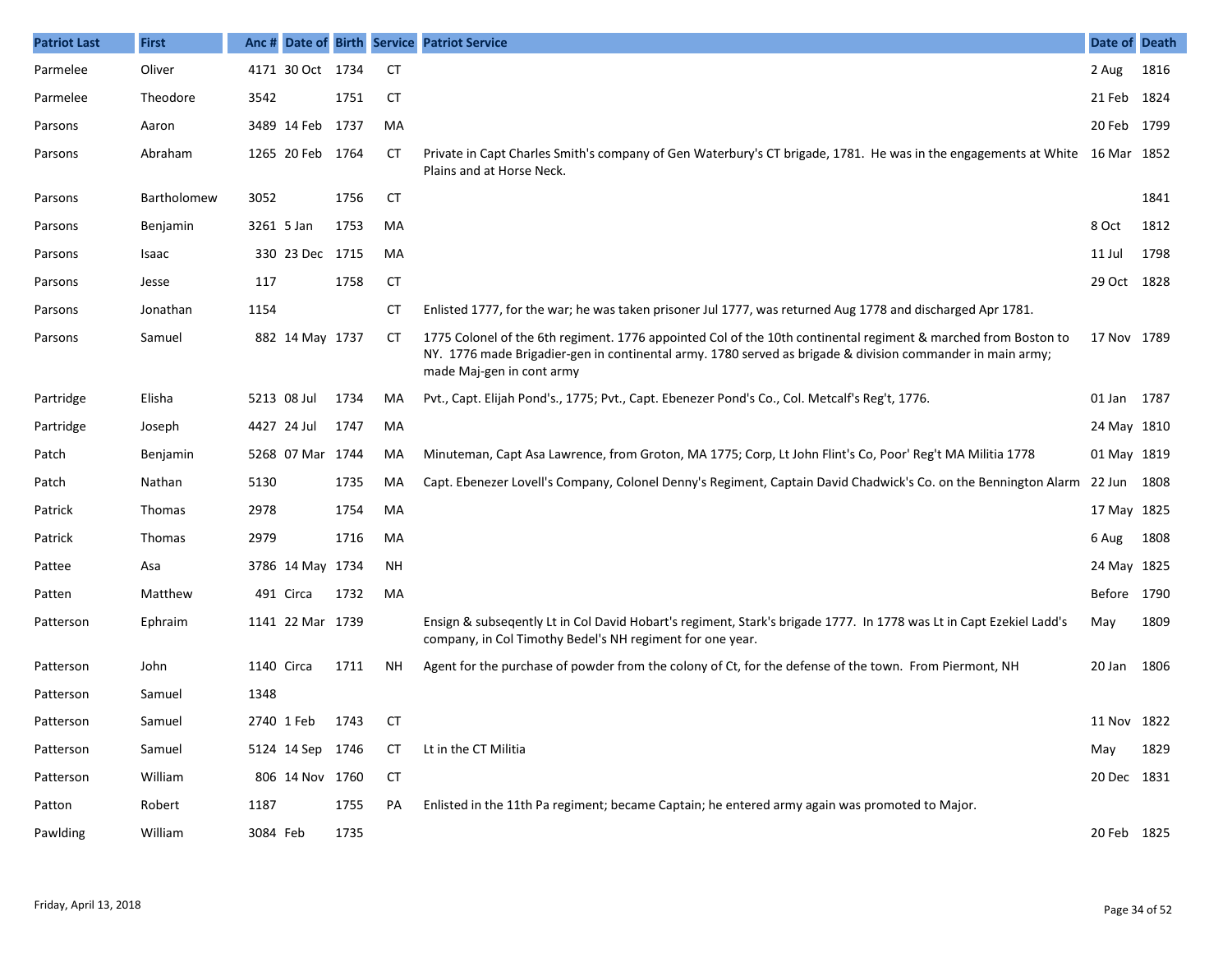| <b>Patriot Last</b> | <b>First</b> | Anc#       |                  |      |           | Date of Birth Service Patriot Service                                                                                                                                                                                                                         | Date of Death |      |
|---------------------|--------------|------------|------------------|------|-----------|---------------------------------------------------------------------------------------------------------------------------------------------------------------------------------------------------------------------------------------------------------------|---------------|------|
| Pawling             | John         |            | 5388 27 Dec 1732 |      | <b>NY</b> | Private for the state of NY, Capt. Drake, Col. Morris Graham, Dutchess Co. Militia; Signed Articles of Association,<br>Rhinebeck, Pct, 1775.                                                                                                                  | 30 Dec 1819   |      |
| Payne               | John         |            | 1783 30 Aug 1761 |      | СT        |                                                                                                                                                                                                                                                               | 27 Feb        | 1839 |
| Pearl               | Frederick    |            | 1476 28 Aug 1762 |      | CТ        |                                                                                                                                                                                                                                                               | 10 Jan        | 1847 |
| Pearson             | Thomas       |            | 2995 12 Feb 1723 |      | MA        |                                                                                                                                                                                                                                                               | 2 Aug         | 1819 |
| Pease               | Aaron        |            | 2927 9 May       | 1726 | <b>CT</b> |                                                                                                                                                                                                                                                               | 13 Mar 1828   |      |
| Pease               | Edward       |            | 3937 7 Sep       | 1744 |           |                                                                                                                                                                                                                                                               | 30 Dec 1817   |      |
| Pease               | Graham       |            | 2404 14 Sep 1757 |      | <b>CT</b> |                                                                                                                                                                                                                                                               | 2 Mar         | 1815 |
| Pease               | Israel       |            | 5081 27 Feb 1766 |      | СT        | Guard duty at New-Gate Prison, Grandby, Connecticut 1782.                                                                                                                                                                                                     | 25 Sep        | 1842 |
| Pease               | Lemuel       |            | 467 6 Dec        | 1763 | <b>CT</b> |                                                                                                                                                                                                                                                               | 18 Oct 1836   |      |
| Pease               | Sharon       |            | 889 26 Jun       | 1746 | CТ        | Member of Capt Loomis's company in Major Backus's regiment of Light Horse 1776. Also member of detachment in 13 May 1821<br>3rd troop in the 4th regiment of Light Horse, which served as an escort to the convention troops passing through Ct,<br>Nov 1778. |               |      |
| Pease               | Simeon       |            | 1166 7 Feb       | 1758 | СT        | Member of Capt Hezekiah Parson's company in 1776 to reinforce Washington at NY. His term of regiment expired in<br>1776 & in next year enlisted as a private in company of Capt David Parsons, in 2nd regiment, Ct line, 1777-81.                             |               | 1847 |
| Pease               | Stephen      | 1575 4 Jul |                  | 1755 | <b>CT</b> |                                                                                                                                                                                                                                                               | 28 Jun        | 1838 |
| Peaslee             | Robert       |            | 3629 4 Sep       | 1735 | <b>CT</b> |                                                                                                                                                                                                                                                               |               | 1796 |
| Peaslee             | Zaccheus     |            | 658 8 Oct        | 1764 | СT        | Aid to General Hazen.                                                                                                                                                                                                                                         | 13 Jul        | 1810 |
| Peck                | Abijah       | 1812       |                  | 1761 | <b>CT</b> |                                                                                                                                                                                                                                                               | 21 Dec        | 1840 |
| Peck                | Amos         |            | 1609 25 Jan      | 1754 | <b>CT</b> |                                                                                                                                                                                                                                                               | 18 Mar 1826   |      |
| Peck                | Bela         |            | 1188 10 Jul      | 1758 | СT        | Captain of a matross company, of Norwich, Ct, which marched for the defense of New London in 1781.                                                                                                                                                            | 15 Dec        | 1850 |
| Peck                | Benjamin     | 244        |                  | 1744 | VA        |                                                                                                                                                                                                                                                               | 1 Jun         | 1824 |
| Peck                | Benjamin     |            | 3681 10 Oct 1740 |      | <b>CT</b> |                                                                                                                                                                                                                                                               | 12 Mar 1806   |      |
| Peck                | Benjamin     | 4564       |                  | 1749 | MA        |                                                                                                                                                                                                                                                               | 11 Aug        | 1838 |
| Peck                | David        |            | 2648 21 Mar 1755 |      | CТ        |                                                                                                                                                                                                                                                               | 23 Apr 1843   |      |
| Peck                | Ephraim      | 2069       |                  |      | CT        |                                                                                                                                                                                                                                                               |               |      |
| Peck                | James        | 2046       |                  |      | <b>CT</b> |                                                                                                                                                                                                                                                               |               |      |
| Peck                | Jesse        | 4195       |                  | 1735 | <b>CT</b> |                                                                                                                                                                                                                                                               | 28 Jan        | 1777 |
| Peck                | Johann       | 1504 7 Jul |                  | 1723 | VA        |                                                                                                                                                                                                                                                               | Circa         | 1800 |
| Peck                | Joseph       | 2072       |                  |      | CT        |                                                                                                                                                                                                                                                               |               |      |
| Peck                | Josiah       | 998        |                  |      |           | Private soldier in the revolutionary war.                                                                                                                                                                                                                     |               |      |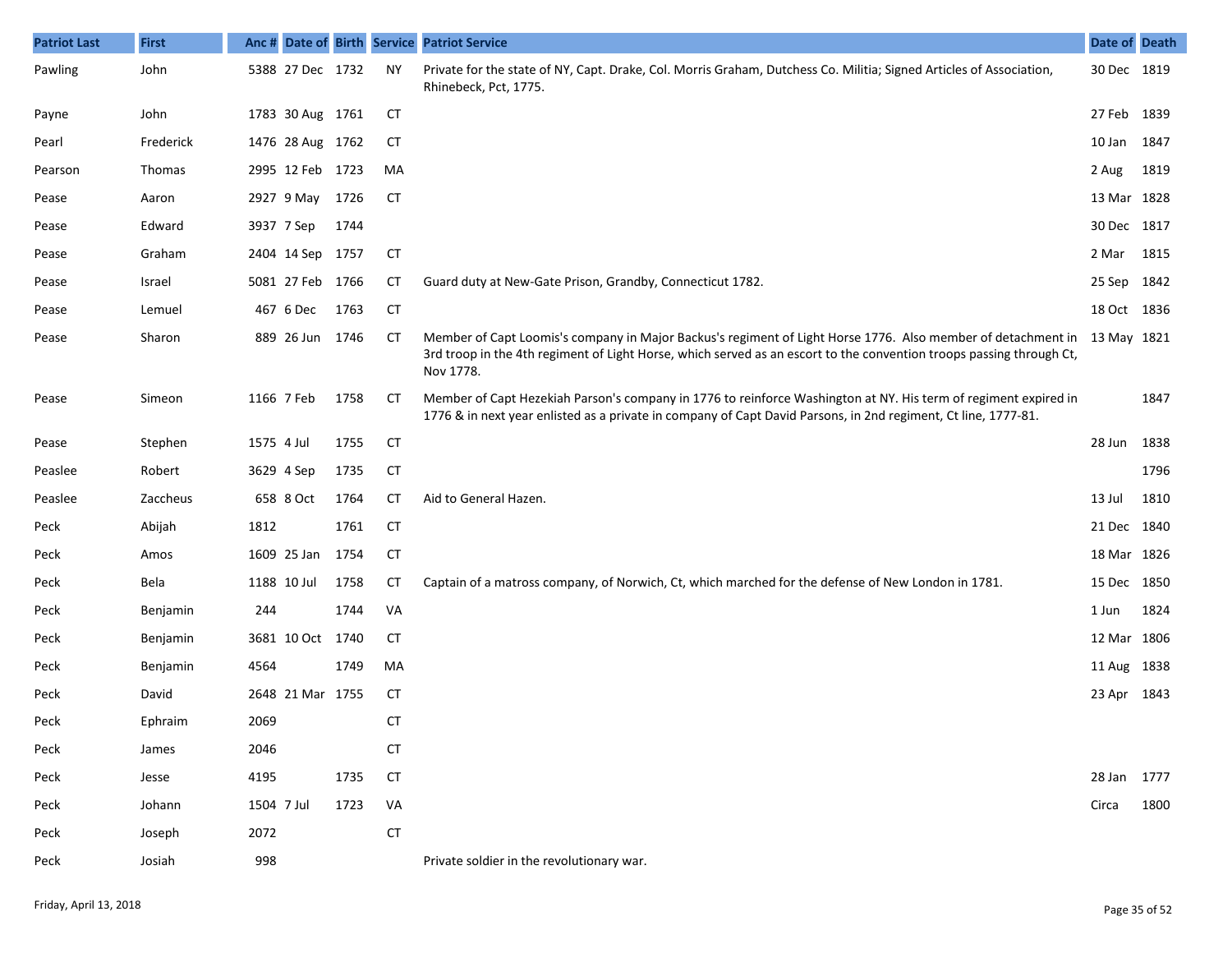| <b>Patriot Last</b> | <b>First</b> | Anc #      |                   |      |           | Date of Birth Service Patriot Service                                                                                                                                                                                          | Date of Death |      |
|---------------------|--------------|------------|-------------------|------|-----------|--------------------------------------------------------------------------------------------------------------------------------------------------------------------------------------------------------------------------------|---------------|------|
| Peck                | Lament       |            | 1360 8 May        | 1751 | <b>CT</b> |                                                                                                                                                                                                                                | 5 May         | 1823 |
| Peck                | Phineas      |            | 1263 25 Jul       | 1743 | CТ        | Was a Captain in the army of Gen Gates, and was present at the surrender of Burgoyne.                                                                                                                                          | 15-Sep 1813   |      |
| Peck                | Phineas      |            | 2016 10 Apr 1723  |      | CT        |                                                                                                                                                                                                                                | 28 Jan        | 1803 |
| Peck                | Samuel       |            | 493 22 Aug 1736   |      | CT        |                                                                                                                                                                                                                                | 14 Jun        | 1822 |
| Peck                | Samuel       |            | 1672 25 Mar 1750  |      | CT        |                                                                                                                                                                                                                                | 15 May 1835   |      |
| Peck                | Samuel       | 2122       |                   | 1753 | CT        | Captain of 3rd company in the 5th battalion, commanded by Col William Douglas, raised to reinforce Washtington's<br>army in NY in 1776. Served in battles of Long Island, retreat of NY, at Kip's bay and White Plains in 1776 | 9 Aug         | 1796 |
| Peck                | Simon        |            | 2830 23 Mar 1757  |      | CТ        | Pvt., Capt. Eliphas Kingsley's Co., Co. Jonathan Baldwin's Reg't of Artificers from 1777 to 1779.                                                                                                                              | 3 Jul         | 1837 |
| Peck                | Titus        |            | 1522 7 Apr        | 1742 | СT        |                                                                                                                                                                                                                                | 20 Oct 1776   |      |
| Peck                | Ward         |            | 1647 7 Oct        | 1762 | СT        |                                                                                                                                                                                                                                | 8 Apr         | 1842 |
| Peckham             | Josephus     |            | 5047 11 Feb 1742  |      | RI        | Aided in the Capture of two British Ships, the British frigate Syren and the ship Sisters on November 6, 1777 near<br>Point Judith, Rhode Island.                                                                              | 27 Mar 1814   |      |
| Peebles             | Lewis        |            | 4971 circa 1 1735 |      | VA        | <b>Patriotic Service</b>                                                                                                                                                                                                       | circa         | 1840 |
| Peele               | Petrus       |            | 4067 21 Mar 1742  |      | <b>NY</b> |                                                                                                                                                                                                                                |               | 1794 |
| Pelton              | Abner        |            | 991 4 Mar         | 1755 | CТ        | A private soldier who participate din the battle of Long Island, and was with the army under Washington at the<br>evacuation of NY city.                                                                                       | 17 Jan        | 1846 |
| Pelton              | Nathan       | 4763       |                   |      |           |                                                                                                                                                                                                                                |               |      |
| Pemberton           | Patrick      |            | 2578 30 Sep 1750  |      | <b>CT</b> |                                                                                                                                                                                                                                | 28 Jan        | 1811 |
| Pendleton           | Joshua       |            | 132 6 May         | 1744 | RI        |                                                                                                                                                                                                                                | 9 Apr         | 1824 |
| Pendleton           | Joshua       |            | 1214 6 May        | 1744 | RI        | In 1775 Ensign of the 1st company of Westerly, RI; in same year Lt, and from 1778-80 Captain of the same company, 9 Apr<br>which was employed in guarding the coast at Watch Hill, and other places.                           |               | 1824 |
| Penfield            | James        | 1740       |                   | 1758 |           |                                                                                                                                                                                                                                |               | 1840 |
| Penfield            | Peter        |            | 1311 13 Sep       | 1743 | <b>CT</b> |                                                                                                                                                                                                                                |               |      |
| Penfield            | Phineas      | 1502 6 Jun |                   | 1756 | <b>CT</b> |                                                                                                                                                                                                                                | 28 Mar 1834   |      |
| Penfield            | Zebulon      |            | 1066 16 Apr       | 1765 | CТ        | Entered army at 16 and served as coast-guard.                                                                                                                                                                                  | 6 Jan         | 1800 |
| Penharlow           | Richard      |            | 5088 1736 - 1749  |      | CТ        | Corporal, later Sgt., 4th Regiment under Col. John Durkee 1777-1781; Sgt. Corps of Invalids under Capt. Ebenezer<br>Hills 1781-1783.                                                                                           | 18 May 1817   |      |
| Penney              | Thomas       |            | 5265 13 Aug 1750  |      | MA        | Private in Capt. Daniel Warner's 1st Militia Company, Massachusetts. Enlisted 19 Jul 1775, and served until 01 Nov<br>1775. Company stationed at Gloucester for defense of seacoast.                                           | 18 Feb 1813   |      |
| Penny               | George       | 3006 circa |                   | 1741 | ΝY        |                                                                                                                                                                                                                                | betwee 1810   |      |
| Penny               | William      |            | 3005 27 May 1716  |      | NY.       |                                                                                                                                                                                                                                | 21 Feb 1786   |      |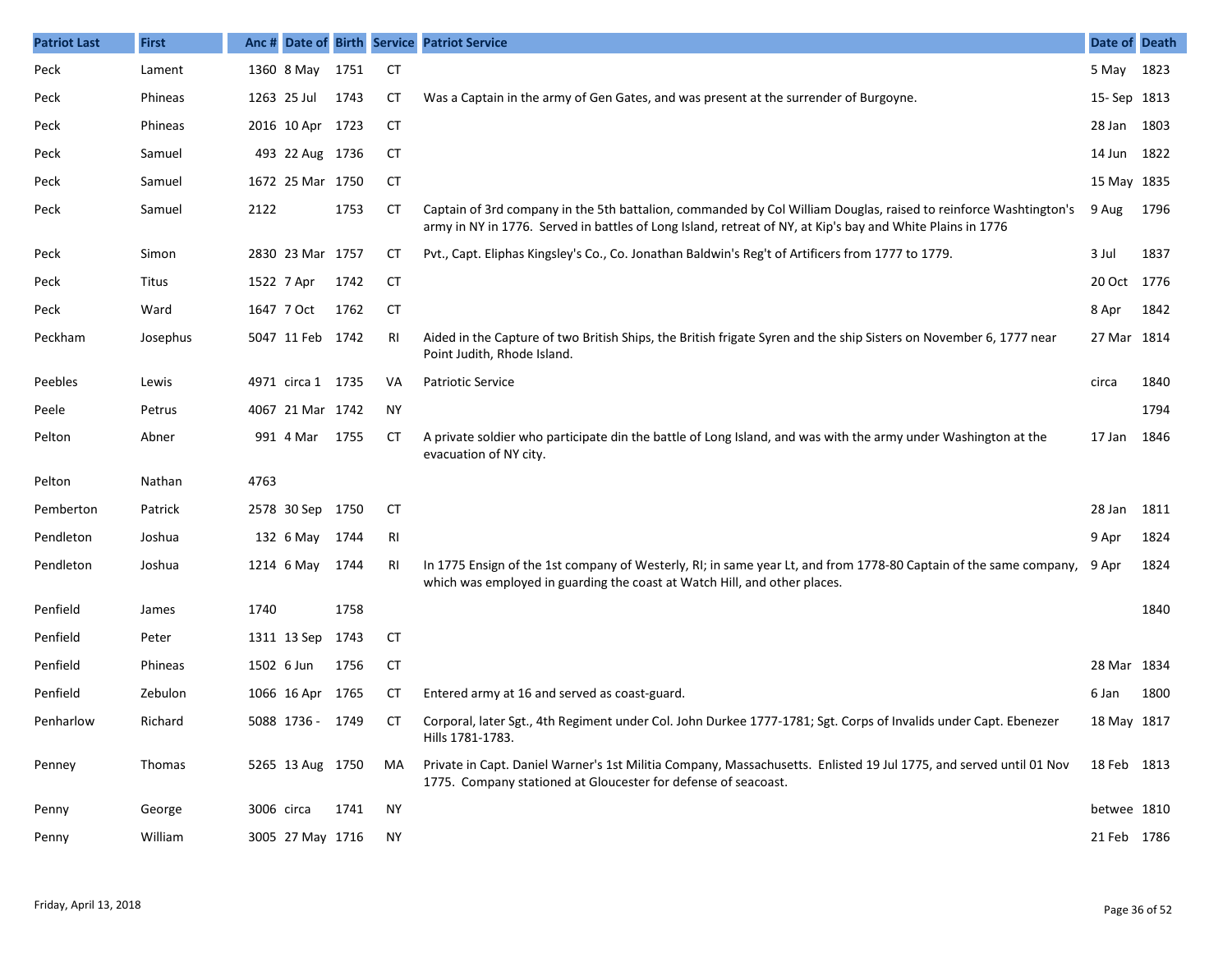| <b>Patriot Last</b> | <b>First</b> | Anc # |                  |      |           | Date of Birth Service Patriot Service                                                                                                                                                     | Date of Death |      |
|---------------------|--------------|-------|------------------|------|-----------|-------------------------------------------------------------------------------------------------------------------------------------------------------------------------------------------|---------------|------|
| Penoyer             | Samuel       |       | 3032 18 Nov 1720 |      | <b>CT</b> |                                                                                                                                                                                           | 13 Mar 1782   |      |
| Pepper              | Jacob        | 2179  |                  | 1760 | MA        |                                                                                                                                                                                           | 4 Jan         | 1832 |
| Pepper              | Jacob        | 2180  |                  |      | MA        |                                                                                                                                                                                           |               |      |
| Percival            | Jeremiah     |       | 5408 01 Sep 1754 |      | VT        | Sergeant in Capt. Solomon Cushman's Co.; Col. Timothy Bedle's Battalion in 1778.                                                                                                          | 06 Aug 1830   |      |
| Perkins             | Abraham      |       | 2671 15 Apr 1744 |      | MA        |                                                                                                                                                                                           |               | 1805 |
| Perkins             | Elisha       |       | 1097 16 Jan 1741 |      |           | Surgeon of the Conn regiment of Col Douglass, which went to Boston Jan-Mar 1776.                                                                                                          | 5 Sep         | 1799 |
| Perkins             | Elnathan     |       | 607 25 Sep 1718  |      | CТ        | Volunteer, Connecticut, killed at Battle of Groton Heights at Fort Griswold, Sep 6, 1781 age 64.                                                                                          | 6 Sep         | 1781 |
| Perkins             | Gilbert      |       | 4956 about 1730  |      | MA        | Private, Capt. Philip Hubbard's Co., Col. James Scammon' Reg't, MA, enlisted 20 Jul 1775; Private, Capt. John<br>Brewster's Co., Col. Pierce Long's Reg't, NH, 03 Sep 1776 - 07 Jan 1777. |               |      |
| Perkins             | Ithiel       |       | 5119 10 Jan 1734 |      | СT        | Private in CT Militia                                                                                                                                                                     | Feb           | 1826 |
| Perkins             | John         |       | 1264 26 Jan 1751 |      | CТ        | A private in Capt Waterman's company, in the 20th regiment of militia.                                                                                                                    |               |      |
| Perkins             | Joseph       |       | 2699 19 Mar 1738 |      | MA        |                                                                                                                                                                                           | 13 Jun        | 1805 |
| Perkins             | Joseph       |       | 4578 23 Dec 1754 |      | MA        |                                                                                                                                                                                           |               | 1852 |
| Perkins             | Stephen      |       | 1801 14 Jun 1706 |      | <b>CT</b> |                                                                                                                                                                                           |               |      |
| Perrin              | David        |       | 2227 24 Aug 1724 |      | CТ        |                                                                                                                                                                                           | 10 Oct 1788   |      |
| Perrin              | Lemuel       |       | 3190 21 Oct 1749 |      | MA        |                                                                                                                                                                                           | 9 Jul         | 1822 |
| Perrin              | Samuel       |       | 2891 20 Aug 1725 |      | СT        |                                                                                                                                                                                           | 12 Jul        | 1805 |
| Perry               | Dr Nathaniel |       | 3279 8 Feb       | 1761 | <b>CT</b> |                                                                                                                                                                                           | 13 Jun        | 1820 |
| Perry               | Seth         |       | 3178 8 Jun       | 1750 | <b>CT</b> |                                                                                                                                                                                           | about         | 1819 |
| Pettibone           | Abel         |       | 691 17 Dec 1727  |      | <b>CT</b> |                                                                                                                                                                                           | May           | 1815 |
| Pettibone           | Jonathan     |       | 1840 12 Aug 1741 |      | СT        |                                                                                                                                                                                           | 20 Mar 1826   |      |
| Pettibone           | Jonathon     | 1441  |                  | 1710 | <b>CT</b> |                                                                                                                                                                                           | 26 Sep 1776   |      |
| Pettingill          | Joseph       |       | 541 20 Jan 1753  |      | MA        |                                                                                                                                                                                           | 25 Jan 1833   |      |
| Petty               | James        |       | 5332 29 Aug 1745 |      | MA        | Drummer, Capt. Benjamin Parker's Co.; Sergeant, Capt. John Gray's Co.                                                                                                                     | 26 Sep 1809   |      |
| Phelps              | Amos         | 1564  |                  | 1708 | <b>CT</b> |                                                                                                                                                                                           | 11 Jun 1777   |      |
| Phelps              | Arah (Ira)   |       | 3427 29 Oct 1761 |      | CТ        |                                                                                                                                                                                           | 13 Nov 1844   |      |
| Phelps              | Darius       |       | 1562 15 Oct 1752 |      | <b>CT</b> |                                                                                                                                                                                           | After 1778    |      |
| Phelps              | David        |       | 1982 23 May 1753 |      | <b>CT</b> |                                                                                                                                                                                           | 2 Nov 1834    |      |
| Phelps              | David        |       | 4574 26 Mar 1734 |      | <b>CT</b> |                                                                                                                                                                                           | 17 Apr 1811   |      |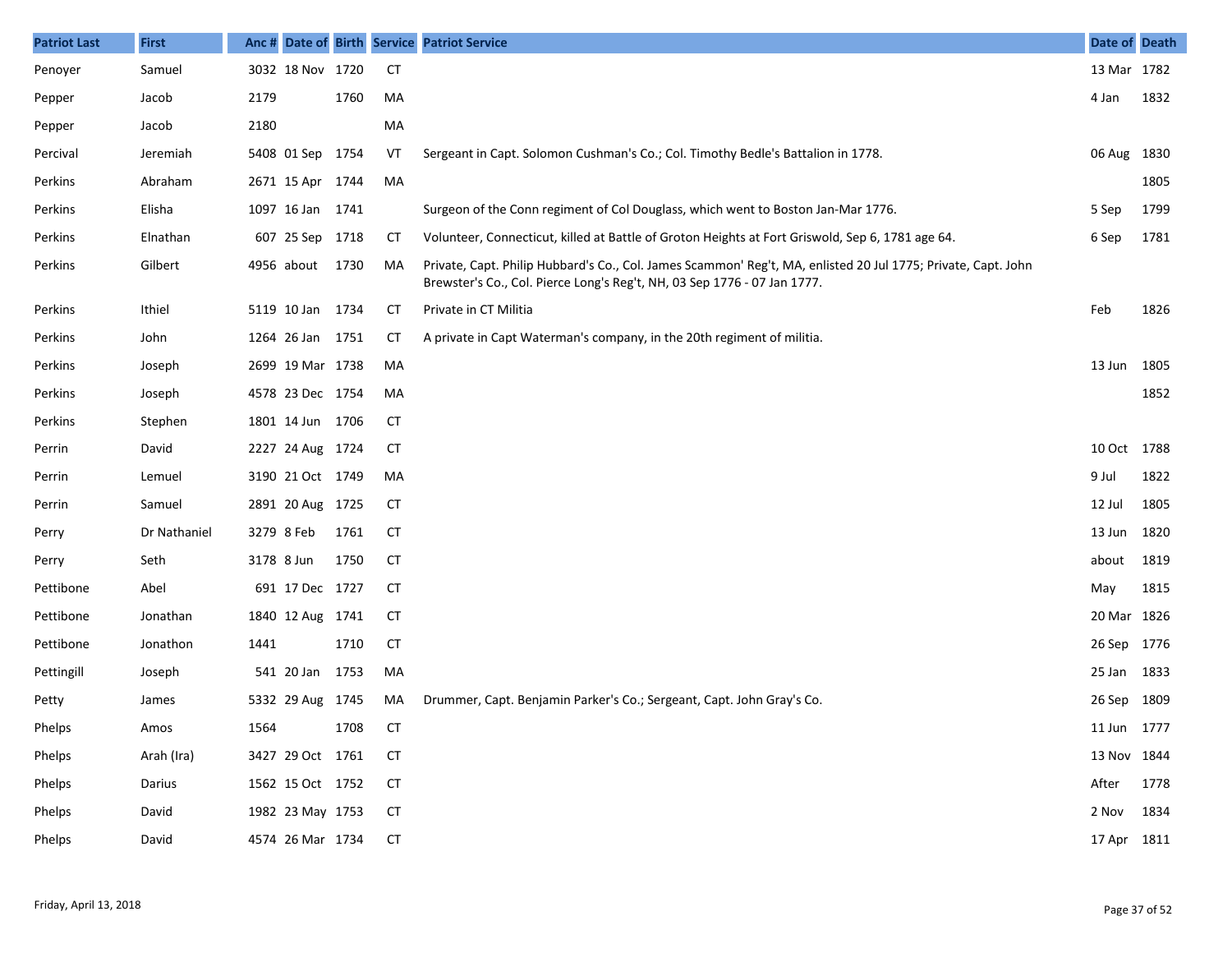| <b>Patriot Last</b> | <b>First</b> |            |                  |      |           | Anc # Date of Birth Service Patriot Service                                                                                                                                                                                                               | Date of Death |      |
|---------------------|--------------|------------|------------------|------|-----------|-----------------------------------------------------------------------------------------------------------------------------------------------------------------------------------------------------------------------------------------------------------|---------------|------|
| Phelps              | Eldad        |            | 1983 29 May 1738 |      | <b>CT</b> |                                                                                                                                                                                                                                                           | 6 Oct         | 1811 |
| Phelps              | Eli          |            | 2434 16 Aug 1746 |      | CT        |                                                                                                                                                                                                                                                           |               | 1830 |
| Phelps              | Elijah       |            | 5033 21 Apr 1746 |      | CТ        | A Connecticut soldier in the militia of Captain Walter Hyde's, Col. Erastus Wolcott's Regiment.                                                                                                                                                           |               |      |
| Phelps              | Elnathan     |            | 4519 18 Feb 1734 |      | MA        |                                                                                                                                                                                                                                                           | 2 Jan         | 1813 |
| Phelps              | Erastus      | 936        |                  |      |           | A private in the revolutionary war.                                                                                                                                                                                                                       |               |      |
| Phelps              | Ezerial      |            | 4505 8 Mar       | 1723 | <b>NY</b> |                                                                                                                                                                                                                                                           |               | 1781 |
| Phelps              | Frederick    | 2221       |                  | 1749 | <b>CT</b> |                                                                                                                                                                                                                                                           | 30 Jun        | 1807 |
| Phelps              | Hakaliah     | 895        |                  |      |           |                                                                                                                                                                                                                                                           |               |      |
| Phelps              | Jared        |            | 254 3 Oct        | 1760 | <b>CT</b> |                                                                                                                                                                                                                                                           | 13 Aug        | 1827 |
| Phelps              | John         | 1288       |                  | 1735 | СT        | Twice appointed on a committee to furnish arms and ammunition during the revolutionary war.                                                                                                                                                               | Circa         | 1805 |
| Phelps              | John         |            | 1563 20 Feb 1724 |      | <b>CT</b> |                                                                                                                                                                                                                                                           | 11 Feb        | 1812 |
| Phelps              | Joshua       | 2219 5 Jun |                  | 1751 |           |                                                                                                                                                                                                                                                           | 27 Mar 1825   |      |
| Phelps              | Joshua       |            | 2220 12 May 1730 |      |           |                                                                                                                                                                                                                                                           | 12 Mar 1809   |      |
| Phelps              | Judah        |            | 802 12 May 1750  |      | CТ        | Enlisted in the 2nd regiment, commanded by Col Joseph Spencer, as a private soldier, May 1775. The regiment was<br>at Boston, and a detachment from it served at Bunker Hill.                                                                             | 6 Oct         | 1818 |
| Phelps              | Lancelot     |            | 2764 9 Nov       | 1750 | <b>CT</b> |                                                                                                                                                                                                                                                           | 12 Mar 1836   |      |
| Phelps              | Nathaniel    |            | 2222 19 Sep 1703 |      | CT        |                                                                                                                                                                                                                                                           | 13 Aug 1781   |      |
| Phelps              | Noah         |            | 897 22 Jan 1740  |      | СT        | A Captain of militia, was one of a "Committee of War" commissioned to carry the capture of Ticonderoga. In 1776<br>he commanded a company in Col Andrew Ward's regiment. He was appointe Lt-Col of the 18th regiment CT militia<br>in 1778 & Col in 1779. | 17 Sep 1821   |      |
| Phelps              | Noah         |            | 3486 22 Jan      | 1740 | <b>CT</b> |                                                                                                                                                                                                                                                           | 4 Mar         | 1809 |
| Phelps              | Paul         |            | 3083 19 Apr 1748 |      |           |                                                                                                                                                                                                                                                           |               |      |
| Phelps              | Roger        |            | 532 24 Dec 1738  |      | <b>CT</b> |                                                                                                                                                                                                                                                           | 22 Feb        | 1809 |
| Phelps              | Roger        |            | 3482 7 Oct       | 1762 |           |                                                                                                                                                                                                                                                           | 8 Sep         | 1846 |
| Phelps              | Roswell      | 903        |                  |      |           | A private soldier in the revolutionary war.                                                                                                                                                                                                               |               |      |
| Phelps              | Samuel       | 3356       |                  | 1735 | <b>CT</b> |                                                                                                                                                                                                                                                           |               |      |
| Phelps              | Seth         |            | 5194 17 Nov 1751 |      | <b>CT</b> | Captain (promoted 25 May '78) in Col. John Durkee's 4th Regiment Connecticut line; severly wounded at storming<br>Stony Point on 15 Jul '79; tranf. To Invalid Corps on 26 Oct '80                                                                        | Mar           | 1826 |
| Phelps              | Solomon      |            | 517 3 Oct        | 1743 | <b>CT</b> |                                                                                                                                                                                                                                                           | 25 Aug 1817   |      |
| Phelps              | Solomon      |            | 3868 3 Oct       | 1743 | СT        |                                                                                                                                                                                                                                                           | 25 Aug 1817   |      |
| Phelps              | Solomon      |            | 4368 3 Oct       | 1743 | CT        |                                                                                                                                                                                                                                                           | 25 Aug 1817   |      |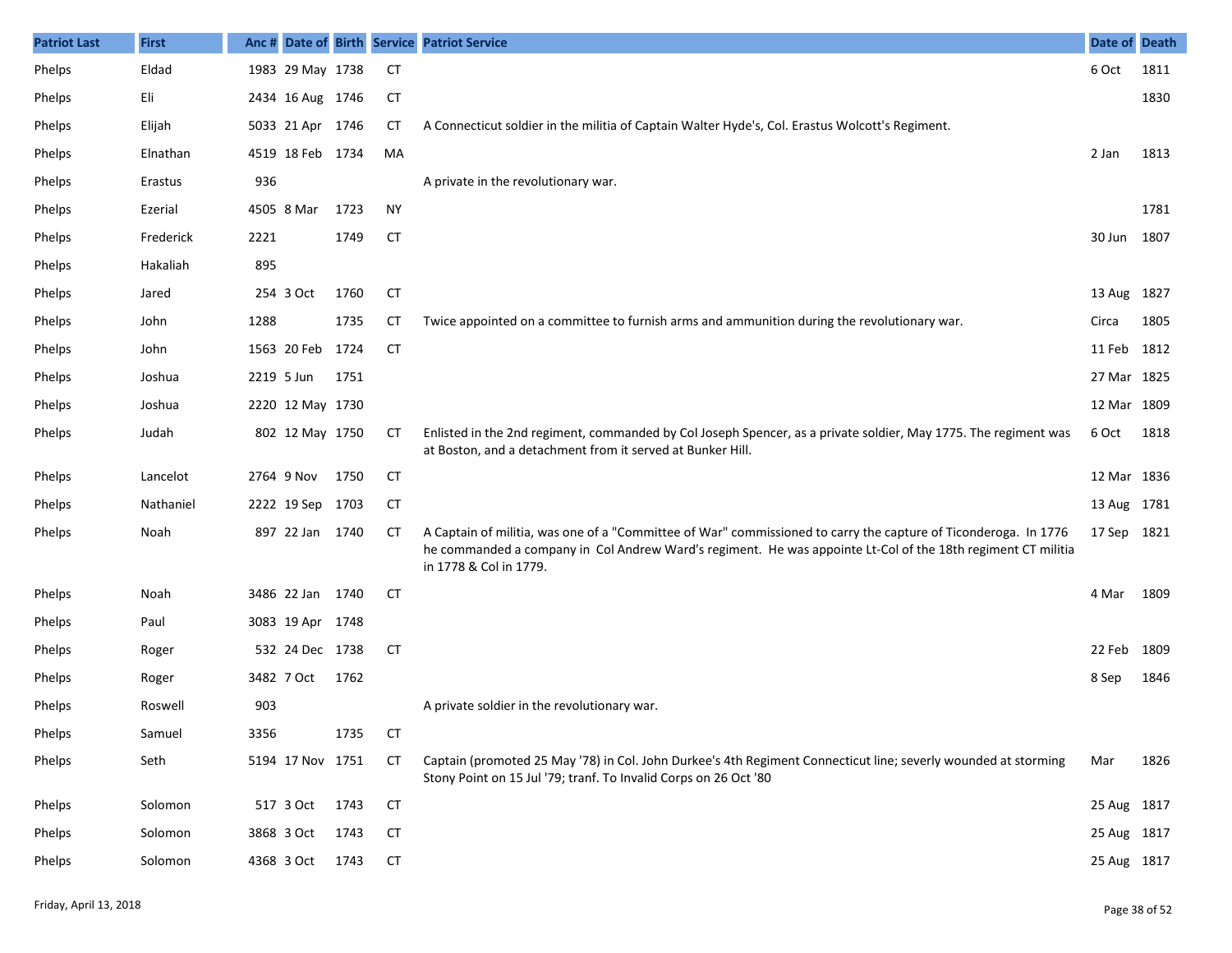| <b>Patriot Last</b> | <b>First</b> |          |                  |      |                | Anc # Date of Birth Service Patriot Service                                                                                                                                                     | Date of Death |      |
|---------------------|--------------|----------|------------------|------|----------------|-------------------------------------------------------------------------------------------------------------------------------------------------------------------------------------------------|---------------|------|
| Phelps              | Solomon      |          | 4417 3 Oct       | 1743 | <b>CT</b>      |                                                                                                                                                                                                 | 25 Aug 1817   |      |
| Phelps              | Solomon      |          | 4502 3 Oct       | 1743 | <b>CT</b>      |                                                                                                                                                                                                 | 25 Aug 1817   |      |
| Phelps              | Thomas       |          | 2474 17 Jul      | 1741 | <b>CT</b>      |                                                                                                                                                                                                 | 28 Feb 1789   |      |
| Phelps              | William      | 2407 Apr |                  | 1684 | <b>CT</b>      |                                                                                                                                                                                                 | 7 Mar         | 1871 |
| Philips             | Ruben        |          | 5019 8 May       | 1755 | <b>CT</b>      | Pvt. In Capt. Isaac Bostwick's 7th Company, Seventh Regiment, Col. Charles Webb.                                                                                                                |               |      |
| Phillips            | Jacob        | 4429     |                  | 1760 | <b>SC</b>      |                                                                                                                                                                                                 | ca            | 1820 |
| Phillips            | William      | 1595     |                  |      | <b>NY</b>      |                                                                                                                                                                                                 | 1 Jan         | 1778 |
| Phillips            | William      | 2402     |                  | 1756 | R <sub>l</sub> |                                                                                                                                                                                                 |               |      |
| Phillips            | William      | 5373     |                  | 1735 | PA             | Captain of a Bedford County, PA militia company in 1780. Captured & imprisoned in Montreal Jul 1780 to Sep 1782.                                                                                | bef. 29       | 1831 |
| Phillips            | Zebulon      |          | 1594 14 Apr      | 1746 | <b>NY</b>      |                                                                                                                                                                                                 | 13 Jan 1815   |      |
| Phipps              | Daniel       | 689      |                  |      |                |                                                                                                                                                                                                 |               |      |
| Phips               | Jediah       |          | 1736 11 Mar 1724 |      | MA             |                                                                                                                                                                                                 | 13 Oct 1818   |      |
| Pick                | Judson       |          | 2737 27 May 1749 |      | <b>CT</b>      |                                                                                                                                                                                                 | 6 Jun         | 1832 |
| Pierce              | Abner        |          | 222 8 Mar 1757   |      | <b>CT</b>      |                                                                                                                                                                                                 |               |      |
| Pierce              | Daniel       | 4030     |                  | 1746 | MA             |                                                                                                                                                                                                 |               | 1839 |
| Pierce              | David        | 2632     |                  | 1739 | СT             | Corporal in Col. Wolcott's regiment and LaFayette's march and campaigns from New York City to Yorktown.                                                                                         | 17 Jan        | 1801 |
| Pierce              | Delano       |          | 3399 19 Nov 1748 |      | <b>CT</b>      |                                                                                                                                                                                                 | 3 Oct         | 1835 |
| Pierce              | Isaac        |          | 252 22 Sep 1763  |      | MA             |                                                                                                                                                                                                 | 26 Nov 1849   |      |
| Pierce              | Job          |          | 1601 29 Nov 1737 |      | MA             |                                                                                                                                                                                                 | 22 Jul        | 1819 |
| Pierce              | Josiah       |          | 3283 13 Jul      | 1708 | MA             |                                                                                                                                                                                                 | 10 Feb 1788   |      |
| Pierce              | Josiah       | 3284     |                  | 1745 | MA             |                                                                                                                                                                                                 |               | 1834 |
| Pierce              | Samuel       |          | 4184 22 Sep 1756 |      | <b>CT</b>      |                                                                                                                                                                                                 |               | 1832 |
| Pierce              | Seth         | 4860 abt |                  | 1747 | MA             | A private soldier who responded to the Lexington Alarm. Capt of a company detached from Col Seth Murray's 6th<br>Hampshire County Regt.                                                         | 25 Feb        | 1809 |
| Pierpont            | Evelyn       | 1062     |                  |      |                | 2nd Lieutenant in a company of matrosses raised for the defense of New Haven. At the time of Tryon's invasion this<br>company was stationed partly in the town and partly in East & West Haven. |               |      |
| Pierpont            | John         |          | 1549 8 Nov       | 1760 |                |                                                                                                                                                                                                 | 29 Dec 1851   |      |
| Pierson             | Abraham      |          | 449 11 Apr 1756  |      | СT             | Sergeant in Capt Bristol's company of militia 1779                                                                                                                                              | 11 May 1823   |      |
| Pierson             | Samuel       |          | 4323 15 Apr 1721 |      |                |                                                                                                                                                                                                 | 23 Jun 1801   |      |
| Pike                | James        |          | 5376 13 Dec 1752 |      | MA             | Pvt in Capt. James Sawyer's Co., Col. James Frye's MA Regt. (May 1775 thru Jan 1776). Wounded at Bunker Hill                                                                                    | 30 Nov 1837   |      |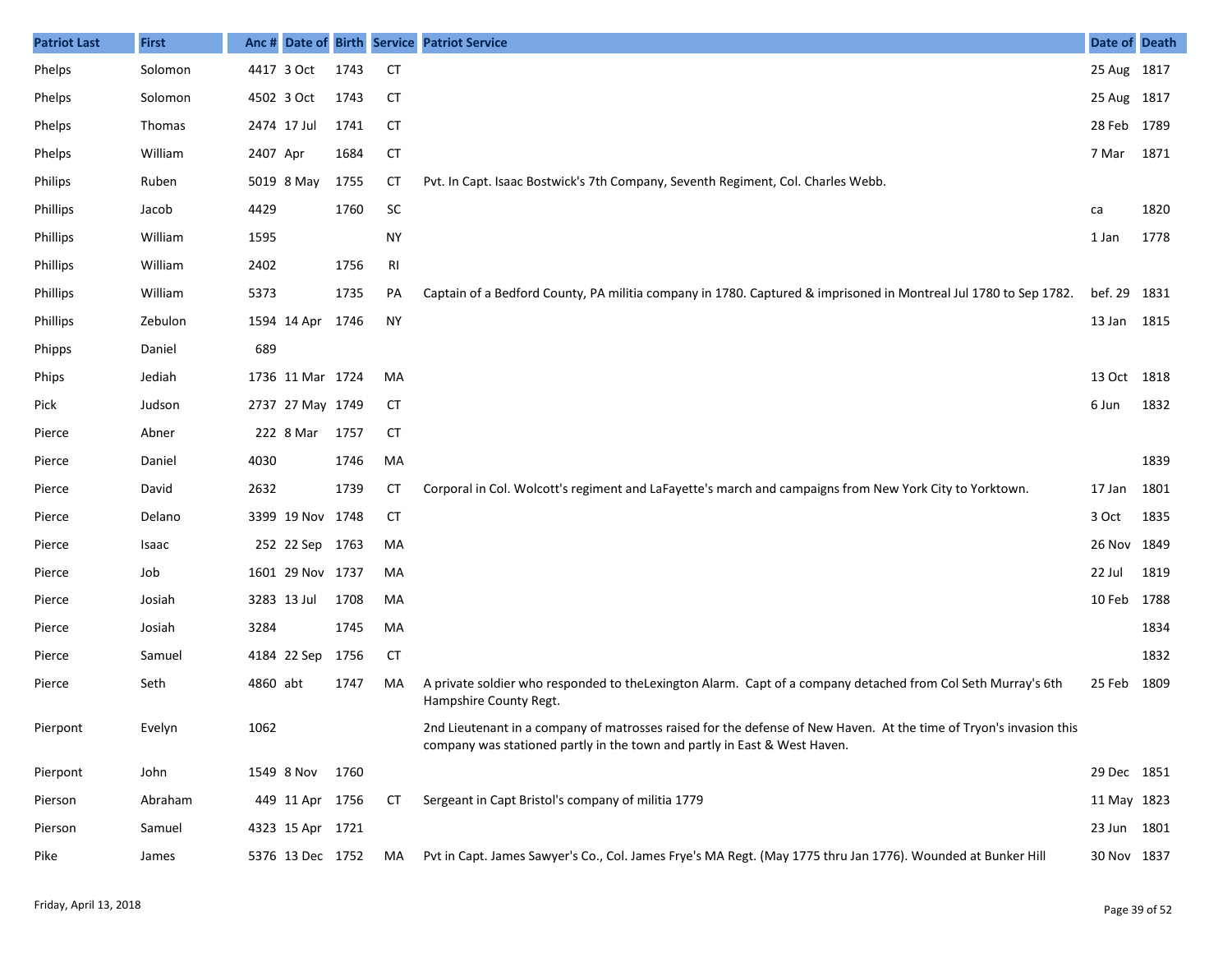| <b>Patriot Last</b> | <b>First</b>  |          |                   |      |           | Anc # Date of Birth Service Patriot Service                                                                                                                | Date of Death |      |
|---------------------|---------------|----------|-------------------|------|-----------|------------------------------------------------------------------------------------------------------------------------------------------------------------|---------------|------|
| Pilgrim             | Thomas        |          | 3402 10 Feb 1753  |      | CT        |                                                                                                                                                            |               |      |
| Pillsbury           | Parker        |          | 3404 11 Feb 1742  |      | MA        |                                                                                                                                                            | 21 Feb        | 1821 |
| Pillsbury           | Stephen       |          | 4800 about 1750   |      | ME        | Pvt in Capt Pettengill's Company, Col Baldwin's Regiment                                                                                                   | Feb           | 1816 |
| Pine                | Samuel        |          | 3787 26 Feb 1743  |      |           |                                                                                                                                                            | 25 Nov 1794   |      |
| Pingree             | John          |          | 4164 25 Feb 1726  |      | MA        |                                                                                                                                                            |               |      |
| Pingree             | <b>Thomas</b> |          | 4370 2 Jun        | 1745 | MA        |                                                                                                                                                            |               | 1814 |
| Pinneo              | James         |          | 1385 5 Apr        | 1734 | <b>CT</b> |                                                                                                                                                            | 14 Jun        | 1824 |
| Pinney              | Eleazer       | 4199 Feb |                   | 1753 | <b>CT</b> |                                                                                                                                                            | 15 Jul        | 1855 |
| Pinto               | Soloman       | 1789     |                   |      | <b>CT</b> |                                                                                                                                                            |               |      |
| Pinto               | William       |          | 753 16 Dec 1760   |      | <b>CT</b> | A dispatcher on horseback who warned Gov. Trumbull in Lebanon of Bendict Arnold's arrival with 32 ships outside<br>the port of New London, CT 05 Sep 1781. | 10 Dec 1847   |      |
| Piper               | Joseph        |          | 2952 bapt 17 1717 |      | MA        |                                                                                                                                                            | 19 Dec 1802   |      |
| Piper               | Solomon       |          | 2958 20 Oct 1754  |      | MA        |                                                                                                                                                            | 20 Dec 1827   |      |
| Pirkle              | John          |          | 3002 about 1725   |      | <b>NC</b> |                                                                                                                                                            |               | 1811 |
| Pitkin              | Nathaniel     | 3391     |                   |      | <b>CT</b> |                                                                                                                                                            |               |      |
| Pitkin              | Richard       |          | 1368 15 Mar 1739  |      | CT        |                                                                                                                                                            | 23 Aug 1799   |      |
| Pitkin              | <b>Thomas</b> |          | 1687 29 Aug 1724  |      | <b>CT</b> |                                                                                                                                                            | 25 Jun        | 1818 |
| Pitkin              | Thomas        |          | 4628 10 Jul       | 1708 |           |                                                                                                                                                            | 17 Jun        | 1775 |
| Place               | John          | 2436     |                   |      | RI        |                                                                                                                                                            | 27 Apr        | 1847 |
| Plant               | Abraham       | 1480     |                   |      | <b>CT</b> |                                                                                                                                                            |               | 1808 |
| Plass               | Henry         |          | 4856 20 Nov 1753  |      | <b>NY</b> | Private in col. Stephen John Schuyler's 6th Regt, Albany County, NY Militia.                                                                               | 28 Jun        | 1843 |
| Platt               | Benjamin      | 1714     |                   | 1756 | <b>CT</b> |                                                                                                                                                            | 25 Apr        | 1808 |
| Platt               | Isaac         | 1037     |                   |      | СT        | A member of Capt Horton's company of artificers.                                                                                                           |               |      |
| Platt               | John          |          | 632 22 Jan 1752   |      | CT        | Private in the 8th company of the 5th Ct regiment, Col Waterbury's, in 1775.                                                                               |               | 1833 |
| Platt               | Nathan        |          | 83 3 Mar 1761     |      | <b>CT</b> |                                                                                                                                                            | 30 Jul        | 1845 |
| Plimpton            | Oliver        |          | 1784 7 Sep        | 1758 | МA        |                                                                                                                                                            | 26 Apr 1832   |      |
| Plunkett            | Reuben        | 4077     |                   | 1752 | VA        |                                                                                                                                                            | 27 Jul        | 1829 |
| Polhemus            | John          |          | 4436 25 May 1738  |      | NJ        |                                                                                                                                                            | 25 May 1831   |      |
| Pollard             | Edmund        | 5323     |                   |      |           | CT#6391 placeholder for now 1/11/16                                                                                                                        |               |      |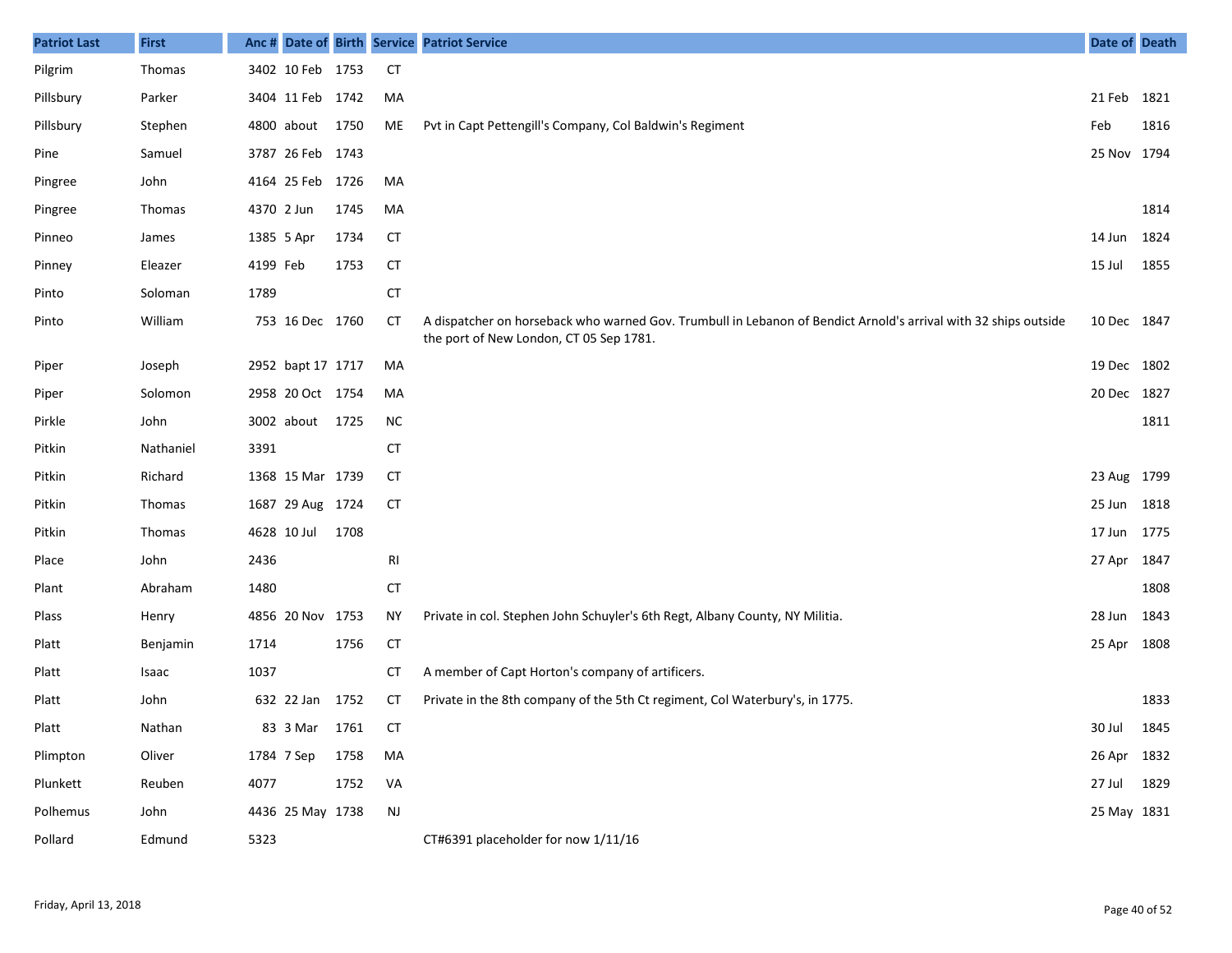| <b>Patriot Last</b> | <b>First</b> |            |                  |      |           | Anc # Date of Birth Service Patriot Service                                                                                                                                                                                                                 | Date of Death |      |
|---------------------|--------------|------------|------------------|------|-----------|-------------------------------------------------------------------------------------------------------------------------------------------------------------------------------------------------------------------------------------------------------------|---------------|------|
| Pomeroy             | Abner        |            | 4784 8 Sep       | 1734 | MA        |                                                                                                                                                                                                                                                             |               | 1786 |
| Pomeroy             | Asa          |            | 3548 1 Jun       | 1749 | <b>CT</b> |                                                                                                                                                                                                                                                             | 9 Mar         | 1806 |
| Pomeroy             | Charles      |            | 3599 22 apr 1749 |      | СT        |                                                                                                                                                                                                                                                             |               | 1785 |
| Pomeroy             | Seth         |            | 2038 20 May 1706 |      | <b>CT</b> |                                                                                                                                                                                                                                                             | 15 Feb 1777   |      |
| Pond                | Abel         |            | 1028 27 Oct 1753 |      | MA        | Minuteman, in Capt Charles Debbell's company 1775. Served as a private soldier in Capt Ezra Whittelsey's company<br>of Berkshire County militia 1777; and under same Capt as Corporal in the alarm of 1780.                                                 |               |      |
| Pond                | Charles      | 3605       |                  | 1744 | <b>CT</b> |                                                                                                                                                                                                                                                             | 3 Jun         | 1832 |
| Pond                | Ebenezer     |            | 678 4 Jul        | 1728 | MA        |                                                                                                                                                                                                                                                             | Mar           | 1821 |
| Pond                | Eli          |            | 4018 16 Feb 1743 |      | MA        |                                                                                                                                                                                                                                                             | 20 May 1802   |      |
| Pond                | Elias        |            | 2347 23 Sep 1751 |      | <b>CT</b> |                                                                                                                                                                                                                                                             |               | 1831 |
| Poole               | Jacob        |            | 911 11 Mar 1745  |      | MA        | Lieutenant in the ware of the revolution.                                                                                                                                                                                                                   | 13 Jun        | 1776 |
| Poole               | John         |            | 2193 20 Jun 1761 |      | <b>CT</b> |                                                                                                                                                                                                                                                             |               |      |
| Poor                | Abraham      |            | 1941 3 Feb       | 1742 | <b>CT</b> |                                                                                                                                                                                                                                                             | 21 May 1819   |      |
| Poor                | Amos         |            | 5239 12 Aug 1747 |      | MA        | Pvt., Cpl., Sgt., 1st Lt. in Capt. Jacob Gerrish's Co., Col. Moses Little's 17th Reg. march to the alarm of 19 Apr. 1775                                                                                                                                    | 23 Jun 1819   |      |
| Poor                | Joseph       |            | 2717 24 Aug 1737 |      | MA        |                                                                                                                                                                                                                                                             | 18 Feb 1795   |      |
| Poore               | Samuel       |            | 2716 13 Dec 1758 |      | MA        |                                                                                                                                                                                                                                                             | 21 Aug 1841   |      |
| Pope                | Frederick    |            | 3798 15 May 1733 |      | MA        |                                                                                                                                                                                                                                                             | 12 Aug 1812   |      |
| Pope                | Lewin        |            | 1009 8 May       | 1737 | MA        |                                                                                                                                                                                                                                                             | 18 Aug 1799   |      |
| Porter              | Amos         | 3338       |                  | 1730 | <b>CT</b> |                                                                                                                                                                                                                                                             |               | 1777 |
| Porter              | Andrew       |            | 1064 24 Sep      | 1743 | PA        | Commissioned Captain of marines on board the frigate Effingham, 1776. Afterwards transferred to the artillery.<br>Was Major in 1782 and at the dispanding of the army was Col of the 4th Pa regiment of artillery. End of war was<br>Maj-gen of Pa militia. |               |      |
| Porter              | David        |            | 1004 27 May 1761 |      | СT        | Private soldier in the 6th company of the 8th Ct regiment, 1775.                                                                                                                                                                                            |               |      |
| Porter              | Eleazer      | 1300 8 Jul |                  | 1728 | <b>CT</b> |                                                                                                                                                                                                                                                             | 21 May 1797   |      |
| Porter              | Elisha       | 1040       |                  |      | CТ        | Colonel of Mass regiment serving under Gen Gates at Saratoga                                                                                                                                                                                                |               |      |
| Porter              | Elisha       |            | 1560 9 Feb       | 1742 | MA        |                                                                                                                                                                                                                                                             | 29 May 1796   |      |
| Porter              | John         |            | 4290 5 Jan       | 1758 |           |                                                                                                                                                                                                                                                             | 22 Mar 1827   |      |
| Porter              | Joshua       |            | 2024 26 Jun 1730 |      | <b>CT</b> |                                                                                                                                                                                                                                                             | 2 Apr 1825    |      |
| Porter              | Josiah       |            | 3899 27 Aug 1739 |      | MA        |                                                                                                                                                                                                                                                             |               | 1783 |
| Porter              | Micah        |            | 3898 21 Dec 1742 |      | MA        |                                                                                                                                                                                                                                                             |               | 1811 |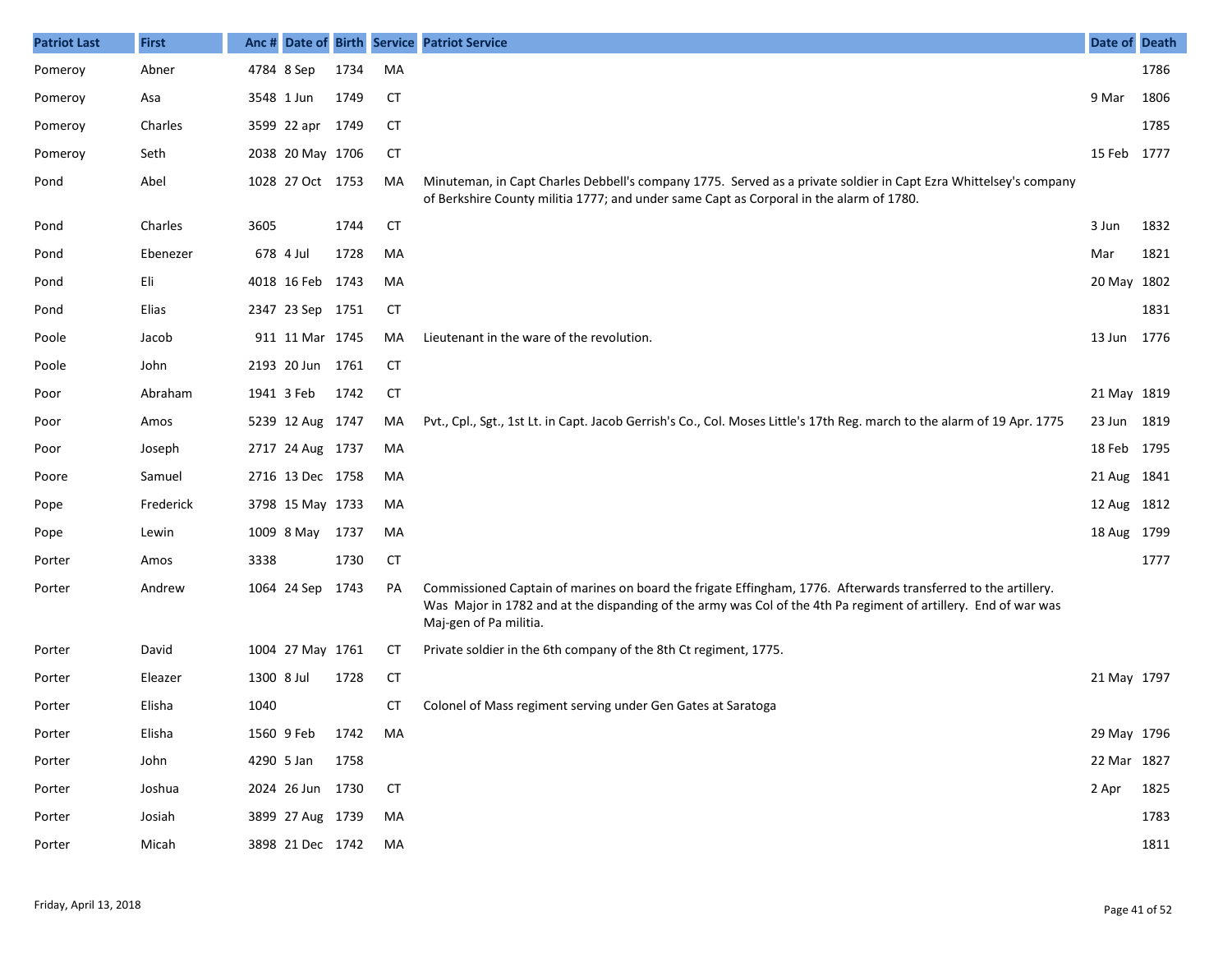| <b>Patriot Last</b> | <b>First</b> | Anc #      |                  |      |           | Date of Birth Service Patriot Service                                                                                                                                                                      | Date of Death |      |
|---------------------|--------------|------------|------------------|------|-----------|------------------------------------------------------------------------------------------------------------------------------------------------------------------------------------------------------------|---------------|------|
| Porter              | Robert       | 1065       |                  |      |           |                                                                                                                                                                                                            | 23 Jun 1844   |      |
| Post                | David        |            | 212 20 Nov 1752  |      | <b>CT</b> |                                                                                                                                                                                                            | 5 Oct         | 1840 |
| Post                | Jedediah     | 210        |                  | 1715 | <b>CT</b> |                                                                                                                                                                                                            | 20 Mar 1786   |      |
| Post                | John         |            | 821 12 Dec 1726  |      | CТ        |                                                                                                                                                                                                            | 10 Apr 1809   |      |
| Poston              | Elias        |            | 569 14 Nov 1747  |      | VA        |                                                                                                                                                                                                            | 4 Jul         | 1802 |
| Potter              | Daniel       |            | 4099 15 Feb 1758 |      | CТ        |                                                                                                                                                                                                            | 27 apr 1842   |      |
| Potter              | David        |            | 2319 27 Nov 1745 |      | <b>NJ</b> |                                                                                                                                                                                                            | 10 Dec 1805   |      |
| Potter              | Ezra         | 1232       |                  | 1752 |           |                                                                                                                                                                                                            | 24 Apr 1841   |      |
| Potter              | George       | 4467 3 Jan |                  | 1732 | RI        |                                                                                                                                                                                                            | 9 Aug         | 1794 |
| Potter              | Joel         |            | 2701 11 Apr 1727 |      | СT        |                                                                                                                                                                                                            | 8 Feb         | 1778 |
| Potter              | Philemon     | 2702       |                  | 1754 | <b>CT</b> |                                                                                                                                                                                                            | before 1800   |      |
| Potter              | Silas        |            | 2610 17 Apr      | 1751 | RI        |                                                                                                                                                                                                            | 22 Nov 1839   |      |
| Potter              | Thomas       | 3415       |                  | 1758 | <b>CT</b> |                                                                                                                                                                                                            | Jun           | 1833 |
| Potter              | William      |            | 4530 5 Aug       | 1749 | VT        |                                                                                                                                                                                                            | 10 Aug 1825   |      |
| Potterl             | Daniel       |            | 2064 13 Feb 1758 |      | <b>CT</b> |                                                                                                                                                                                                            | 27 Apr 1842   |      |
| Poulson             | John         | 4636       |                  |      | VA        |                                                                                                                                                                                                            | 9 Apr         | 1779 |
| Powell              | Joseph       |            | 5257 6 Mar       | 1734 | PA        | Captain in John Pratton's Continental Regiment and promoted to Major in 1778, transferred to the 11th PA<br>Regiment. Representative from Bedford County to the Pennsylvania Continental Conference, 1776. | 28 Aug 1804   |      |
| Powers              | Aaron        | 228        |                  | 1738 | MA        |                                                                                                                                                                                                            | 9 Oct         | 1826 |
| Powers              | Edward       | 919        |                  |      |           |                                                                                                                                                                                                            |               |      |
| Powers              | Isaac        | 189        |                  |      |           |                                                                                                                                                                                                            |               |      |
| Powler              | Jacob        | 1618 Circa |                  | 1757 | <b>NJ</b> |                                                                                                                                                                                                            | Circa         | 1837 |
| Powles              | Jacob        |            | 554 11 Jun 1756  |      | <b>NJ</b> |                                                                                                                                                                                                            |               | 1836 |
| Poythress           | Peter        | 2651       |                  |      | VT        |                                                                                                                                                                                                            |               |      |
| Prather             | Basil        | 4819       |                  | 1742 |           | MD Militia, MD & NC.                                                                                                                                                                                       | 7 Oct 1822    |      |
| Pratt               | Benjamin     | 1305       |                  | 1758 | MA        | Of Reading, Mass, who served in RI and was present at the battle of White Plains.                                                                                                                          | 17 Jun 1842   |      |
| Pratt               | Eleazer      |            | 5026 10 Jan 1703 |      | NH        | Pvt, Capt James Lewis's Co., Col. Daniel Moore's Regt of NH Volunteers, 1777.                                                                                                                              |               |      |
| Pratt               | Isaac        |            | 1083 8 Mar 1734  |      | <b>CT</b> |                                                                                                                                                                                                            | 3 Sep         | 1814 |
| Pratt               | James        |            | 3664 12 Oct 1753 |      | <b>CT</b> |                                                                                                                                                                                                            | 3 Jan         | 1820 |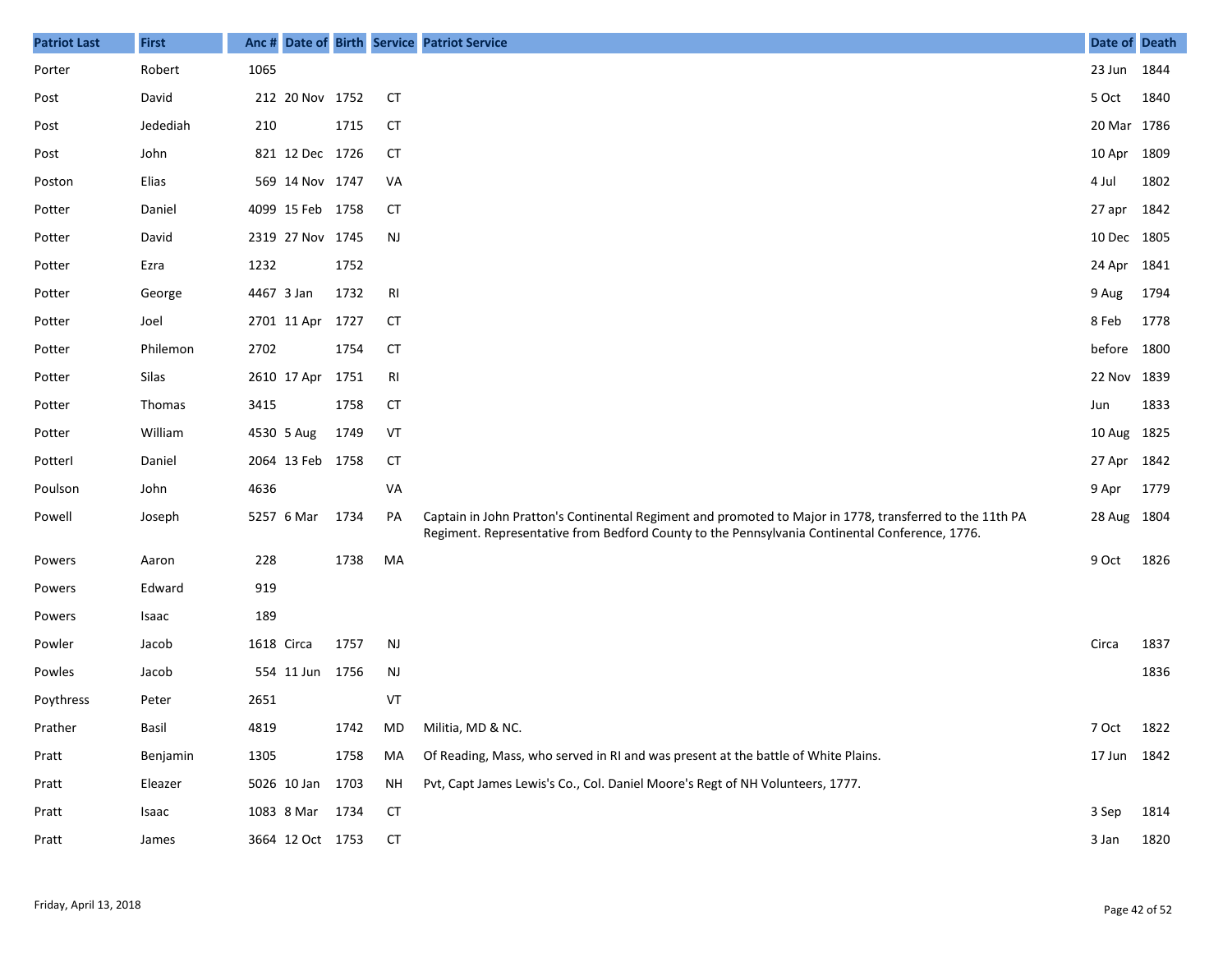| <b>Patriot Last</b> | <b>First</b> | Anc#       |                  |      |           | Date of Birth Service Patriot Service                                                                                                                             | <b>Date of Death</b> |      |
|---------------------|--------------|------------|------------------|------|-----------|-------------------------------------------------------------------------------------------------------------------------------------------------------------------|----------------------|------|
| Pratt               | John         | 1100       |                  |      | CT        | Lieutenant in the Continental army, who in 1779 was acting as Assistant-commissary-general under Gen James<br>Clinton. Was a member of the Society of Cincinnati. |                      |      |
| Pratt               | Reuben       | 2463       |                  |      | <b>CT</b> |                                                                                                                                                                   |                      |      |
| Pratt               | Rufus        |            | 2957 2 Oct       | 1738 | MA        |                                                                                                                                                                   | 19 Sep 1777          |      |
| Pray                | James        | 2096       |                  | 1743 | MA        |                                                                                                                                                                   | 25 Jan               | 1818 |
| Prentice            | Eleazer      |            | 192 28 Sep       | 1735 | <b>CT</b> |                                                                                                                                                                   | 15 Nov               | 1805 |
| Prentice            | James        |            | 2856 30 Oct 1755 |      | MA        |                                                                                                                                                                   | before 1827          |      |
| Prentice            | Manassah     |            | 4466 22 Jul      | 1749 | <b>CT</b> |                                                                                                                                                                   | ca                   | 1825 |
| Prescott            | James        |            | 1367 5 Dec       | 1733 | NH        |                                                                                                                                                                   | 27 Feb               | 1813 |
| Pressey             | Chase        |            | 85 3 Mar         | 1756 | MA        |                                                                                                                                                                   | 22 Apr               | 1834 |
| Preston             | William      | 3769 6 Jul |                  | 1755 |           |                                                                                                                                                                   | 17/18 J 1842         |      |
| Preston             | William      |            | 4799 25 Dec 1729 |      | VA        | Chairman, Committee of Safety, Fincastle County, Virginia; Lt and Commander-in-Chief Fincastle Militia; fought at<br>Battle of Guilford Court House, 1781.        | 29 Jun               | 1783 |
| Preston             | William      |            | 5409 25 Dec 1729 |      | VA        | Capt. Of VA Rangers 1777, Col. VA Militia 1777-1781, Wounded at Guilford, 15 may 1781.                                                                            | 28 Jun               | 1783 |
| Preston             | Wilson       |            | 246 18 Nov 1744  |      | MA        |                                                                                                                                                                   |                      |      |
| Price               | Joseph       | 2707 circa |                  | 1713 | VA        |                                                                                                                                                                   | before               | 1783 |
| Price               | Thomas       | 14         |                  | 1738 | VA        |                                                                                                                                                                   | 12 Nov 1828          |      |
| Pride               | Absolam      | 1306       |                  | 1756 | <b>CT</b> |                                                                                                                                                                   |                      | 1845 |
| Prime               | Joseph       | 635        |                  | 1739 | ME        |                                                                                                                                                                   | 30 Jun               | 1789 |
| Prince              | Asa          |            | 2697 22 Feb      | 1747 | MA        |                                                                                                                                                                   | May                  | 1800 |
| Prince              | Kimball      |            | 2089 29 Jul      | 1753 | <b>NY</b> |                                                                                                                                                                   | 6 Jun                | 1824 |
| Prince              | Robert       |            | 3574 20 Jan      | 1754 | <b>CT</b> |                                                                                                                                                                   | 3 Jan                | 1829 |
| Proctor             | Nathanial    | 229        |                  | 1761 | RI        |                                                                                                                                                                   | 26 Jul               | 1836 |
| Proctor             | Thomas       | 4824       |                  | 1739 | PA        | Major of Artillery                                                                                                                                                | 16 Mar 1806          |      |
| Prout               | Oliver       |            | 2124 9 Oct       | 1757 | <b>CT</b> |                                                                                                                                                                   | 5 Aug                | 1835 |
| Provost             | Daniel       |            | 3897 9 May 1753  |      | CT        |                                                                                                                                                                   | 14 Dec 1832          |      |
| Pryor               | David        | 761        |                  |      |           |                                                                                                                                                                   |                      |      |
| Puffer              | Phineas      |            | 5275 23 Sep 1741 |      | MA        | Captain in the revolution in MA. Soldiers & Sailors of the Rev., pg 50, Vol 15; and clerk of the Lexington alarm.                                                 | 24 May 1817          |      |
| Pulsifer            | Nathaniel    | 1011       |                  |      | MA        | A private in the Mass militia.                                                                                                                                    |                      |      |
| Purdy               | Obadiah      |            | 1570 14 May 1747 |      | NY        |                                                                                                                                                                   | 20 Mar 1835          |      |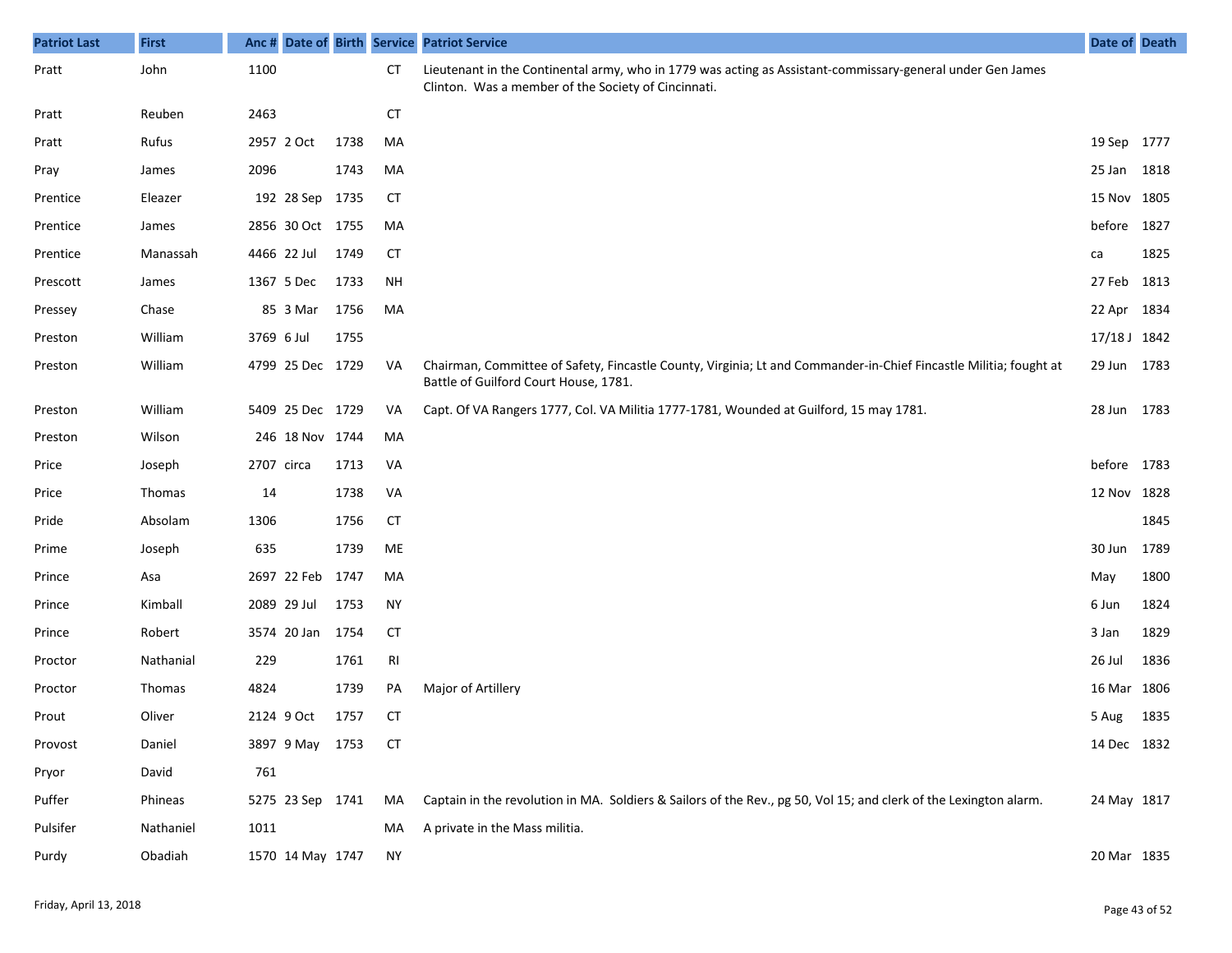| <b>Patriot Last</b> | <b>First</b> |          |                  |      |           | Anc # Date of Birth Service Patriot Service                                                                                                                                      | Date of Death |      |
|---------------------|--------------|----------|------------------|------|-----------|----------------------------------------------------------------------------------------------------------------------------------------------------------------------------------|---------------|------|
| Putnam              | Archelaus    |          | 4594 16 Feb 1743 |      | MA        |                                                                                                                                                                                  | 14 Jan 1809   |      |
| Putnam              | Caleb        |          | 3492 24 Nov 1763 |      | MA        |                                                                                                                                                                                  | 30 Jun 1880   |      |
| Putnam              | David        |          | 3689 31 May 1741 |      | MA        |                                                                                                                                                                                  | 25 May 1832   |      |
| Putnam              | Ebenezer     |          | 3593 20 Oct 1717 |      | MA        |                                                                                                                                                                                  | 12 Aug 1788   |      |
| Putnam              | Israel       |          | 4 7 Jan          | 1718 | <b>CT</b> | Senior Major-general of the continental army.                                                                                                                                    | 29 May 1790   |      |
| Putnam              | Miles        |          | 4266 5 Sep       | 1725 | MA        |                                                                                                                                                                                  | 19 Apr 1800   |      |
| Putnam              | Nathan       |          | 5003 8 Sep       | 1749 | MA        | Private in Capt. Israel Hutchinson's Co. of Massachusetts Minutemen, wounded near the right shoulder by a musket<br>ball on April 19, 1775 at Menotomy (now Arlington, MA). Etc  | 10 Apr 1823   |      |
| Putnam              | Peter        |          | 90 15 Jan        | 1758 | MA        |                                                                                                                                                                                  | 16 Oct 1821   |      |
| Quackenbos          | John         |          | 3305 9 Mar       | 1742 | <b>NY</b> |                                                                                                                                                                                  |               | 1824 |
| Querry              | Elisha       | 4627     |                  | 1755 | PA        |                                                                                                                                                                                  | 28 Jun        | 1836 |
| Quimby              | Daniel       | 4545     |                  | 1754 | <b>NH</b> |                                                                                                                                                                                  | aft           | 1808 |
| Quimby              | John         |          | 5197 16 May 1737 |      | NΗ        | Sargeant, Captain Gordon Hutchin's Company, Concord, New Hampshire, 1775                                                                                                         | 09 Apr        | 1813 |
| Quinby              | Aaron        |          | 3586 22 Jul      | 1733 |           |                                                                                                                                                                                  | Dec           | 1810 |
| Quintard            | James        |          | 875 17 Sep 1758  |      | СT        | Of Norwalk, Ct, a soldier of the revolution.                                                                                                                                     | 25 Sep 1825   |      |
| Rand                | Waffe        |          | 3054 23 Dec 1750 |      | MA        |                                                                                                                                                                                  |               |      |
| Randall             | Job          | 4957 Apr |                  | 1752 | RI        | Private in Capt. Keith's Company, Col. Daggett's Regiment for Rhode Island Service.                                                                                              | 11 Dec 1827   |      |
| Randolph            | Nathaniel    | 862      |                  |      | <b>NJ</b> | Captain in the NJ continental militia. Twice captured, four times wounded, was voted a sword by the State of NJ and<br>fatally wounded at the battle of Springfield, NJ in 1780. |               |      |
| Randolph            | Reuben       | 552      |                  | 1734 | <b>NJ</b> |                                                                                                                                                                                  |               | 1807 |
| Ranger              | Nehemiah     |          | 5386 10 Jun      | 1747 | NΗ        | Mass. Militia from town of Woburn, prior to 1777, Capt. Joshua Wrights Company, New Hampshire Militia.                                                                           | 04 Jun        | 1823 |
| Ranney              | Ebenezer     |          | 1546 24 Apr      | 1748 | <b>CT</b> |                                                                                                                                                                                  | 17 Oct 1782   |      |
| Ransom              | Amos         |          | 1420 4 Dec       | 1760 | <b>CT</b> |                                                                                                                                                                                  | 29 Jan 1843   |      |
| Ransom              | Elijah       |          | 203 12 Jan       | 1751 | <b>CT</b> |                                                                                                                                                                                  | 22 Jan        | 1828 |
| Ransom              | Elijah       | 4718     |                  |      |           |                                                                                                                                                                                  |               |      |
| Ransom              | Peleg        |          | 580 5 Aug 1735   |      | <b>NY</b> |                                                                                                                                                                                  | Circa         | 1802 |
| Ransom              | Richard      |          | 2775 13 May 1740 |      | <b>NY</b> |                                                                                                                                                                                  | 5 Sep         | 1811 |
| Ransom              | Samuel       | 1358     |                  | 1737 | <b>NY</b> |                                                                                                                                                                                  | 3 Jul         | 1778 |
| Rathbone            | Nathan       |          | 4833 26 May 1753 |      | RI        | Coast Defender and Pvt in the Alarm Company of East Greenwich & Warwick, RI.                                                                                                     | 27 Apr 1841   |      |
| Rathbone            | Samuel       |          | 4065 16 Apr 1705 |      |           |                                                                                                                                                                                  | 24 Jan 1780   |      |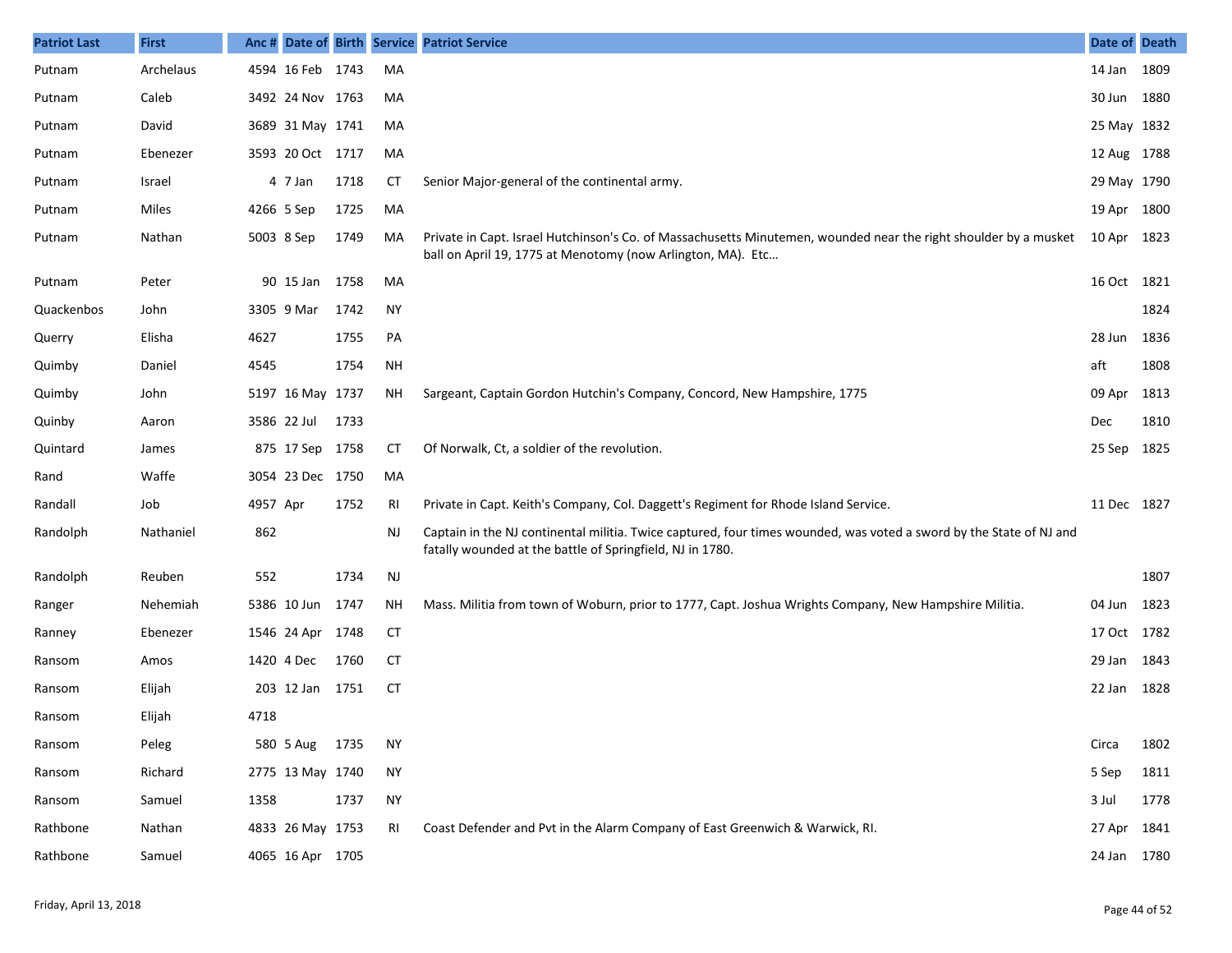| <b>Patriot Last</b> | <b>First</b>  |            |                  |      |           | Anc # Date of Birth Service Patriot Service                                                                                                     | Date of Death |      |
|---------------------|---------------|------------|------------------|------|-----------|-------------------------------------------------------------------------------------------------------------------------------------------------|---------------|------|
| Rathbone            | Thomas        |            | 239 5 Aug        | 1730 | <b>CT</b> |                                                                                                                                                 | 29 Dec 1793   |      |
| Rathbun             | Nathan        |            | 2082 26 May 1753 |      | RI        |                                                                                                                                                 | Apr           | 1841 |
| Rathburn            | John          |            | 5242 26 Jun 1729 |      | <b>CT</b> | Member of the Stonington, Ct. Committee of Correspondence and Inspection 1775                                                                   | 30 Sep        | 1804 |
| Rawson              | joel          |            | 3271 14 Dec 1733 |      | MA        |                                                                                                                                                 |               | 1780 |
| Raymond             | Clapp         | 796        |                  | 1732 | <b>CT</b> |                                                                                                                                                 |               |      |
| Raymond             | John          |            | 686 18 Jan       | 1725 | <b>CT</b> |                                                                                                                                                 | 7 May 1789    |      |
| Raymond             | John          | 1719 7 Jan |                  | 1748 | <b>CT</b> | Lieutenant in the 5th company of the 6th Conn regiment, commanded by Col Parsons in 1775.                                                       | 21 Mar 1828   |      |
| Raymond             | Joshua        |            | 4504 22 Dec 1723 |      | <b>CT</b> |                                                                                                                                                 | 14 Sep 1790   |      |
| Raymond             | Moses         | 2656       |                  | 1752 | <b>CT</b> |                                                                                                                                                 | 6 Jul         | 1838 |
| Raymond             | Sands         | 4276       |                  | 1730 | <b>NY</b> |                                                                                                                                                 |               | 1791 |
| Raymond             | Simeon        | 782        |                  | 1711 |           |                                                                                                                                                 |               | 1795 |
| Raynor              | Joseph        |            | 5171 10 Jun 1723 |      | ΝY        | Pvt., 1st Suffolk County Reg't of Minutemen, Suffolk Co. Militia, Capt. Selah Strong's Company and Col. Joseph<br>Smith's Reg't                 | 16 Aug 1797   |      |
| Reading             | Thomas        |            | 355 27 Sep 1734  |      | <b>NY</b> |                                                                                                                                                 | 15 Dec 1814   |      |
| Redfield            | Constant      |            | 3773 30 Jul      | 1753 | <b>CT</b> |                                                                                                                                                 | 15 Jan 1839   |      |
| Redfield            | Daniel        |            | 4001 27 Feb 1729 |      | <b>CT</b> |                                                                                                                                                 | 20 Jan        | 1785 |
| Redfield            | James         |            | 2316 25 Jan 1736 |      | <b>CT</b> |                                                                                                                                                 | 1 May 1797    |      |
| Redfield            | Levi          |            | 3952 17 Aug 1745 |      | <b>CT</b> |                                                                                                                                                 | 15 Sep 1838   |      |
| Redfield            | Roswell       |            | 1437 2 Feb       | 1763 | <b>CT</b> |                                                                                                                                                 | 15 Feb 1838   |      |
| Redington           | Jacob         |            | 4231 25 May 1729 |      | MA        |                                                                                                                                                 | 7 Mar         | 1804 |
| Redman              | David         |            | 5253 11 May 1758 |      | ΝY        | Private in John Hathorn's Regiment of Militia, NY                                                                                               | 9 dec         | 1838 |
| Redman              | <b>Thomas</b> | 4887       |                  | 1745 | VA        | Private, Capt. James Johnson's Co. in the 6th Va. Regt. Continental Forces, Commanded by Lt. Col. James Hendricks<br>from Feb. 1776 - May 1777. |               | 1836 |
| Reed                | David         |            | 4150 2 Sep       | 1750 | <b>CT</b> |                                                                                                                                                 | 11 Aug 1813   |      |
| Reed                | David         |            | 4566 8 Sep       | 1722 |           |                                                                                                                                                 |               |      |
| Reed                | Ebenezer      |            | 5342 21 Jan 1759 |      | RI        | 3rd Sgt. In Capt. Alexander Thomas's Co., Col. John Toppin's/Topping's Rhode Island State Regt, in March 1779.                                  | 07 Feb 1840   |      |
| Reed                | Eliakim       |            | 556 6 Apr        | 1752 | <b>NY</b> |                                                                                                                                                 |               | 1830 |
| Reed                | Joseph        |            | 2011 27 Nov 1733 |      | PA        |                                                                                                                                                 | 19 Oct 1804   |      |
| Reed                | Josiah        | 3596       |                  | 1732 | <b>CT</b> |                                                                                                                                                 |               | 1775 |
| Reed                | Samuel        |            | 4178 18 Oct 1761 |      | <b>CT</b> |                                                                                                                                                 | 25 Jun 1851   |      |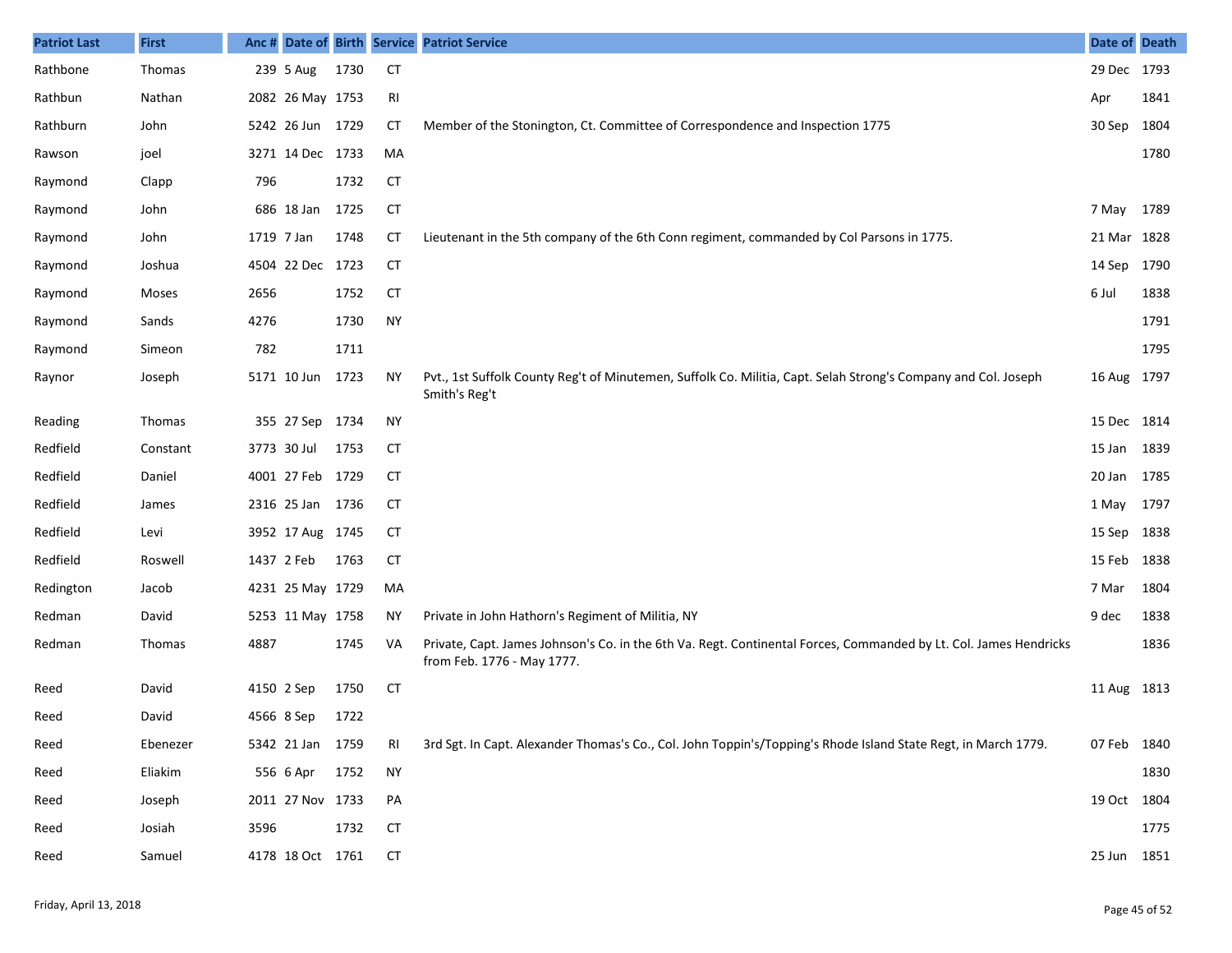| <b>Patriot Last</b> | <b>First</b> | Anc#       | Date of Birth Service |      |               | <b>Patriot Service</b>                                                                                                                                                                  | Date of Death |      |
|---------------------|--------------|------------|-----------------------|------|---------------|-----------------------------------------------------------------------------------------------------------------------------------------------------------------------------------------|---------------|------|
| Reed                | Zalmon       |            | 5137 28 Apr           | 1759 | CT            | Ensign in captain Lemuel Clift's Co, Col. John Durkee's 1st Regimane "Connecticut Line", 1777-1781. Retired 01 Nov<br>1781. Pension                                                     | 3 Oct         | 1846 |
| Reeve               | Isaac        | 4656       |                       | 1745 | $\mathsf{NJ}$ |                                                                                                                                                                                         | 6 Jun         | 1780 |
| Reeve               | Thomas       | 4642       |                       | 1726 | <b>NY</b>     |                                                                                                                                                                                         | 13 Jun        | 1790 |
| Reeves              | Edward       | 4416       |                       | 1721 | <b>NC</b>     |                                                                                                                                                                                         |               | 1826 |
| Reid                | Samuel       |            | 3561 4 Aug            | 1758 |               |                                                                                                                                                                                         | 29 Dec 1832   |      |
| Reifsnyder          | William      |            | 578 15 Oct 1744       |      | PA            |                                                                                                                                                                                         |               | 1819 |
| Relley              | John         |            | 3426 15 Oct 1724      |      | <b>NH</b>     |                                                                                                                                                                                         | 18 Dec 1807   |      |
| Remick              | Benjamin     |            | 3913 26 Sep 1753      |      | ME            |                                                                                                                                                                                         | 31 Jan        | 1837 |
| Remington           | Benjamin     |            | 3285 2 Sept 1752      |      | RI            |                                                                                                                                                                                         | 8 Jul         | 1839 |
| Renfro              | William      |            | 5220 14 May 1734      |      | VA            | Virginia -South Carolina; Private; Oath of Allegiance, Henry County VA; Col. Thomas Brandon, Militia, SC; 2nd Lt.<br>Henry Co., Militia, 1781                                           | 01 Sep        | 1830 |
| Revere              | Paul         |            | 4946 21 Dec 1734      |      | MA            | Rode from Boston to Lexington to warn the colonists about the British as well as many military positions as Major<br>and Lt. Col. within Massachusetts.                                 | 10 May 1818   |      |
| Rewick              | Owen         | 2189       |                       | 1742 | <b>CT</b>     |                                                                                                                                                                                         | 13 May 1820   |      |
| Rex                 | Daniel       |            | 2866 16 Jun           | 1755 | PA            |                                                                                                                                                                                         | 30 Aug 1835   |      |
| Reynolds            | David        | 5062       |                       | 1761 | MA            | Private from April 1777 to 1780 in Capt. Ely's Co., Col. Starr and Sherman's Regiments.                                                                                                 | 31 Mar 1832   |      |
| Reynolds            | Ezekiel      |            | 597 13 Oct 1747       |      | СT            |                                                                                                                                                                                         | 24 Nov 1833   |      |
| Reynolds            | Ezekiel      |            | 4461 13 Oct 1747      |      | <b>CT</b>     |                                                                                                                                                                                         | 18 Sep        | 1818 |
| Reynolds            | Gamaliel     | 2187       |                       | 1754 | <b>CT</b>     |                                                                                                                                                                                         |               | 1836 |
| Reynolds            | James        |            | 1258 18 Mar 1732      |      | <b>CT</b>     | Lieutenant in the 2nd company, Col Swift's battalion, in service Jul-Nov 1776.                                                                                                          | 8 May         | 1818 |
| Reynolds            | John         | 1285 6 Jul |                       | 1744 | <b>CT</b>     | Lieutenant in Capt Horton's company in the Conn regiment of artificers.                                                                                                                 |               | 1809 |
| Reynolds            | Jonas        | 2577       |                       |      | MA            |                                                                                                                                                                                         |               |      |
| Reynolds            | Nathaniel    |            | 2445 26 Jan 1715      |      | <b>CT</b>     |                                                                                                                                                                                         |               |      |
| Reynolds            | Nathaniel    |            | 4330 26 Apr           | 1757 | MA            |                                                                                                                                                                                         |               | 1828 |
| Reynolds            | Nathaniel    |            | 4332 19 Mar 1718      |      | MA            |                                                                                                                                                                                         | 26 Nov 1807   |      |
| Reynolds            | Nathaniel    |            | 5186 22 Feb 1754      |      | <b>NY</b>     | 2nd Lieut. In Capt. Saml. Lawrence's Co., Col. Saml. Drake's Westchester County, NY Militia Regt. 25 Jun '78; taken<br>prisoner 24 Jun '79; confined in Old Sugar House, NYC; Pensioner | 21 Sep        | 1843 |
| Reynolds            | Robert       |            | 530 21 Feb 1736       |      | PA            |                                                                                                                                                                                         | Sep           | 1806 |
| Rhinehart           | Godfrey      |            | 4360 24 Aug 1744      |      | NJ            |                                                                                                                                                                                         | 7 Oct         | 1814 |
| Rhodes              | James        |            | 539 31 Jul 1740       |      | RI            |                                                                                                                                                                                         | 21 Jun 1806   |      |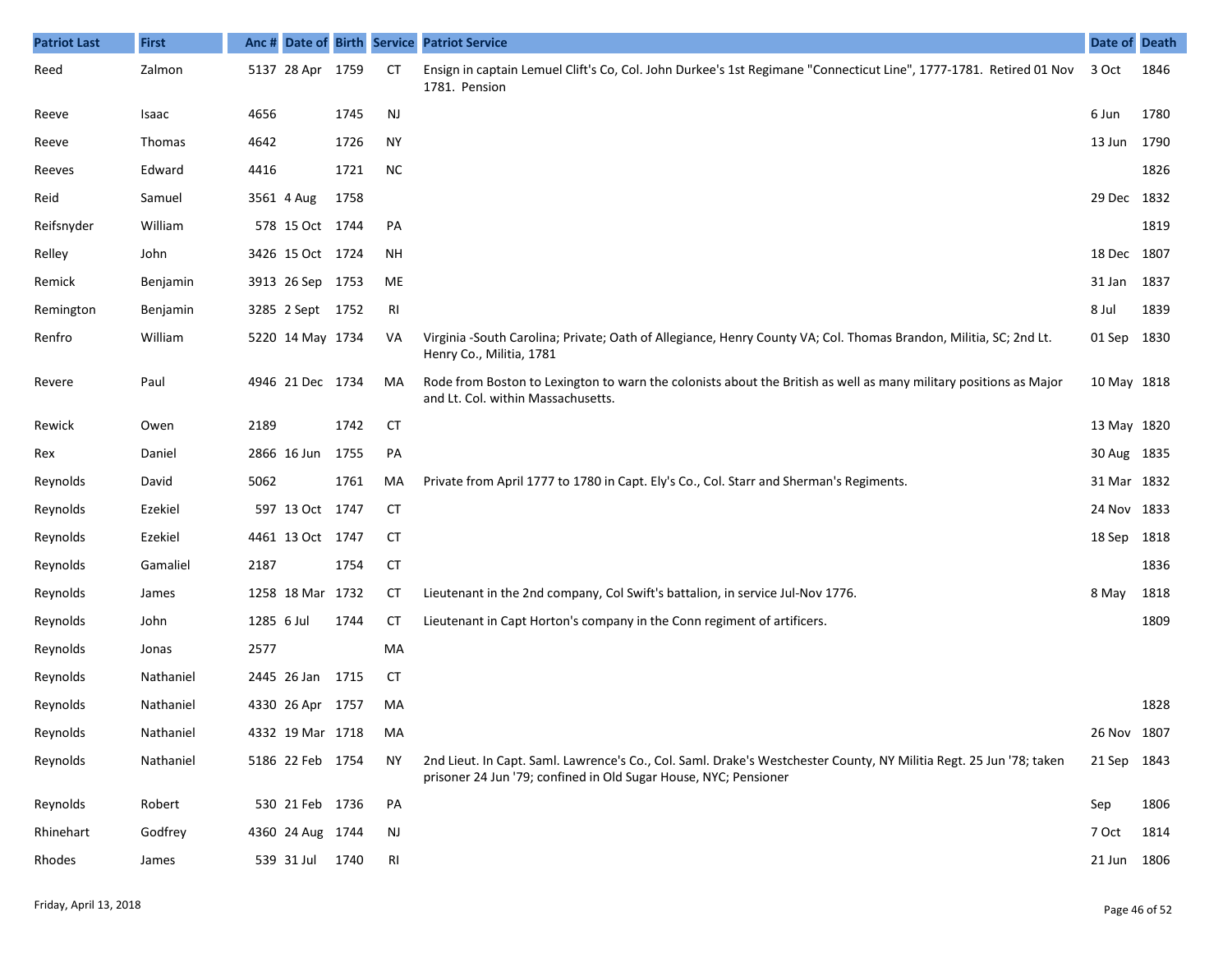| <b>Patriot Last</b> | <b>First</b> | Anc #      |                  |      |           | Date of Birth Service Patriot Service                                                                                                                                                                                                                       | Date of Death |      |
|---------------------|--------------|------------|------------------|------|-----------|-------------------------------------------------------------------------------------------------------------------------------------------------------------------------------------------------------------------------------------------------------------|---------------|------|
| Rice                | Amos         |            | 3869 1 Nov       | 1725 | <b>CT</b> |                                                                                                                                                                                                                                                             | 23 Jul        | 1794 |
| Rice                | Ephriam      |            | 2922 28 Oct 1735 |      | MA        |                                                                                                                                                                                                                                                             | 21 Jun        | 1832 |
| Rice                | Ezekiel      |            | 1500 15 Oct 1739 |      |           |                                                                                                                                                                                                                                                             | 3 Sep         | 1808 |
| Rice                | Jonas        |            | 4460 26 Jun 1755 |      |           |                                                                                                                                                                                                                                                             | 17 Feb 1839   |      |
| Rice                | Samuel       |            | 3491 23 Oct 1751 |      | <b>CT</b> |                                                                                                                                                                                                                                                             | 16 Sep        | 1830 |
| Rich                | Ebenezer     |            | 2897 20 Mar 1730 |      | MA        |                                                                                                                                                                                                                                                             | 3 Dec         | 1811 |
| Rich                | James        | 450        |                  |      | <b>CT</b> |                                                                                                                                                                                                                                                             |               |      |
| Richards            | Edmund       | 3564 Jun   |                  | 1756 | <b>CT</b> |                                                                                                                                                                                                                                                             | 3 Sep         | 1843 |
| Richards            | Guy          |            | 1716 21 Apr      | 1722 | <b>CT</b> |                                                                                                                                                                                                                                                             | 13 Aug 1782   |      |
| Richards            | William      |            | 1198 1 Oct       | 1743 | СT        | Served as Quartermaster -New London. Commissioned May 1775, Quartermaster of 6th Ct regiment, commanded<br>by Col Parsons. In 1776, as 10th Continental he was 1st Lt. In 1777 he was Capt in the 1st regiment, Ct line. 1781<br>Capt 5th regiment, Ct line | 3 Mar         | 1825 |
| Richardson          | Abijah       | 4950 bapt  | 25 Jan           | 1747 | MA        | Private, Capt. Timothy Underwood's Co., Col. William Prescott's Regt or Minutemen, which marched in response to<br>the alarm of April 19, 1775; service 9 days.                                                                                             | 23 Nov 1828   |      |
| Richardson          | Amos         |            | 3142 5 Mar       | 1728 | <b>CT</b> |                                                                                                                                                                                                                                                             | 30 Sept 1802  |      |
| Richardson          | Eri          | 2133       |                  | 1740 | <b>NH</b> |                                                                                                                                                                                                                                                             |               |      |
| Richardson          | Ezekiel      | 1842       |                  | 1746 | MA        |                                                                                                                                                                                                                                                             |               | 1830 |
| Richardson          | Ezra         |            | 1148 17 Mar 1760 |      | MA        | Private soldier in Capt Lovell's company                                                                                                                                                                                                                    |               |      |
| Richardson          | John         |            | 3996 19 Jun 1735 |      | MA        |                                                                                                                                                                                                                                                             | 4 May         | 1809 |
| Richardson          | Nathaniel    |            | 3549 5 apr       | 1750 | <b>CT</b> |                                                                                                                                                                                                                                                             |               | 1828 |
| Richardson          | Tilley       |            | 3236 22 Mar 1759 |      |           |                                                                                                                                                                                                                                                             | 14 Jan        | 1852 |
| Richmond            | Robert       |            | 1963 19 Apr 1738 |      | MA        |                                                                                                                                                                                                                                                             |               |      |
| Riddle              | James        | 5360 abt.  |                  | 1744 | NC        | Juror in Cumberland Co., NC in 1779; Land grant in Moore Co., Ni in Jan 23, 1779                                                                                                                                                                            | aft 25        | 1801 |
| Riegel              | Andreas      | 1832 Circa |                  | 1750 | PA        |                                                                                                                                                                                                                                                             | 14 May 1815   |      |
| Riegel              | Daniel       | 1571       |                  | 1713 | PA        |                                                                                                                                                                                                                                                             | 25 May 1786   |      |
| Riggs               | John         |            | 3123 10 Apr 1742 |      | <b>CT</b> |                                                                                                                                                                                                                                                             | 18 jun 1814   |      |
| <b>Riggs</b>        | Joseph       |            | 2574 13 Feb 1710 |      | <b>CT</b> |                                                                                                                                                                                                                                                             | 31 Mar 1792   |      |
| Riggs               | Moses        |            | 756 10 Apr 1760  |      | <b>CT</b> |                                                                                                                                                                                                                                                             | 15 May 1838   |      |
| Riker               | Abraham      | 3533       |                  | 1740 | <b>NY</b> |                                                                                                                                                                                                                                                             | 7 May 1778    |      |
| Riley               | James        |            | 3837 15 Jun 1755 |      | PA        |                                                                                                                                                                                                                                                             |               | 1840 |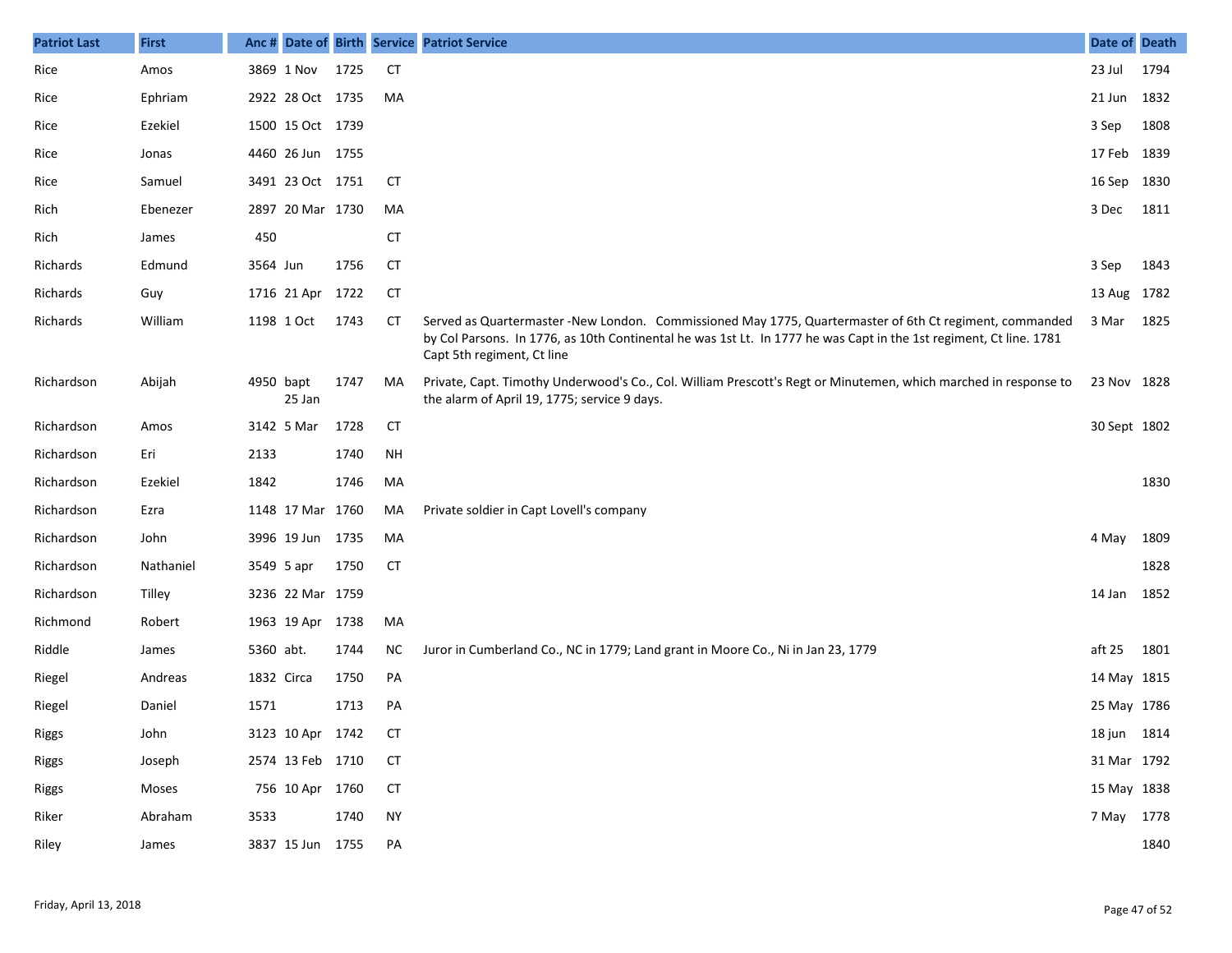| <b>Patriot Last</b> | <b>First</b>  |      |                  |      |           | Anc # Date of Birth Service Patriot Service                                                                                                                                                                                                            | Date of Death |      |
|---------------------|---------------|------|------------------|------|-----------|--------------------------------------------------------------------------------------------------------------------------------------------------------------------------------------------------------------------------------------------------------|---------------|------|
| Riley               | John          | 898  |                  | 1737 | <b>CT</b> |                                                                                                                                                                                                                                                        | 1 Sep         | 1806 |
| Riley               | John          |      | 3144 2 Feb       | 1741 | <b>CT</b> | Captain in Col S.B. Webb's regiment of the Continental line.                                                                                                                                                                                           |               |      |
| Ripley              | Hezekiah      |      | 384 3 Feb        | 1743 | <b>CT</b> |                                                                                                                                                                                                                                                        | 29 Nov 1831   |      |
| Ripley              | John          |      | 1113 31 Mar 1738 |      | СT        | Captain of 10th company in the 8th Ct regiment, commanded by Col Jedediah Huntington, 1775. In 1776 was<br>commissioned Major of the battlion commanded by Col Chester, raised to reinforce Washington at NY. In 1777 servd<br>in RI as Brigade-major. |               |      |
| Ripley              | Nehemiah      |      | 1947 7 Mar       | 1761 | CT        |                                                                                                                                                                                                                                                        | 18 Jan        | 1846 |
| Rippey              | John          | 535  |                  | 1749 | PA        |                                                                                                                                                                                                                                                        | 11 Mar 1826   |      |
| Risley              | Nehemiah      |      | 1335 28 Sep      | 1762 | CT        |                                                                                                                                                                                                                                                        | 31 Jan        | 1813 |
| Rittenhouse         | Benjamin      | 3941 |                  | 1740 | PA        |                                                                                                                                                                                                                                                        | 31 Aug 1825   |      |
| Rivers              | Joel          | 2636 |                  | 1749 | VA        |                                                                                                                                                                                                                                                        |               | 1829 |
| Roach               | <b>Thomas</b> | 1855 |                  |      | <b>CT</b> |                                                                                                                                                                                                                                                        | 9 Jun         | 1855 |
| Robbins             | Benjamin      |      | 2490 10 Jul      | 1758 | MA        |                                                                                                                                                                                                                                                        | 14 Jan        | 1837 |
| Robbins             | Ebenezer      |      | 650 24 Feb 1758  |      | CT        |                                                                                                                                                                                                                                                        | 6 Oct         | 1849 |
| Robbins             | Frederick     |      | 940 12 Sep       | 1756 | СT        | Private soldier in the 9th company of the 2nd Conn regiment, Gen Spencer's in 1775. He fought at Bunker Hill.                                                                                                                                          | 1 Nov         | 1821 |
| Robbins             | Josiah        |      | 44 23 Jul        | 1737 | MA        |                                                                                                                                                                                                                                                        | 5 Jan         | 1811 |
| Robbins             | Levi          |      | 3198 1 Apr       | 1749 | <b>CT</b> |                                                                                                                                                                                                                                                        |               | 1826 |
| Robbins             | Richard       |      | 1029 30 Sep      | 1738 | СT        | Private soldier in Col Samuel B. Webb's regiment, Jul to Aug 1780.                                                                                                                                                                                     |               |      |
| Robbins             | William       | 4333 |                  | 1763 |           |                                                                                                                                                                                                                                                        |               |      |
| Roberts             | David         | 494  |                  | 1760 | <b>CT</b> |                                                                                                                                                                                                                                                        | 22 Nov 1837   |      |
| Roberts             | Ebenezer      |      | 1497 04 Oct      | 1758 | CT        | Fifer (Pvt) Enlisted 1777-80; served 2 Companys/Regiments, fought in battles at White Plains & Rhode Island.                                                                                                                                           | 29 Aug        | 1840 |
| Roberts             | George        |      | 351 22 Nov 1752  |      | <b>CT</b> |                                                                                                                                                                                                                                                        | 4 Oct         | 1824 |
| Roberts             | Gideon        |      | 3540 16 Mar 1749 |      | <b>CT</b> |                                                                                                                                                                                                                                                        | 20 Jun        | 1813 |
| Roberts             | Joel          | 2120 |                  | 1738 | <b>CT</b> |                                                                                                                                                                                                                                                        | 10 Feb        | 1815 |
| Roberts             | Joel          |      | 3437 27 Oct 1736 |      | <b>CT</b> |                                                                                                                                                                                                                                                        |               | 1780 |
| Roberts             | Judah         |      | 3439 13 Sep 1763 |      | CT        |                                                                                                                                                                                                                                                        | 17 Jun 1839   |      |
| Roberts             | Lemuel        |      | 879 2 Oct        | 1742 | CT        | Captain of a company of militia which marched for Boston in Lexington alarm 1775. Also Capt of a company<br>stationed in NY city in 1776.                                                                                                              | 19 Dec 1789   |      |
| Roberts             | Nathaniel     |      | 2244 Bapt M 1745 |      | CT        |                                                                                                                                                                                                                                                        |               |      |
| Robertson           | Samuel        | 1998 |                  |      | <b>CT</b> |                                                                                                                                                                                                                                                        |               | 1794 |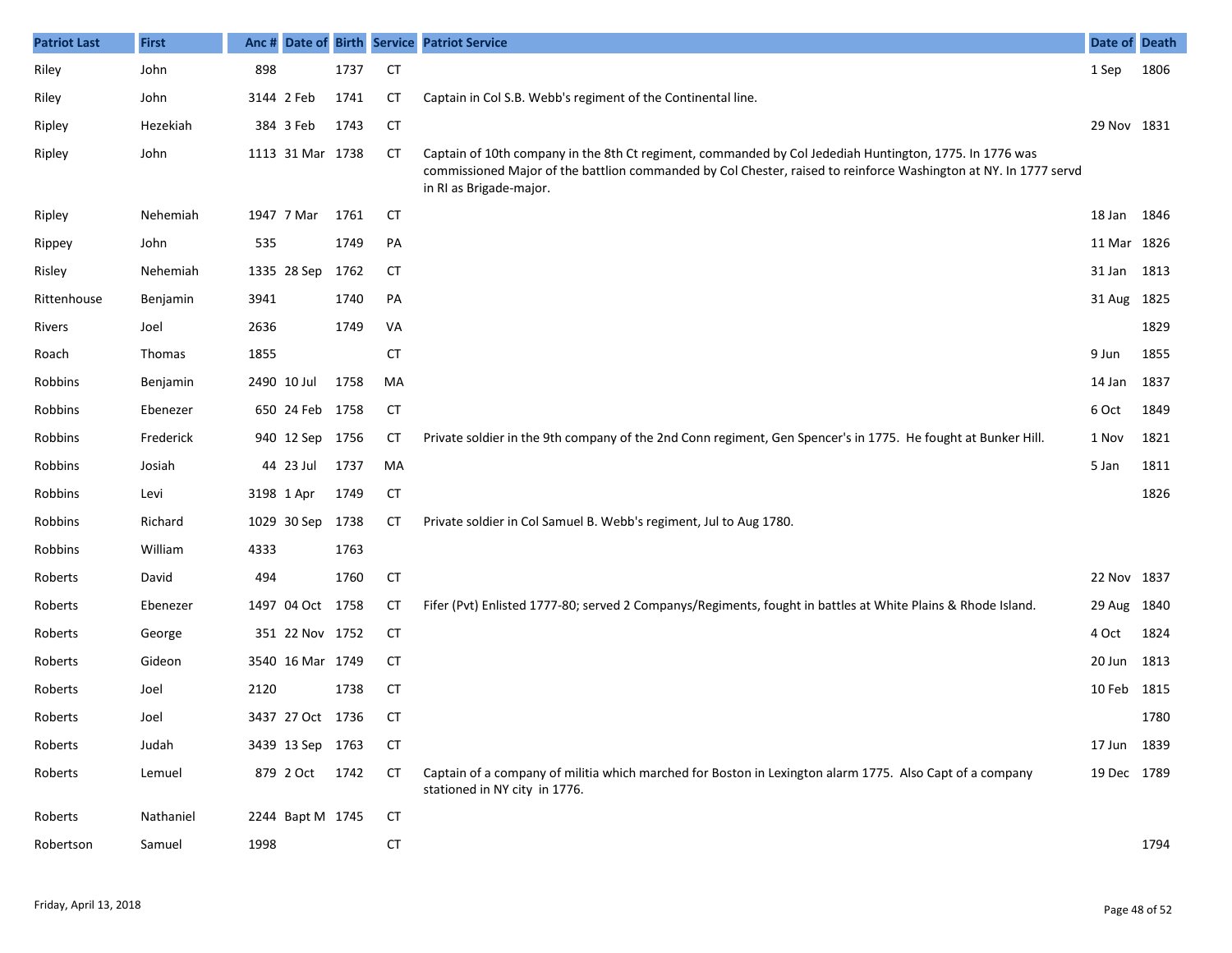| <b>Patriot Last</b> | <b>First</b> |            |                  |      |           | Anc # Date of Birth Service Patriot Service                                                                                                                                                 | Date of Death |      |
|---------------------|--------------|------------|------------------|------|-----------|---------------------------------------------------------------------------------------------------------------------------------------------------------------------------------------------|---------------|------|
| Robertson           | William      |            | 1466 2 Feb       | 1754 | KY        |                                                                                                                                                                                             | Apr           | 1833 |
| Robie               | John         |            | 4006 23 Jul      | 1743 |           |                                                                                                                                                                                             | 11 Sep        | 1824 |
| Robiel              | Henry        | 4133       |                  | 1752 | MA        |                                                                                                                                                                                             |               | 1788 |
| Robinson            | Abner        |            | 3804 22 Feb 1738 |      | <b>CT</b> |                                                                                                                                                                                             | 24 Nov 1815   |      |
| Robinson            | Abur         | 894        |                  |      |           |                                                                                                                                                                                             |               |      |
| Robinson            | Ebenezer     | 985        |                  |      | CT        | Member of a company that marched from Durham, Ct in the Lexington alarm, & in 1776 a member of the 3rd<br>company in Col Comfort Sage's regiment, which served on Long Island & in NY city. |               |      |
| Robinson            | Ezekiel      |            | 3910 24 Jun 1731 |      | MA        |                                                                                                                                                                                             |               |      |
| Robinson            | James        | 4733       |                  |      |           |                                                                                                                                                                                             |               |      |
| Robinson            | John         |            | 5413 26 Jul      | 1761 | MA        | Served 9 months as a Private under Capt. Wadsworth and Col. Bradford.                                                                                                                       | 19 Nov 1835   |      |
| Robinson            | Jonathon     |            | 4543 26 Apr 1760 |      | <b>CT</b> |                                                                                                                                                                                             | 29 Mar 1849   |      |
| Robinson            | Joshua       | 1190       |                  |      |           |                                                                                                                                                                                             |               |      |
| Robinson            | Moses        |            | 4252 15 Mar 1741 |      | VT        |                                                                                                                                                                                             | 26 May 1813   |      |
| Robinson            | Moses        | 4883 circa |                  | 1731 | ME        | Committees of Safety & Correspondence of Lincoln County, Maine                                                                                                                              | 23 Nov 1795   |      |
| Robinson            | Timothy      |            | 974 29 Apr 1728  |      | MA        | Sergeant who fought at Ticonderoga and was afterward made Colonel in the colony army.                                                                                                       |               |      |
| Robinson            | Zephaniah    |            | 808 26 Jul       | 1729 | MA        |                                                                                                                                                                                             | 27 Mar 1805   |      |
| Rockwell            | James        |            | 1481 9 Jun       | 1750 | <b>CT</b> |                                                                                                                                                                                             | 25 Nov 1808   |      |
| Rockwell            | John         |            | 3682 12 May 1734 |      | <b>CT</b> |                                                                                                                                                                                             | 6 Sep         | 1825 |
| Rockwell            | John         |            | 4522 12 May 1733 |      | MA        |                                                                                                                                                                                             | 8 Sep         | 1825 |
| Rockwell            | Thaddeus     |            | 4041 23 Nov 1753 |      |           |                                                                                                                                                                                             |               | 1828 |
| Rockwell            | William      | 4346 Apr   |                  | 1756 | <b>CT</b> |                                                                                                                                                                                             | 21 Aug 1831   |      |
| Roe                 | Daniel       |            | 2800 20 Jan      | 1740 | <b>NY</b> |                                                                                                                                                                                             | 11 Jan        | 1820 |
| Rogen               | Edward       |            | 3090 14 Apr 1735 |      |           |                                                                                                                                                                                             | 24 Jul        | 1813 |
| Rogers              | Amos         | 2880       |                  | 1758 | <b>NY</b> |                                                                                                                                                                                             | 12 Feb        | 1818 |
| Rogers              | David        | 637        |                  | 1741 |           | CT Surgeon                                                                                                                                                                                  | 21 Jun 1829   |      |
| Rogers              | Edward       |            | 1423 14 Apr 1735 |      |           |                                                                                                                                                                                             | 24 Jul        | 1813 |
| Rogers              | Gideon       |            | 4916 28 Oct 1748 |      | MA        | Sgt., Capt. Job Cook's 16th Company, Col. Hathaway's 2nd Bristol Regt.                                                                                                                      |               | 1837 |
| Rogers              | Ichabod      |            | 2621 16 Feb 1754 |      | <b>CT</b> |                                                                                                                                                                                             | 10 Jun 1821   |      |
| Rogers              | Jeremiah     |            | 250 3 Sep 1752   |      | <b>CT</b> |                                                                                                                                                                                             |               | 1798 |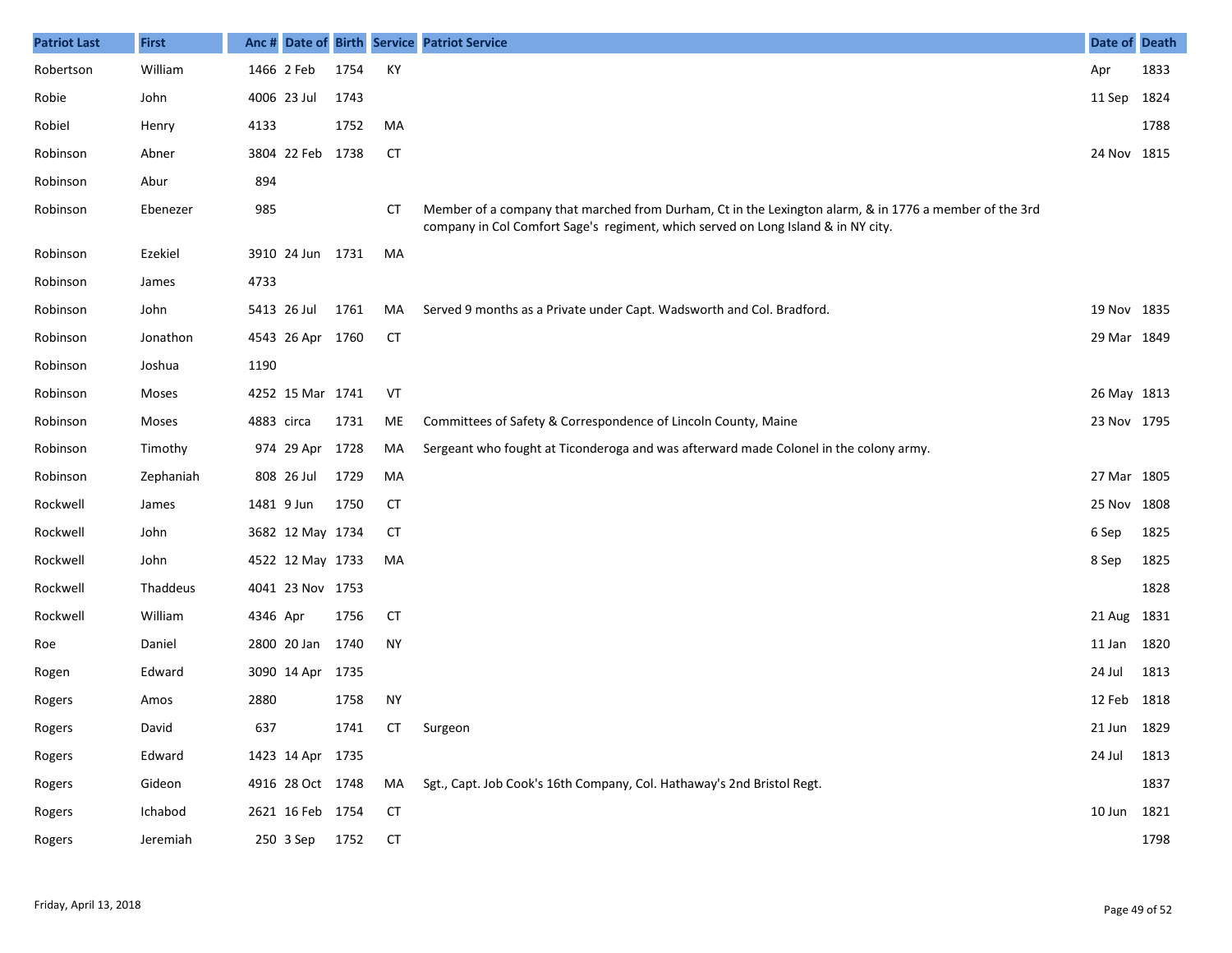| <b>Patriot Last</b> | <b>First</b> |            |                  |      |           | Anc # Date of Birth Service Patriot Service                                                                                                                                                                                                           | Date of     | <b>Death</b> |
|---------------------|--------------|------------|------------------|------|-----------|-------------------------------------------------------------------------------------------------------------------------------------------------------------------------------------------------------------------------------------------------------|-------------|--------------|
| Rogers              | John         | 1600       |                  |      |           |                                                                                                                                                                                                                                                       | Aug         | 1796         |
| Rogers              | Peter        | 1394 1 Jul |                  | 1754 | <b>CT</b> |                                                                                                                                                                                                                                                       | Oct         | 1849         |
| Rogers              | Simeon       | 2824       |                  | 1762 | <b>CT</b> |                                                                                                                                                                                                                                                       |             | 1856         |
| Rolfe               | Jonathan     | 3655       |                  |      | NJ        |                                                                                                                                                                                                                                                       | 6 Feb       | 1828         |
| Roll                | John         |            | 4870 23 Aug 1765 |      | NJ        | Sgt in Capt Peter Layton's Co. Easton Batallion, Morris County, NJ Militia.                                                                                                                                                                           |             | 1810         |
| Rollins             | Nathanial    | 5294       |                  | 1738 | MA        | Sergeant in Captain Benjamin Plummer's Company in 1776                                                                                                                                                                                                | bfr         | 1783         |
| Romig               | John         |            | 1858 22 Jul      | 1747 | PA        |                                                                                                                                                                                                                                                       | 23 Aug      | 1794         |
| Rood                | David        |            | 1116 21 Oct 1757 |      | CT        |                                                                                                                                                                                                                                                       | 9 Jun       | 1830         |
| Root                | Elisha       |            | 447 23 Sep 1744  |      | MA        |                                                                                                                                                                                                                                                       | 10 Jun      | 1817         |
| Root                | Elisha       |            | 2868 bapt 6 1737 |      | CT        |                                                                                                                                                                                                                                                       | 20 Sep      | 1776         |
| Root                | Hezekiah     |            | 4087 14 Apr 1747 |      | CT        |                                                                                                                                                                                                                                                       | 10 May 1808 |              |
| Root                | Jesse        |            | 638 10 Jan 1737  |      | СT        | 1775 provided money for the expedition against Ticonderoga & Crown Point. 1777 was Lt-Col of a battalion of<br>volunteers, same year appointed Deputy-adjutant-gen. Member of Gen Assembly & Congress; Jud of Superior Court<br>1789, Chief Jud 1798. | 29 Mar 1822 |              |
| Root                | Joseph       | 1253       |                  | 1753 | MA        | Private in 5th company of the 2nd Ct regiment 1775. In 1778, he was a Corporal in Capt Grant's company of Col<br>Johnson's regiment of militia, stationed at Providence, RI. Fought at battle of Bunker Hill & Arnold's expedition to<br>Quebec.      | 29 Sep      | 1825         |
| Root                | Joshua       | 5301 8 Jul |                  | 1753 | СT        | Private under command of Capt. Worthy Waters, marched on the Lexington Alarm, 21 days service.                                                                                                                                                        |             | 1833         |
| Root                | Moses        |            | 3653 28 Feb 1758 |      | CT        |                                                                                                                                                                                                                                                       | 27 Oct      | 1810         |
| Root                | Salmon       |            | 5039 30 Jul      | 1752 | СT        | Corporal in Capt. William Judd's company General headquarters, Middletown, CT 3rd Regiment 1778-1781.                                                                                                                                                 | 24 Aug      | 1824         |
| Root                | Samuel       |            | 2129 11 Feb 1763 |      | CT        |                                                                                                                                                                                                                                                       | 18 Dec 1829 |              |
| Root                | Samuel       |            | 3652 3 Jan       | 1724 | CT        |                                                                                                                                                                                                                                                       | 8 Apr       | 1782         |
| Roots               | Daniel       | 4844 8 Jan |                  | 1754 | СT        | Pvt in Capt Jeirah Swift's Company, Col. Charles Burrell's Regiment, Northern Dept.                                                                                                                                                                   | 6 Jul       | 1839         |
| Roots               | Gideon       |            | 4929 28 Mar 1721 |      | СT        | Patriotic Service: took the Oath of Fidelity.                                                                                                                                                                                                         | 8 Mar       | 1793         |
| Roper               | Nathaniel    |            | 3641 23 Feb 1758 |      |           |                                                                                                                                                                                                                                                       | 25 May 1800 |              |
| Rose                | Jacob        | 4261       |                  | 1770 | <b>NY</b> |                                                                                                                                                                                                                                                       | aft 15      | 1803         |
| Rose                | John         | 537        |                  | 1735 | VA        |                                                                                                                                                                                                                                                       |             | 1803         |
| Rose                | Samuel       | 1552       |                  | 1748 | <b>CT</b> |                                                                                                                                                                                                                                                       | 4 Nov       | 1780         |
| Rosebrooks          | John         |            | 653 24 May 1736  |      | MA        |                                                                                                                                                                                                                                                       |             |              |
| Rosenkranz          | Johannes     |            | 3408 23 Dec 1744 |      | NY        |                                                                                                                                                                                                                                                       |             |              |
| Round               | Jabez        |            | 251 8 Jan        | 1736 | MA        |                                                                                                                                                                                                                                                       | 29 May 1806 |              |
|                     |              |            |                  |      |           |                                                                                                                                                                                                                                                       |             |              |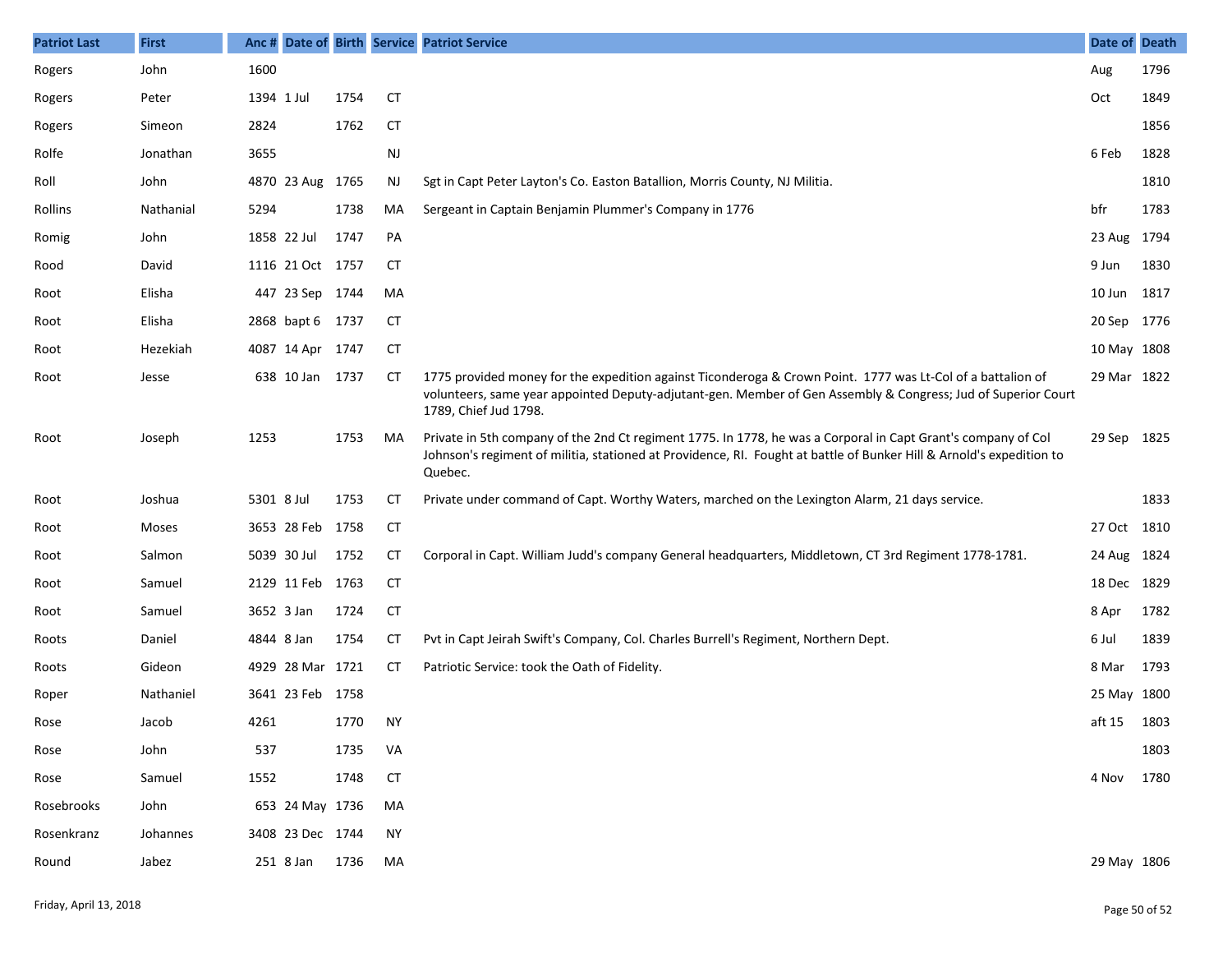| <b>Patriot Last</b> | <b>First</b> | Anc#       |                  |      |           | Date of Birth Service Patriot Service                                                                                                                                                                                                                        | Date of Death |      |
|---------------------|--------------|------------|------------------|------|-----------|--------------------------------------------------------------------------------------------------------------------------------------------------------------------------------------------------------------------------------------------------------------|---------------|------|
| Rounsevill          | Levi         | 1853       |                  | 1739 | MA        |                                                                                                                                                                                                                                                              | 3 Jan         | 1815 |
| Rowe                | Ezra         | 2798 5 Apr |                  | 1752 | <b>CT</b> |                                                                                                                                                                                                                                                              | 17 Sep 1834   |      |
| Rowe                | John         |            | 4695 28 Aug 1737 |      | MA        |                                                                                                                                                                                                                                                              | 14 Jun 1801   |      |
| Rowe                | Stephen      |            | 4443 6 May 1759  |      |           |                                                                                                                                                                                                                                                              | 15 Sep 1816   |      |
| Rowland             | Andrew       |            | 3097 17 Jan 1737 |      | <b>CT</b> |                                                                                                                                                                                                                                                              | 26 Jul        | 1802 |
| Rowland             | Daniel       |            | 2911 21 Apr 1750 |      | <b>CT</b> |                                                                                                                                                                                                                                                              | 2 May 1823    |      |
| Rowland             | Elizabeth    | 3099       |                  | 1737 |           |                                                                                                                                                                                                                                                              | 29 Mar 1825   |      |
| Rowland             | Hezekiah     | 4588 9 Jan |                  | 1759 |           |                                                                                                                                                                                                                                                              | 29 apr 1819   |      |
| Rowland             | Uriah        |            | 5358 02 Aug 1712 |      | СT        | Gunner with Captain John Bigelow's Artillery Company of Connecticut                                                                                                                                                                                          | unk           |      |
| Roy                 | Joseph       |            | 3384 16 Nov 1741 |      | <b>NJ</b> |                                                                                                                                                                                                                                                              | 17 Jun 1823   |      |
| Royce               | Nathaniel    |            | 2164 20 May 1734 |      | <b>CT</b> |                                                                                                                                                                                                                                                              | 3 Jun         | 1793 |
| Rugg                | Daniel       | 1235       |                  |      | MA        |                                                                                                                                                                                                                                                              |               |      |
| Rugg                | Jonathan     | 1315       |                  |      |           |                                                                                                                                                                                                                                                              |               |      |
| Ruggles             | Benjamin     | 4668       |                  | 1741 | MA        |                                                                                                                                                                                                                                                              |               |      |
| Ruggles             | Robert       |            | 2387 10 Feb      | 1762 | <b>CT</b> |                                                                                                                                                                                                                                                              | 13 May 1823   |      |
| Russ                | Nathan       | 4869 6 Jul |                  | 1752 | <b>CT</b> | Private who marched for the Lexington Alarm for twenty-seven days.                                                                                                                                                                                           |               |      |
| Russell             | Edward       | 1121       |                  | 1733 | <b>CT</b> | Captain of 2nd company in the 5th Ct battalion, commanded by Col Wm. Douglas. In battle of Long Island, & part of<br>army that retreated to NY; also at Kip's bay & White Plains. In 1777 was officier in the 2nd regiment of Ct militia,<br>became Col 1778 |               |      |
| Russell             | Giles        | 1644       |                  | 1729 | <b>CT</b> |                                                                                                                                                                                                                                                              | 28 Oct 1779   |      |
| Russell             | Jason        | 4334 1 Jan |                  | 1717 |           |                                                                                                                                                                                                                                                              | 19 Apr 1775   |      |
| Russell             | Jason        |            | 4335 7 Mar       | 1742 | <b>NH</b> |                                                                                                                                                                                                                                                              | 25 Sep 1825   |      |
| Russell             | Jesse        | 2245 5 Jul |                  | 1731 | <b>CT</b> |                                                                                                                                                                                                                                                              | 8 May         | 1799 |
| Russell             | John         |            | 19 7 Apr         | 1759 | MA        | Minuteman in Capt Joshua Woodbridge's Company at the RI Alarm 1779; Payroll for 6 months service in 1780 raised<br>by town of Sunderland.                                                                                                                    | 13 May 1838   |      |
| Russell             | John         |            | 3057 17 Oct 1761 |      |           |                                                                                                                                                                                                                                                              | 22 May 1843   |      |
| Russell             | Nathaniel    |            | 2053 5 May 1741  |      |           |                                                                                                                                                                                                                                                              | 18 Dec 1810   |      |
| Rust                | Nathaniel    |            | 3180 25 Apr 1751 |      | <b>CT</b> |                                                                                                                                                                                                                                                              | 25 Mar 1828   |      |
| Ryder               | John         | 1536       |                  | 1732 | <b>NY</b> |                                                                                                                                                                                                                                                              |               | 1812 |
| Ryer                | John         |            | 2865 4 Mar 1759  |      | <b>NY</b> |                                                                                                                                                                                                                                                              | 10 Nov 1827   |      |